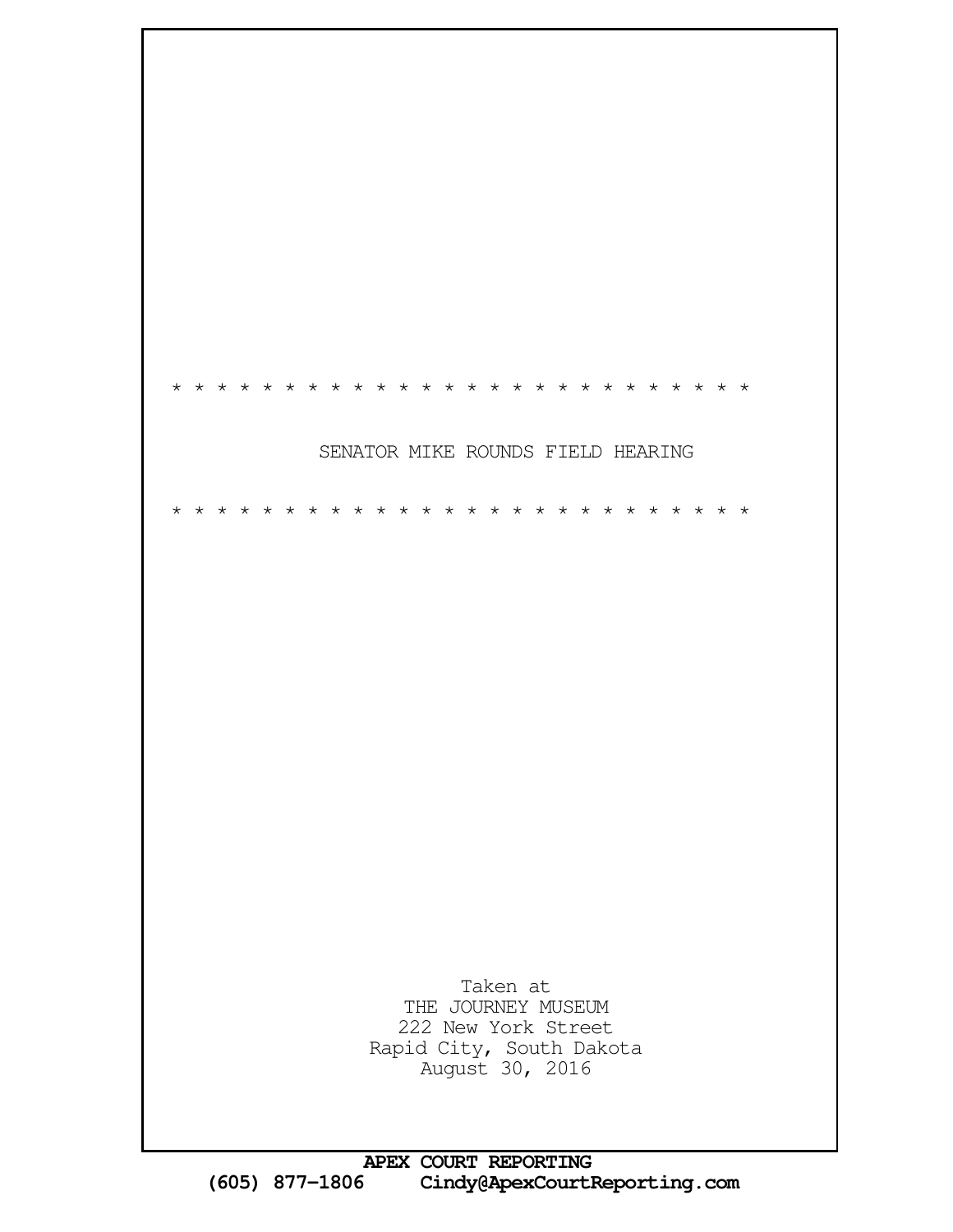| $\mathbf 1$  | APPEARANCES                                                                            |
|--------------|----------------------------------------------------------------------------------------|
| $\mathbf{2}$ | SENATOR ROUNDS                                                                         |
| 3            |                                                                                        |
| 4            | First Panel                                                                            |
| 5            | SHAUN McGRATH, Region 8 Administrator, U.S. Environmental                              |
| 6            | Protection Agency                                                                      |
| 7            | NOREEN WALSH, Regional Director, Mountain-Prairie Region,<br>Fish and Wildlife Service |
| 8            | Second Panel                                                                           |
| 9            | LARRY RHODEN, rancher and former state senator                                         |
| 10           | JEFF LAGE, president, South Dakota Home Builders<br>Association                        |
| 11           | MYRON WILLIAMS, South Dakota Cattlemen's Association                                   |
| 12           | CHUCK CLAYTON, president, Prairie Pothole Consulting on                                |
| 13           | behalf of the Izaak Walton League of America                                           |
| 14           | DENISE PARKER, volunteer, Humane Society of the United<br>States                       |
| 15           |                                                                                        |
| 16           |                                                                                        |
| $17$         |                                                                                        |
| 18           |                                                                                        |
| 19           |                                                                                        |
| 20           |                                                                                        |
| 21           |                                                                                        |
| 22           |                                                                                        |
| 23           |                                                                                        |
| 24           |                                                                                        |
| 25           |                                                                                        |
|              |                                                                                        |
|              | <b>NOTY COIDE PROOFTNC</b>                                                             |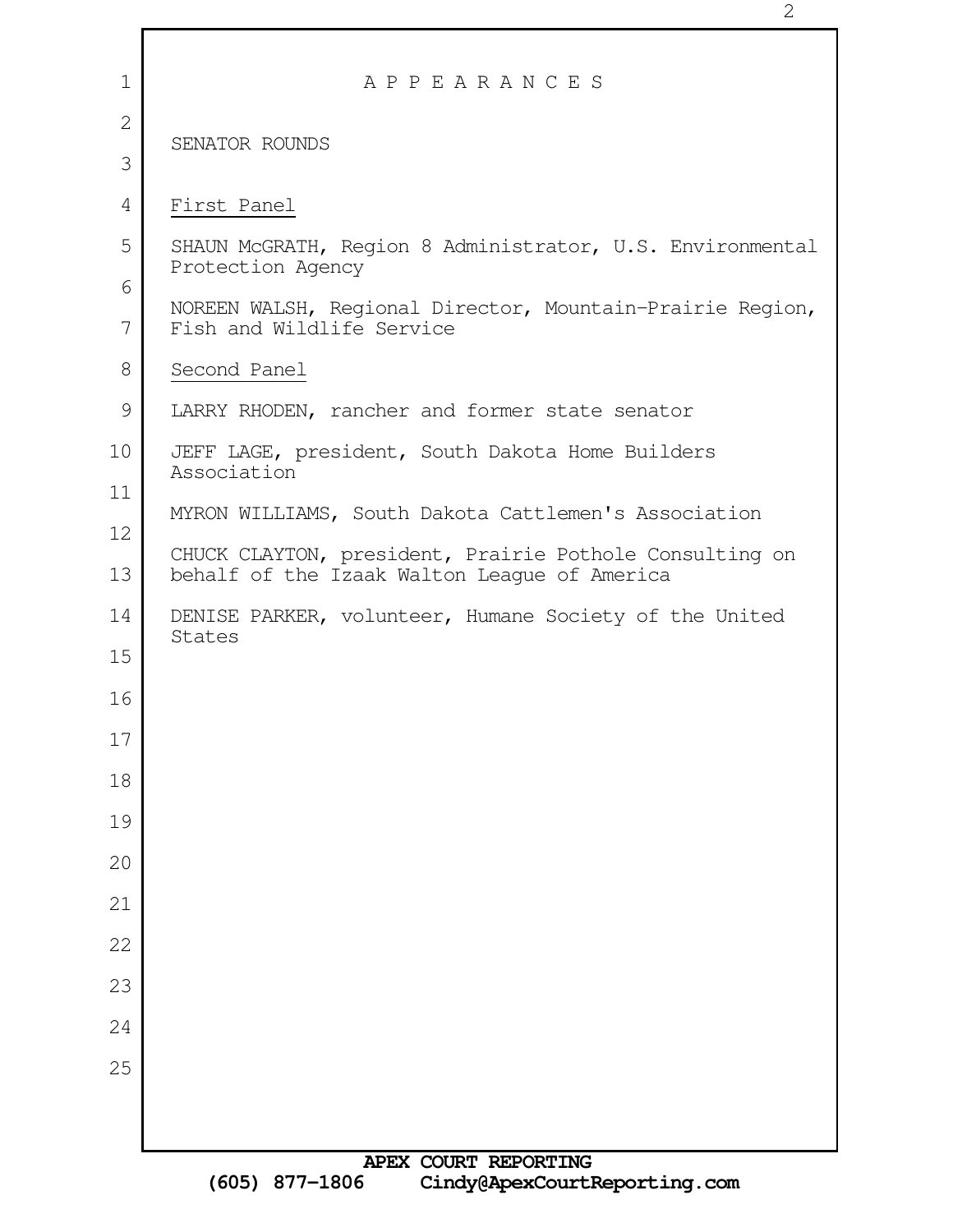1

2

3

4

5

6

7

8

## P R O C E E D I N G S

\* \* \* \* \*

SENATOR ROUNDS: Good morning, everyone. One bit of housekeeping, I would remind all of the witnesses that are going to be testifying today that the mics that are there in front of them are hot all the time and they are very sensitive, so just be aware of that.

Good morning, ladies and gentlemen. The Environment and Public Works Subcommittee on Superfund, Waste Management and Regulatory Oversight is meeting today to conduct a field hearing entitled "Oversight of the Impact of U.S. Environmental Protection Agency and Fish and Wildlife Service Regulations on Citizens' Private Property Rights." 9 10 11 12 13 14 15

I would like to thank our witnesses for being with us today, and I look forward to hearing your testimony. 16 17 18

Throughout this Congress, this subcommittee has conducted systematic oversight of the federal regulatory process to make certain federal regulations are promulgated in a transparent, open process with adequate public participation. We have held hearings conducting oversight on various aspects of the rule-making process including the 19 20 21 22 23 24 25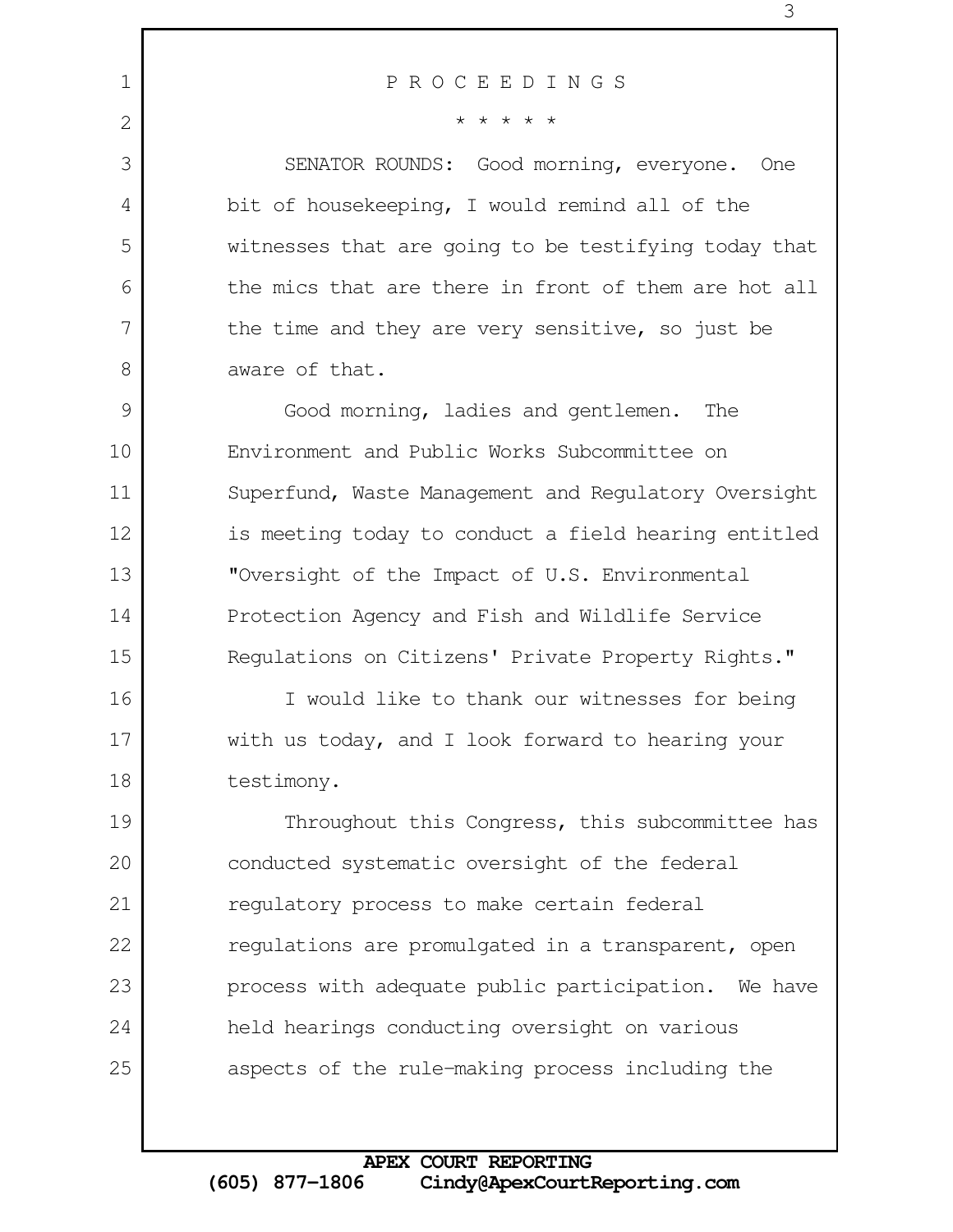adequacy of the science the agencies rely on when promulgating regulations, the increasing number of unfunded mandates agencies impose on state and local governments, and the impacts these regulations have on small businesses and state and local governments.

1

2

3

4

5

Today we will continue our oversight and hear testimony about how the Environmental Protection Agency and Fish & Wildlife Service regulations affect citizens' private property rights. We will hear about how increasing regulations affect citizens' ability to use, develop and prosper while working their land. We will also hear from the agencies as to how they work with the public to assist the public in understanding regulations, as well as offering suggestions as to how this relationship between the agencies and the public can be improved, and how the regulatory process can be improved to minimize the impact of regulations on private land. 6 7 8 9 10 11 12 13 14 15 16 17 18 19

According to the American Action Forum, since taking office the Obama Administration has finalized 2,865 regulations. These regulations have cost the American people nearly \$810 billion since 2009. Of these finalized regulations, 168 of them have come from the Environmental Protection Agency and have 20 21 22 23 24 25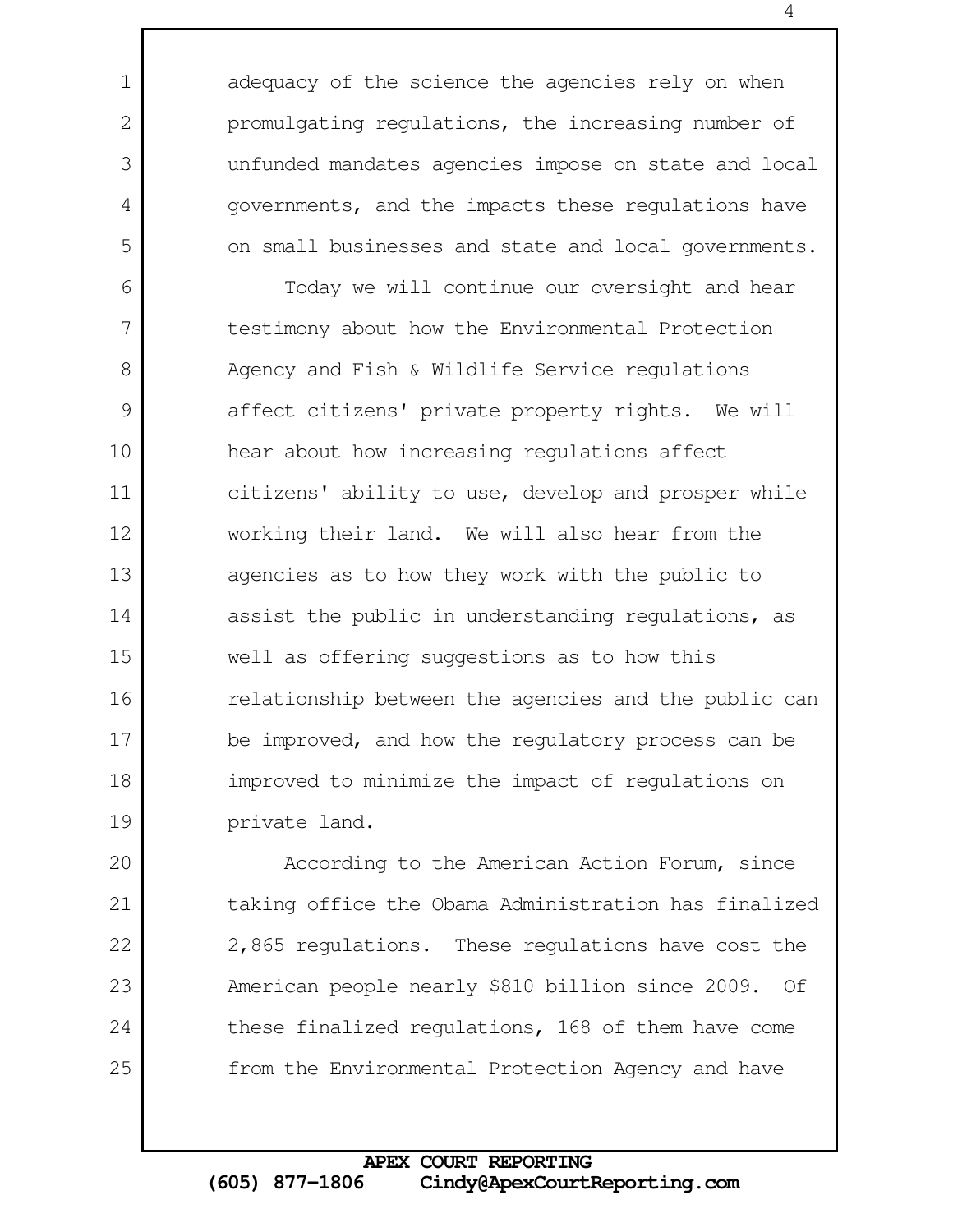cost American taxpayers \$312 billion, nearly half of the total cost of all regulations finalized by this Administration.

1

2

3

4

5

6

7

8

9

10

11

12

13

Not only are the costs of these regulations passed on to all citizens, but landowners who bear the burden of complying with many of these regulations have limited resources to comply with these costly and complicated regulations.

In 2015, the EPA moved forward with finalizing the Waters of the U.S. Rule, or WOTUS, broadly expanding the Clean Water Act, which would give the EPA unprecedented authority over significant land masses not currently subject to EPA jurisdiction.

This rule creates significant hurdles to normal agricultural operations. And despite EPA's claims that the rule will have minimal economic impact, the final rule is contrary to the comments of agricultural groups, the Small Business Administration and numerous state governors and attorneys general. 14 15 16 17 18 19 20

Although the Sixth Circuit issued a nationwide stay on the rule, we have heard evidence that the U.S. Army Corps may be moving forward with implementing the WOTUS rule. However, the U.S. Court system should not be the primary backstop 21 22 23 24 25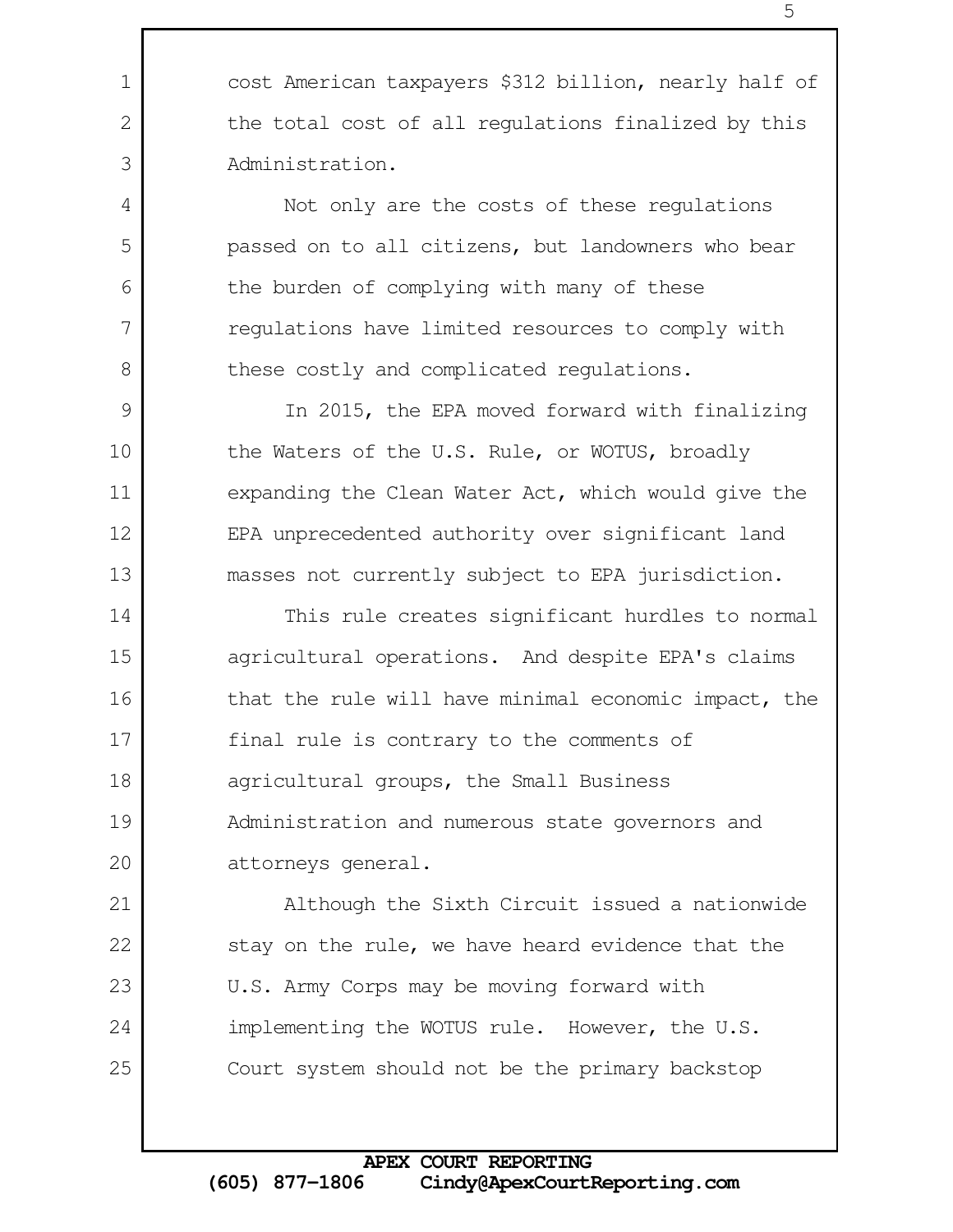1

2

3

4

5

6

7

25

If the EPA worked more closely with landowners, states and agricultural groups throughout the rule-making process, the end result would be better rules that minimize the impact and costs on private landowners and American businesses while still achieving the goal of environmental protection.

The U.S. Fish and Wildlife Service is responsible for implementing and enforcing the Endangered Species Act. The Endangered Species Act, or ESA, was enacted by Congress in 1973 with the goal of protecting and recovering endangered and threatened species and their habitats. There are currently 1,226 species listed as endangered and 367 listed as threatened in the United States under the Endangered Species Act, and approximately half of the listed species have 80 percent of their habitat on private land. While the Fish and Wildlife Service attempts to work with landowners to encourage voluntary species management and conservation, the ESA continues to impede landowners' ability to utilize and develop their land by imposing significant restrictions on what landowners can do on their own land. 8 9 10 11 12 13 14 15 16 17 18 19 20 21 22 23 24

Adding to the regulatory maze that landowners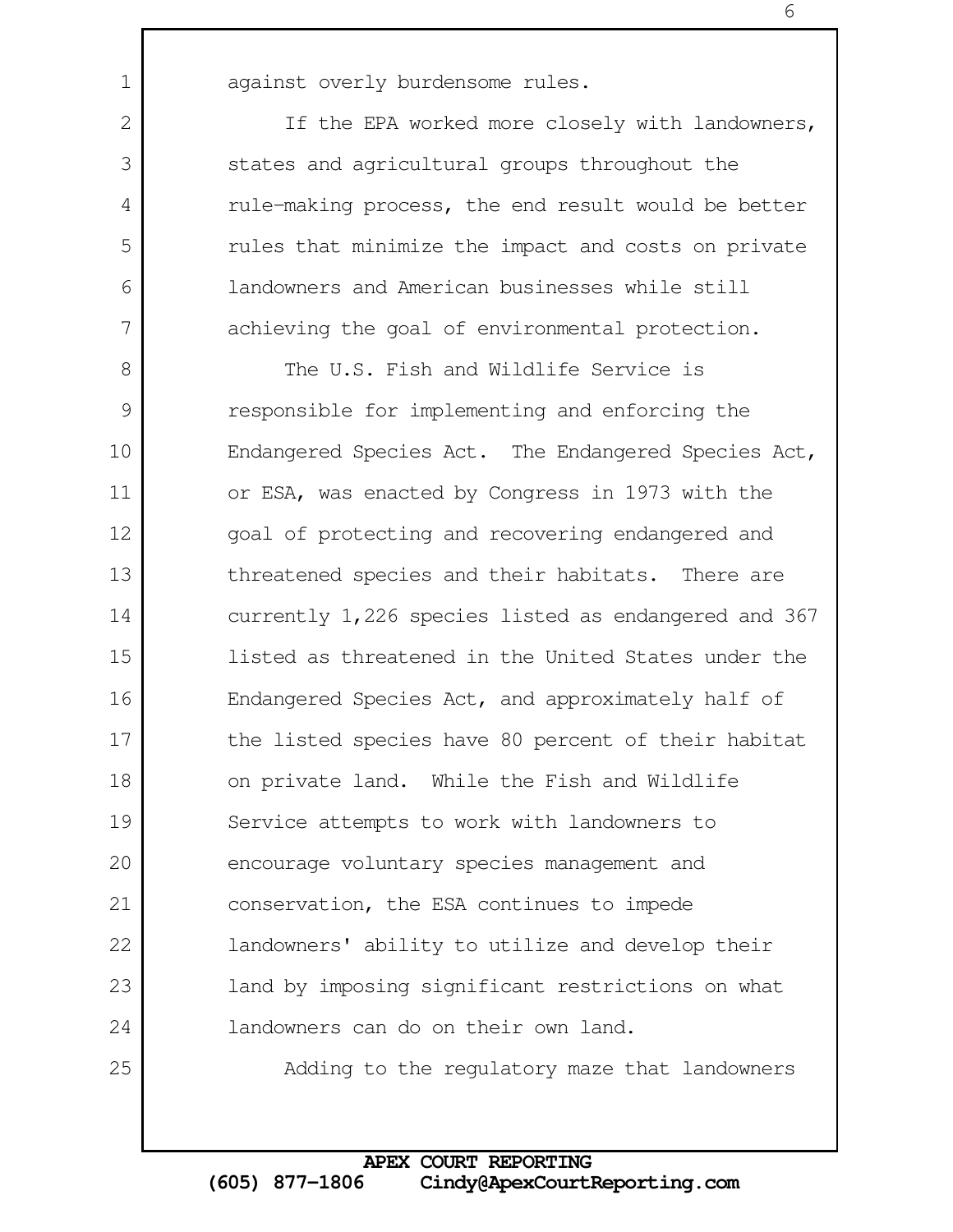face is the confusion caused by the myriad of lawsuits that can change or stop a regulation from being implemented based on a court's ruling. These lawsuits simply add more confusion to an already complex regulatory process. While lawsuits challenging the WOTUS rule resulted in a nationwide injunction, it was also a lawsuit that has led the Fish and Wildlife Service to review the potential listing of more than 250 species for consideration on the Endangered Species List. It is landowners, not the Federal Government, who are the best stewards of their land. However, more often than not, federal agencies impose

1

2

3

4

5

6

7

8

9

10

11

12

13

14

15

16

24

25

burdensome, complicated regulations and dictate to landowners what they believe is the best way to conserve our land and our resources.

Rather than creating an adversarial relationship, agencies should strive to work in cooperation with landowners towards the shared goal of environmental conservation. 17 18 19 20

Again, I'd like to thank our witnesses for being with us here today, and I look forward to hearing your testimony. 21 22 23

Our witnesses joining us on the first panel for today's hearing are Mr. Shaun McGrath, Region 8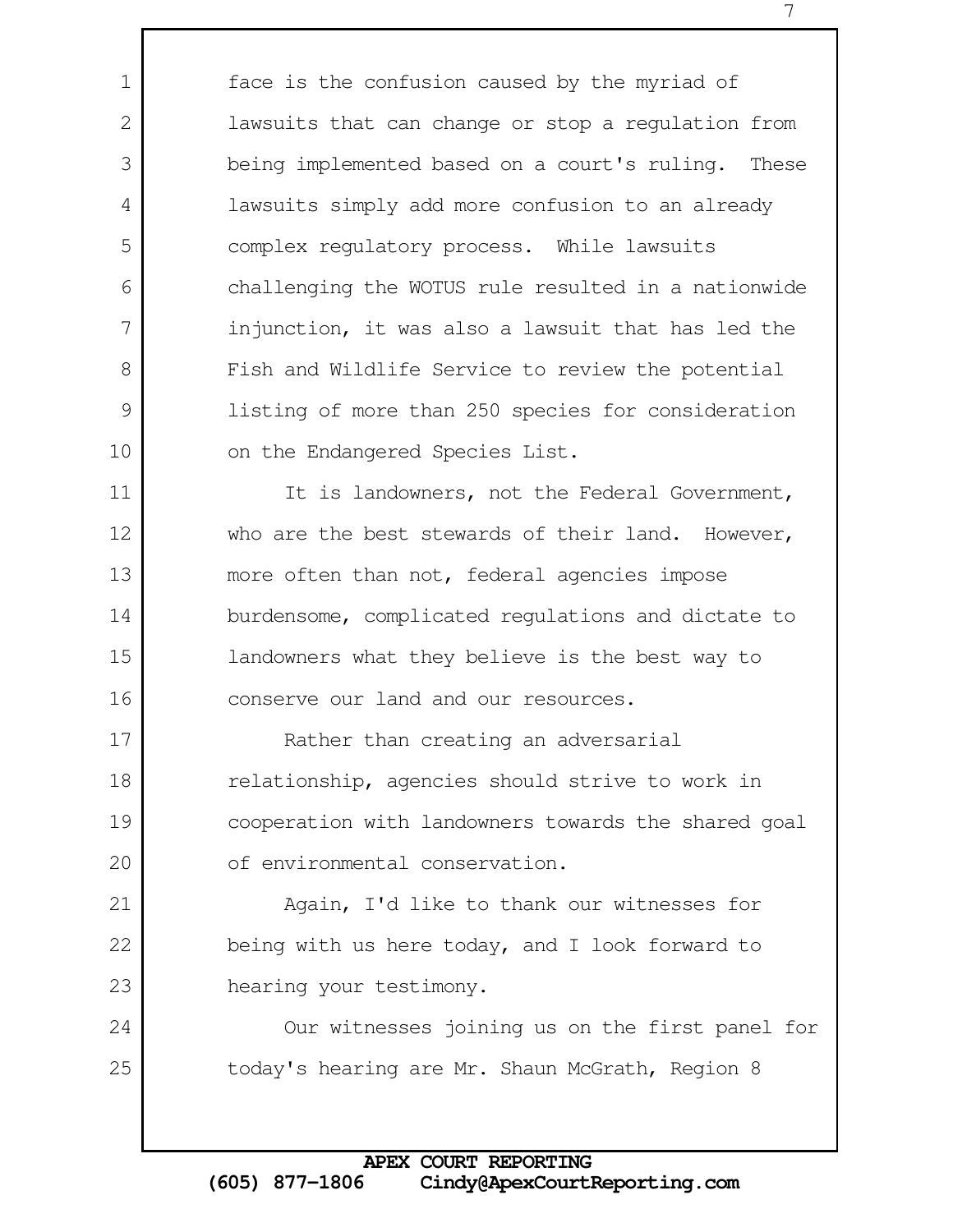Administrator, U.S. Environmental Protection Agency; and Ms. Noreen Walsh, Regional Director, Mountain-Prairie Region, Fish and Wildlife Service. Welcome to both of you, and thank you for being here. We will now turn to our witnesses, Administrator Shaun McGrath, for five minutes. And, Administrator McGrath, you may begin. MR. SHAUN McGRATH: Thank you, Mr. Chairman. I appreciate the opportunity to testify today on how the EPA helps stakeholders understand federal environmental laws and regulations, including opportunities for public input, feedback and education. As the Regional Administrator for EPA Region 8, I will be focusing my remarks on how the EPA engages stakeholders in the region regarding current and proposed environmental regulations. The agency uses a variety of outreach tools to educate the public and to learn about specific questions and concerns from stakeholders. This information informs and greatly enhances the agency's rule-making process and outcomes by helping ensure that regulations comport with the public health and environmental priorities of local, state 1 2 3 4 5 6 7 8 9 10 11 12 13 14 15 16 17 18 19 20 21 22 23 24 25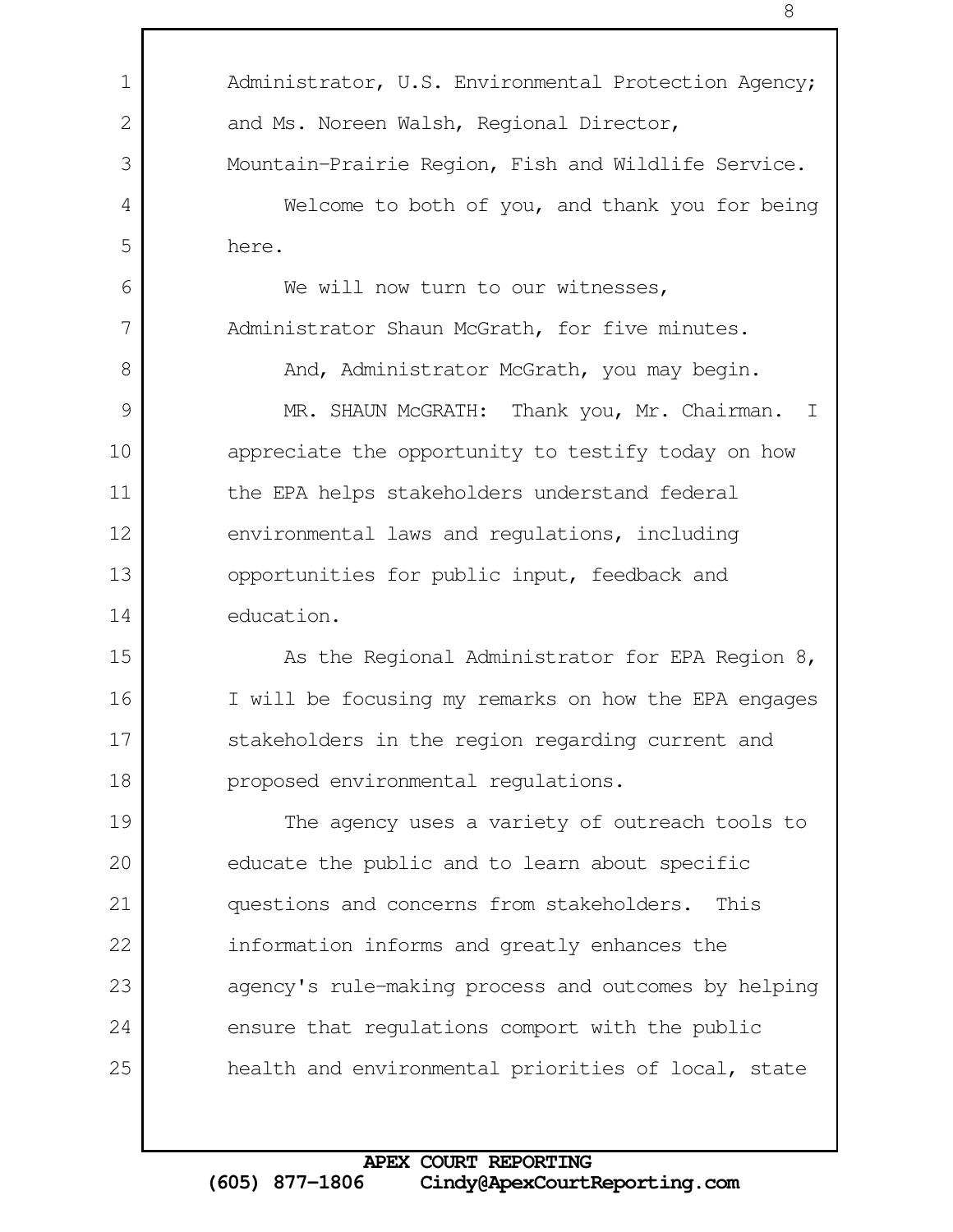and tribal stakeholders.

1

2

3

4

5

6

7

8

23

24

25

As an example, the Clean Water Rule was developed jointly by the EPA and the Army Corps of Engineers in response to several Supreme Court decisions regarding the scope of the Clean Water Act, Members of Congress, state and local officials, industry, agriculture and environmental groups, and the public asked for a rule-making.

In developing the Clean Water Rule, EPA, in conjunction with the Army Corps, conducted a multi-year engagement effort that included hundreds of meetings with stakeholders across the country and evaluated over 1 million public comments representing perspectives from all sides. Our regional office in Denver held over 50 meetings and calls with agricultural producers and leaders in all of the Region 8 states, including South Dakota. These discussions provided the agency with an understanding of the unique issues facing farmers, while providing producers with an understanding of how the scope of the Clean Water Act would and would not affect their operations. 9 10 11 12 13 14 15 16 17 18 19 20 21 22

> As a result, the agency's final rule reflected the valuable input received from throughout the region and through similar efforts throughout the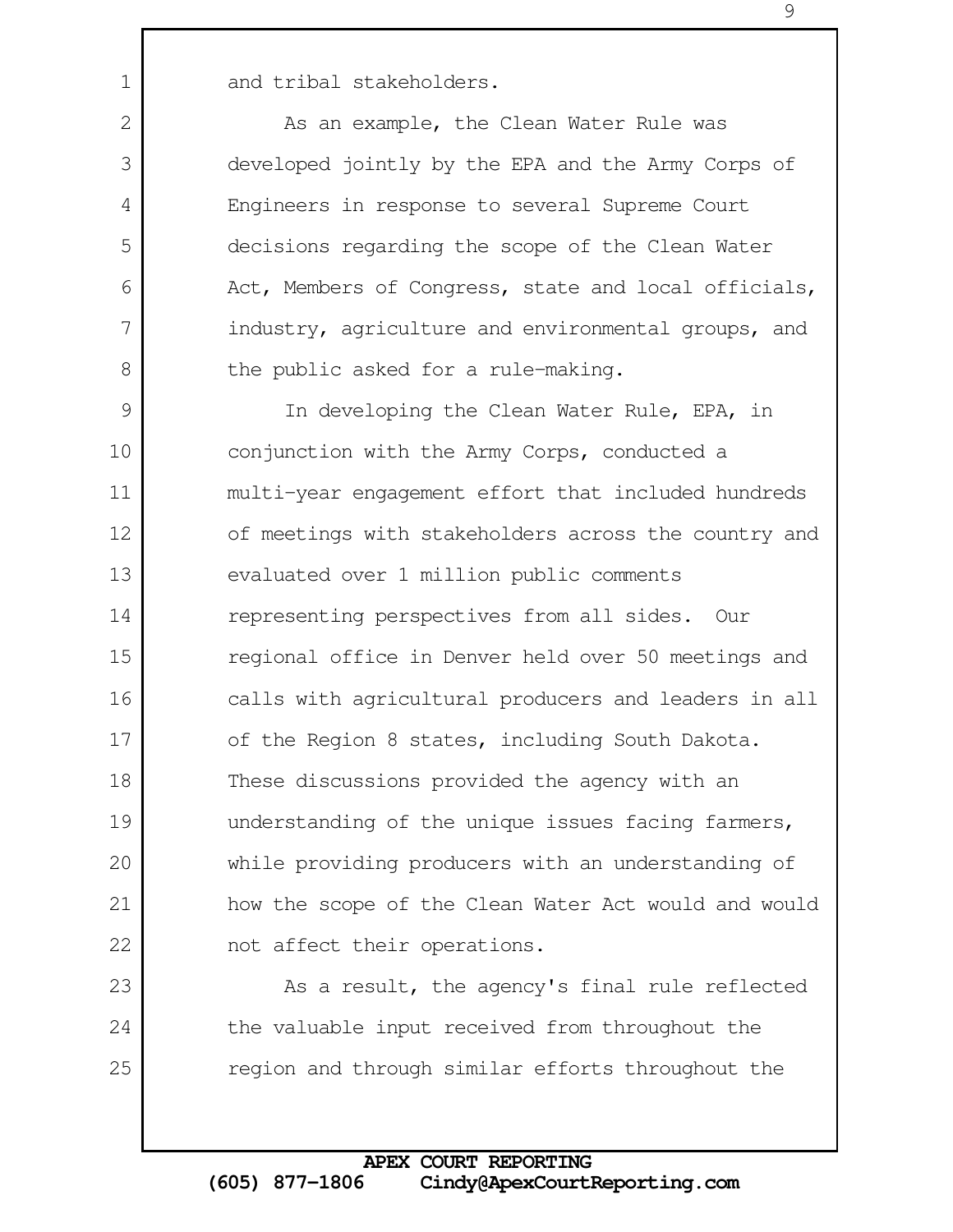country.

1

2

3

4

5

6

EPA is fully complying with the order issued by the U.S. Court of Appeals for the Sixth Circuit by staying implementation of the Clean Water Rule and implementing the prior regulations consistent with the best science and the law.

The agency also conducts outreach on Clean Water Act issues to the agricultural community through our partnerships with states in the Clean Water Act Nonpoint Source Program. Currently, EPA is supporting the South Dakota Department of Environment and Natural Resources in several efforts to provide outreach and information including: A project that is helping to educate ranchers across the state that result in sustainable management practices for grass resources and livestock operations; a small grants program through the South Dakota Discovery Center to support local nonpoint source information and education efforts; and six active watersheds projects across the state that are focused on watershed restoration and outreach to local landowners on conservation practices that can improve water quality and economic sustainability. Two of those projects, the Belle Fourche and the Spring Creek projects, are just down the road from 7 8 9 10 11 12 13 14 15 16 17 18 19 20 21 22 23 24 25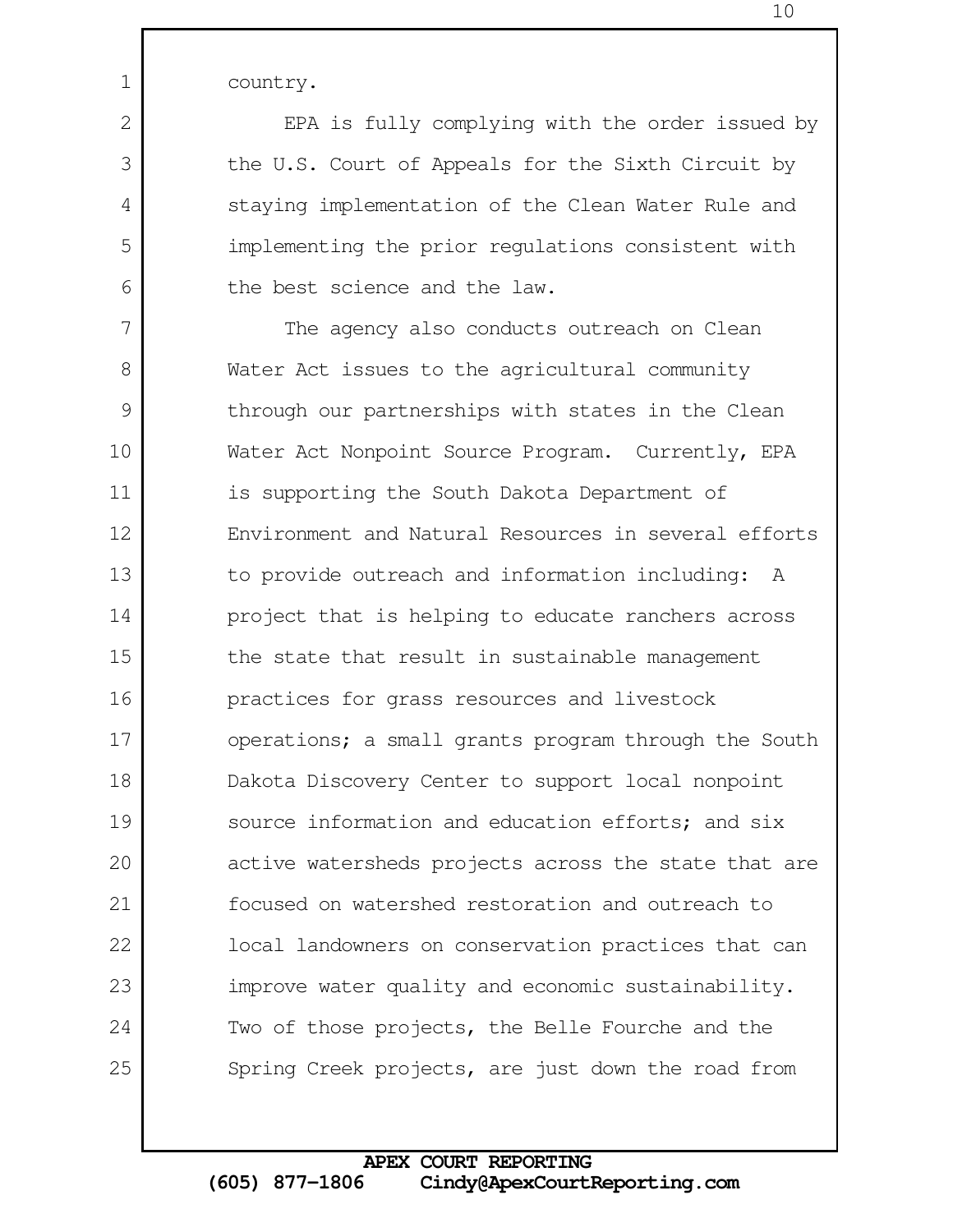us here in Rapid City.

1

2

3

4

5

6

7

8

9

10

11

Outreach to the agricultural community is a top priority for the region. Agriculture is a major industry in every EPA Region 8 state. And consequently, Region 8 partners with states, tribes and agricultural associations conducting annual meetings with the state agriculture commissioners, periodic joint meetings with state agriculture and environmental directors, annual meetings with State Agriculture Department and Tribal Pesticide Program Directors, and periodic Webinars.

We also work with interested states, legislative officials and agricultural associations to customize specific events. Recent examples include a one-week outreach tour on spill prevention, control and countermeasure requirements organized with the South Dakota Farm Bureau in which we conducted training, clarified misconceptions and answered producer questions in eight towns across South Dakota. 12 13 14 15 16 17 18 19 20

EPA's Water Security Division conducted a multi-stakeholder water preparedness and resiliency workshop in the City of Pierre in July of 2014. And additionally, beginning in 2014, EPA Region 8 initiated a replicable drought resilience project in 21 22 23 24 25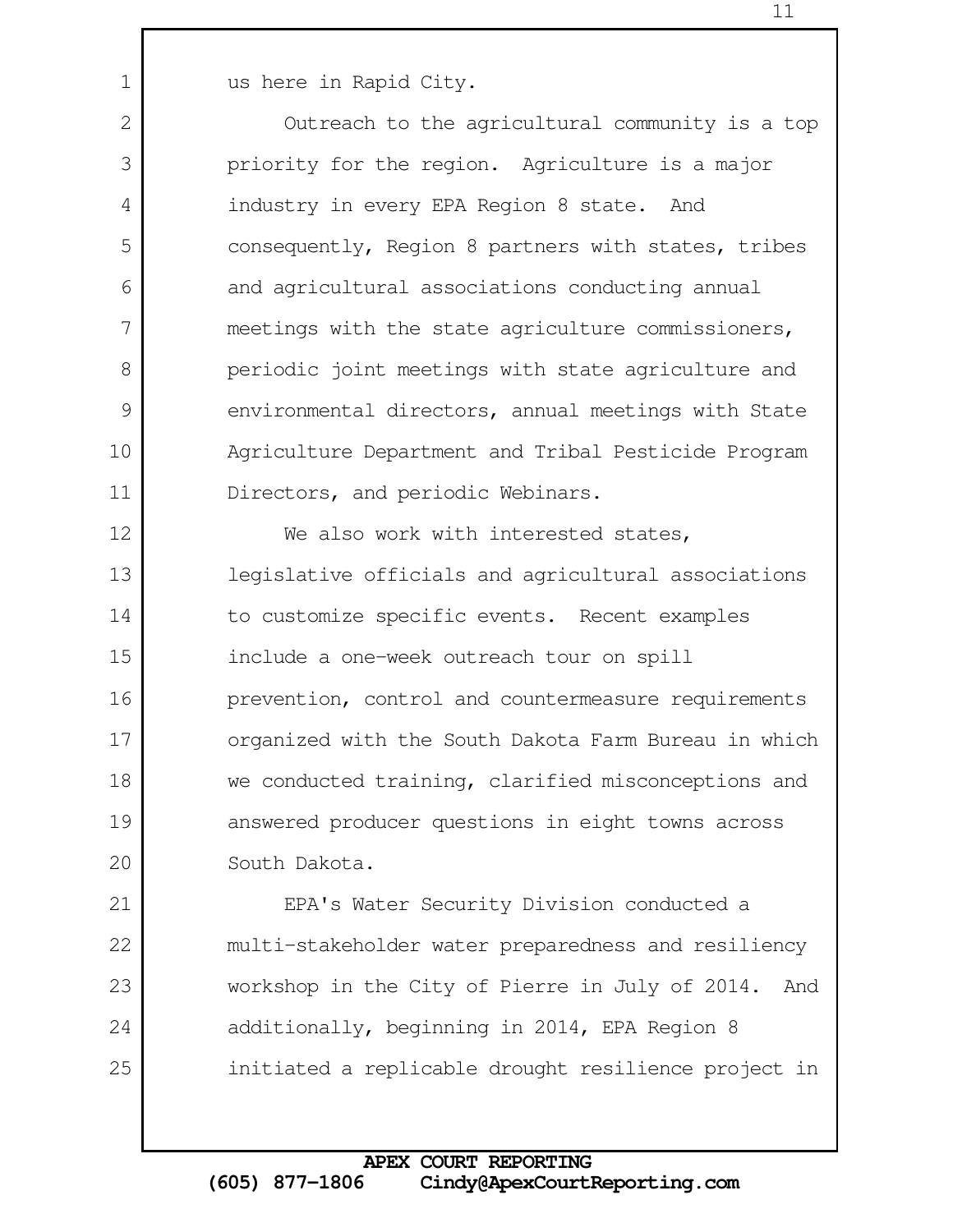the upper Missouri River Basin to demonstrate how to leverage federal and state resources in the development and implementation of watershed drought resiliency plans.

1

2

3

4

5

6

7

8

9

10

20

21

22

23

24

25

While my testimony provides just a snapshot of our public outreach activities, I hope that these examples of the engagement activities that the EPA delivers regionally and in South Dakota provide insight into our commitment to engage in meaningful outreach with all of our stakeholders.

I'd like to close by emphasizing that EPA's permitting and rule-making actions include important requirements for public participation to ensure meaningful feedback and input on agency actions, and we take these requirements seriously, not just because they're required but because they help us make more effective rules that more closely align with the priorities of the public and interested stakeholders. 11 12 13 14 15 16 17 18 19

And with that, I look forward to your questions, Mr. Chairman.

SENATOR ROUNDS: Thank you, sir. And I would be remiss if I didn't thank you for being here, Shaun. We go back quite a ways back to western governor days. And I know that you were working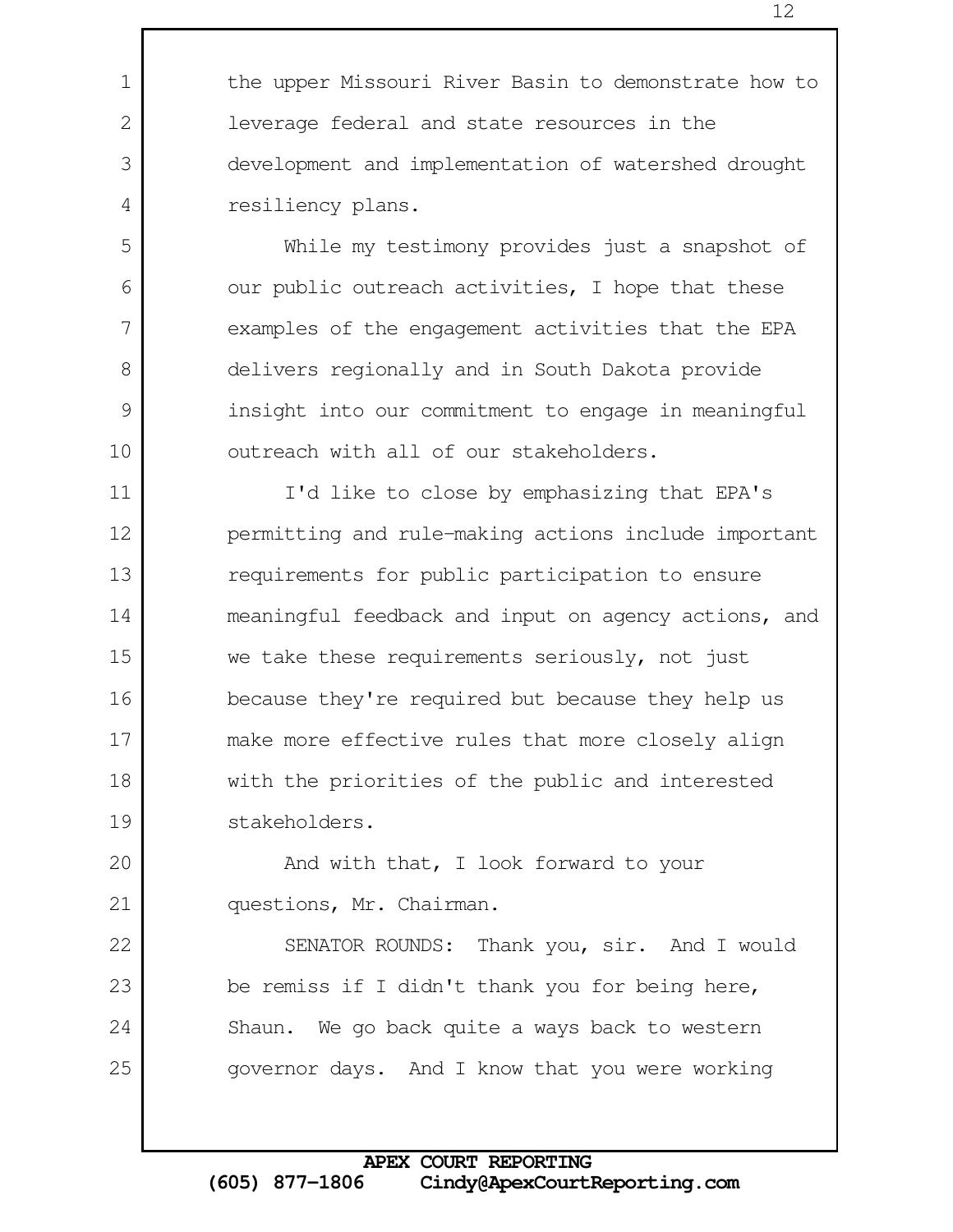with the State of South Dakota at that time as a liaison between western governors in South Dakota. So you know the West; you grew up out here. And you live in Colorado, Boulder. And I think you were mayor of Boulder, as a matter of fact. MR. SHAUN McGRATH: Yes, sir. SENATOR ROUNDS: And I appreciate you changing your travel plans to make this meeting out here as well. Thank you. MR. SHAUN McGRATH: Sure. SENATOR ROUNDS: We will now turn to our next witness, Regional Director Noreen Walsh, for five minutes. Director Walsh, you may begin. MS. NOREEN WALSH: Thank you. Good morning, Chairman, and thank you for the opportunity to provide this testimony here today. The Service's mission is working with others to conserve fish, wildlife and their habitat for the continuing benefit of the American people. Collaboration with private landowners is integral to what we do, and our primary tool is the Partners for Fish and Wildlife Program. Since 1987, the Partners Program has offered voluntary habitat projects to benefit both wildlife 1 2 3 4 5 6 7 8 9 10 11 12 13 14 15 16 17 18 19 20 21 22 23 24 25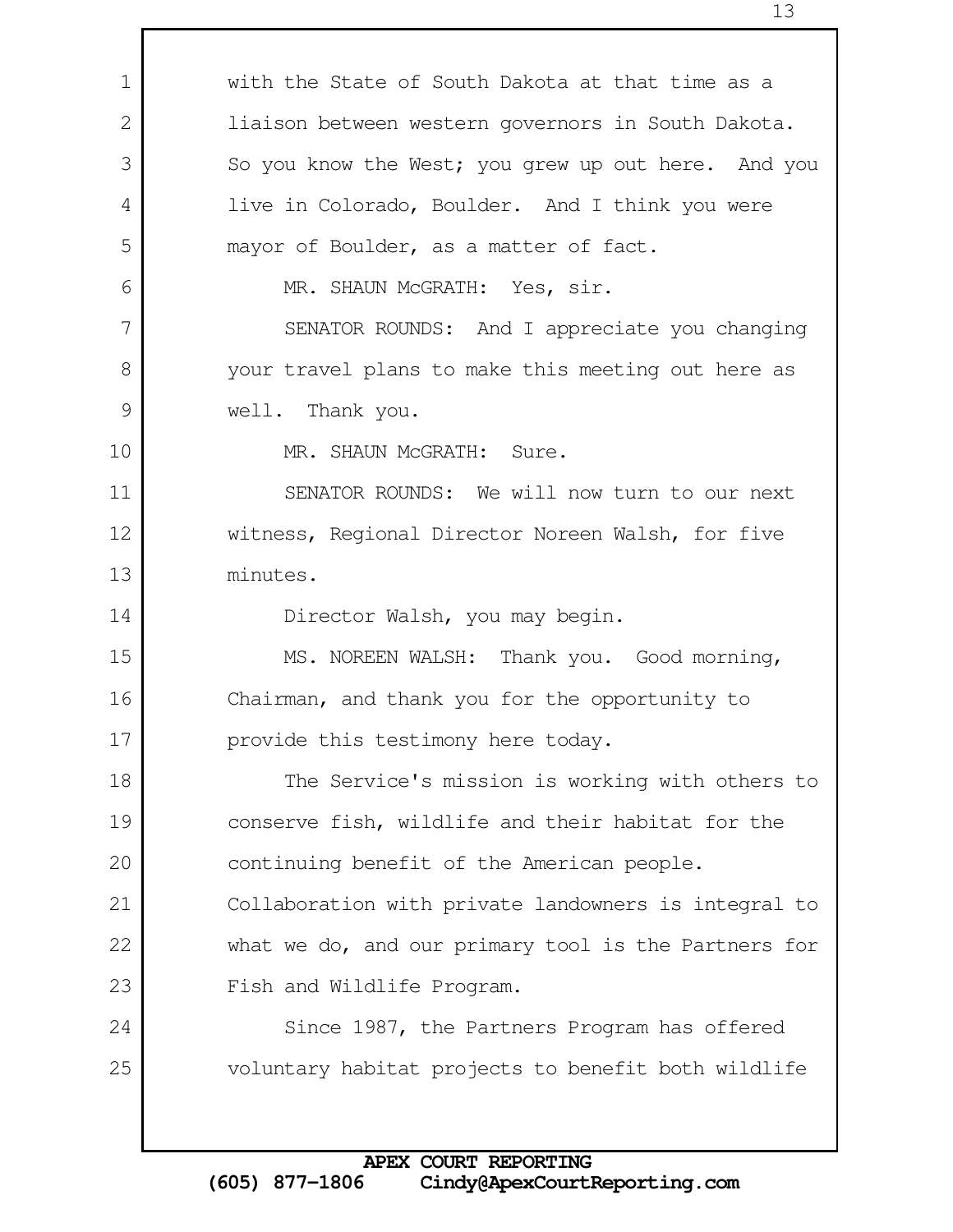productive habitat for waterfowl in the United States, and voluntary easements are an important conservation tool. Under our easement terms, landowners are paid to keep wetlands and grasslands

The Dakotas are the heart of the most

on their property, yet they are able to farm the

wetlands when they are dry, graze grasslands without

returns. But numbers and dollars don't tell the true story of the Partners Program. Our core values include open communication and building trust, and we place a high premium on streamline delivery and quick adaptation to landowner needs. For example, during the drought conditions of 2012 and '13, we expedited funding for over 200 new livestock water developments to help South Dakota landowners maintain healthy grasslands and their cows during that difficult time. Because the Partners Program is based on finding mutual interests, it often results in parties exploring additional voluntary conservation opportunities, including conservation easements. 13

and over 50,000 landowners. Every dollar invested through this program leverages over \$8 in total project funding and generates \$15 in economic

1

2

3

4

5

6

7

8

9

10

11

12

14

15

16

17

18

19

20

21

22

23

24

25

 **APEX COURT REPORTING (605) 877-1806 Cindy@ApexCourtReporting.com**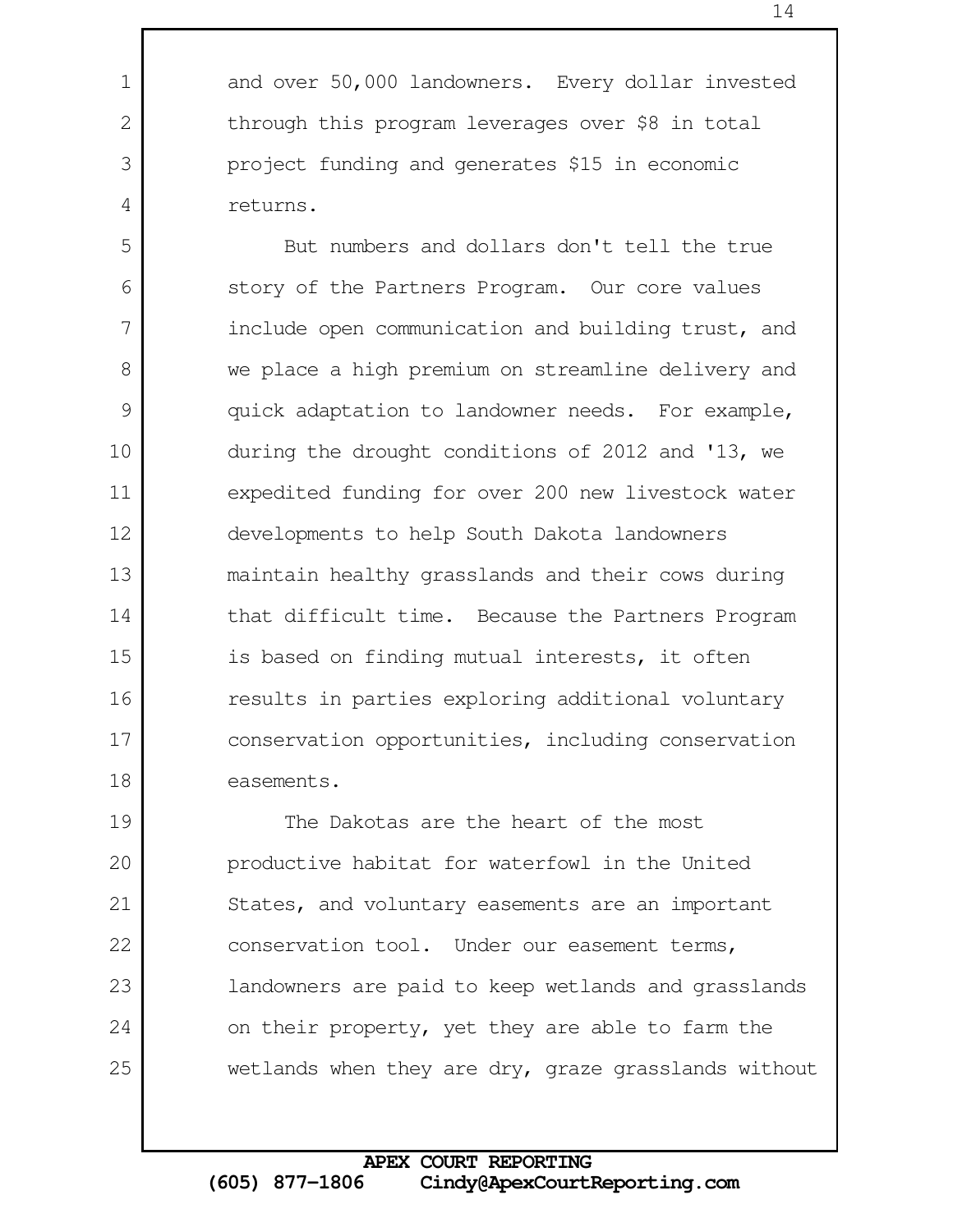restriction and hay grasslands after the nesting season.

1

2

3

4

5

6

7

8

9

10

11

12

13

Each of these voluntary easements represents a unique and valued relationship with a South Dakota landowner that starts one on one, usually with coffee around a kitchen table discussing what kind of options may or may not work for that individual. We work hard to maintain those relationships. We feel confident that this program works for landowners because there is high interest. We have a backlog of over 700 South Dakota landowners who are interested in participating when funding becomes available.

Private landowners are also vital partners in administering the Endangered Species Act. Many of our activities under the ESA involve working cooperatively with landowners to help ensure that species do not need the protection of the ESA. 14 15 16 17 18

In the case of the sage grouse, we worked with ranchers in western states to develop Candidate Conservation Agreements with Assurances. These agreements conserve sage grouse while ensuring viable ranching operations, with no future regulatory restrictions, even in the event of a future ESA listing for this species. 19 20 21 22 23 24 25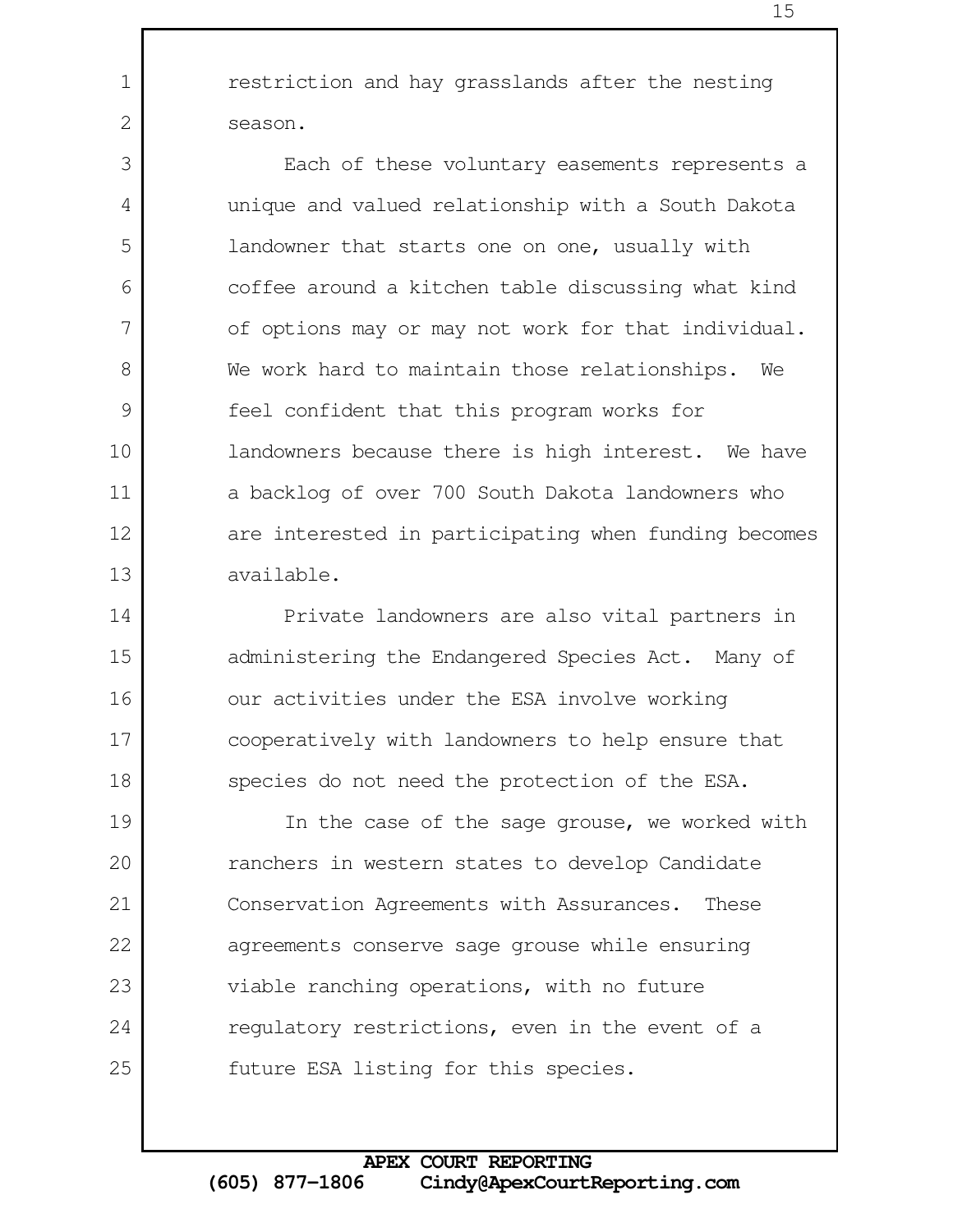Within recent years, the Service listed under the ESA two butterflies historically found in native grasslands of the Dakotas. We worked closely with individual landowners to address their concerns. One butterfly was listed as threatened, allowing us to use the flexibilities inherent in the ESA, and therefore routine operations such as fence and corral construction, noxious weed control and haying after July 15th are not impacted at all.

1

2

3

4

5

6

7

8

9

23

24

25

As we evaluated areas for ESA critical habitat designation as required by the law, we held public and individual meetings with landowners. We listened very carefully. In the end, we excluded from critical habitat any private lands that already had an ongoing conservation effort and whose owners did not want their lands designated as critical habitat. 10 11 12 13 14 15 16 17

In South Dakota and across the nation, the Service is working hard with people to accomplish our conservation mission, because our conservation mission is for people, including the next generation of farmers, ranchers and landowners. 18 19 20 21 22

I have been fortunate to visit South Dakota many times, and I have found much in common with the landowners that I have visited with, including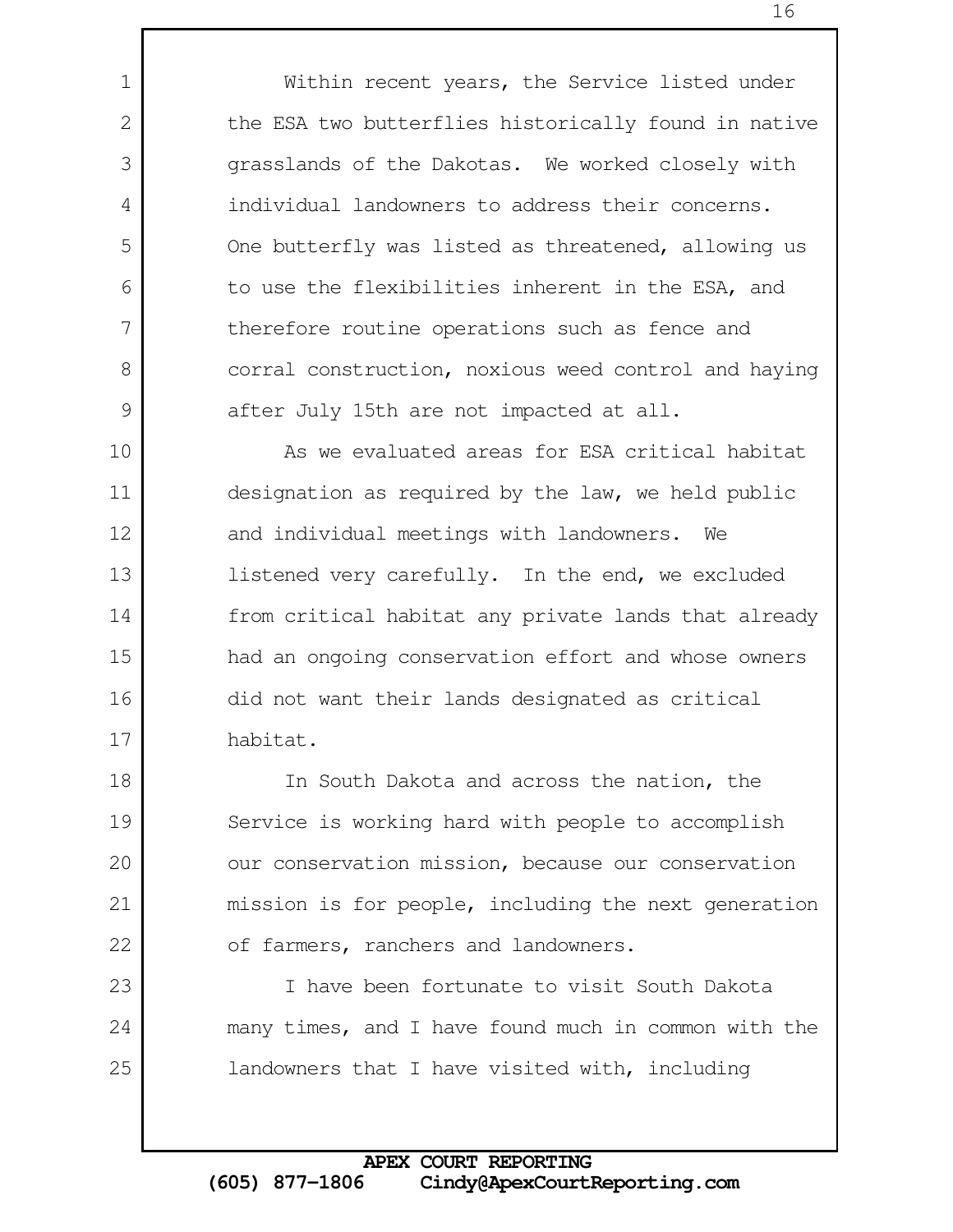deeply held values for family and a concern for future generations.

1

2

3

4

5

6

7

8

9

10

11

12

14

15

16

23

24

25

Three weeks ago I hosted a meeting in Aberdeen for Fish and Wildlife Service leadership from all across the nation. We visited with several landowners during that meeting. We heard good advice about building relationships between the agency and landowners, and we heard genuine appreciation for our voluntary conservation programs. We heard a landowner express excitement that a listed butterfly was found on her property because that meant that she had healthy grasslands. And lastly, we heard an urging for the Service to continue to help landowners ensure that prairie grasslands remain on the landscape, supporting future generations of both people and wildlife. 13

Thank you for the opportunity to provide these comments today. 17 18

SENATOR ROUNDS: Thank you for your testimony, Director Walsh. 19 20

I will begin my questions for this panel, and then we'll move to the next panel. 21 22

First of all I just, once again, want to thank both of you for being with us here today.

Mr. McGrath, do you feel that the current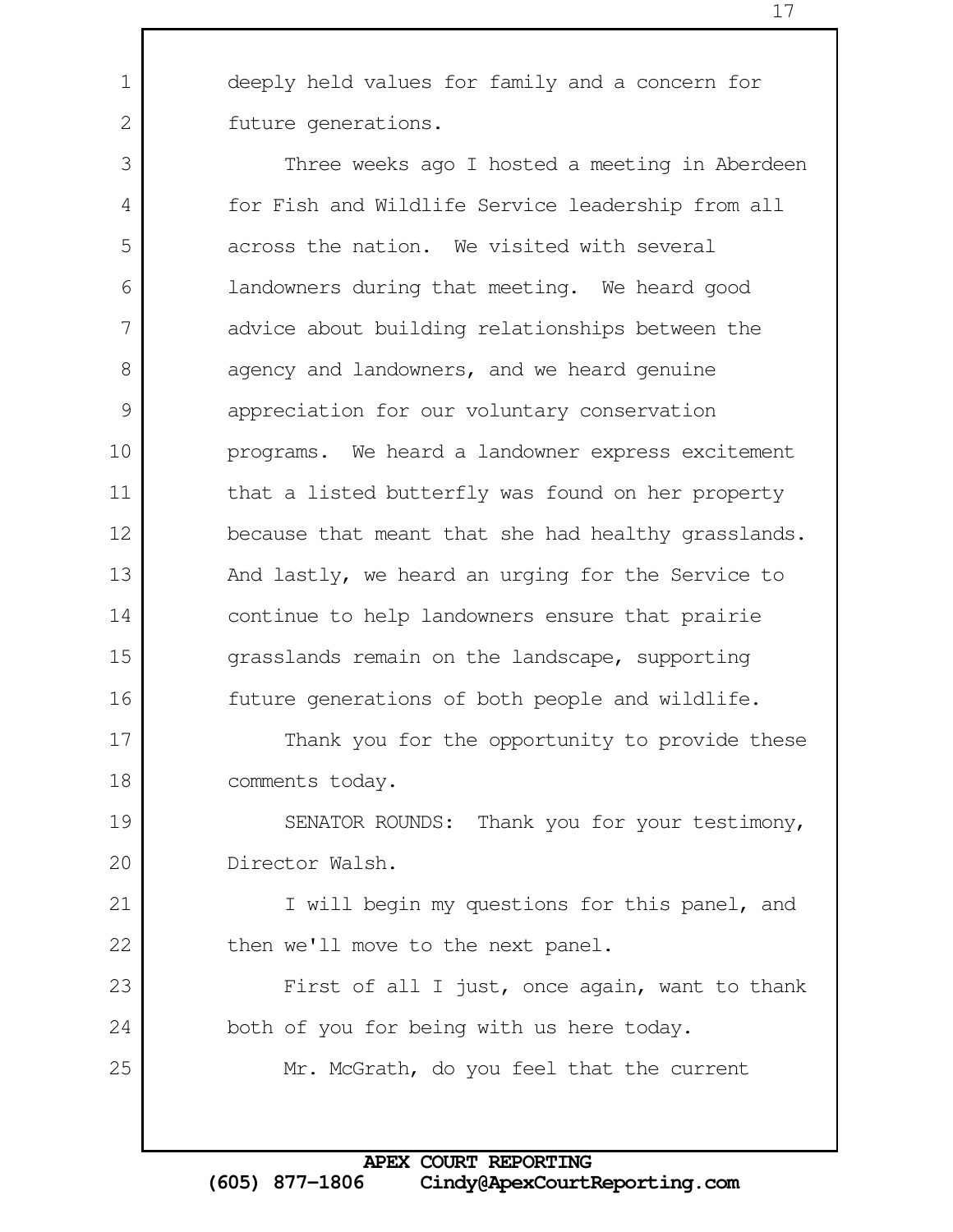process is sufficient for involving the public in the rule-making process and that the public comments are fully considered when the agency is promulgating regulations?

1

2

3

4

5

6

7

8

9

10

11

12

13

14

MR. SHAUN McGRATH: Thank you, Senator. Yes, in my experience, and I've been through the rule making of both the Clean Water Rule and the Clean Power Plan as a couple of examples where there really is a very directive outreach effort to propose a rule, to provide public comment opportunities, to have hearings, public meetings. And the feedback, the input that we receive as a result of that process really does have an impact on what is ultimately proposed in the final rule.

SENATOR ROUNDS: The reason why I ask the question, if you take a look at the huge number of critical comments the agency has received and the number of lawsuits challenging EPA regulations, it seems to be a testament to the flaws in the regulatory process. How do you believe the EPA can better engage the public? And do you believe that more substantive, and I mean more direct and thorough public engagement, could result in fewer lawsuits, less adversity between the EPA and the public and regulations that are more accommodating 15 16 17 18 19 20 21 22 23 24 25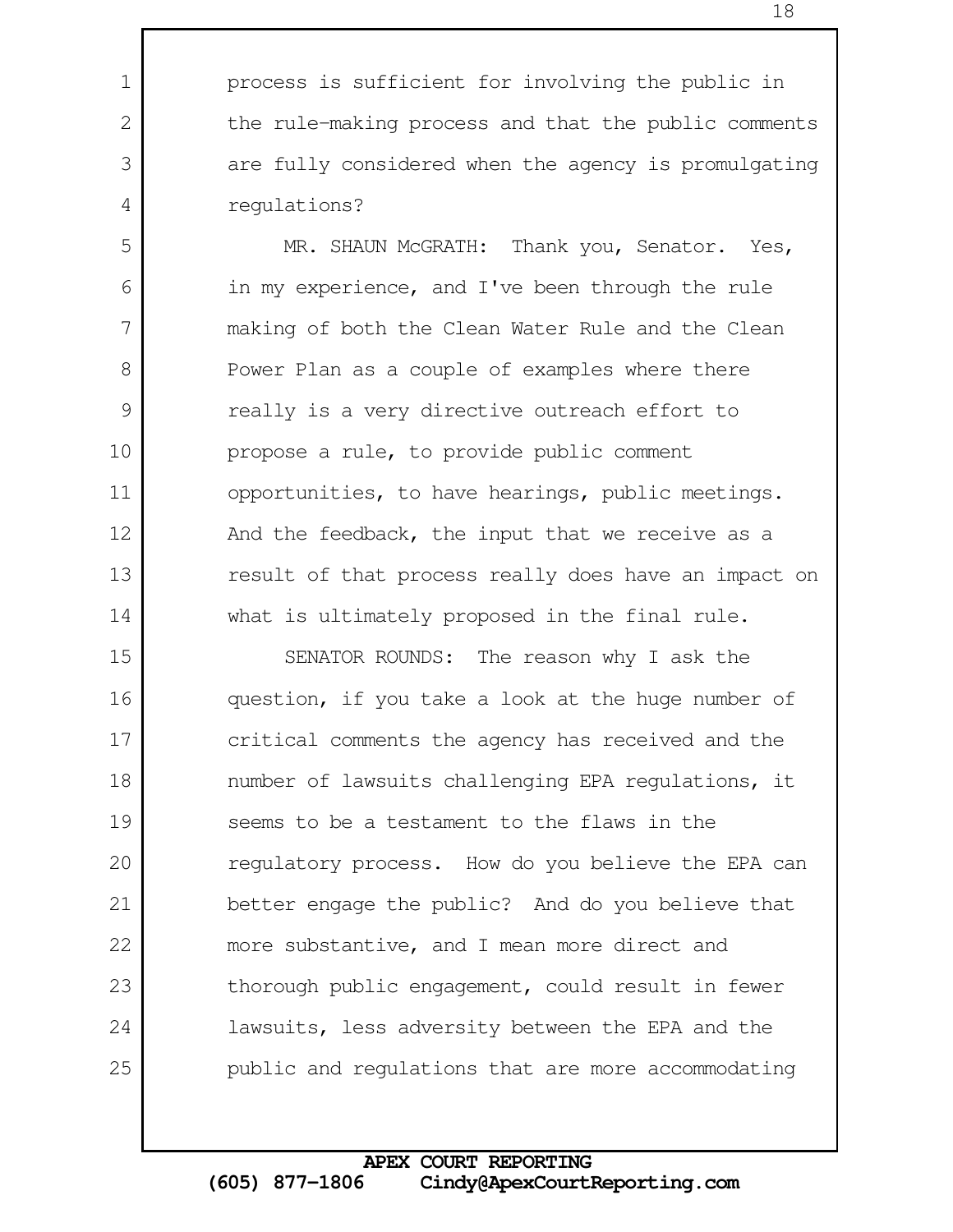to private landowners' rights? MR. SHAUN McGRATH: Senator, I --SENATOR ROUNDS: I mean, the number of lawsuits are significant when it comes to, in particular, WOTUS and the Clean Power Plan. MR. SHAUN McGRATH: And I don't dispute that. The challenge, of course, is regardless of what the proposal is going to read, there's always going to be the threat of lawsuits. It's very difficult in these kinds of environmental regulations to propose something that is going to please everybody and be able to avoid lawsuits. So  $-$  but I don't dismiss the spirit of your question, which is how can we engage, do more active engagement with the public to inform, as reasonable as an approach as we're able to. And I can assure you that the agency is very much willing to engage and provide those opportunities for input. And, again, we do take to heart the feedback that we get. SENATOR ROUNDS: Let me just look at just a couple of specifics. And perhaps -- and if you're not up to speed on them, just tell me and we'll move on. MR. SHAUN McGRATH: Sure. SENATOR ROUNDS: But when it comes to Atrazine, 1 2 3 4 5 6 7 8 9 10 11 12 13 14 15 16 17 18 19 20 21 22 23 24 25

> **APEX COURT REPORTING (605) 877-1806 Cindy@ApexCourtReporting.com**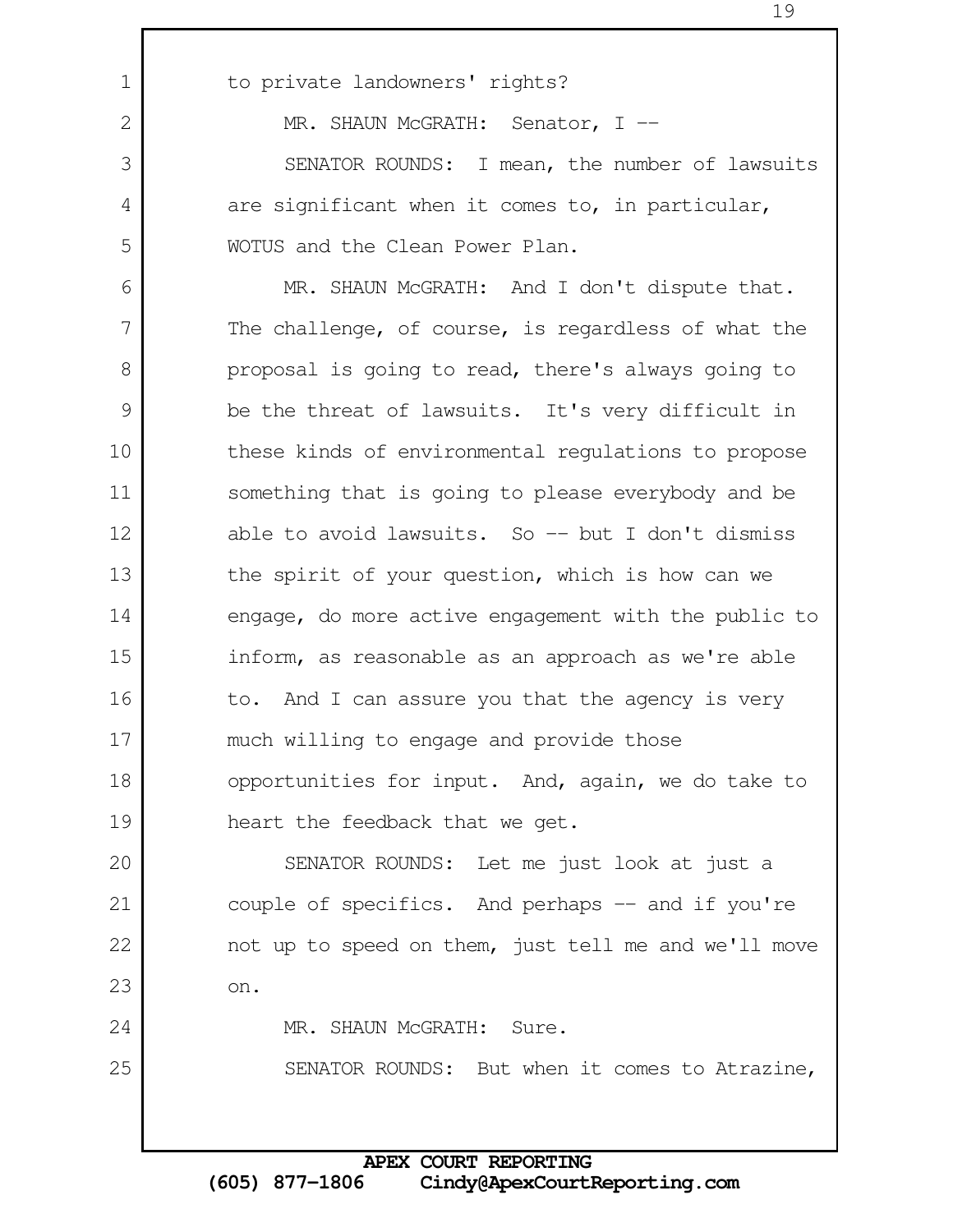it's a vital tool in a producer's toolbox for controlling small seeded grounders in grasses. The EPA is currently reviewing its registration. Has your office communicated with or solicited feedback from producers, ag organizations and State Departments of Ag regarding this review and what impact it may have for them?

1

2

3

4

5

6

7

17

18

19

20

MR. SHAUN McGRATH: So, Senator, you're absolutely correct, it is under registration review, and that process does require, as we're looking at the ecological risk assessment, does require that there be a public comment period. And so there will be opportunity for that engagement. I can, though, take the question back to my folks and provide more specific information of what that engagement entails. 8 9 10 11 12 13 14 15 16

SENATOR ROUNDS: I'm just curious: What is the EPA's process for informing and working with State Departments of Ag when a pesticide violation occurs within the state?

MR. SHAUN McGRATH: So, Senator, we work closely with our state partners, and so there is coordination that happens. It depends on the case, of course. But often with enforcement where the state has delegated responsibilities, then they 21 22 23 24 25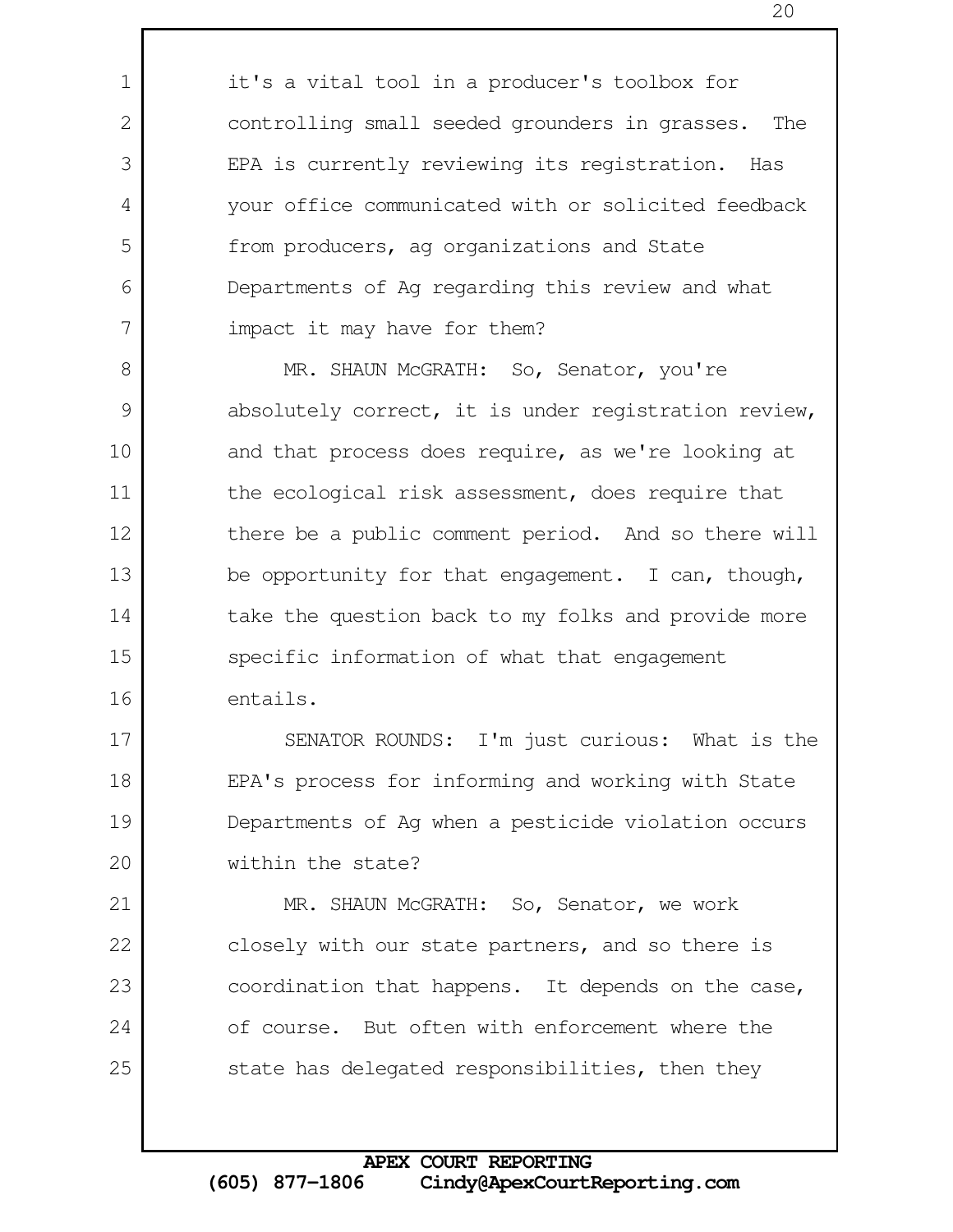would be the lead, and we would be doing oversight of the enforcement program of the state. Where the state doesn't have the delegation, then the EPA would be in the lead. But, again, we would inform the state, work with them to agree that it was appropriate. SENATOR ROUNDS: Director Walsh, in your testimony you noted the number of permanent conservation easements that the Service enters into with landowners. Does the Service provide other conservation options for landowners who do not want the burden of placing their land with a lifetime easement that is passed down through the generations? Do you have other options out there available? And do you provide information to landowners who might want shorter term leases or 1 2 3 4 5 6 8 9 10 11 12 13 14 15 16

shorter term easements? 17

7

23

24

25

MS. NOREEN WALSH: Thank you, Senator. We do. We provide, through the Partners for Fish and Wildlife Program that I mentioned, the ability to enter into contracts as short as ten years or as long as 30 years on habitat improvement projects. 18 19 20 21 22

But also very importantly, our Partners for Fish and Wildlife Program biologists who visit with landowners, as they sit down with an individual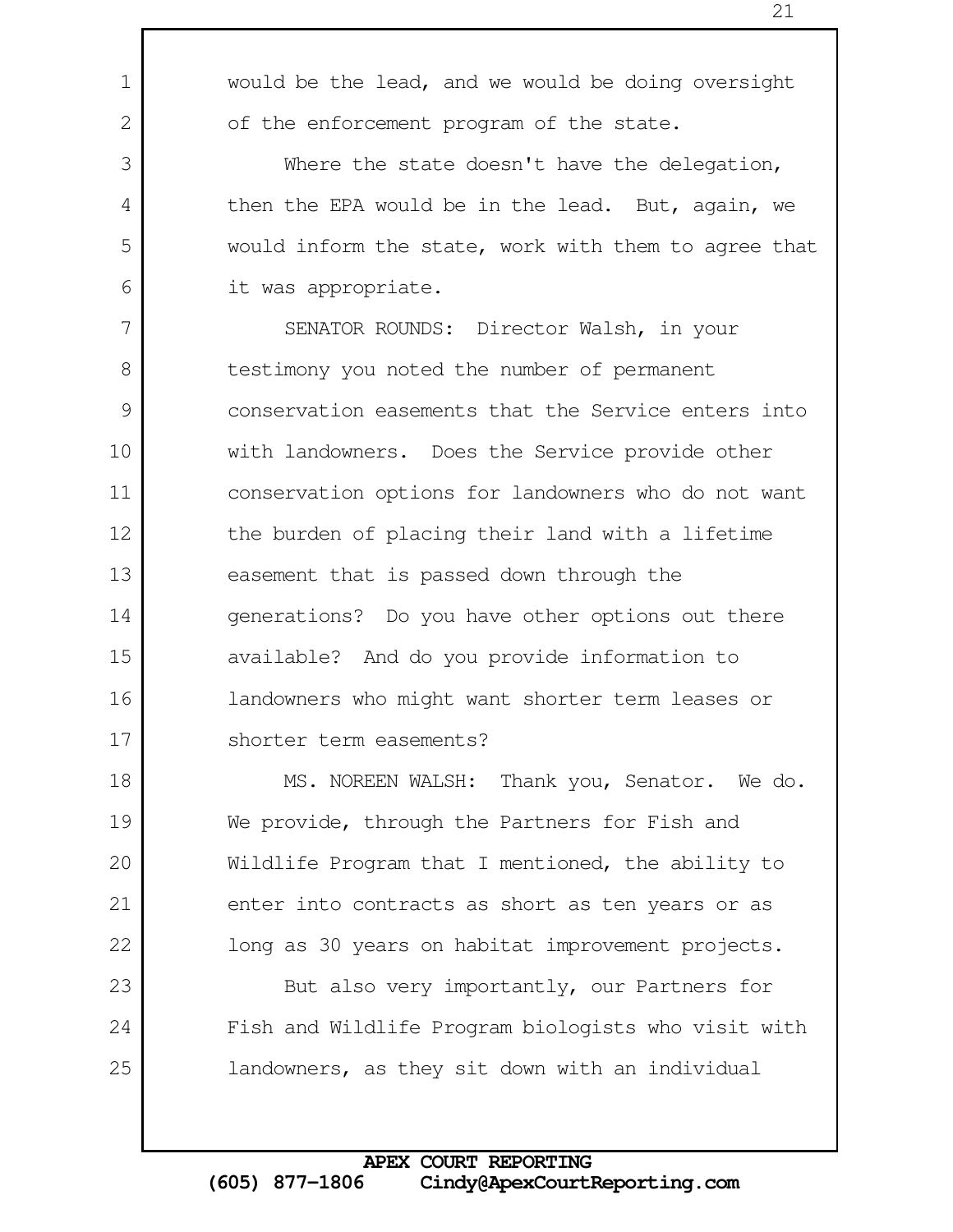landowner are able to represent to that landowner not only the service programs that are available but those programs through USDA, through NRCS, through South Dakota Game, Fish & Parks or private entities like the Nature Conservancy or Pheasants Forever. So they do their best job to understand the landowners' needs and objectives for their property and point them in the direction of the program that would fit those needs the best.

1

2

3

4

5

6

7

8

9

SENATOR ROUNDS: You also point out the Partners Program as one of the most successful collaborative conservation programs between the Service and landowners, partly attributed to the lack of red tape and the ease of the program. How do you eliminate the usual bureaucratic red tape in the Partners Program? And should this program be a model to replace other more burdensome regulations? 10 11 12 13 14 15 16 17

MS. NOREEN WALSH: Thank you, Senator. We've worked very hard in the Partners Program over its 30-year history to keep the agreement and the paperwork, the paperwork that we send landowners, to be very streamlined and very clear. And so it starts one on one with sitting down with that landowner understanding what they are interested in and making sure that it's clearly articulated in 18 19 20 21 22 23 24 25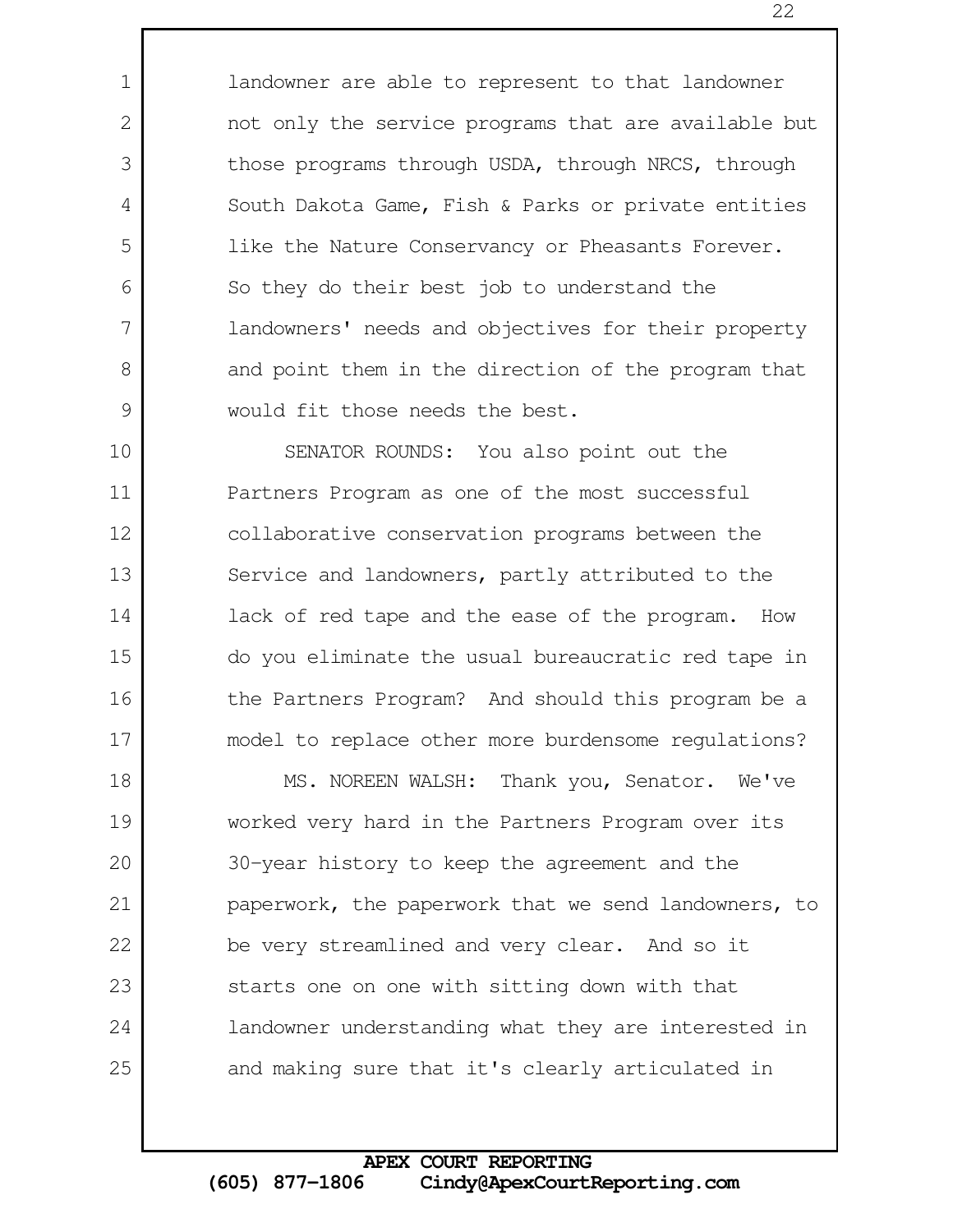what is less than a ten-page agreement that they end up signing. SENATOR ROUNDS: I notice that you had mentioned your work with regard to two butterfly species. And there's been some success in reducing the impact a listing has to landowners such as the steps the Service was taking or has taken in regards to the Dakota skipper and the, I'm going to 1 2 3 4 5 6 7 8

mispronounce this but it's the poweshiek skipperling butterfly?

11

12

13

14

15

16

17

10

9

MS. NOREEN WALSH: Yes.

SENATOR ROUNDS: However other species that should be delisted such as the gray wolf remain embroiled in lengthy legal battles. Why is there such a difference in the approaches to these two species, and how can the Service eliminate the inconsistencies that exist among the listings?

MS. NOREEN WALSH: Thank you, Senator. The two butterflies that I mentioned were both recently listed in 2015, so they're very early onto the list and very early in developing a recovery program for those species. Because we were able to work so closely with landowners as we made those listing decisions and the critical habitat decision, I think we have a very good foundation for working with 18 19 20 21 22 23 24 25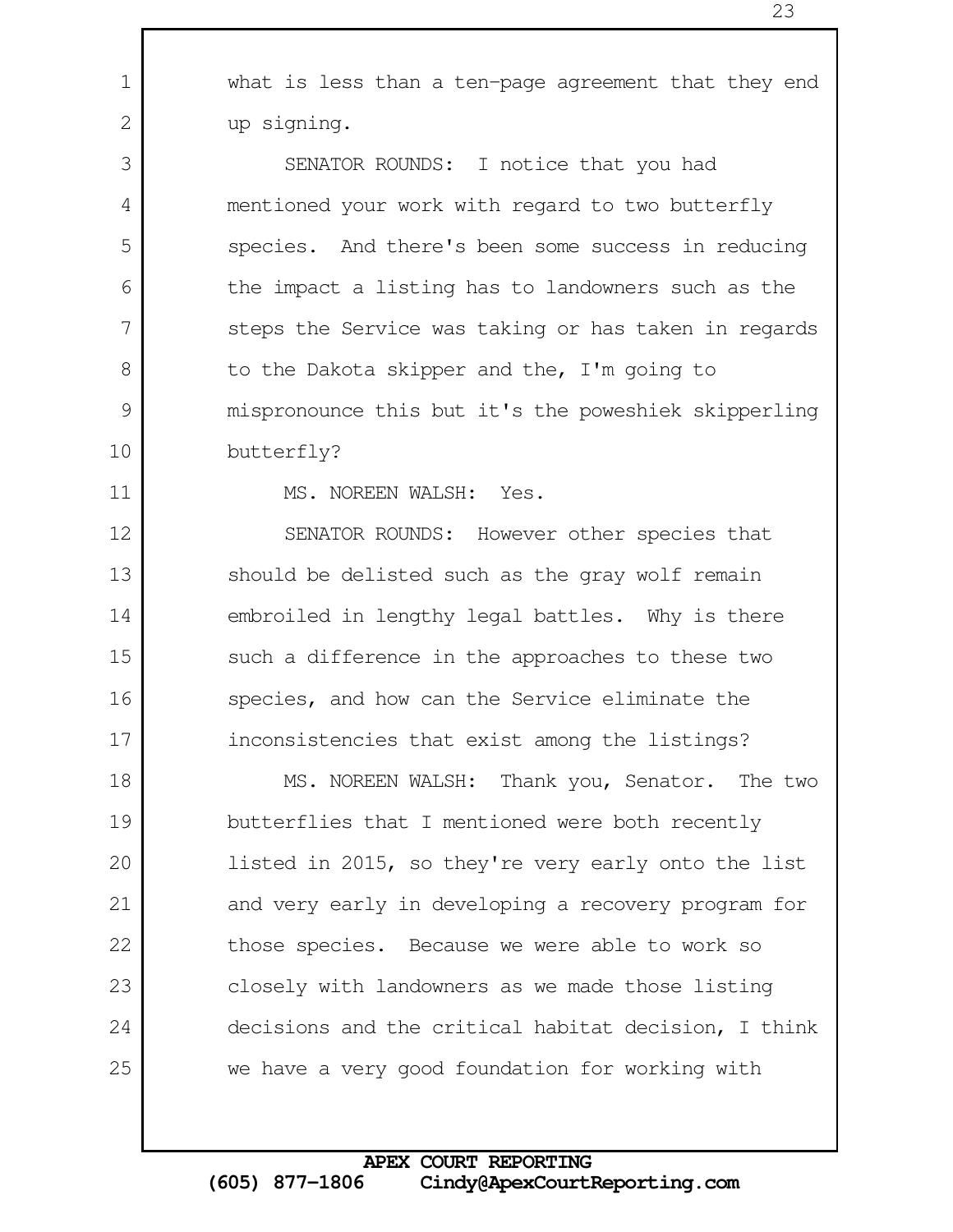1

2

3

4

5

6

17

18

19

20

21

22

23

24

25

The poweshiek skipperling isn't found in South Dakota anymore and is in a pretty precarious state. Recovery may be a ways off for that.

In the case of the gray wolf species listed for a lot longer, that I think some people find very charismatic and other people find very problematic. So while the Service has firmly believed that the gray wolf in the northern Rocky Mountains and in the western Great Lakes are biologically recovered and do not need to be on the list anymore, we have faced litigation over those decisions. In both cases we're appealing that litigation and hopeful that we will again have them off the list. 7 8 9 10 11 12 13 14 15 16

SENATOR ROUNDS: Do you find any difference between the way that you approached the work concerning the butterflies in the way that you approached it with landowners? Was it different than the way that it's been done previously with other species?

MS. NOREEN WALSH: With the butterflies that primarily exist on private land, we made a very, I would say, extraordinary effort to work through our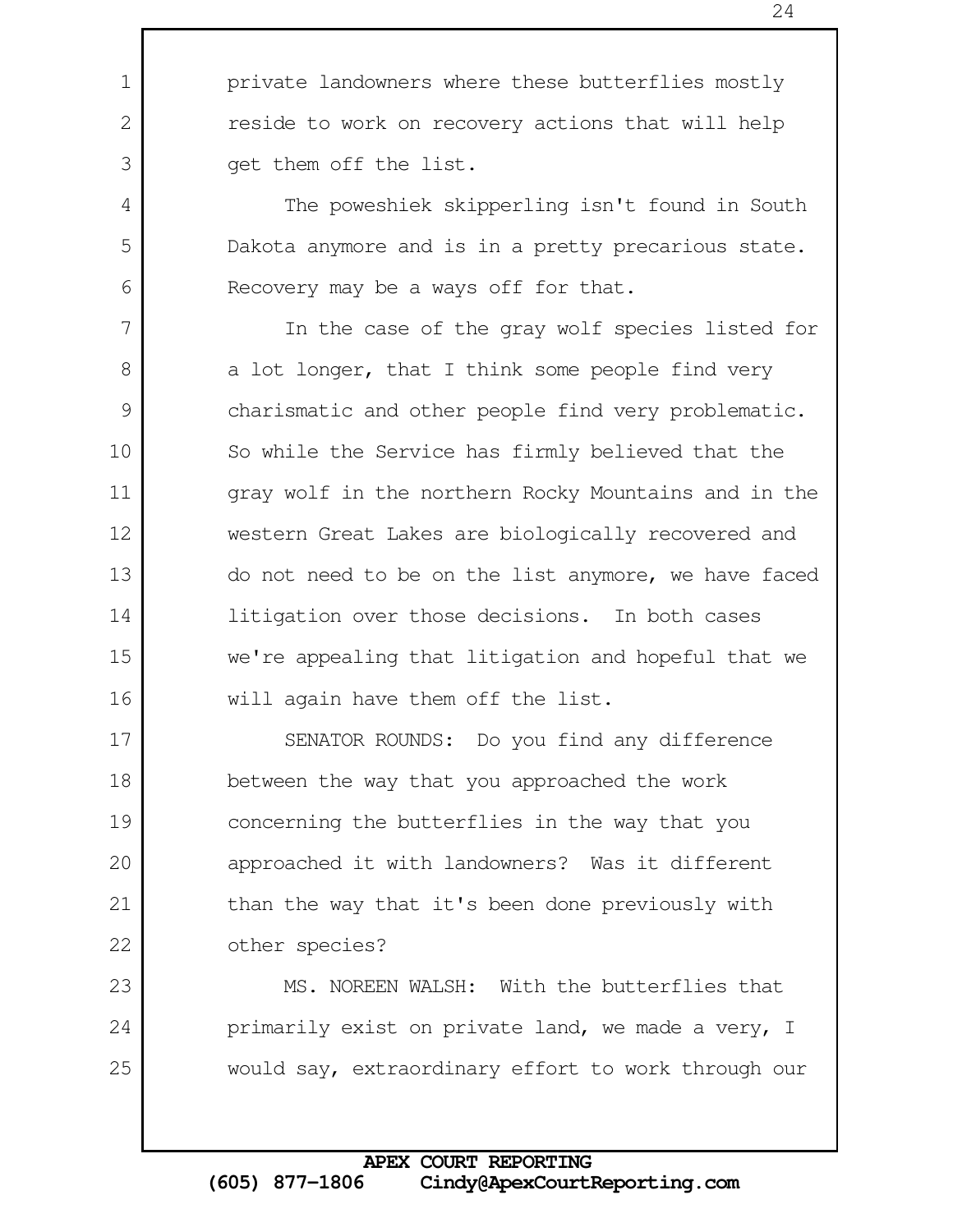landowner contacts to reach out individually to those landowners who might have butterflies on their property and to discuss one on one with them. And we certainly have found over time that the ability to have staff in the field to get to those people and have those conversations one on one makes all the difference in the world in how we can work with private landowners.

1

2

3

4

5

6

7

8

25

SENATOR ROUNDS: And I think it comes to bear that nearly 1,600 species that are listed under the ESA, only 66 have been delisted, and some of these not due to recovery but due to extinction or an error in data that required a listing revision. This is a pretty dismal success rate, and it seems to make the ESA a rather failed program at this point, or at least at the very least a program in desperate need of reform, especially considering the huge burden imposed on landowners when species are listed. I'm just curious your thoughts with regard to, you've been with it and you've followed it, if there were changes that you would make in the way that this process works, the first one or two that would come to mind, what would they be? MS. NOREEN WALSH: Thank you, Senator. We have 9 10 11 12 13 14 15 16 17 18 19 20 21 22 23 24

delisted 31 species due to recovery. We have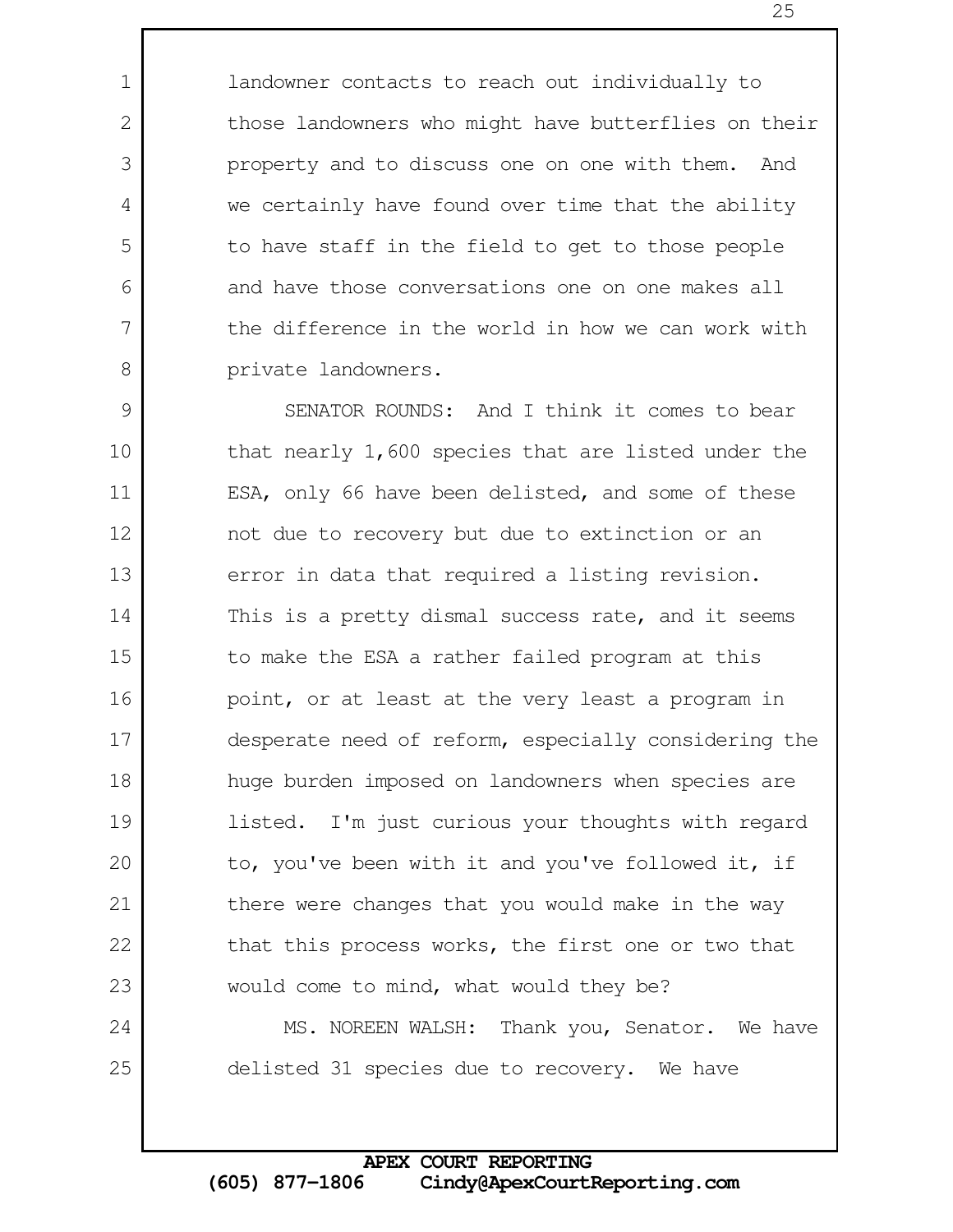prevented the extinction of 99 percent of the species that have been listed, so we consider that the first step on the road to recovery.

1

2

3

7

8

But as we move forward to delist even more species to bring them to the point where they don't need the protections of the act, my experience has been and I think the experience across our agency has been that we need to have the time and the resources to work with individuals to not only help them understand why species get listed in the first place and what their recovery needs are but to figure out how we can tailor those to their constraints. So we have developed many programs for conservation on private land that are respectful of those concerns and looked for those win/win solutions and what we need as we move into the future to really be able to focus on those programs. And the Partners Program is one of those. 4 5 6 9 10 11 12 13 14 15 16 17 18

SENATOR ROUNDS: And I think that's one that has had some success. 19 20

I want to go to one specific program just as a difference between the way that it worked for you and the one that doesn't seem to be working. And can you explain the work that the Service has done regarding the black footed ferret and why it appears 21 22 23 24 25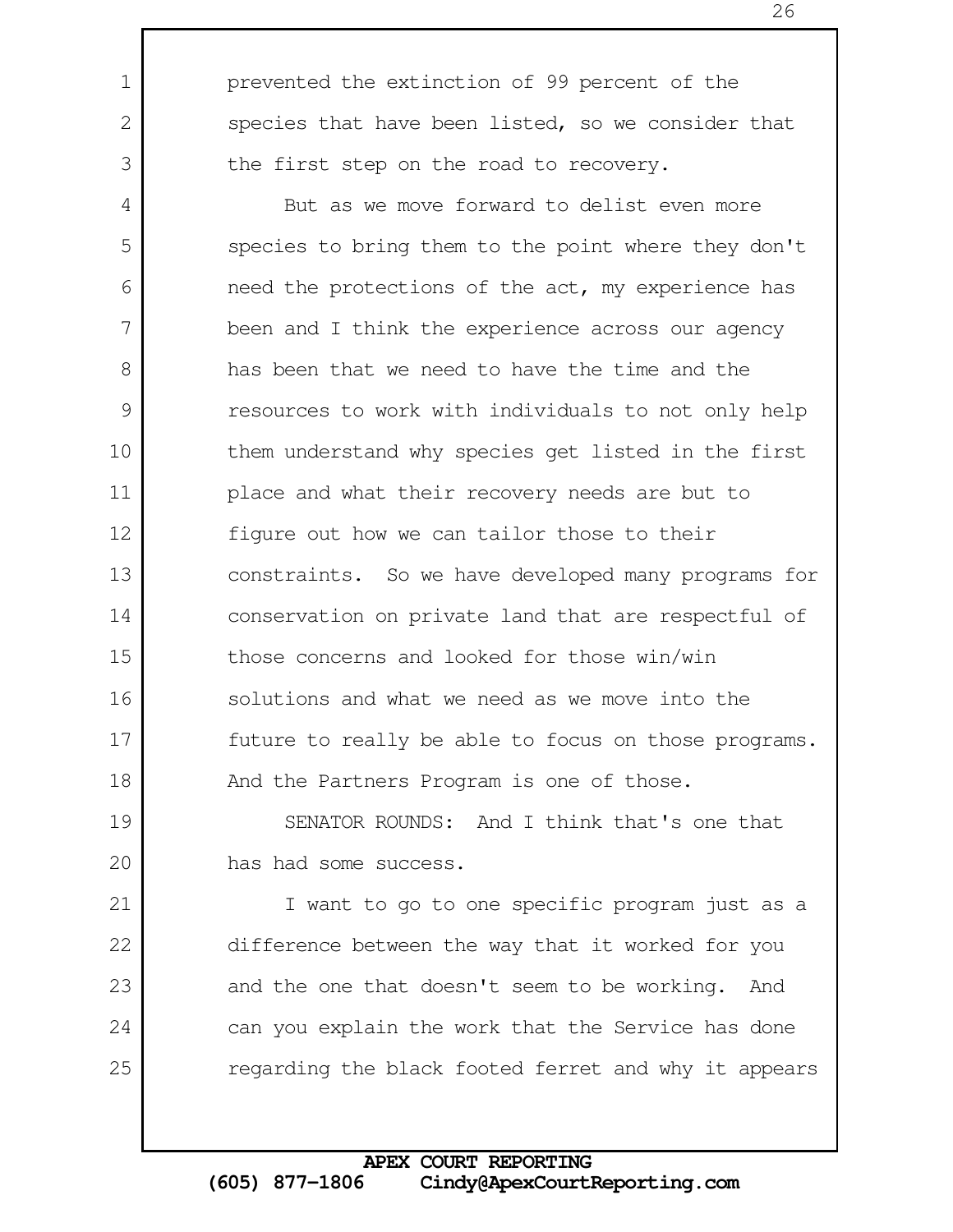that millions of taxpayer dollars have been spent over the past 30 years to conserve a species that has shown little increase in population.

1

2

3

MS. NOREEN WALSH: Yes, thank you, Senator. I think that the black footed ferret is a species that is firmly on the road to recovery but it is not there yet. And so as I know that you and others are aware, one of the greatest impediments to the recovery of this species is Sylvatic Plague, an introduced disease that the species didn't have to contend with historically but now has to contend with. And so one of the things that we are working on most, with the most significance in this road to recovery for the ferrets is developing a vaccine, an oral plague vaccine that could be administered much more efficiently to prairie dogs than the current approach of dusting individual prairie dog burrows with insecticides. We've done some small scale testing that has shown a lot of success with that, and we are moving this season to larger scale testing of this oral plague vaccine. We're very hopeful that having that tool passed through this experimental phase of being able to use it on the ground will prevent the kind of catastrophic die-offs of prairie dog towns that take ferret 4 5 6 7 8 9 10 11 12 13 14 15 16 17 18 19 20 21 22 23 24 25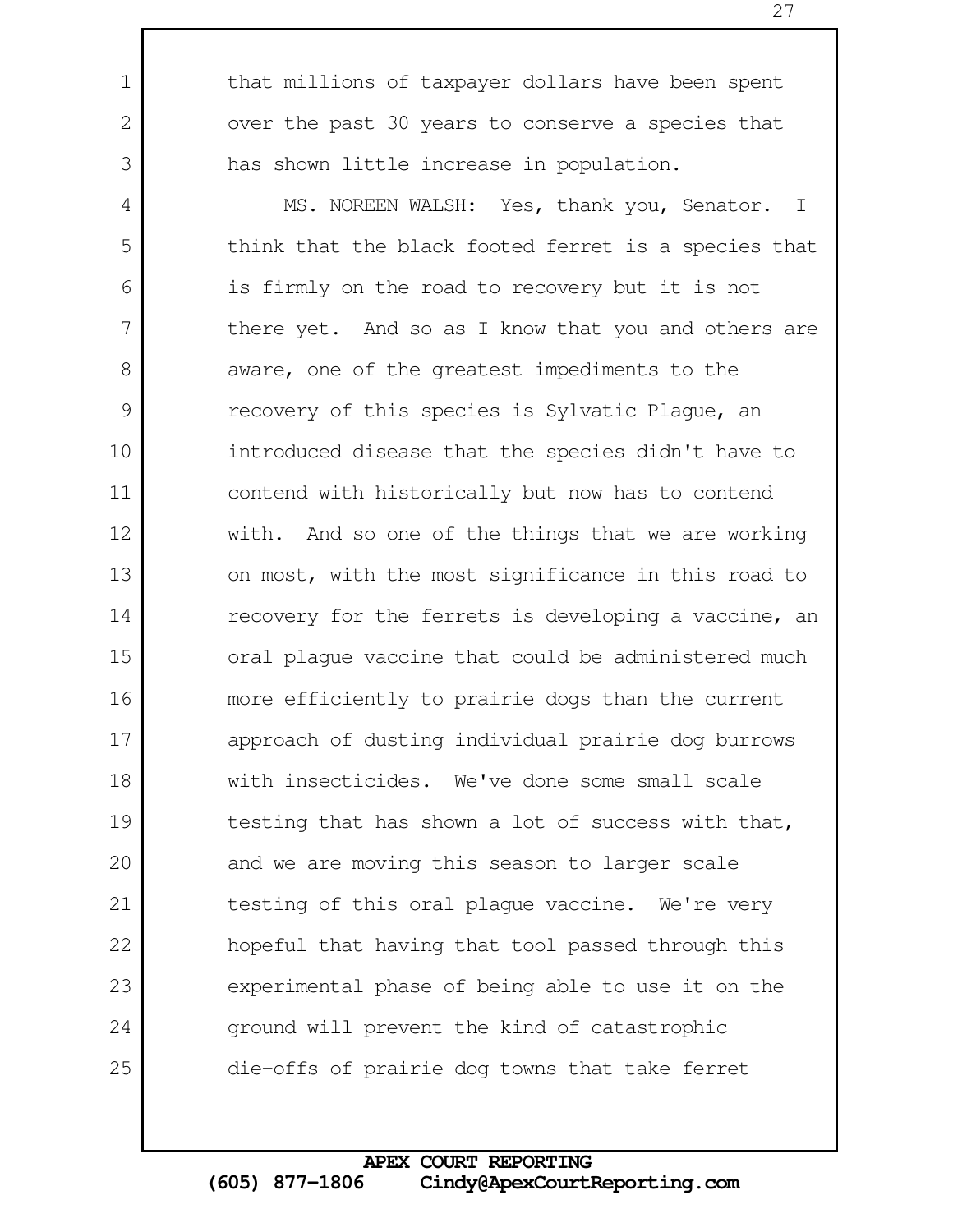1

2

| 3  | SENATOR ROUNDS: Now, before we go on, I              |
|----|------------------------------------------------------|
| 4  | just -- I want to work my way through this because I |
| 5  | can tell you right now that that will be the         |
| 6  | headline, if we don't verify or work our way through |
| 7  | this a little bit, that the U.S. Fish and Wildlife   |
| 8  | Service is planning on vaccinating large numbers of  |
| 9  | prairie dogs across the United States, and there's   |
| 10 | going to be a lot of discussion about where you're   |
| 11 | going to get the money to do that kind of a program  |
| 12 | and so forth. So I'm going to let you qualify just   |
| 13 | a little bit as to where this is at before this is   |
| 14 | hung out to dry real quick, okay?                    |
| 15 | MS. NOREEN WALSH: Thank you.                         |
| 16 | SENATOR ROUNDS: Yes.                                 |
| 17 | MS. NOREEN WALSH: So we're in an experimental        |
| 18 | phase right now, and we'll have to finish that       |
| 19 | experimental phase before we use it as a widespread  |
| 20 | tool. But to put it in context, I would tell you     |
| 21 | that the recovery plan for the black footed ferret   |
| 22 | contemplates having 3,000 total adult ferrets across |
| 23 | the entire Great Plains and contemplates needing     |
| 24 | only one-tenth of 1 percent of existing prairie dog  |
| 25 | habitat that exists now. So recovery for the ferret  |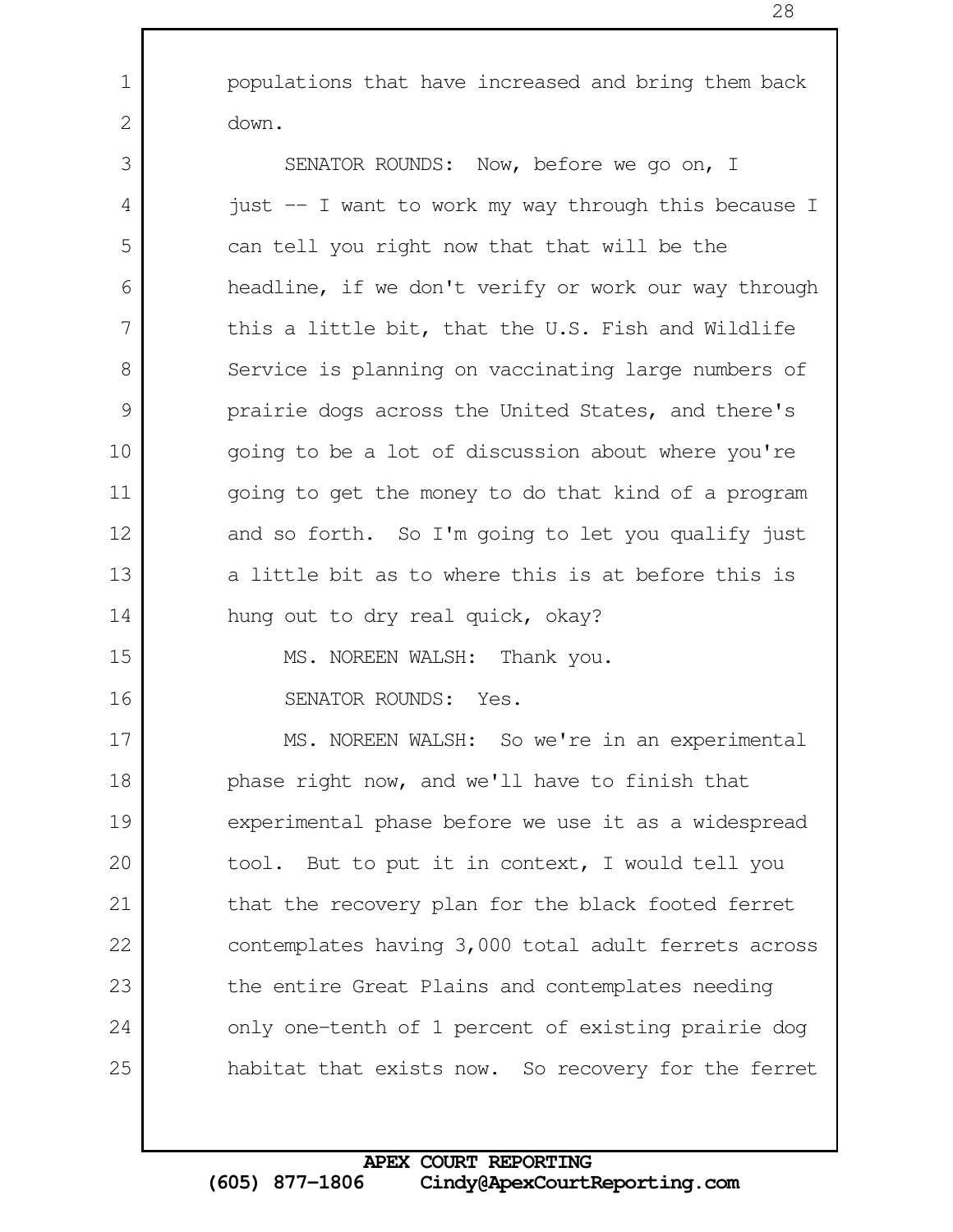involves a very small proportion of prairie dog habitat.

1

2

23

24

25

SENATOR ROUNDS: So what you're saying -- and this is the reason why I ask: We've been out to places where when you protect prairie dogs or you set them in a position to where they are supposed to be left alone and not managed, most ranchers will tell you they don't mind having a few dogs around but they want them managed. And the problem you've got is if you don't manage them, they multiply. And pretty soon either you have a drought like we had back in 2002 to 2006 and we saw what it did to the Conata Basin down here, and it literally turned it into a moonscape. It was unbelievable what had happened. 3 4 5 6 7 8 9 10 11 12 13 14 15

And then they would migrate. And in doing so they became a real pest. And then they got to the point where they were migrating out to where the different dog towns were actually connecting. And when the plague hit, it moved right on through the entire population. And that didn't do the black footed ferret any good at all. 16 17 18 19 20 21 22

So what you're suggesting is that you would be able to maintain  $-$  I'm not trying to put words in your mouth, but what you're suggesting is you could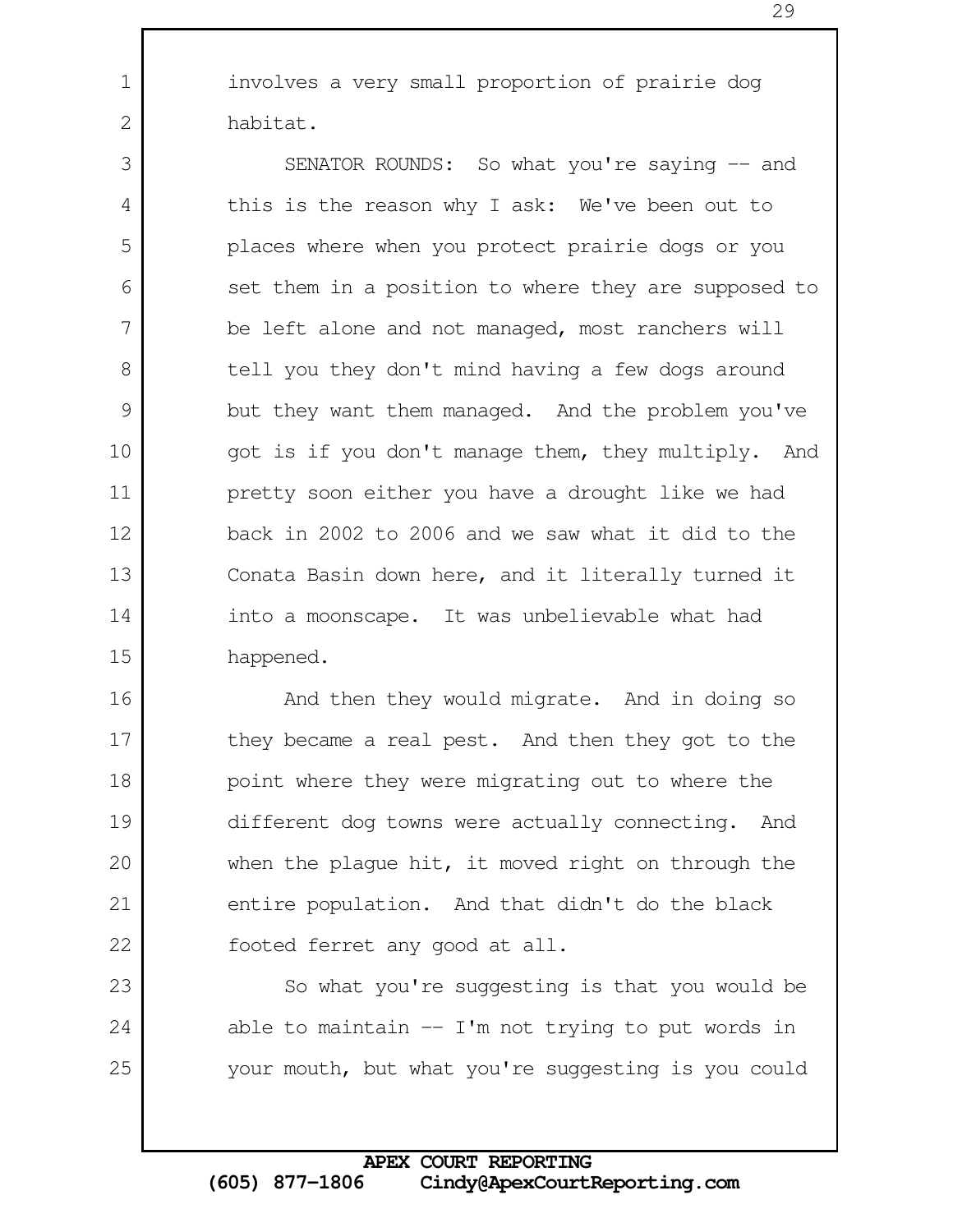maintain and would look at smaller populations or pockets of prairie dogs rather than very large towns like what we're looking at today in the management for the black footed ferret? Is that a fair statement?

1

2

3

4

5

6

7

8

9

10

11

12

23

24

25

MS. NOREEN WALSH: Very close, I think. We consider there to be three very important prongs to get to recovery. One of them is provide incentives for landowners who might be willing to host prairie dogs on their property.

The other one is the disease that we talked about.

But the third one is boundary control around the areas where we do have ferrets and prairie dogs. Because we recognize that even if an individual landowner is willing to host these two species, his or her neighbors may not be, and so providing boundary control for prairie dogs around the boundary of those properties is an important prong of recovery. And I would just mention that USDA APHIS has been a very important partner with us in ensuring that we can do that. 13 14 15 16 17 18 19 20 21 22

SENATOR ROUNDS: Thank you.

Mr. McGrath, is there anything that you wanted to add before we --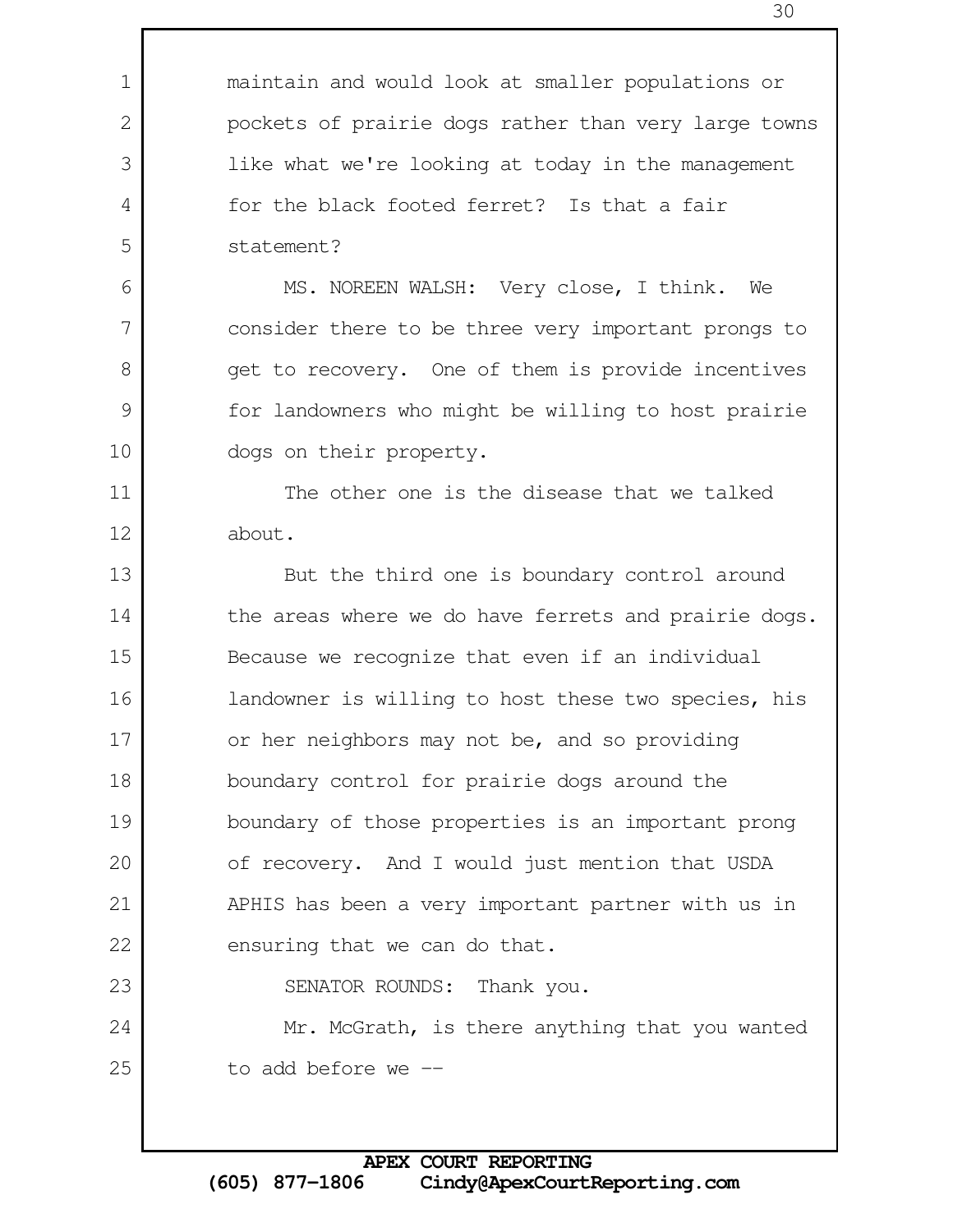MR. SHAUN McGRATH: No. Thank you. SENATOR ROUNDS: Okay, great. Thank you very much. First of all, I just want to say thank you to both Administer McGrath and Director Walsh for taking the time to be here with us today. I'd now like to dismiss the first panel and invite our witnesses on the second panel to come on up. And while the second panel is coming up, I'd like to submit for the record the statement of the South Dakota Farm Bureau. And I believe Wanda Blair, the vice president of the South Dakota Farm Bureau, has joined us in the audience for today's hearing. And I'd like to thank her for taking the time to attend our hearing as well. We really do appreciate it. Thank you. So our witnesses joining us here today for the second panel are Mr. Larry Rhoden, Mr. Jeff Lage, Mr. Myron Williams, Mr. Chuck Clayton and Ms. Denise Parker. Come on up. First of all, let me just begin by saying thank you very much for taking the time today to come on out and to do this. 1 2 3 4 5 6 7 8 9 10 11 12 13 14 15 16 17 18 19 20 21 22 23 24 25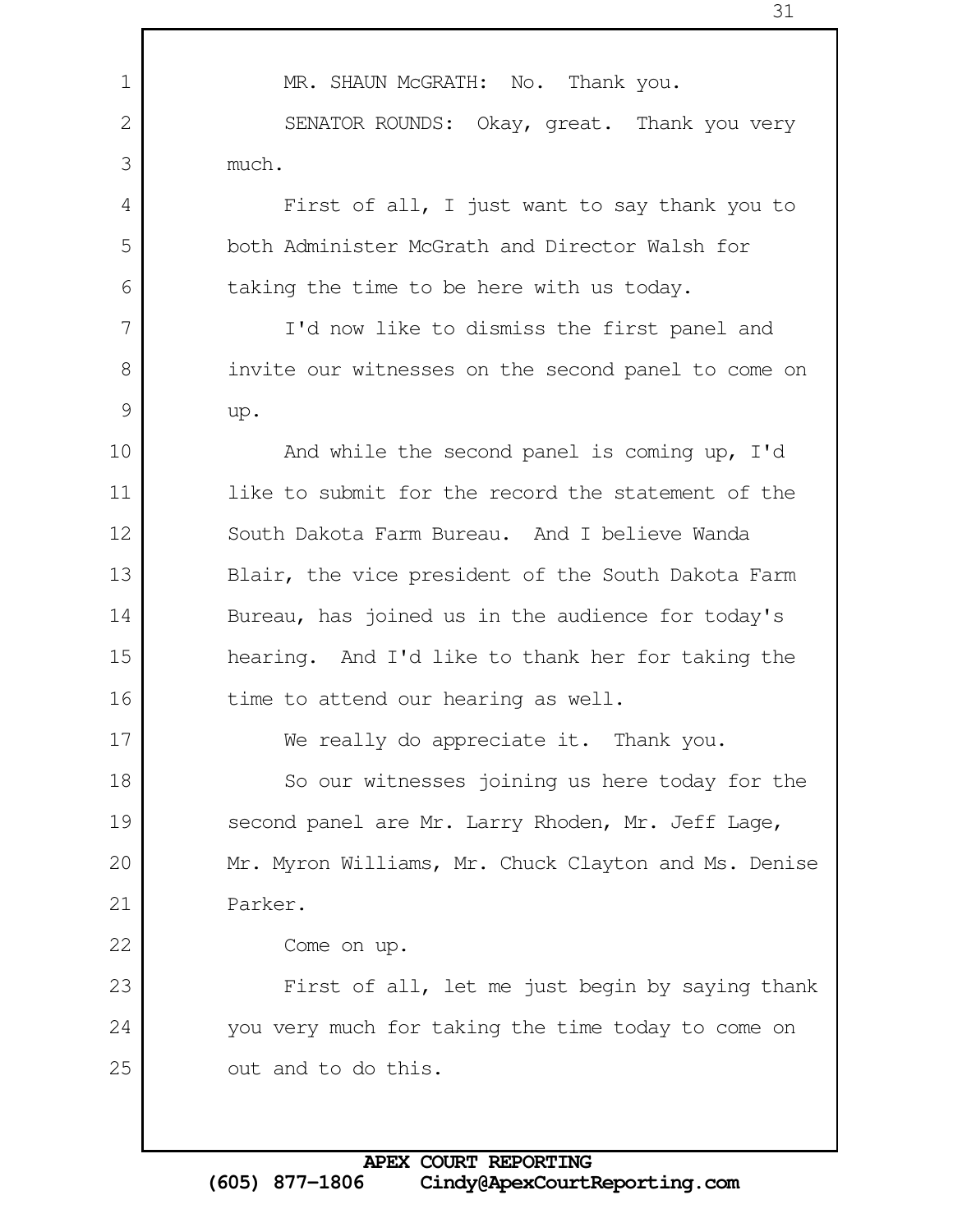I'm just going to work my way through the line very similar to what we did with our first panel. I'll introduce each of you and then ask you to give an opening statement. And when we're done, we'll move right on through it, and then I've got a series of questions that we'd like to ask. I think I'll begin with Mr. Clayton. You're the first in line over here on this side. Mr. Clayton is the president of Prairie Pothole Consulting on behalf of the Izaak Walton League of America. And after Mr. Clayton, Ms. Denise Parker, volunteer of the Humane Society for the United States. Thank you for being here today. Mr. Larry Rhoden, rancher and former state senator and a good friend, I might add. We've worked together when I was governor and also when I was in the legislature. Mr. Jeff Lage, president of the South Dakota Home Builders Association. I think I'm saying that correct, am I not? MR. JEFF LAGE: It's getting really close. SENATOR ROUNDS: Lage? MR. JEFF LAGE: Lage. 1 2 3 4 5 6 7 8 9 10 11 12 13 14 15 16 17 18 19 20 21 22 23 24 25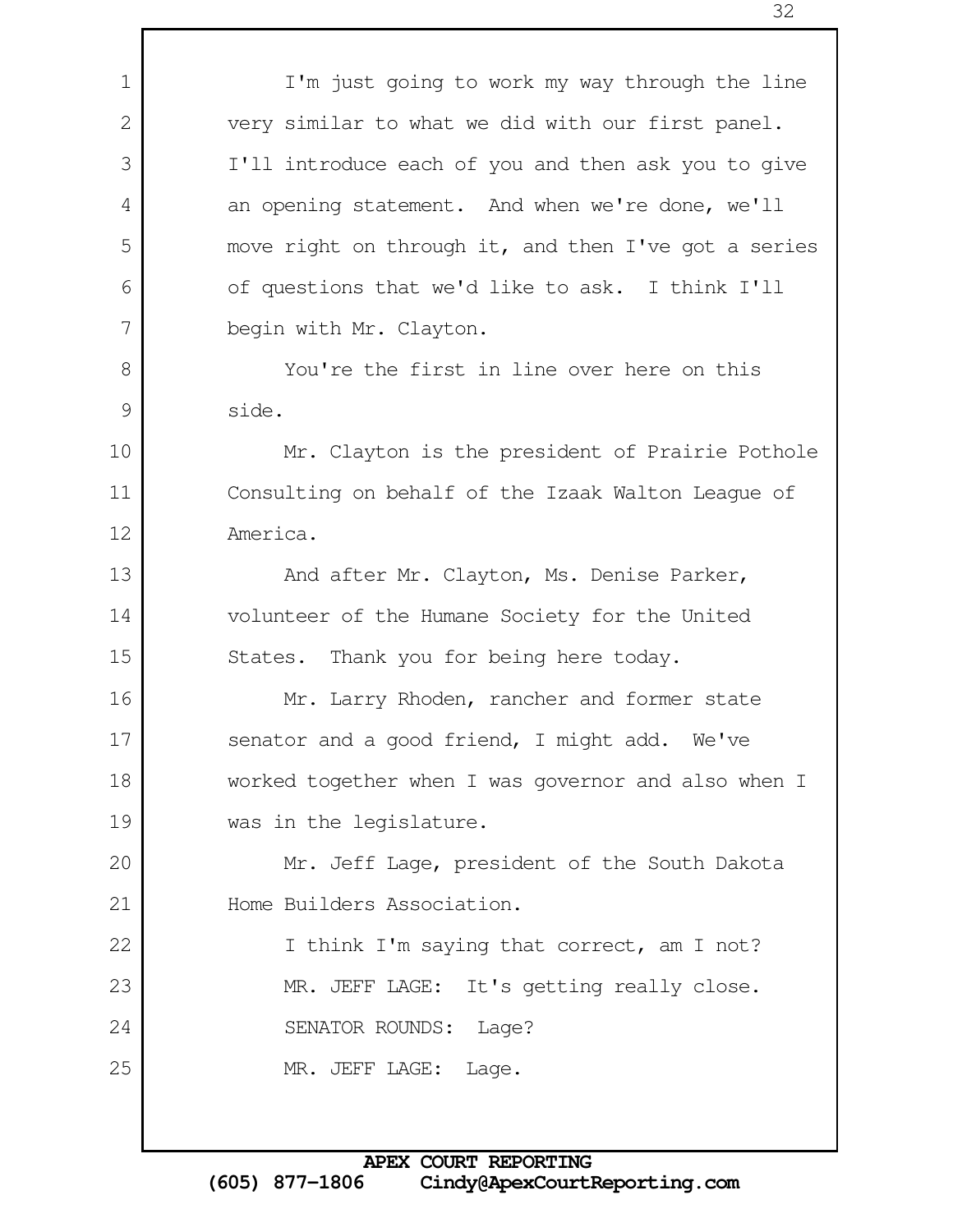SENATOR ROUNDS: Lage? I'll get it right yet. And Mr. Myron Williams, South Dakota Cattlemen's Association. And I appreciate you coming out today as well. Turn to our first witness, Mr. Chuck Clayton. Mr. Clayton, you may begin. MR. CHUCK CLAYTON: Well, Chairman Rounds and Senator Markey, staff, and members of the Subcommittee, I appreciate the opportunity to testify today concerning the importance of conserving and restoring streams, wetlands and other water resources that are essential to the economy, outdoor recreation and public health in South Dakota and across the nation. I am Chuck Clayton. I'm the past president of the Izaak Walton League of America, and I live in Huron, South Dakota. Healthy streams and wetlands are vital to hunting and angling, communities and the outdoor recreation economy. Wetlands and streams provide vital fish habitat and duck habitat, for wildlife. For example, prairie pothole wetlands through the northern plains and southern Canada support about 50 percent of the North American duck population. And in a good year 1 2 3 4 5 6 7 8 9 10 11 12 13 14 15 16 17 18 19 20 21 22 23 24 25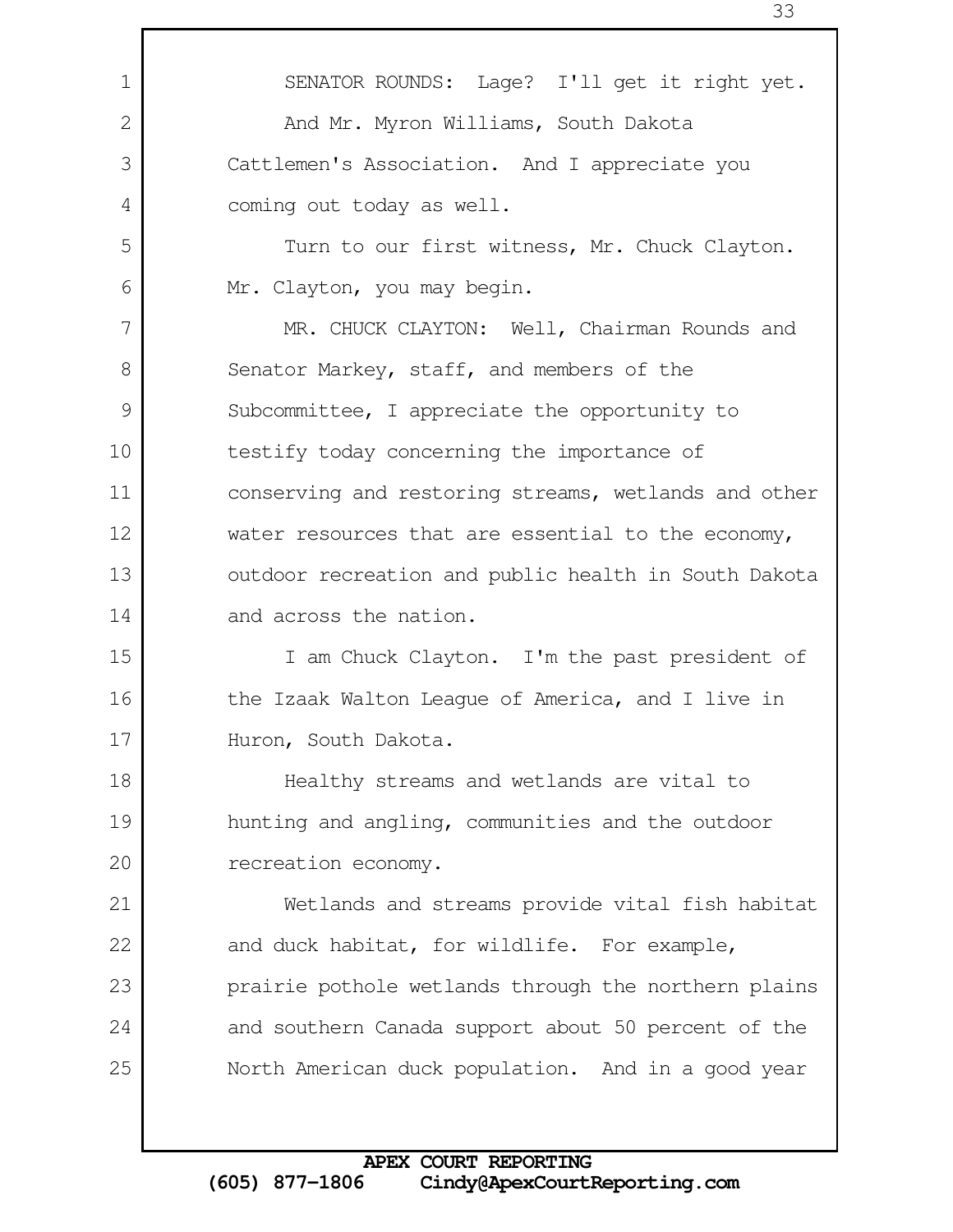when we have the water and the grass, as much as 70 percent.

1

2

3

4

5

Ducks that hatch and grow to adulthood in these wetlands are harvested throughout the United States every fall.

However, following two confusing U.S. Supreme Court decisions (SWANCC in 2001 and Rapanos in 2006) and subsequent agency guidance, many streams and wetlands increasingly are at risk of being polluted or drained and filled. According to the U.S. Environmental Protection Agency, 117 million people in the United States get their drinking water from one of these at-risk streams. In South Dakota - it's one in three Americans. And in South Dakota 309,000 residents are served by these streams for their public drinking water, and that's consistent with the national. 6 7 8 9 10 11 12 13 14 15 16 17

In the most current Status and Trends of Wetlands report by the U.S. Fish and Wildlife Service concludes that wetland loss increased by 140 percent during a time period of 2004 to 2009, the years immediately following those two Supreme Court decisions, compared with the previous assessment period in 1998 to 2004. From 2008 to 2012 South Dakota has lost 12,640 acres of wetlands 18 19 20 21 22 23 24 25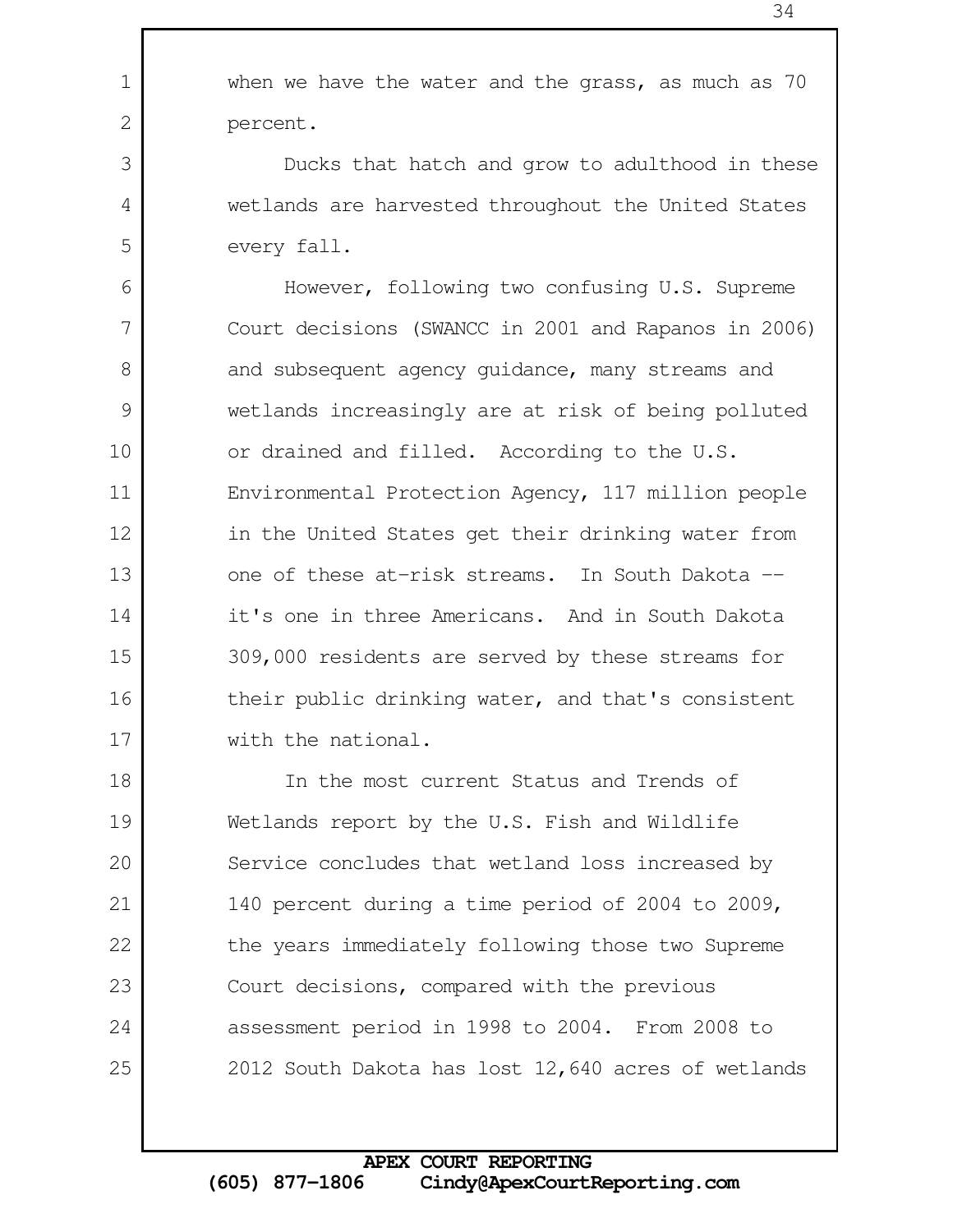to agricultural land use conversion, the most of any other state according to Lark, et al., University of Wisconsin, a Madison study in 2015.

1

2

3

4

5

6

7

8

9

10

11

12

13

14

15

16

23

24

25

Each year nearly 47 million Americans head into the field to hunt and fish. They support jobs, manufacturing and the overall economy. These directly support 1.5 million American jobs, and it ripples through the economy to more than \$2 billion a year is generated from this. According to the Fish and Wildlife Service, in 2011 270,000 resident and non-resident hunters took to the fields in South Dakota and spent nearly \$597 million. And also more than 260,000 anglers spent more than \$203 million. Pheasant hunting in the prairie pothole region attracted 80,000 out-of-state hunters in 2010, according to the Game, Fish and Parks.

When we think about the value of outdoor recreation, think about the economy that this tourism brings to South Dakota, it's our second largest industry, with an estimated annual positive economic impact of over \$2 billion according to the Department of Revenue in South Dakota. 17 18 19 20 21 22

Natural wetlands are also arguably one of the most cost-effective protections against flooding for communities large and small. The National Weather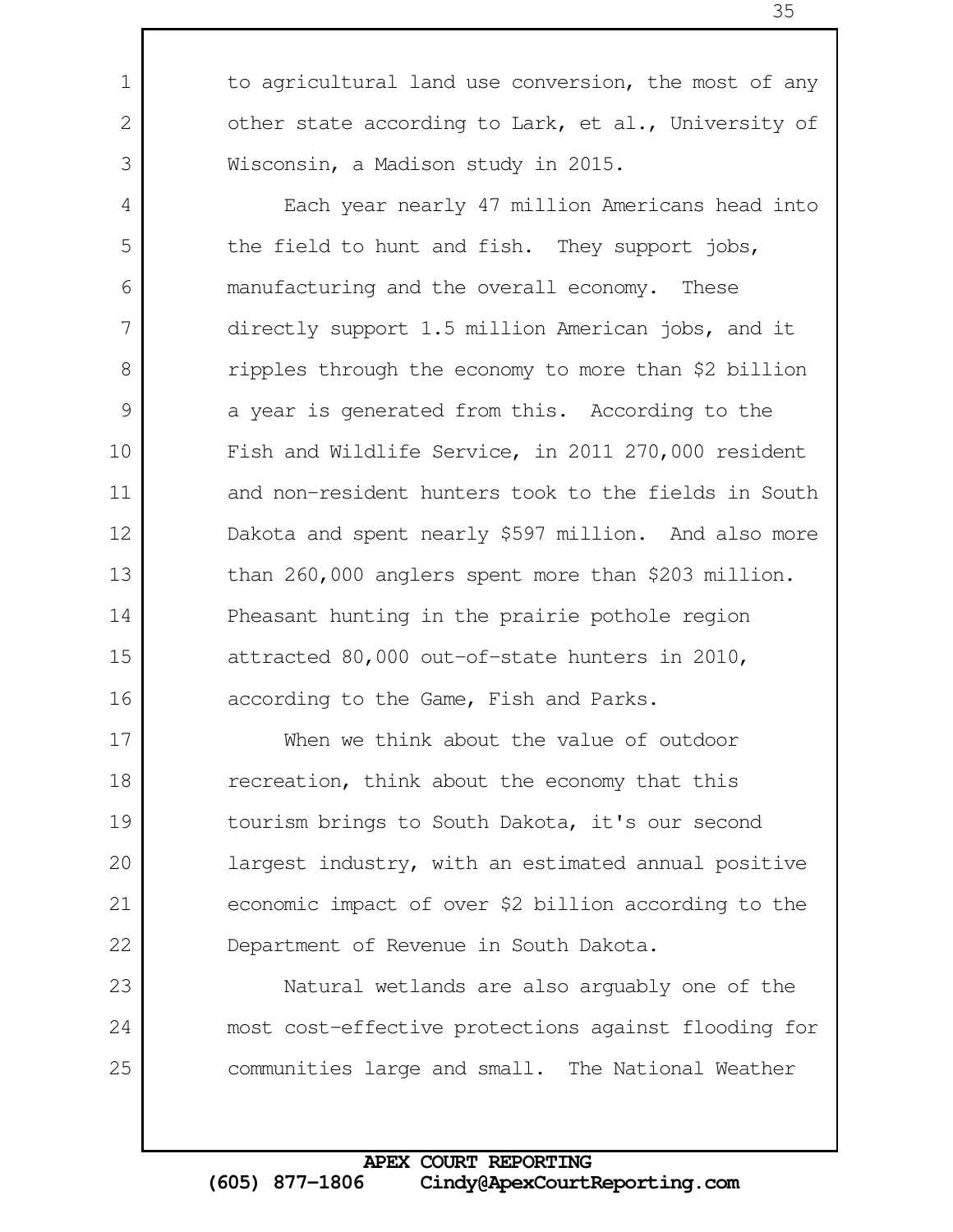Service said that the 30-year average for flood damage is 8.2 billion annually. Water cannot be in two places at one time. If it's not in seasonal or temporary wetlands and naturally functioning streams in wetlands, it'll be in your basement or in a business.

1

2

3

4

5

6

What the Clean Water Rule, WOTUS, as the Senator called it, will and will not do: The Clean Water Rule adopted by the Army Corps of Engineers and the EPA in 2015 identified waters that are not and are covered by the Clean Water Act. It narrows the historic scope of Clean Water Act jurisdiction. It clearly defines the limits of tributaries. It draws a bright line physical and measurable boundaries on covering adjacent and nearby waters. It preserves and enhances existing exemptions for farming, ranching, forestry and other land uses. The exemptions from the Clean Water Act are maintained and enhanced. 7 8 9 10 11 12 13 14 15 16 17 18 19

Since 1977, the Clean Water Act has included 404 exemptions for farming, for construction, for farm and stock ponds, irrigation ditches, maintenance of ditches and roads. Under the language of the Clean Water Act, discharges associated with a broad range of activities are 20 21 22 23 24 25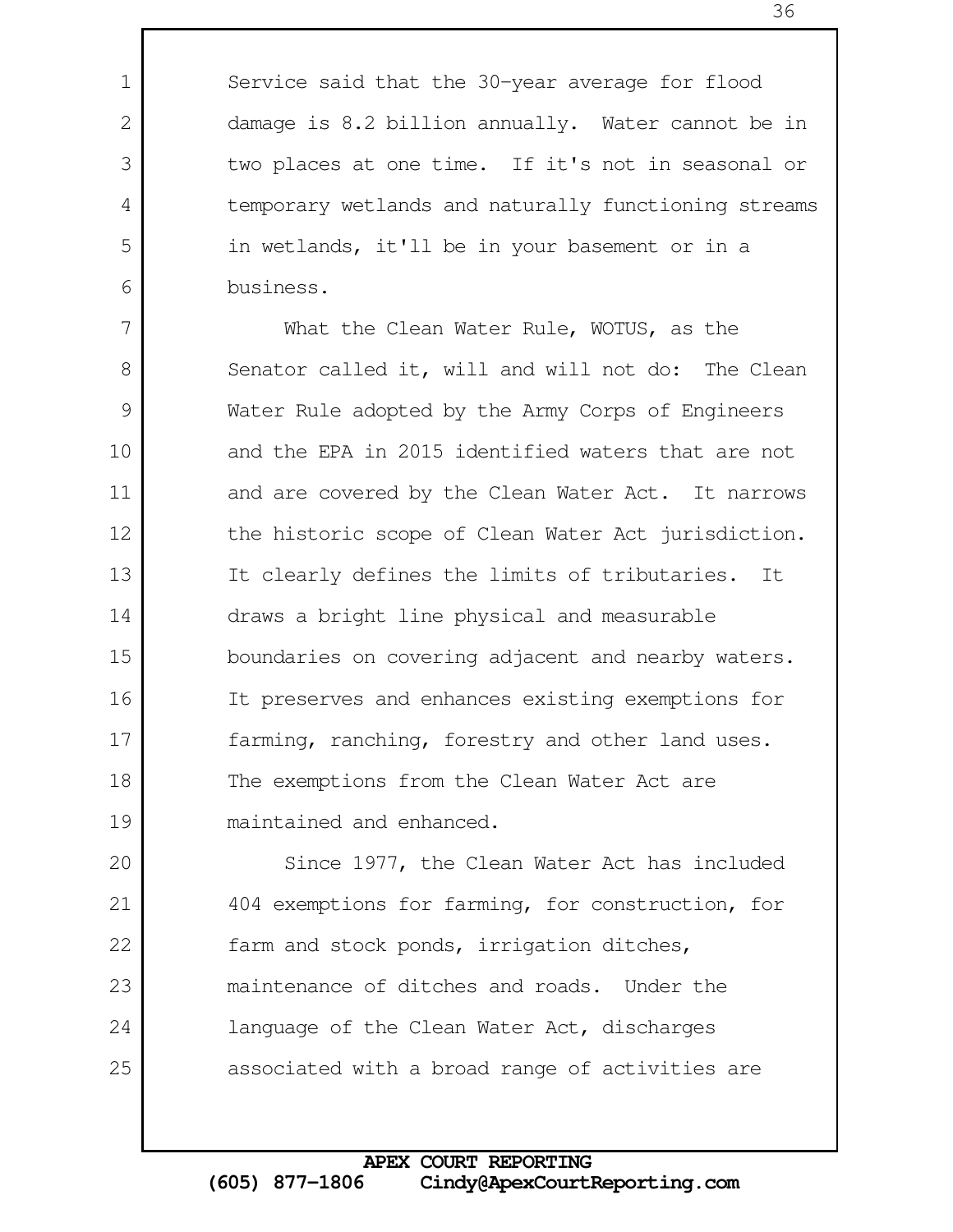already exempt, and have been for 30 years. These statutory exemptions can only be modified by Congress. The agencies are bound by them and they cannot change them.

1

2

3

4

22

23

24

25

For the first time in regulation, explicitly excludes specific types of waters from the definition of "Waters of the United States." The following are among those types of waters: Prior converted cropland; many drainage ditches provided they are not excavated in a tributary; artificially irrigated areas; artificial, constructed lakes and ponds, including farm stock ponds and irrigation ponds; erosional features such as gullies, rills and other ephemeral features; puddles; groundwater, including groundwater draining from drain tile is exempted. When you consider the context of the existing statutory exemptions for certain discharges, the final rule more clearly identifies the waters not covered under the Clean Water Act and incorporates exemptions that had previously not been in the regulation. 5 6 7 8 9 10 11 12 13 14 15 16 17 18 19 20 21

The Clean Water Rule is critically important to safeguarding our nation's water resources, hunting and angling traditions and the outdoor recreation economy. The final rule provides more clarity. The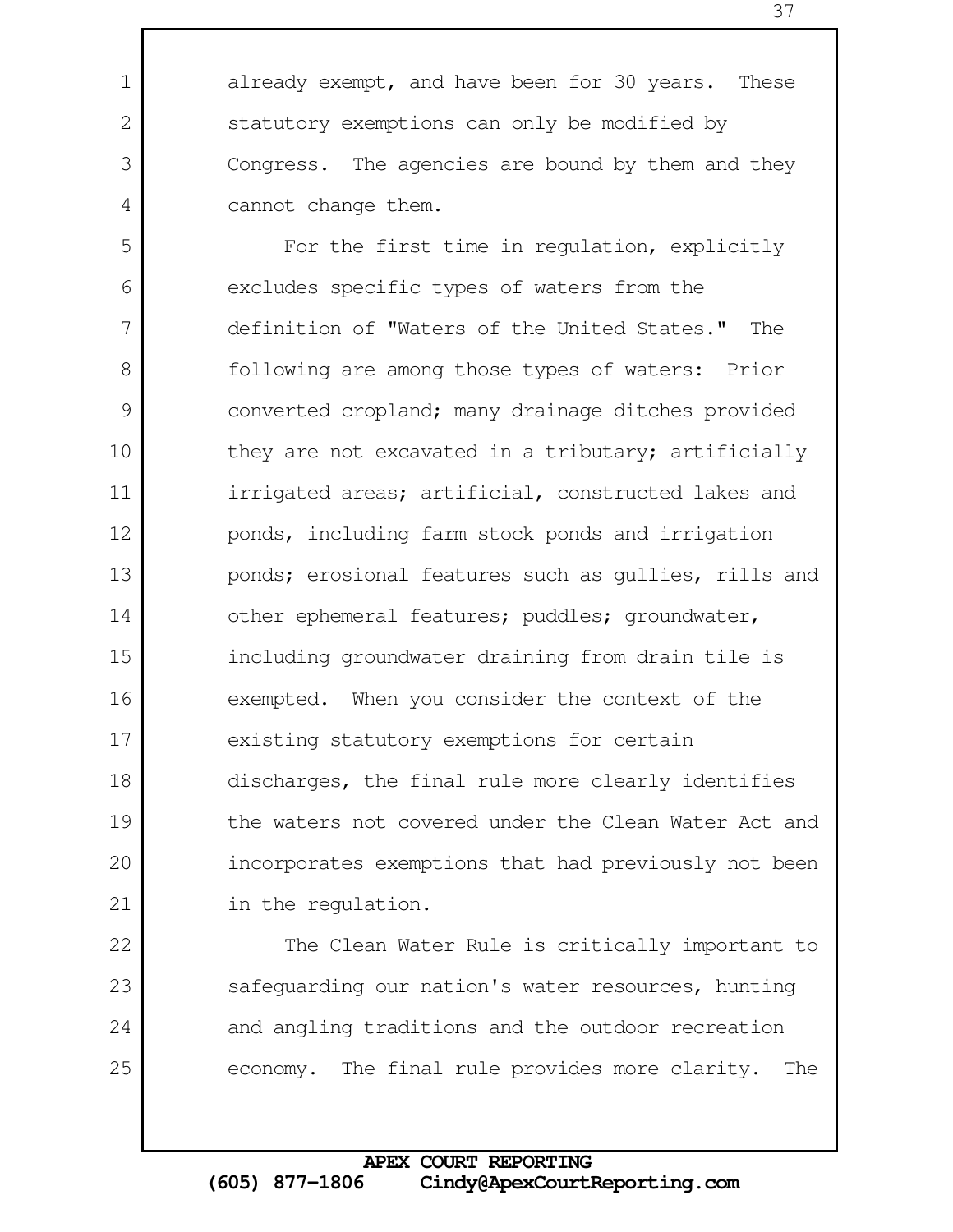rule is based on overwhelming science and common sense. Thank you, Senator. SENATOR ROUNDS: Mr. Clayton, thank you very much for your testimony and for being here today. We will now hear from Ms. Denise Parker. Ms. Parker, you may begin. MS. DENISE PARKER: Senator Rounds, Senator Markey's staff and members of the subcommittee, I appreciate the opportunity to appear before you on behalf of the Humane Society of the United States and as a citizen of the State of South Dakota concerning the importance of the Endangered Species Act and how the loss of adequate funding to maintain a strong ESA would have a disastrous impact on endangered species that call South Dakota home or use South Dakota as a migratory corridor, in particular the gray wolf. I am Denise Parker. I come to you as a proud South Dakotan, a resident of Lead in the beautiful Black Hills. I am a Navy veteran having served 26 years on active duty. In the last ten years I have expanded my knowledge on the environment through the Yellowstone Institute under the tutelage of some of America's foremost biologists, naturalists and 1 2 3 4 5 6 7 8 9 10 11 12 13 14 15 16 17 18 19 20 21 22 23 24 25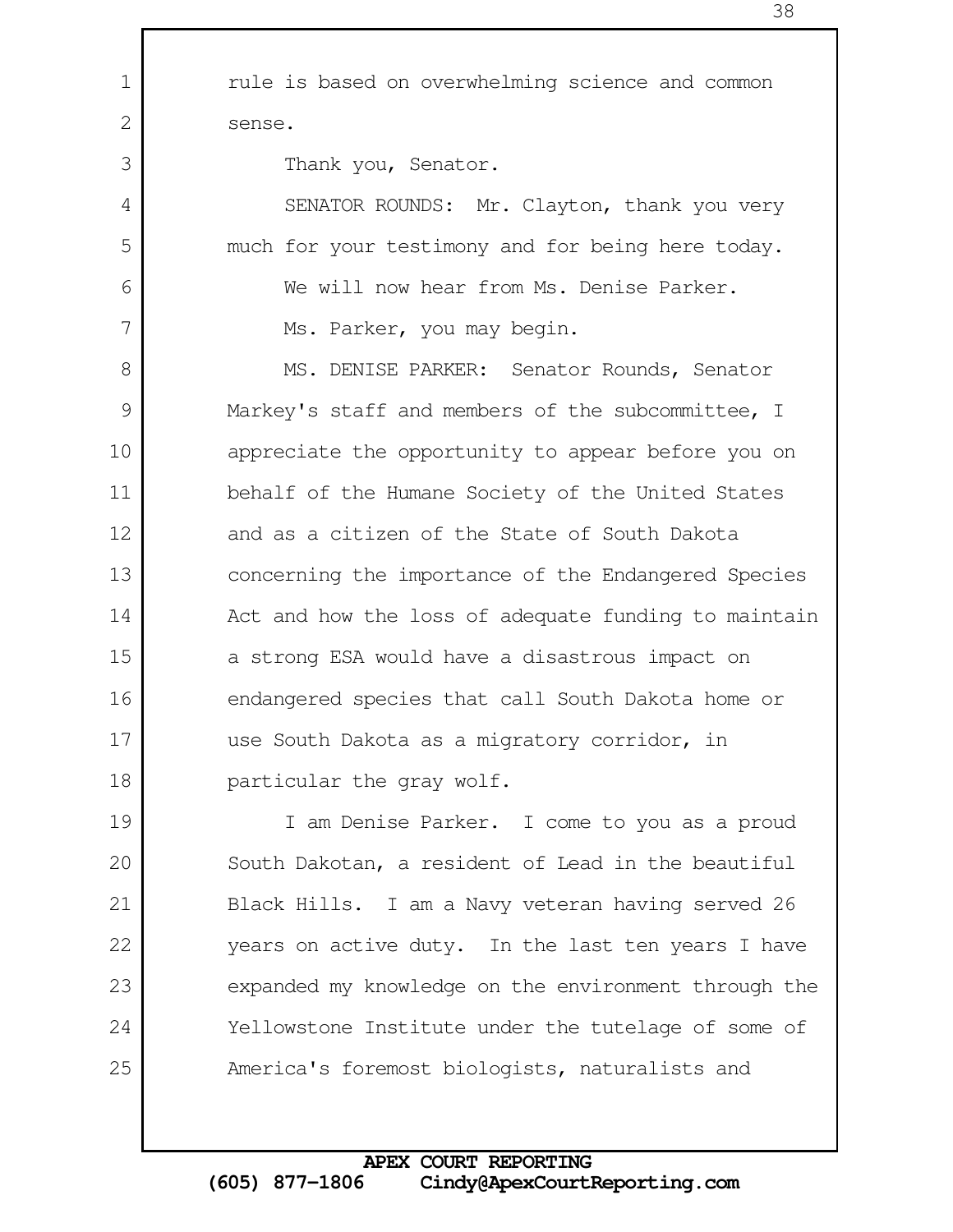environmentalists. I can tell you that some of my most memorable experiences in the wild have been encounters with gray wolves. One such experience was sharing a sighting of a mother wolf and her pups through a spotting scope with a foreign visitor whose only common language with me was the realization of what we were witnessing was something few in the world could say they had ever experienced, a wild wolf in its natural habitat. This experience could never have been possible were it not for the existence of the Endangered Species Act.

1

2

3

4

5

6

7

8

9

10

11

12

Recognizing that extinction is irreversible, the United States did in 1973 what no other country had done before, we established the Endangered Species Act. The act reflected the resolve of a society mature enough to guarantee a future for the rest of creation. America continues to stand behind that guarantee that says all creatures are important, not just for this generation but generations to come. Now 43 years later, the act itself has become under endangered by different entities that want free rein to dig, blast, kill, extract and pollute wherever they see fit. They want to dismantle the act through the members of 13 14 15 16 17 18 19 20 21 22 23 24 25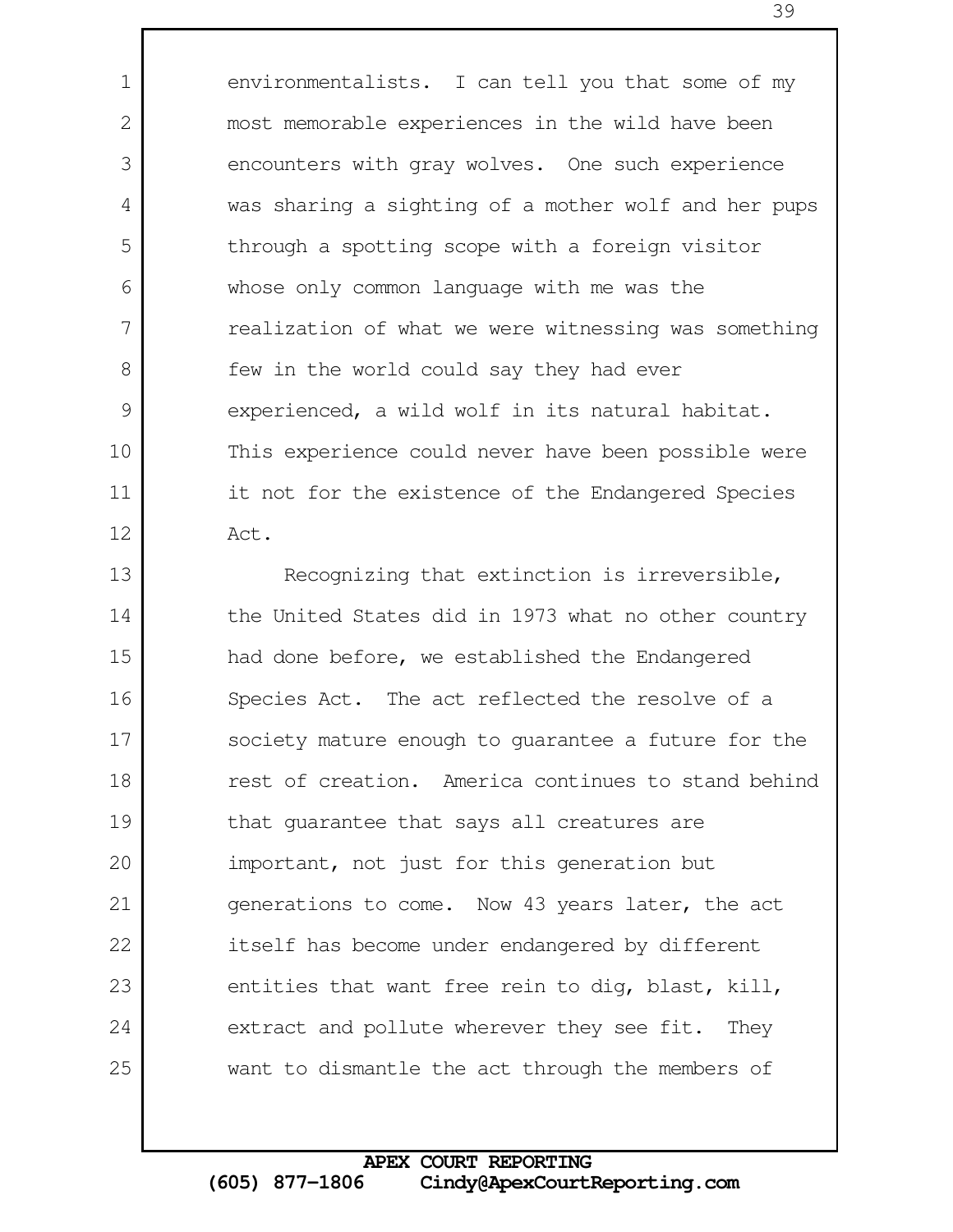Congress. Yet according to a national poll recently conducted, it shows 90 percent of American voters do support the ESA. The act is based on common sense, proven science and balanced solutions that offer flexibility to communities, private landowners and government agencies.

1

2

3

4

5

6

7

8

9

10

11

12

13

14

15

Today the gray wolf is protected under the ESA in all of South Dakota. Currently there is no known established population of gray wolves in South Dakota. What is known is that single wolves have been sighted and in several cases killed traversing through South Dakota. This suggests that these wolves are utilizing parts of South Dakota as a corridor migrating in search of a mate or other friendly wolves.

In 2012 a gray wolf was shot in Custer County. DNA testing showed that wolf came from the Great Lakes Region. Also in 2012 a radio collared wolf was found to be from Yellowstone National Park and was hit and killed on the Pine Ridge Reservation. Of alarming importance is the fact that the South Dakota Department of Game, Fish and Parks has no management plan for the gray wolf, either now or in the event of the loss of federal protections under the ESA. 16 17 18 19 20 21 22 23 24 25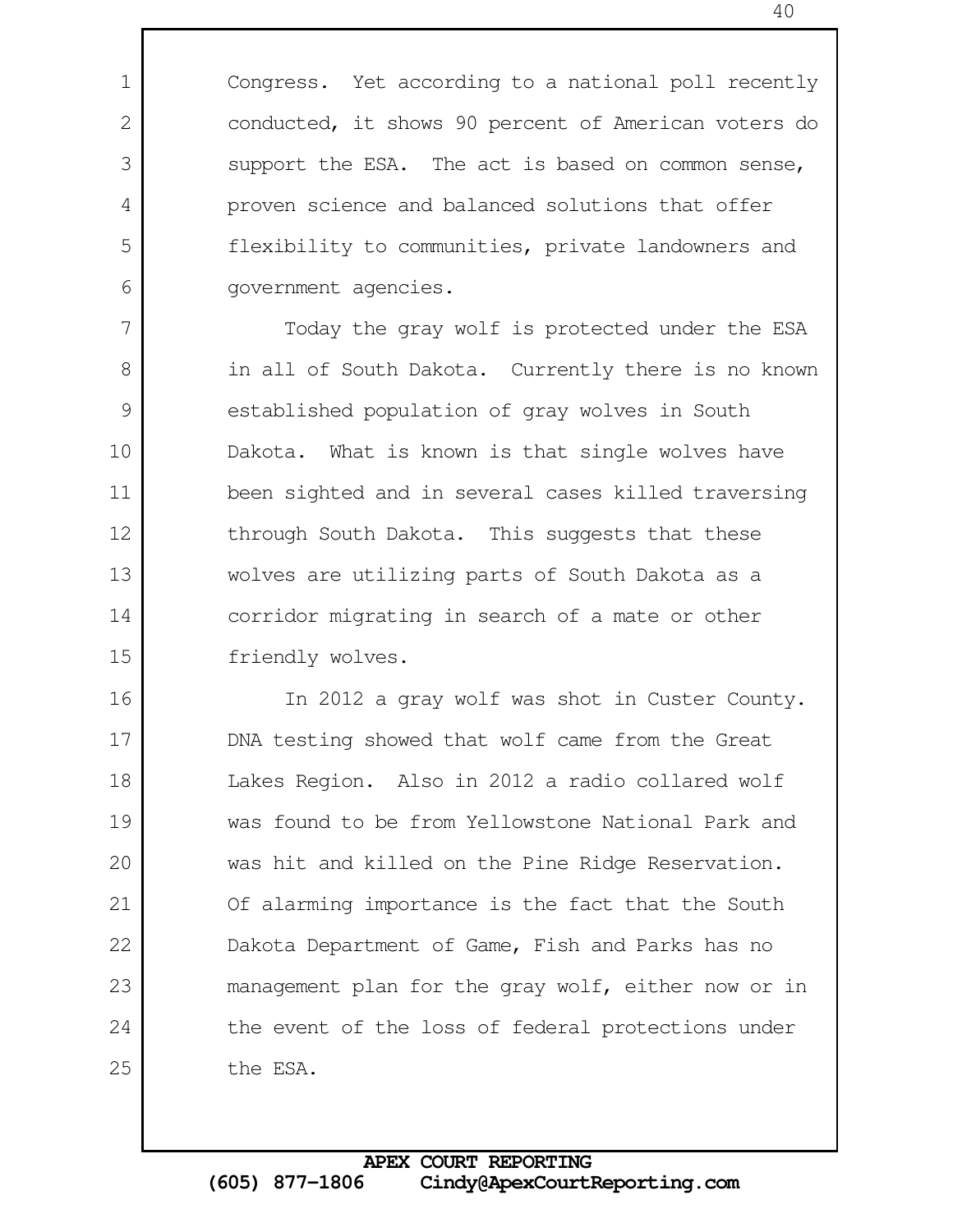Additionally, our state legislature amended existing laws to list the wolf as a varmint. Were the gray wolf to lose federal protections, wolves could be shot on sight. In fact, one of our elected state legislators openly professes and encourages the doctrine of "shoot, shovel and shut up," even as the wolves are in a protected status. Certainly this type of behavior does not provide conservation minded South Dakotans with a feeling that our interests have meaning when it comes to the seriousness of the ESA.

1

2

3

4

5

6

7

8

9

10

11

Partnerships are critical in the efforts to conserve endangered species. The U.S. Fish and Wildlife Service has developed many tools and incentives under the ESA to protect the interests of private landowners. These programs are elaborated on in my submitted written testimony. All of these programs built into the ESA are meant to help, not harm or impede private landowners in any way. 12 13 14 15 16 17 18 19

In closing, sir, the science is clear, delisting wolves prematurely will have a catastrophic effect not only for the survival of the species but for the ecosystems that depend on them. Delisted populations are left to the devices of state management plans. South Dakota has none for 20 21 22 23 24 25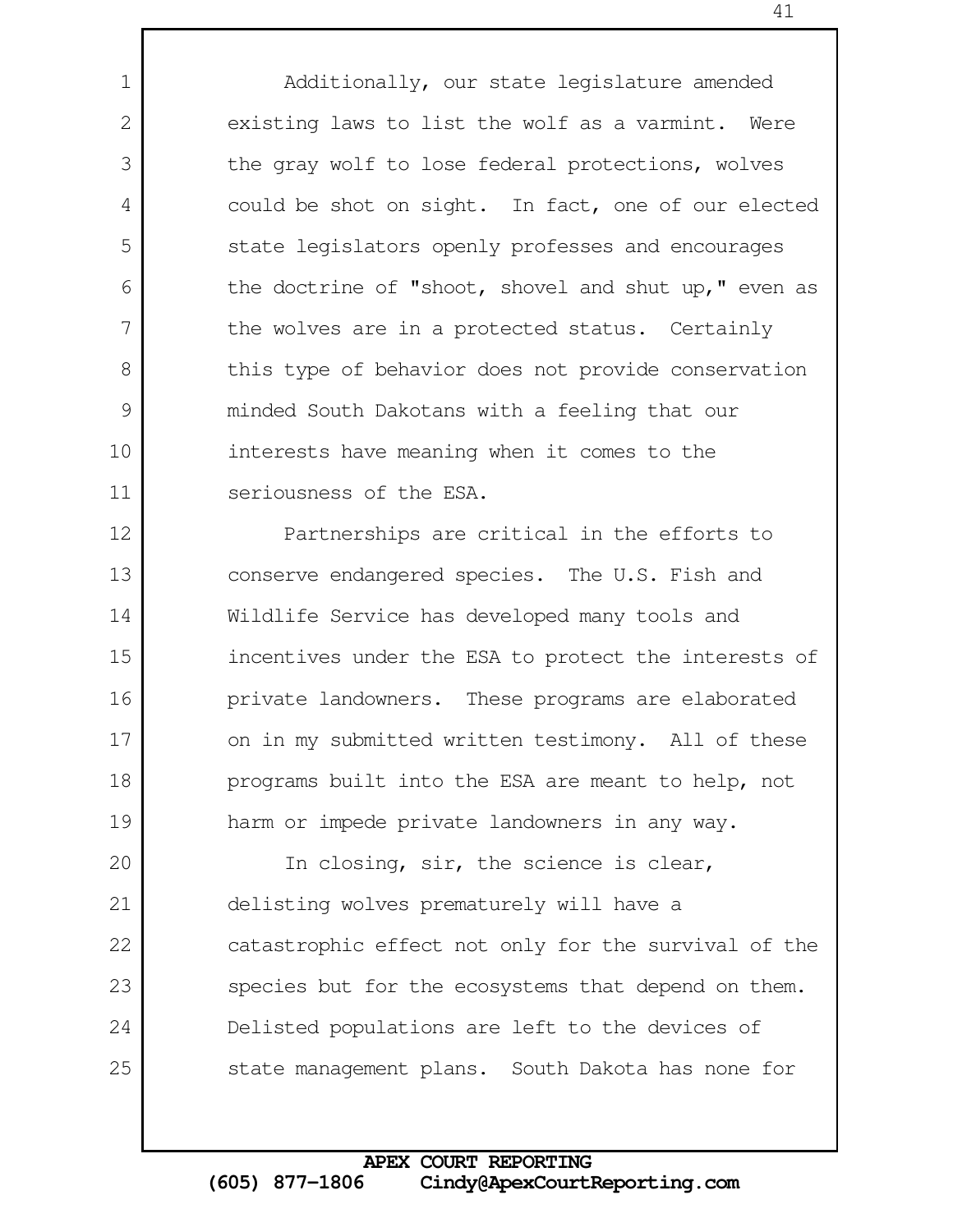the gray wolf.

1

The American people need the assurances made to us 43 years ago that all species are critical to our environment in its whole. Do not allow disassembly of a program that is working. A properly and adequately funded ESA remains the most important law our nation has ever passed to protect imperiled species for our children and generations to come. Thank you, sir, and I would be happy to answer any questions. SENATOR ROUNDS: Thank you, Ms. Parker, for your testimony today. At this time we will turn to Mr. Larry Rhoden. Mr. Rhoden, you may begin. MR. LARRY RHODEN: Thank you, Senator. Well, Ms. Parker has made my comments -- distracted me slightly, and so I will resist the temptation to respond to the previous testimony and stick with the subject at hand. Thanks for the opportunity to come before this committee this morning and testify on the impact of federal regulations on private property rights of South Dakota farmers and ranchers. My name is Larry Rhoden. I ranch with my family near Union Center in western South Dakota. 2 3 4 5 6 7 8 9 10 11 12 13 14 15 16 17 18 19 20 21 22 23 24 25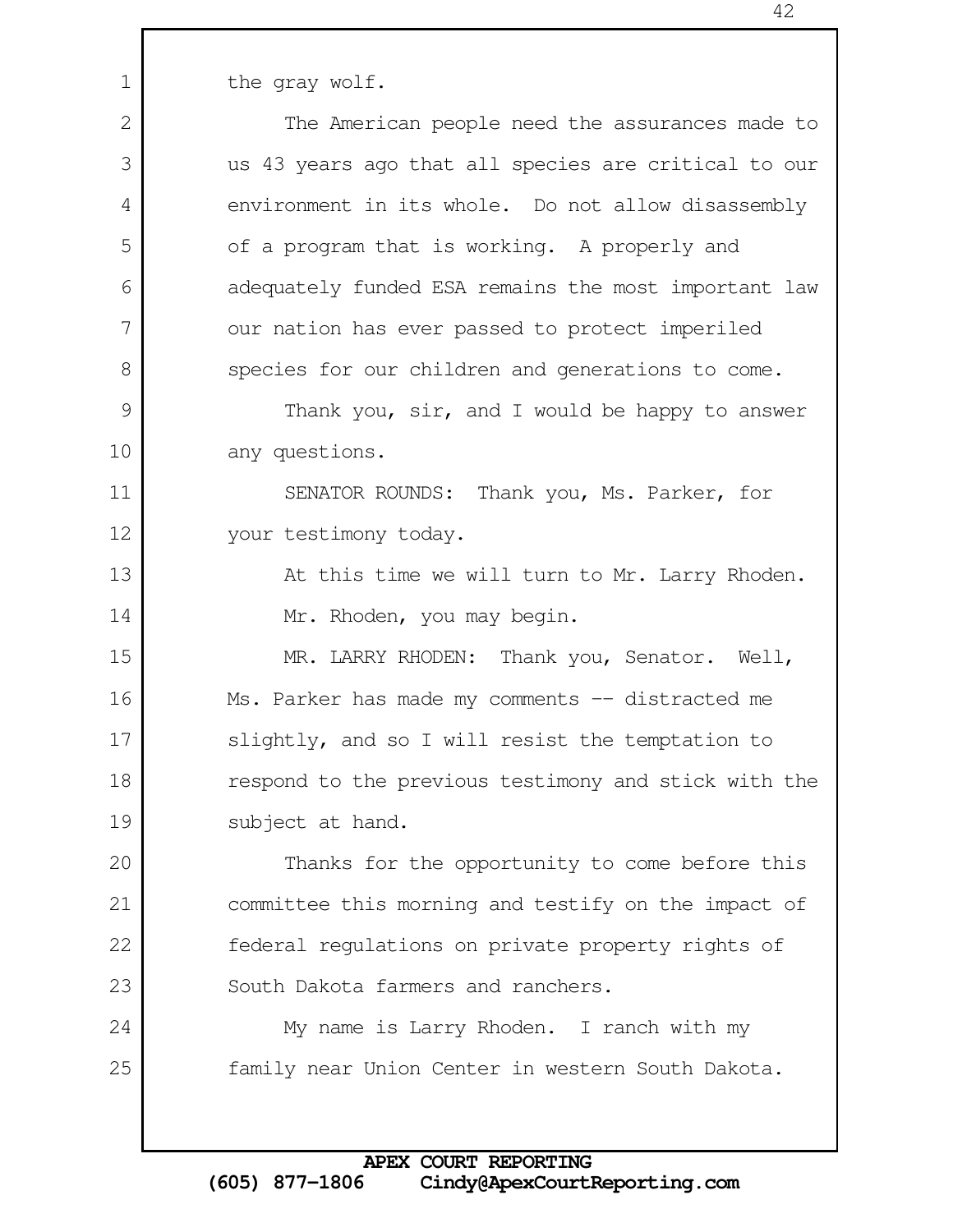I've also served in the South Dakota Legislature and was a member of the Ag and Natural Resources Committee during my tenure there.

1

2

3

4

5

6

7

8

9

10

11

12

14

15

16

17

The topic of today's hearing is an important conversation, and farmers and ranchers are on the front lines in dealing with mandates and overreaching policies coming from the EPA. I've always been a staunch defender of private property rights and there's no question that the impact of federal regulations is real. Federal requirements, whether from the U.S. Environmental Protection Agency, the Department of Labor or the Fish and Wildlife Service can and do have an immediate on-the-ground impact on how farmers and ranchers manage their land and how they tend and harvest their crops and ultimately on the profitability and sustainability of their operations. 13

Make no mistake, private property ownership comes with rights, and the landowners understand that. We also understand that along with those rights comes great responsibility of stewardship of the land. Farmers and ranchers are self-driven to protect the land and water because our livelihood depends on it. As a western South Dakota rancher, I do a great deal to keep waters clean and safe 18 19 20 21 22 23 24 25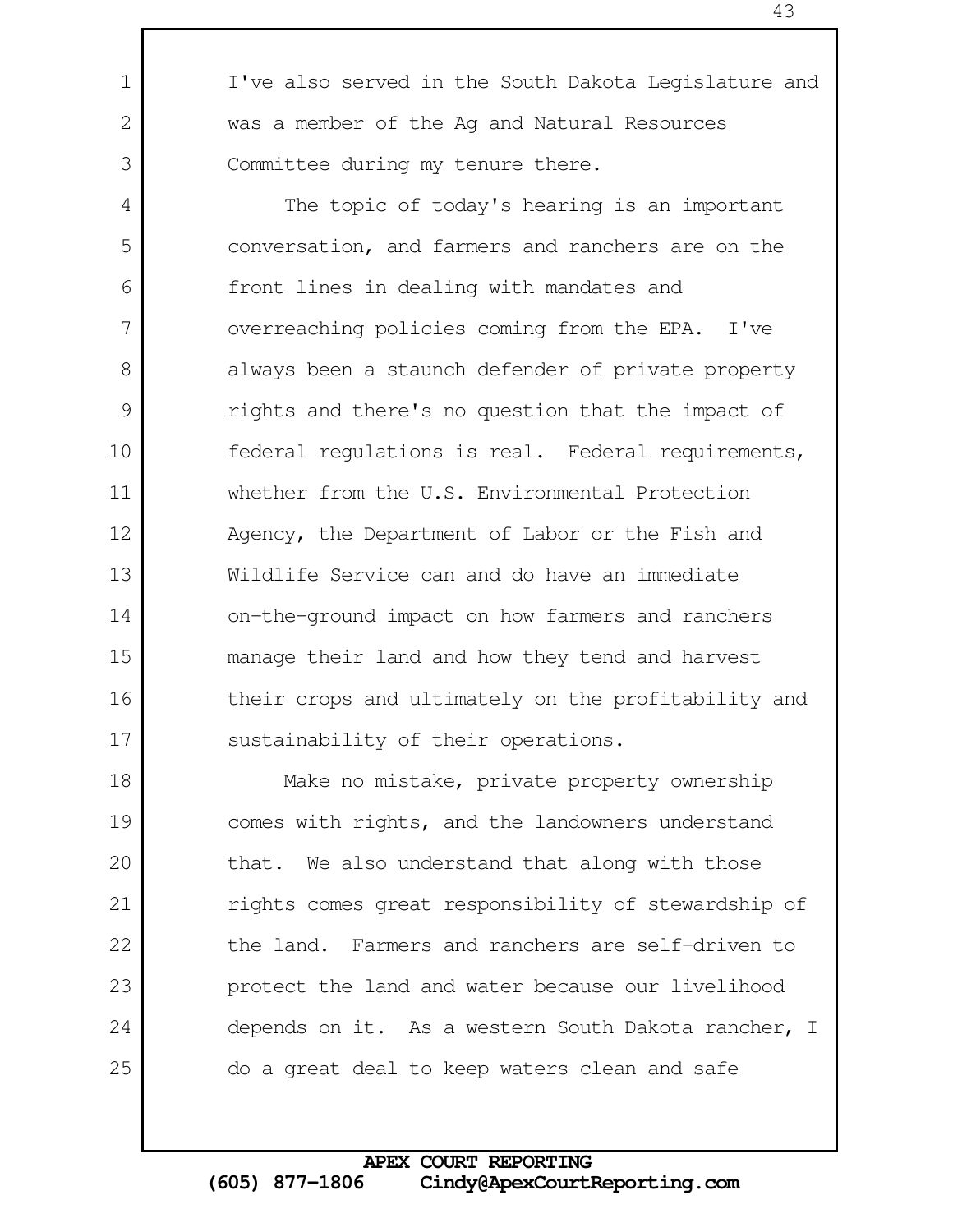because it's essential to our survival. Farmers and ranchers throughout the country exhibit that stewardship through effective management practices such as pasture rotation, creating and maintaining wildlife habitat, buffer strips, water quality protection and much, much more. The notion that a government agency would know better how to manage water than the people actually living on the land and depending on water availability and quality for our livestock as a natural resource is simply outrageous.

1

2

3

4

5

6

7

8

9

10

11

The only thing hindering farmers and ranchers from doing what they already know to do in order to protect our water resources is the EPA. And we know the EPA is targeting areas that are not even close to qualifying as waterways, in spite of what we may have heard. Waters of the U.S. is an infringement of property rights and our ability to do what we need to to run our operations. 12 13 14 15 16 17 18 19

The WOTUS rule creates risk and uncertainty for farmers and ranchers and others who depend on their ability to work the land. The definition of tributary has been broadened to include landscape features that may not even be visible to the human eye or that existed historically but that are no 20 21 22 23 24 25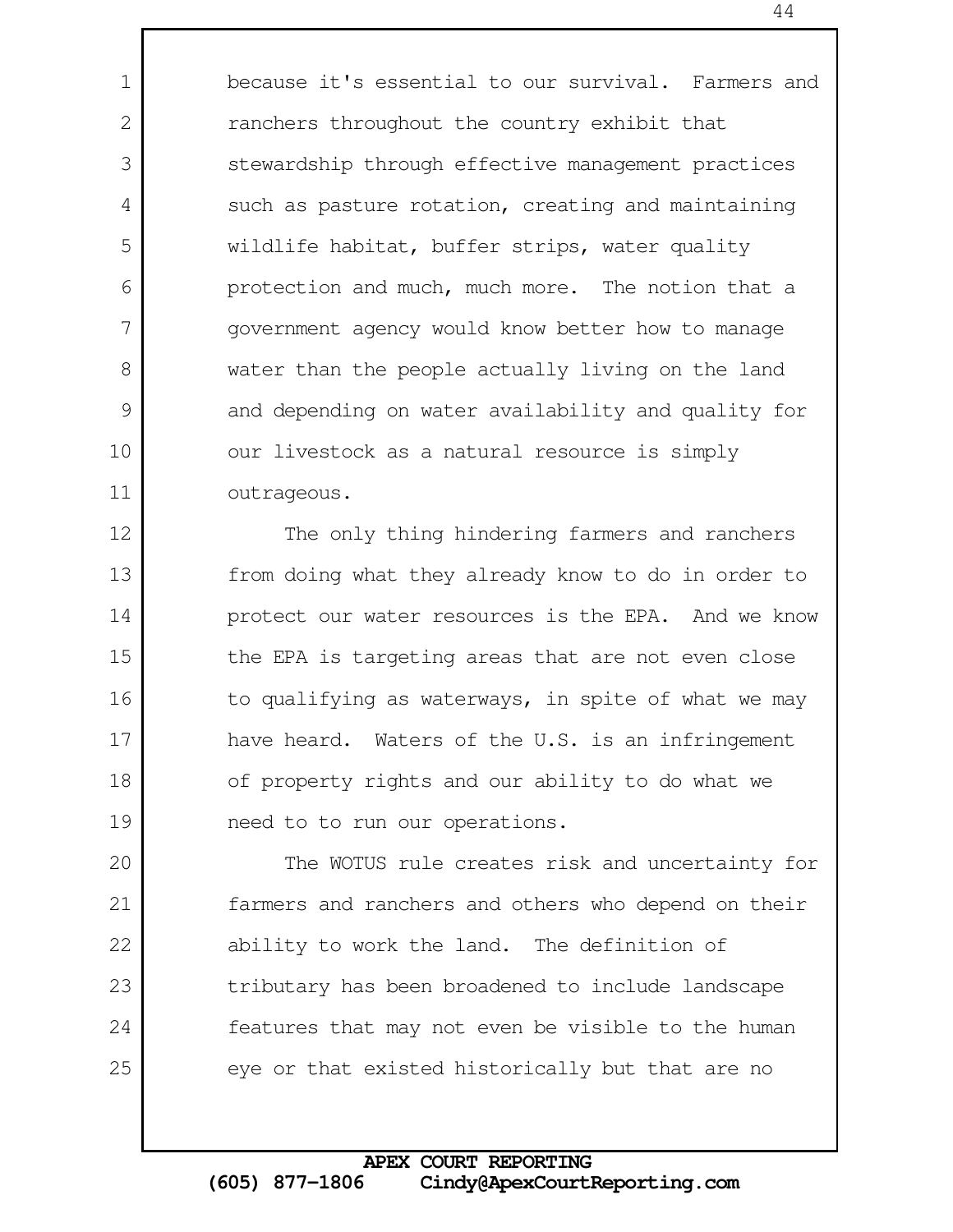longer present.

1

22

23

24

25

Farmers face enforcement action and severe penalties under WOTUS for using the same safe, scientifically sound and federally approved crop protection tools that they've used for years. What's more is the WOTUS language is disturbingly vague, leaving farmers and ranchers at risk for wrong interpretation and ultimate consequences. The obscurity in definitions and qualifications of WOTUS are confusing and the maps are difficult to understand. How is a rancher supposed to know what is or isn't a "Water of the U.S."? Many of the areas seldom, if ever, run water, yet we have very little way of knowing what is under the control of WOTUS. 2 3 4 5 6 7 8 9 10 11 12 13 14 15

We have diligently cared for the land for generations, and all of a sudden we may be subject to federal jurisdiction. There's also the threat of prosecution and penalties for normal practices such as cleaning out dams or building fences or even driving on land under EPA jurisdiction. 16 17 18 19 20 21

The WOTUS rules are oppressive and intimidating to ranchers and private property owners. EPA is out of line when increasingly complicated regulations cause angst among landowners who don't even know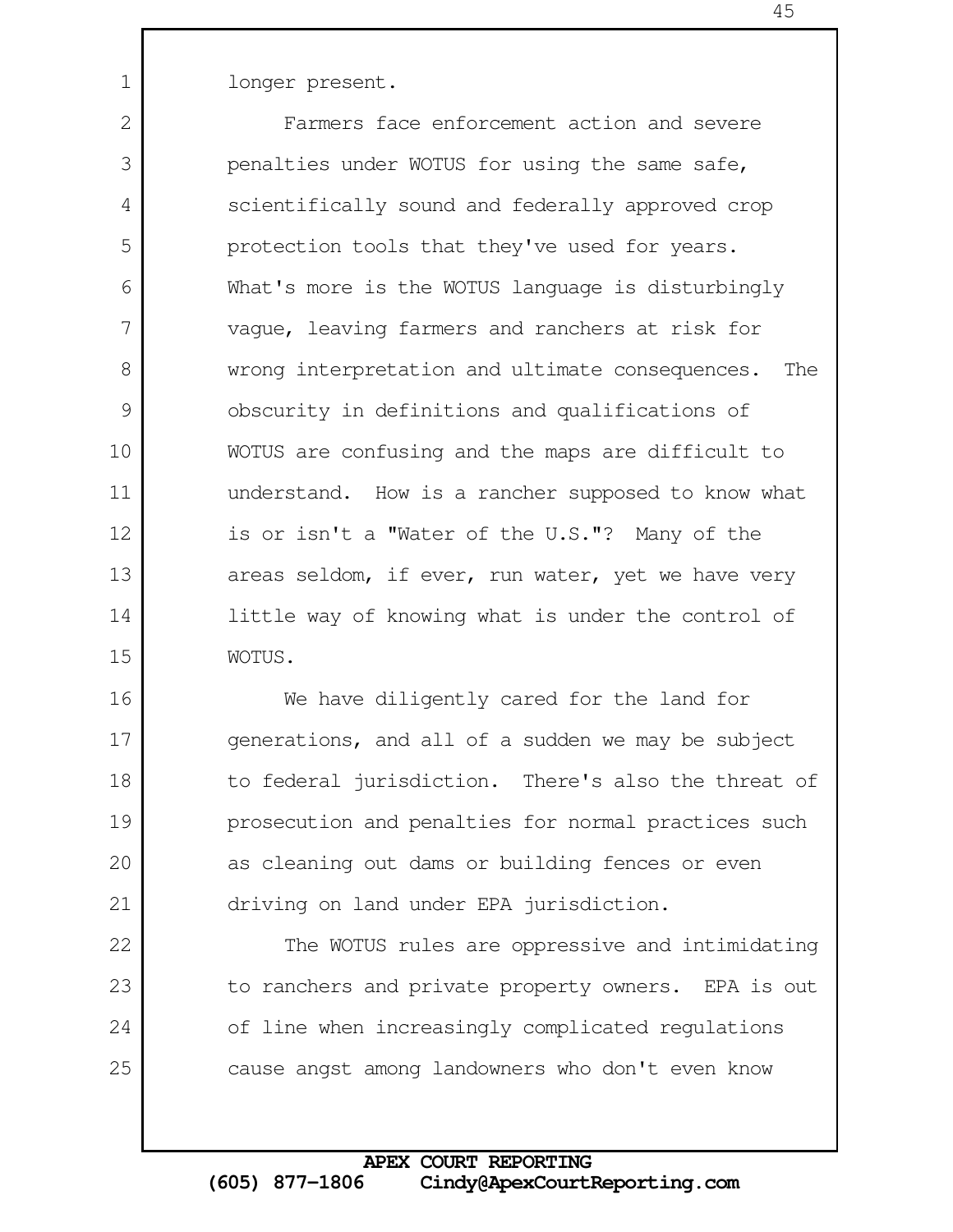1

2

3

4

5

what to comply with.

I wanted to part from the rest of my testimony because I have one last point I wanted to make, and I think it's crucial for this conversation. I wanted to direct it to Mr. McGrath.

Because as I talk to farmers and ranchers, they feel a great deal of disdain and they feel very convinced that the EPA is out of touch. And you commented about the lengths you go to to communicate with the people. I can speak for myself as a legislator for 14 years, having served on the ag committee, chaired the senate state ag committee, was past national president of state ag and rule leaders, and in those  $-$  in that period of time I've never once been approached by the EPA and asked for input or invited to a meeting. I've carried and passed resolutions specifically addressed and sent to the EPA mapping out our concerns. If I feel that out of touch and unapproachable by the EPA, how much more so is the average citizen of South Dakota going to feel that anything they say is going to fall on deaf ears? And all we want to do is provide common-sense solutions and approaches to some of the problems that you may perceive as real that may not be. 6 7 8 9 10 11 12 13 14 15 16 17 18 19 20 21 22 23 24 25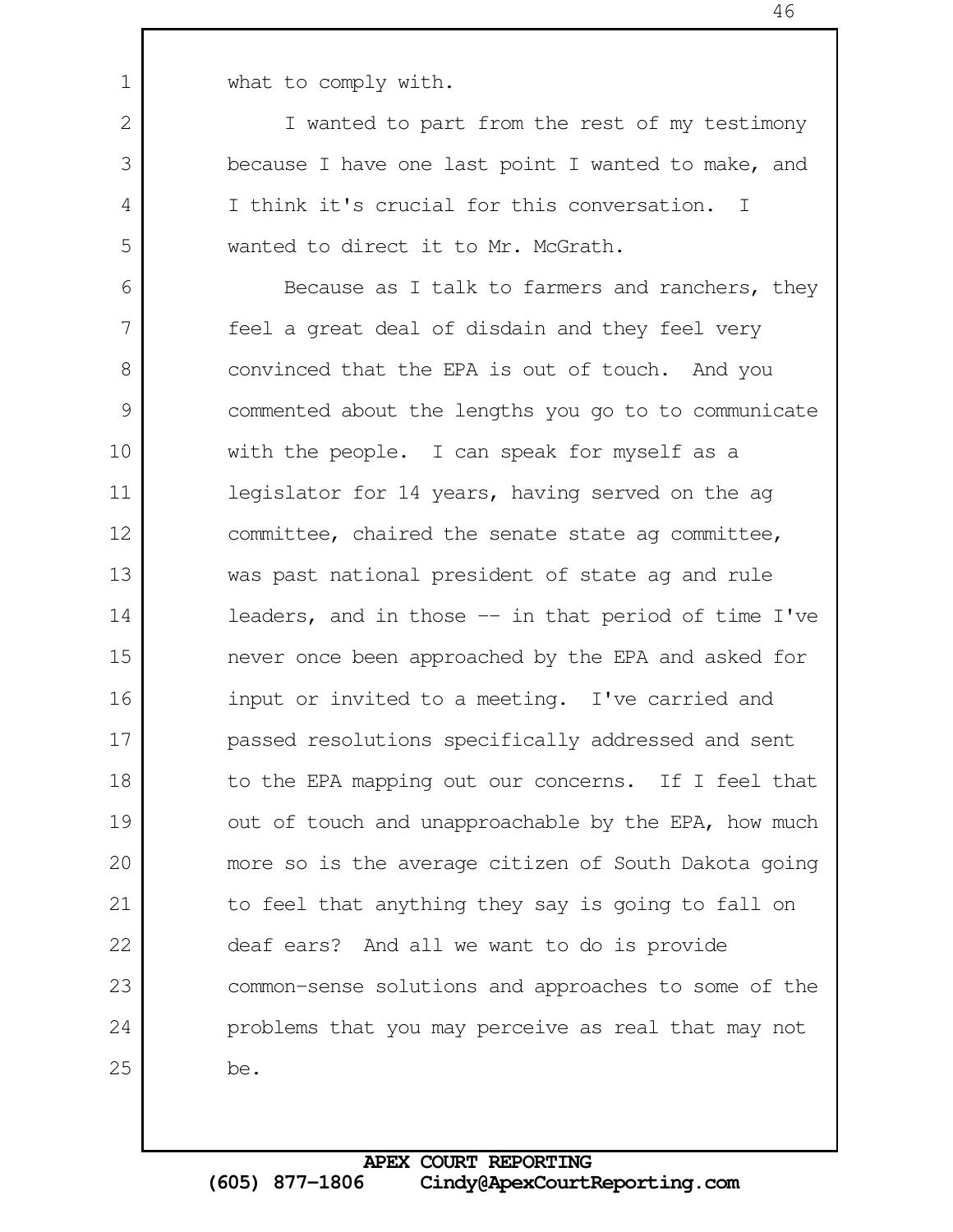So with that, Mr. Chairman, thanks again for the opportunity to testify before this committee. I look forward to answering questions at the appropriate time. SENATOR ROUNDS: Larry, thank you for your testimony. We will now turn to our next witness, Mr. Jeff Loge  $-$  Lage, I'm going to get it right yet, for his statement. Mr. Lage? MR. JEFF LAGE: Chairman Rounds, I appreciate the opportunity to discuss the impact of regulation on the home-building industry and housing affordability. My name is Jeff Lage. I am co-owner of Lage Construction, a small business based in Rapid City, South Dakota. And I am also the president of the South Dakota Home Builders Association and represent some 1,900 members, several who are here in the audience. Home building is one of the most regulated activities in the country. Surprisingly, government regulation can account for up to 25 percent of the cost of a single-family home. Unfortunately, the added cost of regulation prevents many families from 1 2 3 4 5 6 7 8 9 10 11 12 13 14 15 16 17 18 19 20 21 22 23 24 25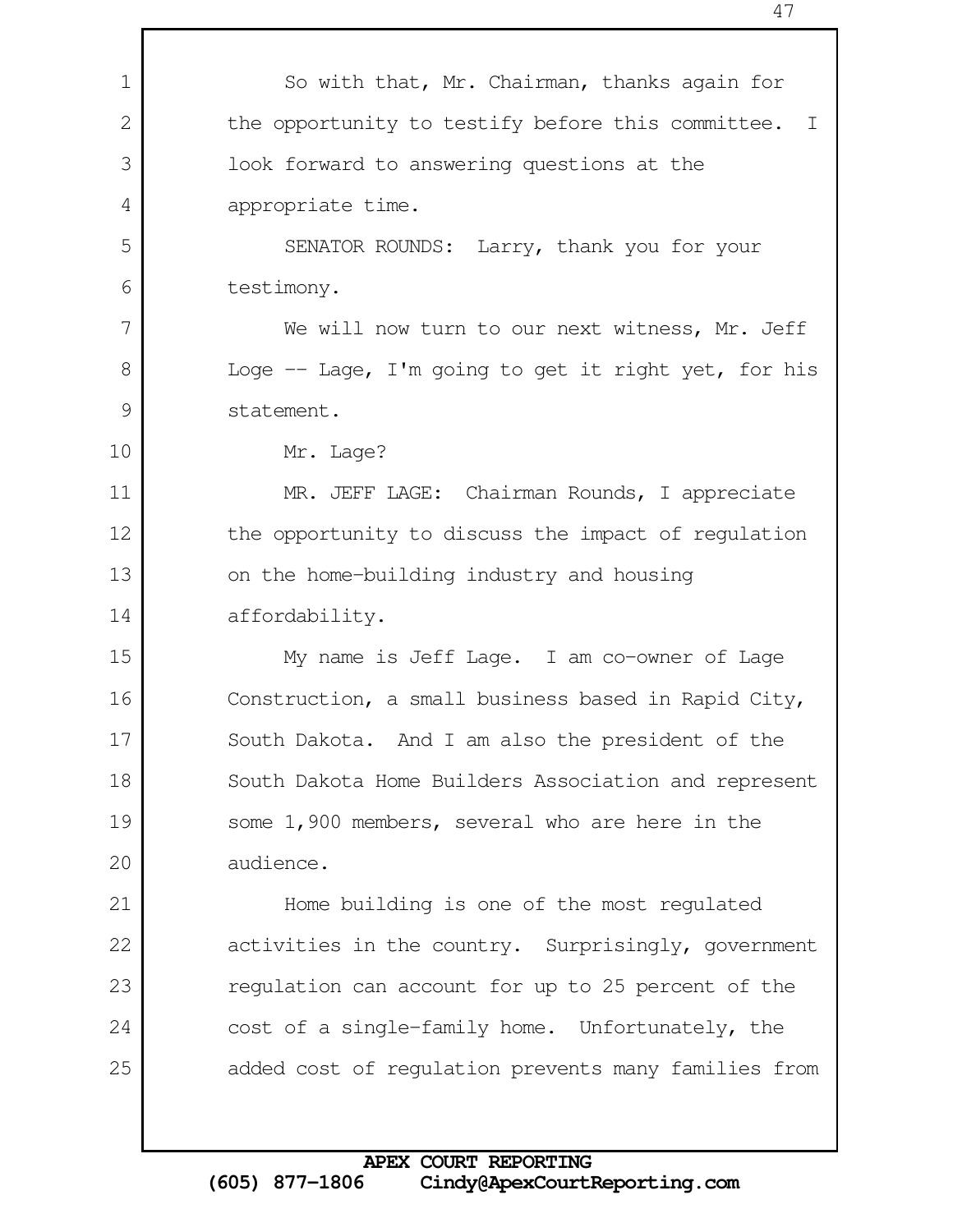realizing the American dream of home ownership. Most important to these -- most important to these compliance efforts is a permitting system that is, or a permitting system that is consistent, predictable and timely.

1

2

3

4

5

6

7

8

9

10

11

12

13

14

15

Unfortunately, the EPA finalized a rule that falls well short of providing the clarity and certainty the construction industry needs. This rule will increase federal regulatory power over private property and will lead to increased permit requirements, litigation and lengthy delays. The expansion of the government's authority will not improve water quality because much of the rule improperly encompasses water features that are already regulated at the state level.

Under this rule the ability to sell, build or expand real estate projects will suffer notable setbacks, including added costs and delays. Currently it takes an average of 788 days and almost \$300,000 to obtain an individual permit and 313 days and close to \$30,000 for a streamlined nationwide permit. These costs are passed on to homeowners, and even relatively small price increases can price low to moderate income home buyers out of the market. 16 17 18 19 20 21 22 23 24 25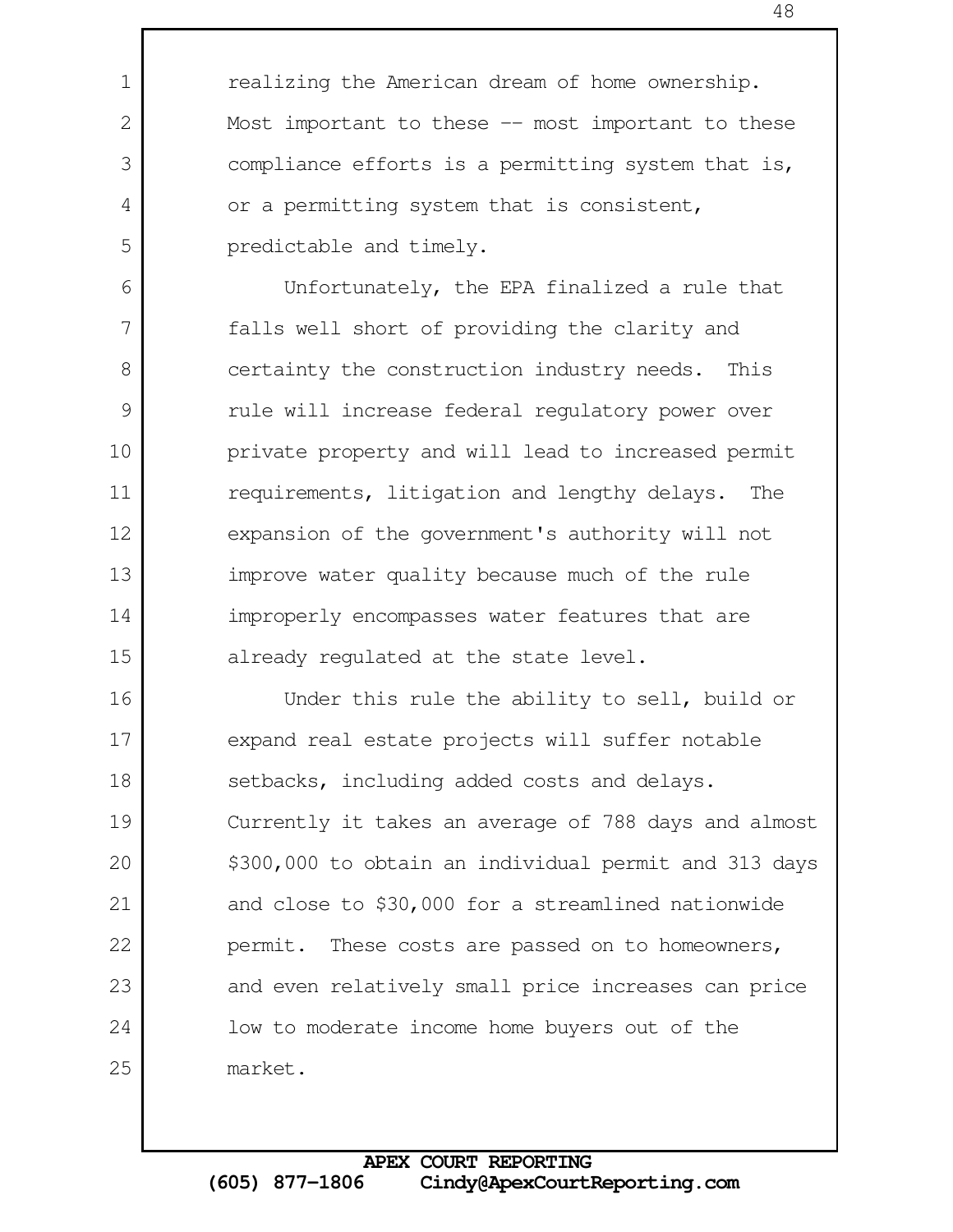In addition to Clean Water Act challenges, builders face repercussions when the proposed land development or construction activity occurs where endangered species exist or in an area that the ESA designated as critical habitat.

1

2

3

4

5

6

7

8

9

10

11

12

22

23

24

25

The Fish and Wildlife Service's critical habitat rule changes the purpose of establishing critical habitat from supporting a specie's survival to supporting its recovery. This concept conflicts with Congress' intention that the critical habitat be limited to areas that are essential to the specie's continued existence, meaning its survival.

The rule significantly expands both the size of future critical habitat designations and the magnitude of the impact on the homebuilding industry, while creating confusion and uncertainty. It will empower the government to regulate vast areas of land, much of which is not occupied by the species and is not essential for the specie's survival. The ESA does not allow for such expansive designations. 13 14 15 16 17 18 19 20 21

The Fish and Wildlife Service's goal is to establish critical habitat in unoccupied areas that could potentially, potentially serve as habitat. The dusky gopher frog offers an excellent example of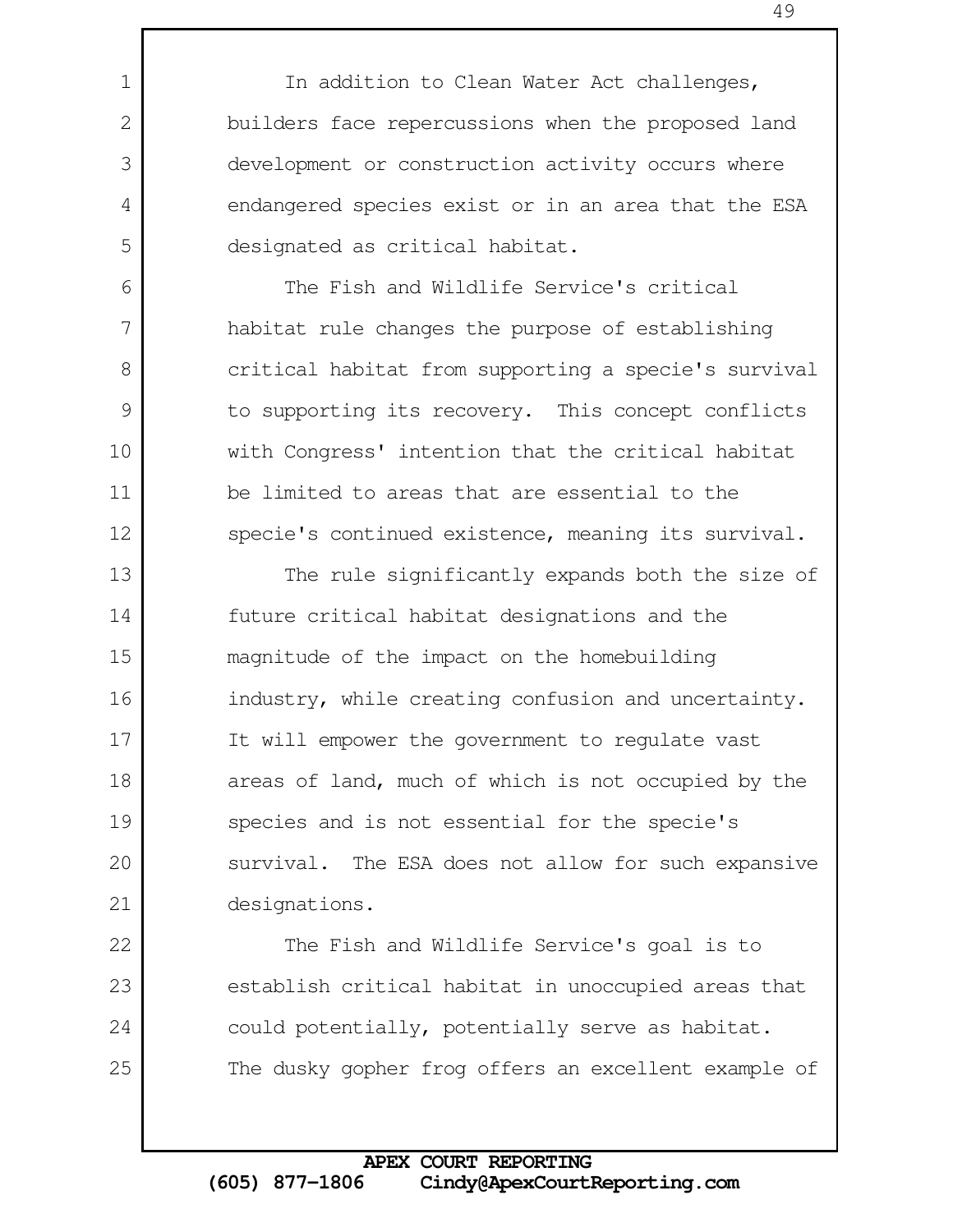the expanded scope of critical habitat. 1,555 acres of private land was designated as unoccupied critical habitat for the frog. However, the frog's habitat requires specific physical or biological features for its survival and this land would have to be substantially altered in order to potentially support the frog's habitat. These elements needed to support the frog are absent, and the only way to make the land suitable is through controlled burns and revegetation, which the government admits it cannot mandate on privately held land. Yet the land will still be regulated as critical habitat. Where does the regulatory authority stop?

1

2

3

4

5

6

7

8

9

10

11

12

13

This rule will cause significant project delays, costly project modifications and additional requirements when building in a critical habitat designated area. In some cases the project cannot proceed, resulting in the loss of the landowner's investment. 14 15 16 17 18 19

It is extremely difficult to be a homebuilder in this current regulatory environment. Regulations add to the cost of any home and increase the time it takes to build it. Protecting our nation's natural treasures is important, however my business cannot continue to thrive, grow or thrive in this 20 21 22 23 24 25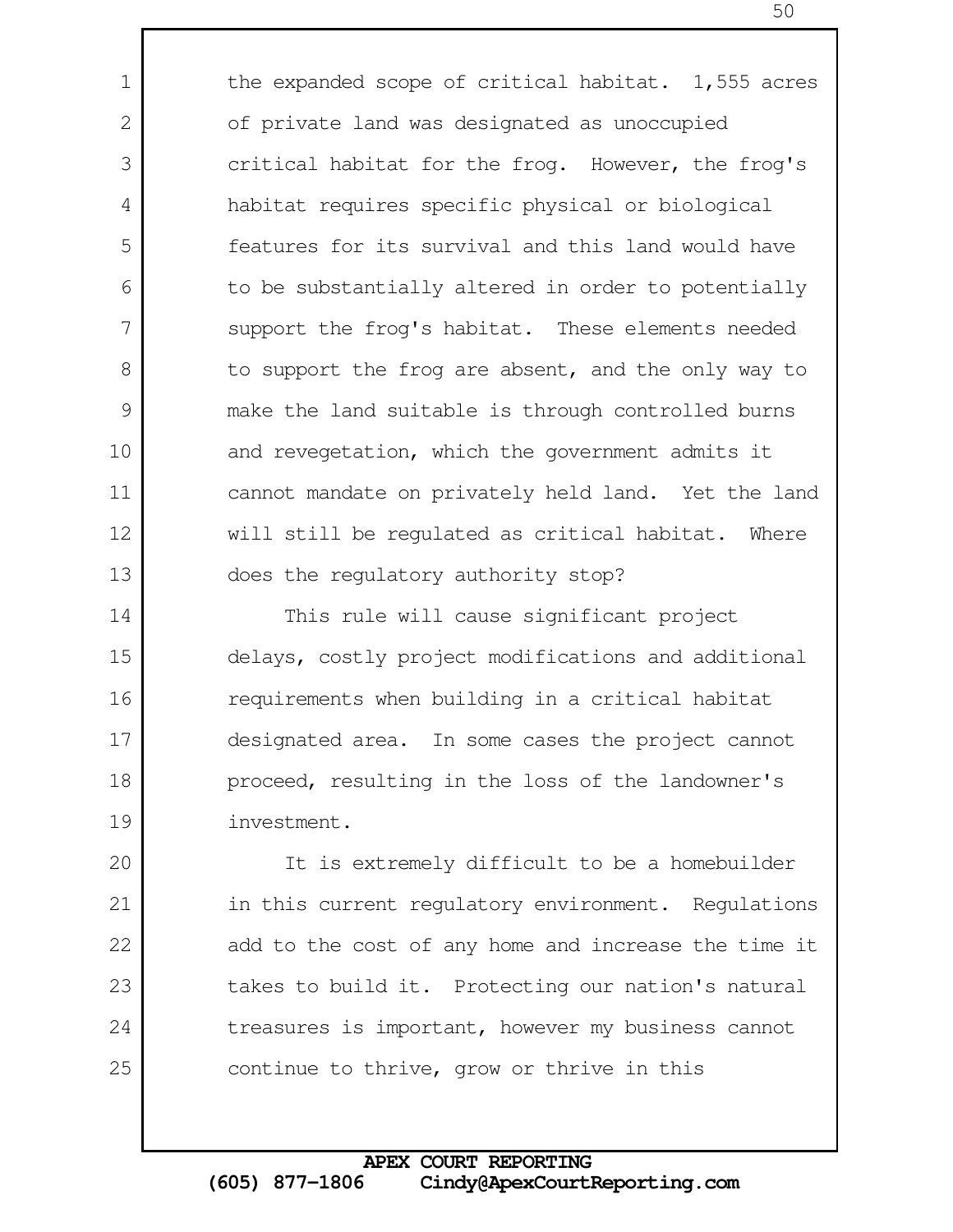| $\mathbf 1$ | atmosphere. We must work together to find an         |
|-------------|------------------------------------------------------|
| 2           | appropriate balance so that South Dakotans can raise |
| 3           | their families in safe and affordable homes while    |
| 4           | also enjoying our state's natural resources.         |
| 5           | Thank you, Chairman Rounds.                          |
| 6           | SENATOR ROUNDS: Mr. Lage, thank you for your         |
| 7           | testimony.                                           |
| 8           | At this time we'd like to invite Mr. Myron           |
| 9           | Williams to deliver his testimony.                   |
| 10          | MR. MYRON WILLIAMS: Thank you, Senator.              |
| 11          | Good morning. My name is Myron Williams. I           |
| 12          | ranch and farm near Wall. I'm a cow/calf producer,   |
| 13          | background feeder, and I raise wheat, corn and       |
| 14          | alfalfa.                                             |
| 15          | Thank you, Senator Rounds, and other committee       |
| 16          | members, for allowing me to testify today on the     |
| 17          | impacts of the Environmental Protection Agency's     |
| 18          | WOTUS rule and the U.S. Fish & Wildlife's            |
| 19          | implementation of the Endangered Species Act.        |
| 20          | First to address the Waters of the U.S. Rule,        |
| 21          | let's be clear, everyone wants clean water. Farmers  |
| 22          | and ranchers rely on clean water to be successful in |
| 23          | our businesses, but expanding the federal regulatory |
| 24          | reach of the EPA and Army Corps of Engineers does    |
| 25          | not equal clean water. If this final rule is fully   |
|             |                                                      |

Г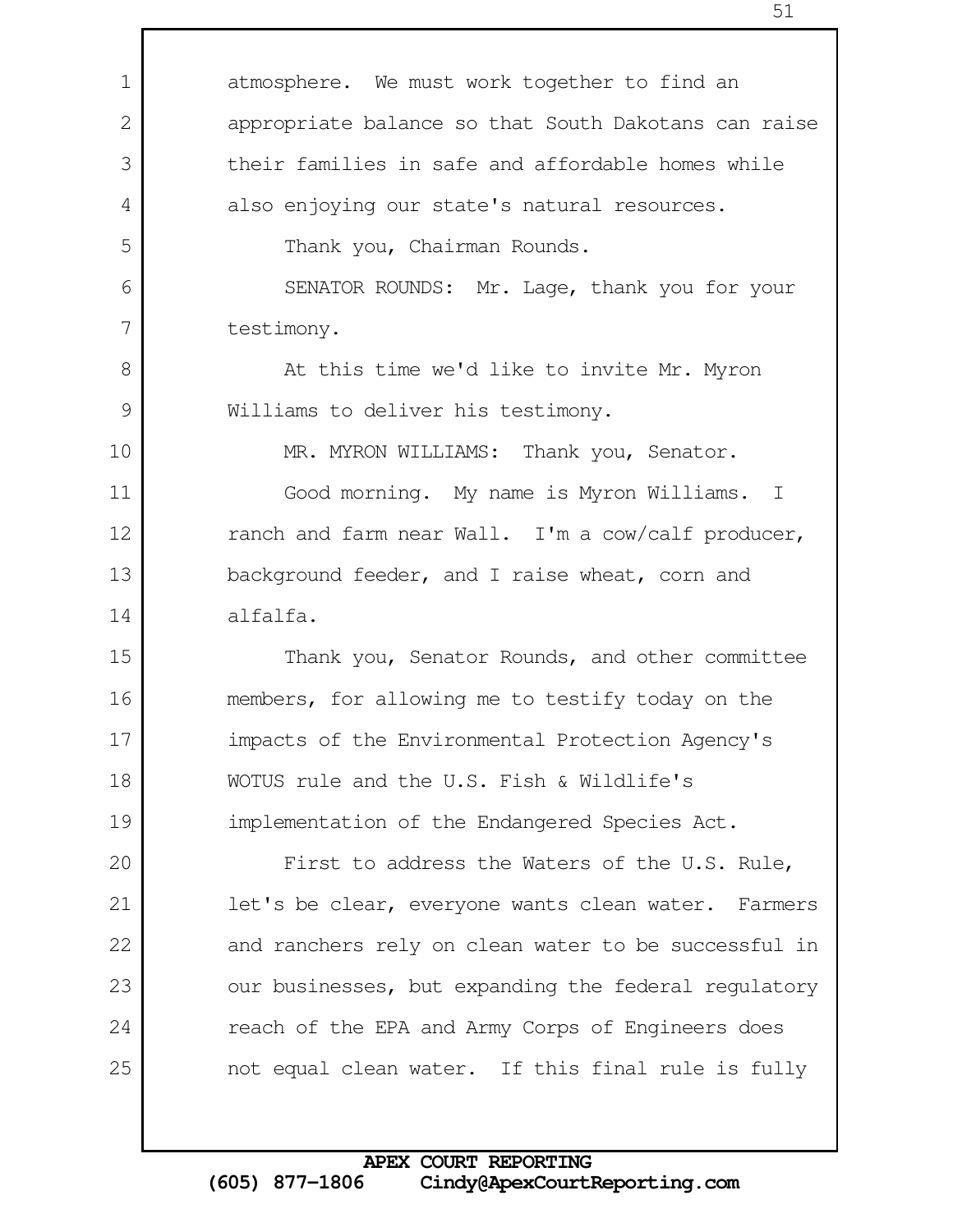implemented it could conceivably impact every aspect of my operation by potentially regulating every tributary, stream, pond and dry streambed on my land. What's worse is the ambiguity in the rule that makes it difficult, if not impossible, to determine just how much my operations will be affected.

1

2

3

4

5

6

7

We are pleased the courts saw fit to impose a stay on the implementation of the WOTUS rule and hope, Senator, you and Congress will require the EPA to go back to the drawing board and engage with farmers and ranchers and other stakeholders to seek viable solutions before any new rules are formulated. 8 9 10 11 12 13 14

Regarding the Endangered Species Act (ESA), many in my area are familiar with the burdens this can bring thanks to the reintroduction of the black footed ferret in the Conata Basin which you referenced in your opening testimony. I explained the seriousness of the prairie dogs to you one day in Wall, and you had the viability to come look at the situation and sent Secretary Larry Gabriel to establish these buffer zones which are still functioning today and protecting adjacent private property. Between that and the plague, the prairie 15 16 17 18 19 20 21 22 23 24 25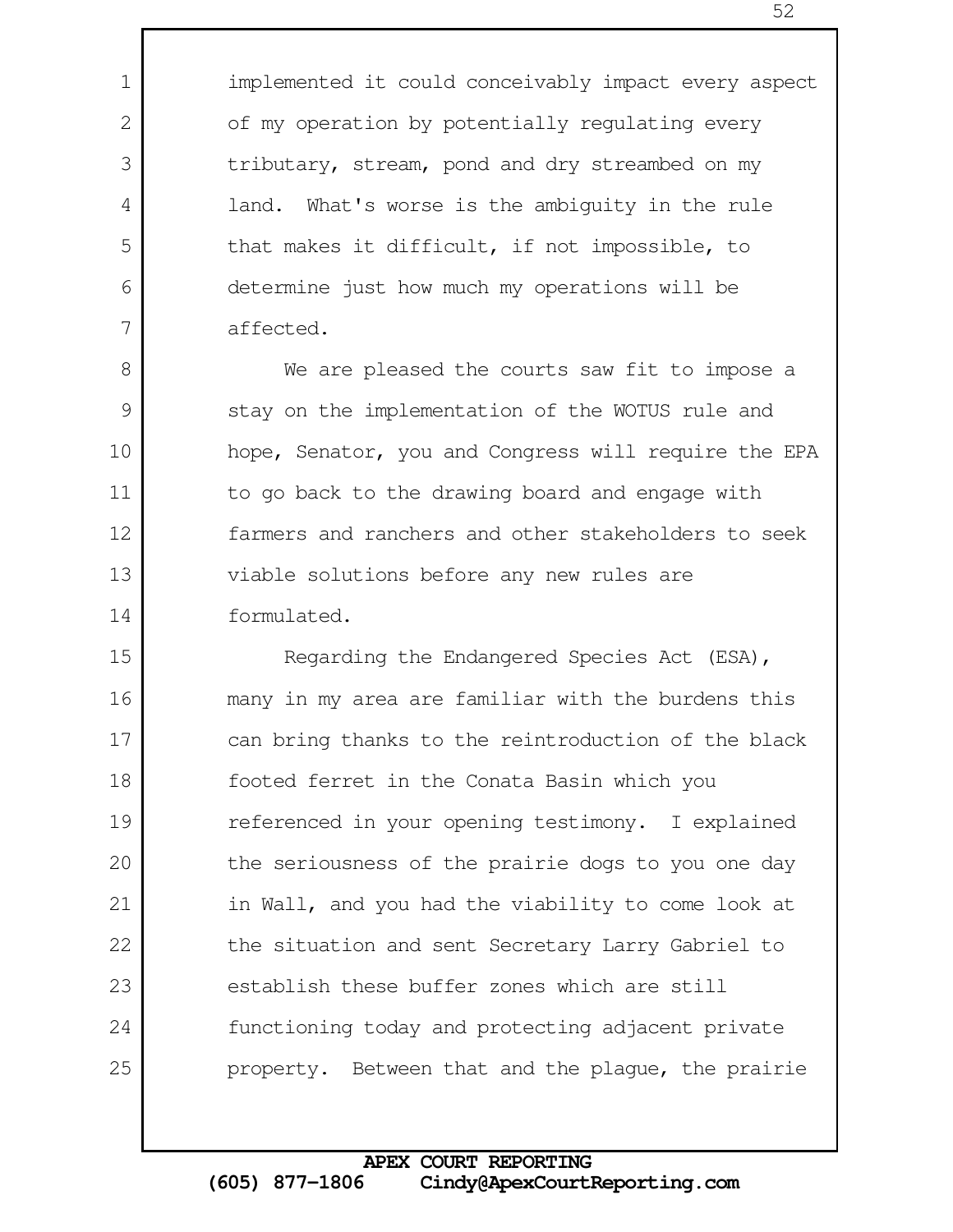dogs have been controlled.

1

2

3

4

5

6

7

8

9

10

11

12

13

14

15

24

25

But we are losing the battle on the black footed ferret. After 30 plus years and many millions of dollars, there are 75 ferrets that can be accounted for. And my question to you is: Is this a viable project? Is it worth the estimated 600,000 per surviving ferret when the national debt is \$19 trillion?

Today the number of species listed on the Endangered Species list is 2,226 with only about half of those, 1,156, having recovery plans in place. In the history of the ESA, only 66 species have been delisted. This means we spend millions and millions of taxpayer dollars on a program that has roughly a 1.4 percent success.

There was an article in last week's Tristate News on the grizzly bear and its relocation and how that problem is working and the problem it's causing landowners with losses to livestock which they have no control over. And the same with the gray wolf program, many other states have tried to develop a program but been fought by the environmental community to not delist it. 16 17 18 19 20 21 22 23

We want to continue to do our part for wildlife and the environment, but the "sue and settle"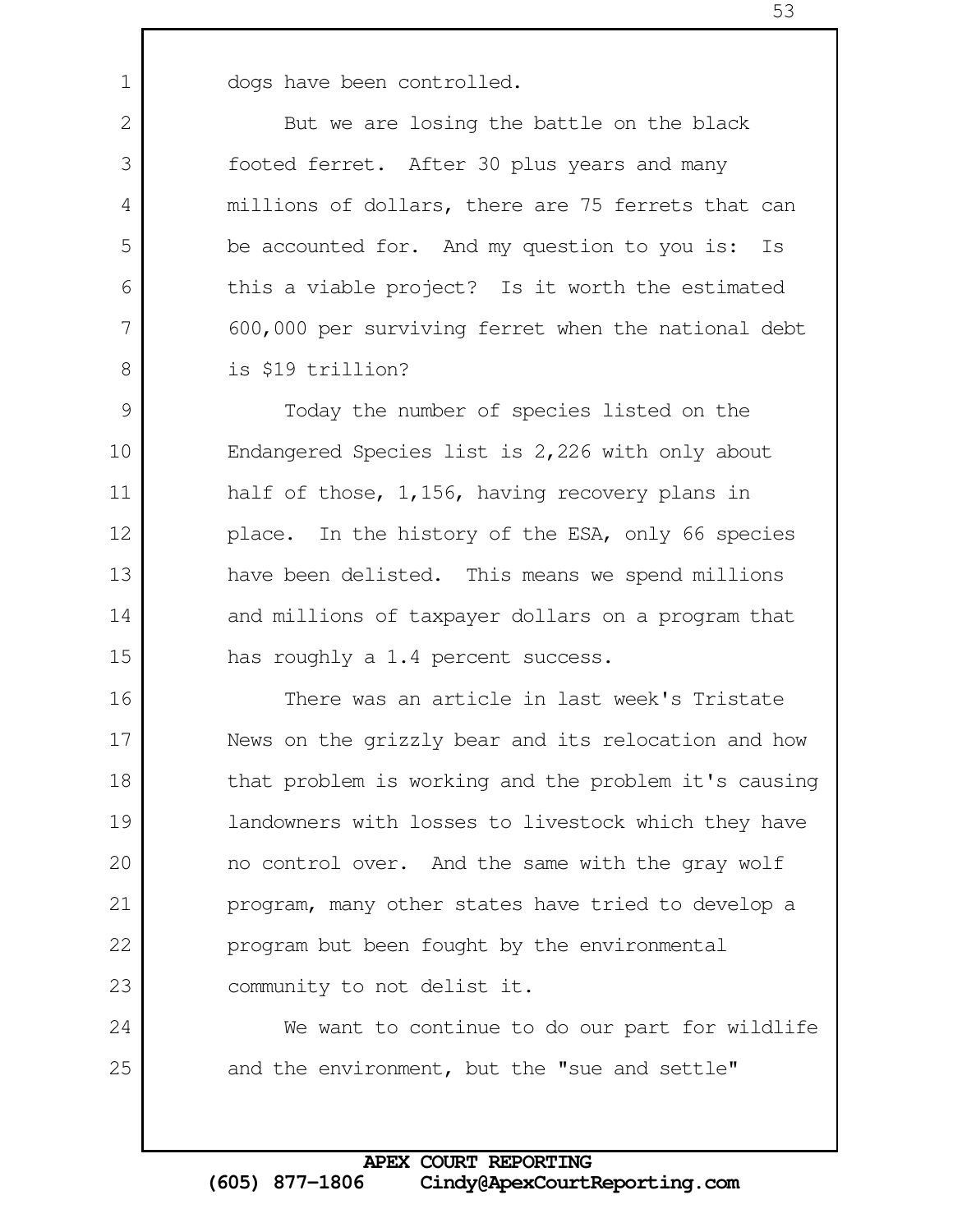tactics of the so-called environmental organizations have turned the good intentions that was created by the EPA and Fish and Wildlife decades ago into a farce. Today these two important government agencies are frequently pawns that must either do the bidding of radical environmentalists or face costly lawsuits than waste valuable time, human resources and taxpayer dollars.

Nobody depends on the conservation of our natural resources more than family farms and ranches, many of which are multi-generational businesses like mine that hope to continue for many generations in the future. In order for that to be possible, we urge Congress to stop the regulation by bureaucracy and halt the onslaught of costly and burdensome rules that don't achieve measurable results. 9 10 11 12 13 14 15 16 17

We look forward to continuing to work with Congress to ensure that we have the ability to do what's best, produce the world's safest, most nutritious, abundant and affordable protein while giving consumers the choice they deserve. Together we can sustain our country's excellence and prosperity. 18 19 20 21 22 23 24

25

1

2

3

4

5

6

7

8

I appreciate the opportunity to visit with you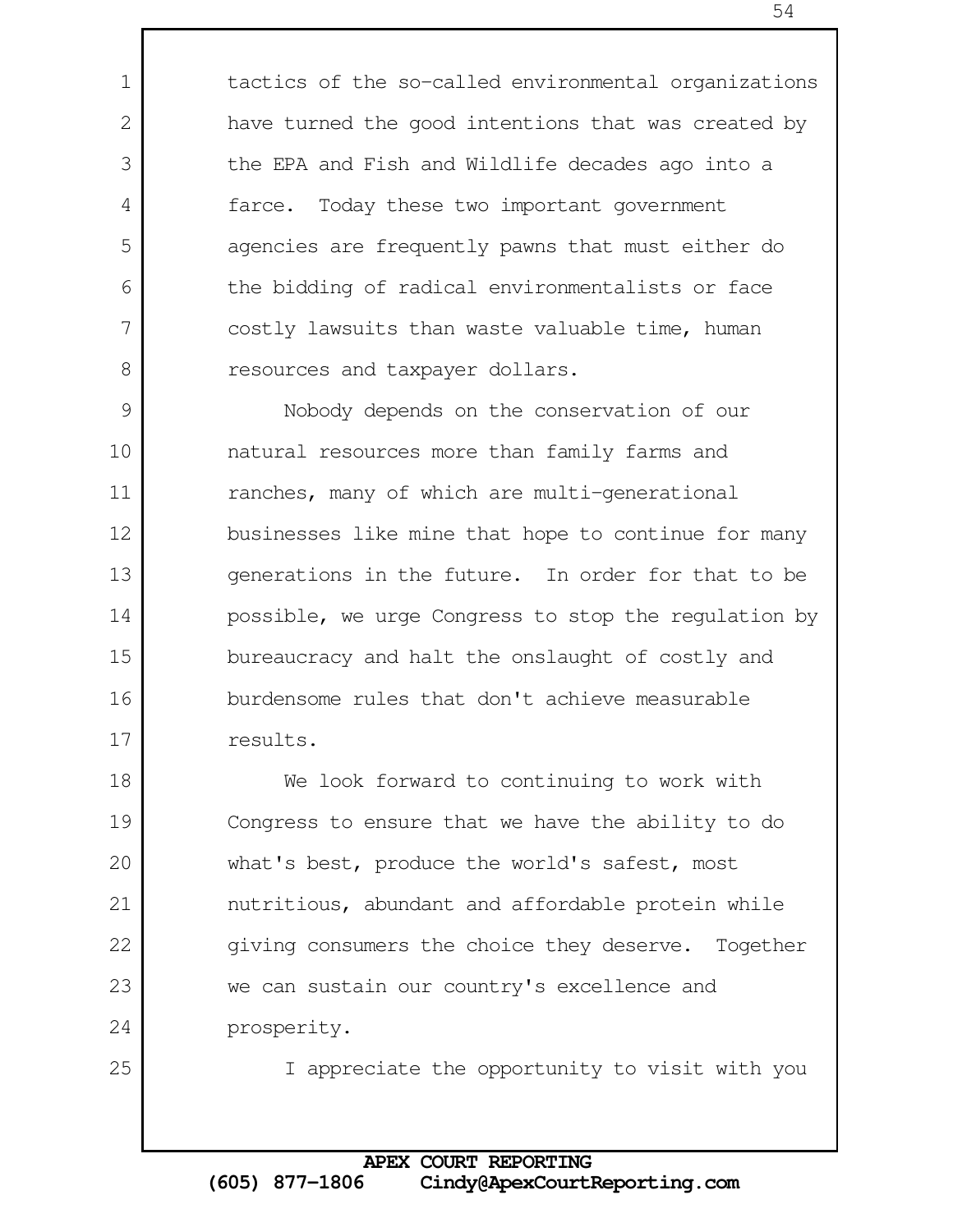today and thank you for your time. One comment I would make, if nobody even thought about it, but during the '70s when those regulations were in place, we had built the interstate system before that. Today, Senator, I don't think we'd have in there an interstate system. We would not have dams on the Missouri River, and we wouldn't have any pipelines. Thank you for your time. SENATOR ROUNDS: Mr. Williams, thank you for your testimony today. At this time I will begin questioning. Time constrains the total number of questions that I can ask, but I would like to work my way through a series of them and see where it goes. I'd like to begin with Mr. Clayton. Mr. Clayton, in your opinion how can the agencies better collaborate with landowners and the recreational community to eliminate the conflicts that have often occurred over the regulatory process? MR. CHUCK CLAYTON: Well, thank you, Senator. The Izaak Walton League of America, both here in South Dakota and also in Washington, D.C. seems to be the ones that  $-$  we don't let the perfect get 1 2 3 4 5 6 7 8 9 10 11 12 13 14 15 16 17 18 19 20 21 22 23 24 25

## **APEX COURT REPORTING (605) 877-1806 Cindy@ApexCourtReporting.com**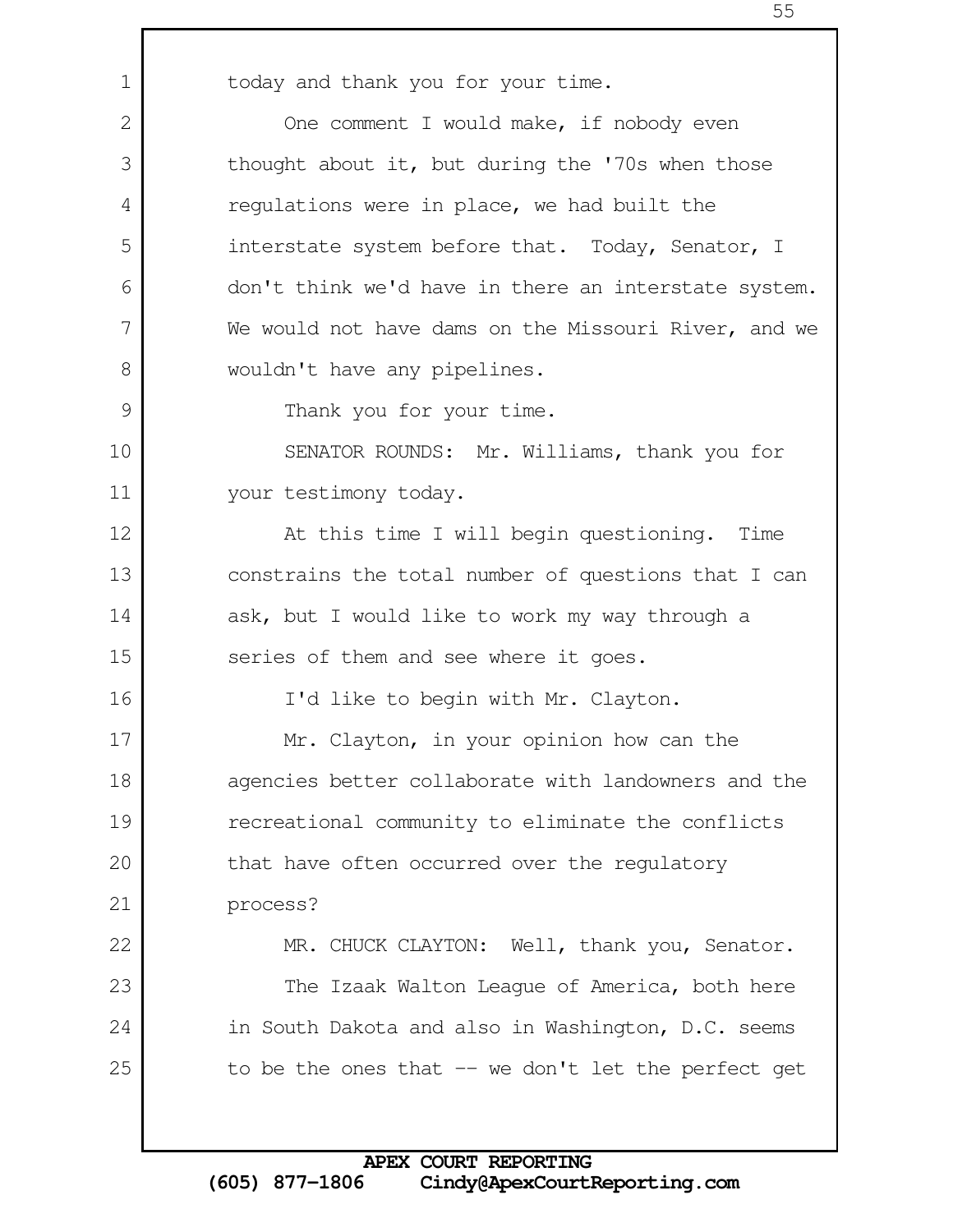in the way of the good, and we are known for working between the groups and passing, trying to pass laws and get cooperation from both landowners, sportsmen, builders, everybody. And I think if state agencies, especially ones that deal with things regulated that private landowners own, we would advance our causes a lot more. Oftentimes what happens is in the South Dakota Legislature and in Washington, D.C. all of a sudden this bill pops up by special interest. And one side loves it and the other side hates it and there's nobody in the middle. So if we could have more groups like our own and other sportsmen's groups that would be willing to sit down with landowners and ranchers, farmers and talk, I think it would be a lot better. I used to do that when I was the president of the South Dakota Wildlife Federation and South Dakota Izaak Walton League. I don't see anything wrong with that process. 1 2 3 4 5 6 7 8 9 10 11 12 13 14 15 16 17 18

SENATOR ROUNDS: This is off a little bit, but I'm just going to ask anyway. The Conservation Reserve Program was a ten-year program. It seemed to me that it was very good for wildlife and it was a good option for a lot of farmers and ranchers out there. Has your group seen good support for the CRP program? 19 20 21 22 23 24 25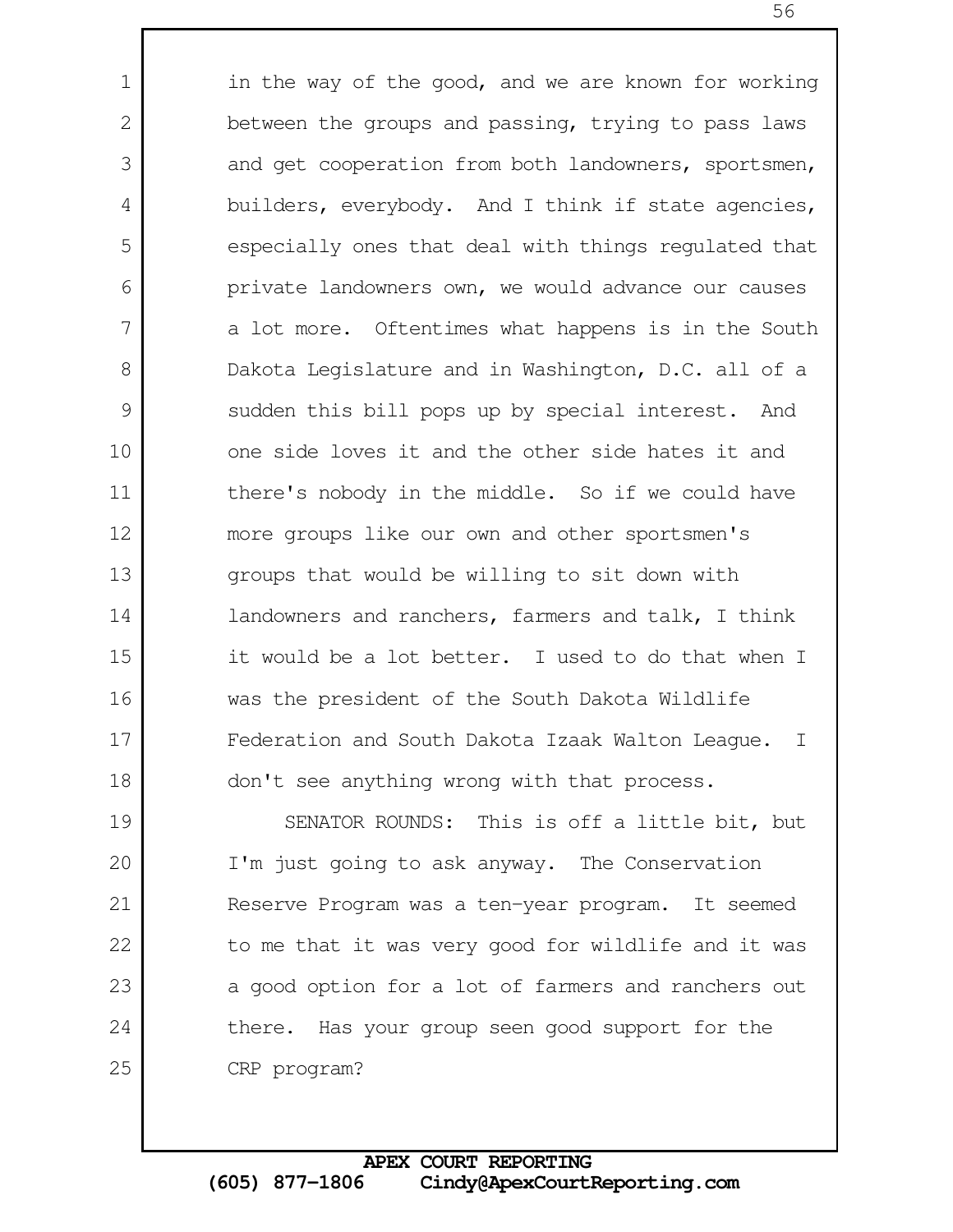MR. CHUCK CLAYTON: Oh, we support it immensely, but the problem is we had all the push from the input industries that sell feed, seed, fertilizer, tractors, and they didn't want that CRP because that cut into their business. So, as you know, you have this balancing act between all sides. SENATOR ROUNDS: Sure. Landowners have got to decide where they can actually afford to pay for the land they've got and maintain the land they've got. MR. CHUCK CLAYTON: Exactly. SENATOR ROUNDS: Personally I'm a proponent of CRP. I like it. Ms. Parker, I agree with the goals of the Endangered Species Act, but I'm concerned with what appears to be a very low success rate. According to the U.S. Fish & Wildlife Act, there are 1,226 species currently listed as endangered. In the history of the ESA only 66 species have been delisted, some of them due to extinction and others due to errors in the organizations that required the removal. The Fish & Wildlife Service has had errors which required that their removal, you know, be ordered from the list. How should the Endangered Species Act be reformed in order to increase the success rate, and how can private landowners become 1 2 3 4 5 6 7 8 9 10 11 12 13 14 15 16 17 18 19 20 21 22 23 24 25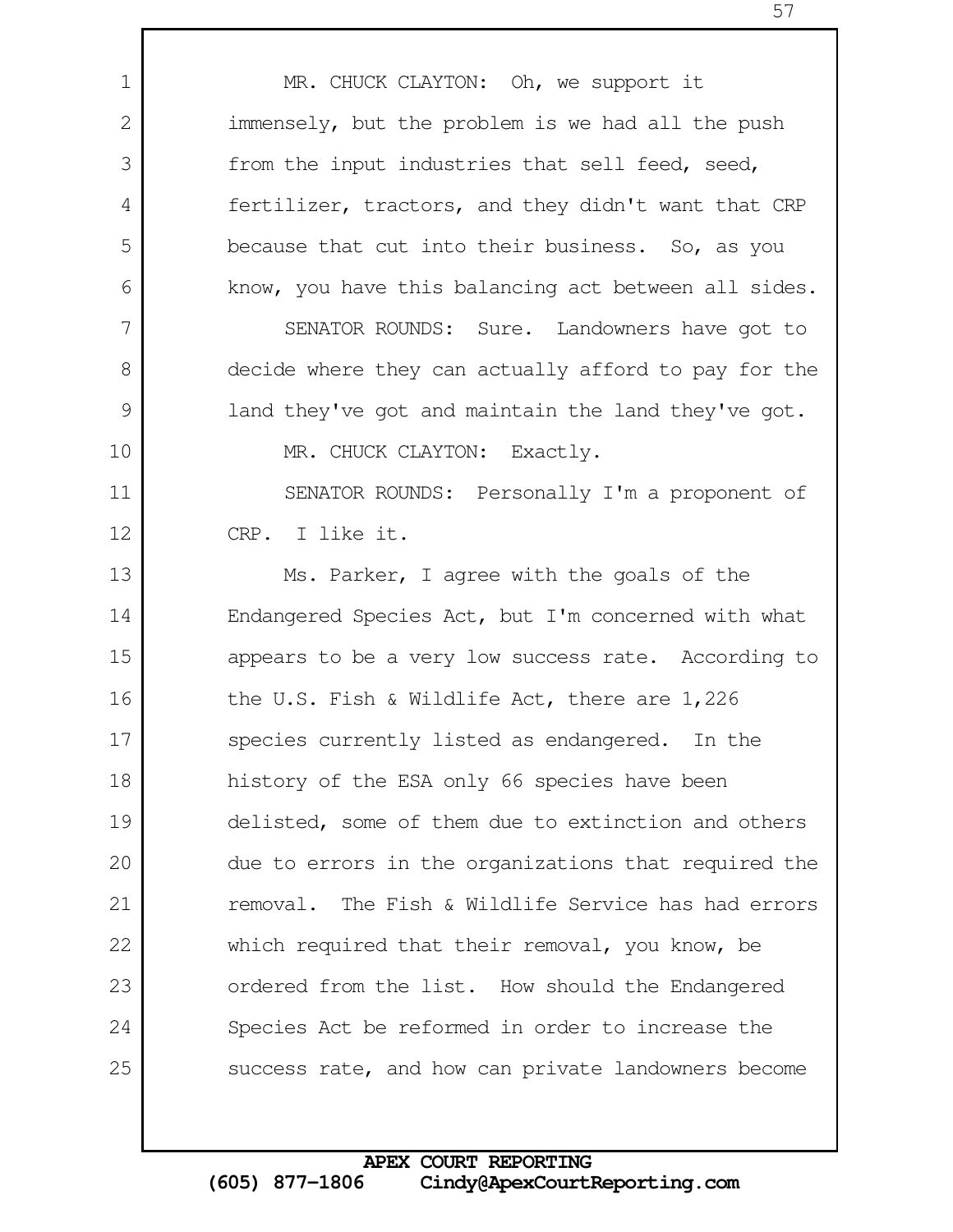more engaged in conservation in order to prevent a species from being listed?

1

2

3

4

5

6

7

8

9

10

11

12

13

14

15

16

17

18

19

MS. DENISE PARKER: Well, in the case of landowners, I highly recommend, because the Fish & Wildlife Service does have several programs that will work with landowners in various ways to help them to balance as far as if they have an endangered species that's within the confines of their land, I think working with those programs that are already in place that a lot of times landowners are not even aware of.

As far as what appears to be a low success rate is -- probably our greatest success rate is that of the removal of the bald eagle. And of course everybody knows how important the Bald Eagle is to our country.

Some of the species that are still struggling along are struggling because of the interaction with humans in various areas of our country.

I like to look toward South Dakota. I worry about the black footed ferret. I worry about the long eared bat, our dipper which we can oftentimes find in Spearfish Canyon. But it is a matter of working with landowners, the stakeholders and compromising a lot of times. And I don't think that 20 21 22 23 24 25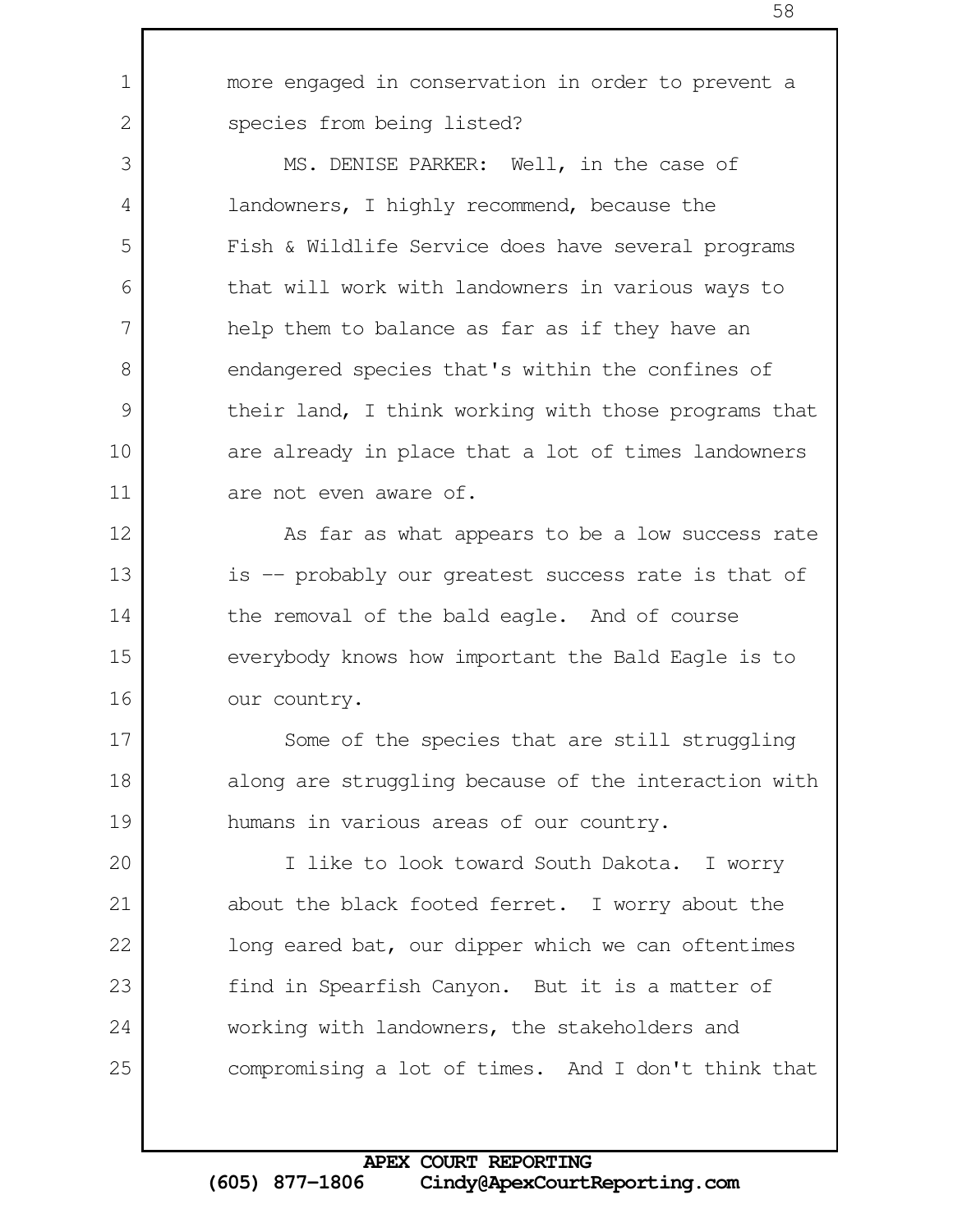1

2

3

4

5

6

7

8

9

10

25

we do enough of that.

Certainly the efforts of certain groups to attach riders to unrelated bills in Congress that are seeking to either defund or tie the hands of the U.S. Fish & Wildlife, you know, who works very hard, I mean talk about a balancing act, these folks are under fire all the time. And, you know, their primary mission is not only to conserve wildlife but also work on behalf of all the homeowners -- or the landowners and stakeholders in this.

SENATOR ROUNDS: Thank you. I actually have a house on the river, and it's one of the greatest things in the morning to come on out and see whether or not if one of the baldies is sitting on one of the trees behind the house. And it's a marvelous opportunity to see a beautiful bird, and it's something that you get up and you enjoy doing. 11 12 13 14 15 16 17

I do have a question for Mr. Rhoden. And you've testified that the Environmental Protection Agency actually hinders farmers and ranchers from being able to effectively manage and conserve resources on their lands. Can you explain how the EPA is often an obstacle to environmental conservation? 18 19 20 21 22 23 24

MR. LARRY RHODEN: Well, I believe probably the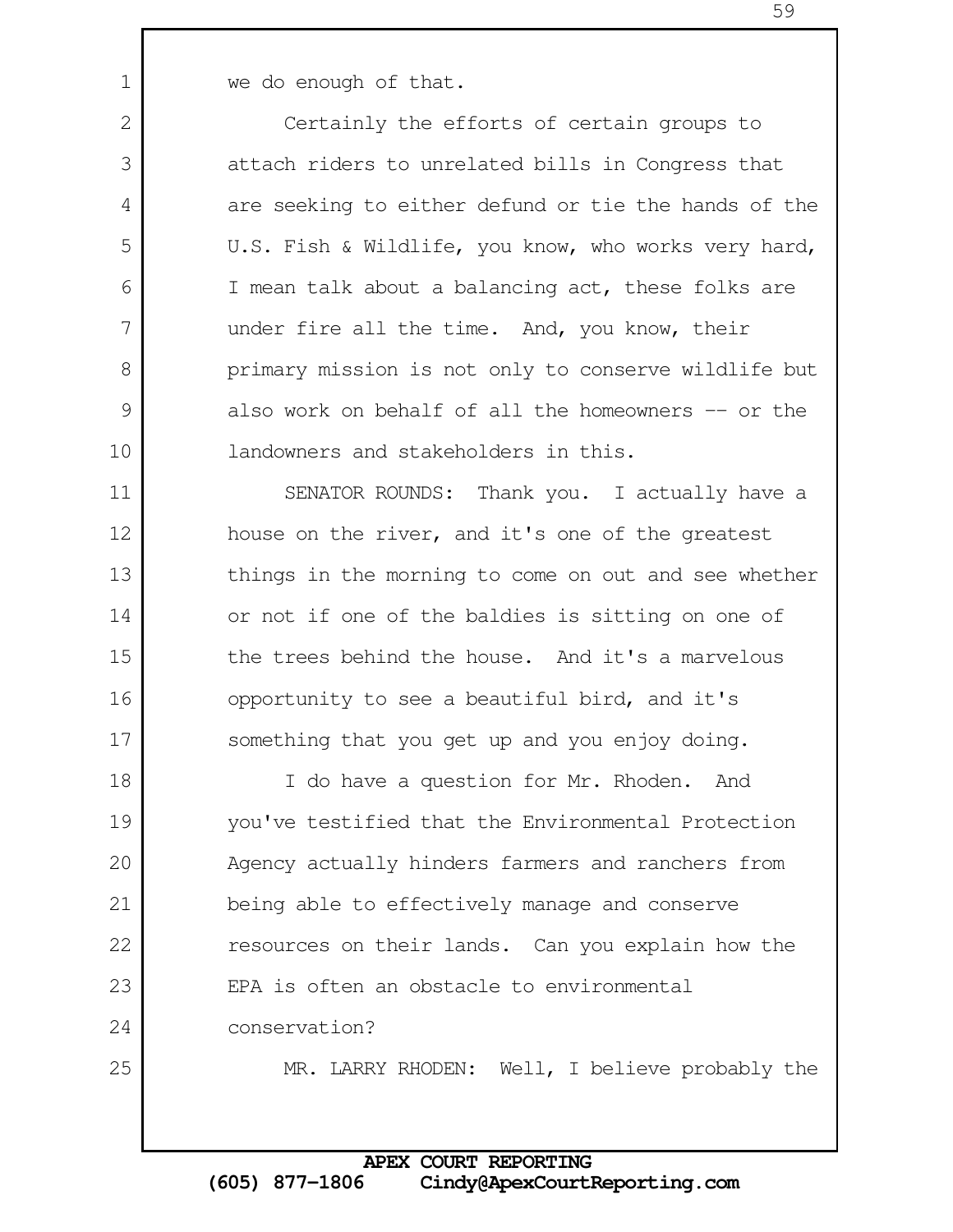most important factor, especially with WOTUS, you know, we don't know what effect that will have because it's not been implemented yet. What we don't do in western South Dakota -- and I understand, you know, we have two different worlds in South Dakota. The things that affect eastern South Dakota and the management practices are significantly different than in western South Dakota, the topography, but all the more reason for public input and common sense in the way that we set forth rules.

1

2

3

4

5

6

7

8

9

10

11

23

24

25

One size does not fit all. And when I look at rules that are proposed for western South Dakota under Waters of the United States, it's hard to fathom how we would deal with it as far as what they describe as waterways and how, you know, the criteria they use to describe what constitutes a waterway. And so it's up to the imagination to know what effect that will have. I mean, it goes anywhere from none at all to catastrophic as far as our ability to do with land what we need to do to maintain our operation. 12 13 14 15 16 17 18 19 20 21 22

> I think we lose track of the fact  $-$ - you know, I've been on the same place for 57 years. My father put the place together before me when he came home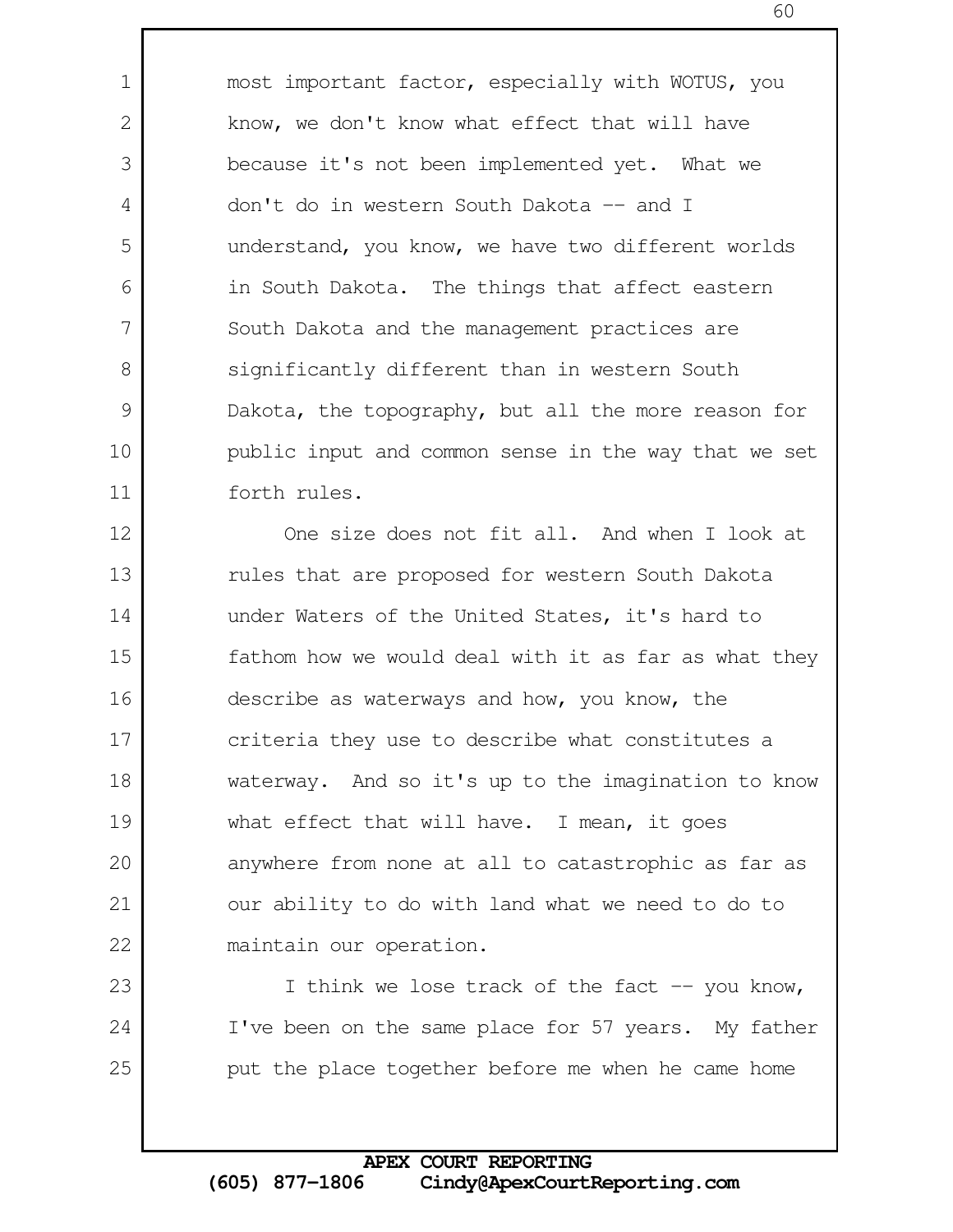from World War II. My brother is on the original homestead. That is a story that we see repeated all across the state. We want what's best for the land, not because, you know, we're good guys, but we need to sustain that land. We have, you know, the skin in the game in protecting the water quality. Our survival depends upon it. And so  $-$  and all we want to do is make a living and protect the land and fulfill our responsibility to the land.

1

2

3

4

5

6

7

8

9

So to have a government agency come along, especially with the type of rules that we've seen that just blow your mind as far as common sense  $$ so I don't have a good answer to your question. God forbid I do in a couple years because it's implemented and now we're dealing with the fallout and the regulations that are being proposed under WOTUS. 10 11 12 13 14 15 16 17

SENATOR ROUNDS: Thank you. I just have --Larry, I'll just make a point that you were a majority leader when I was governor, and during that time we worked through the issue of regulations then. Any difference between the way you see the process of if you were working with a state agency and the processes we use in South Dakota versus the processes that you've seen in terms of your national 18 19 20 21 22 23 24 25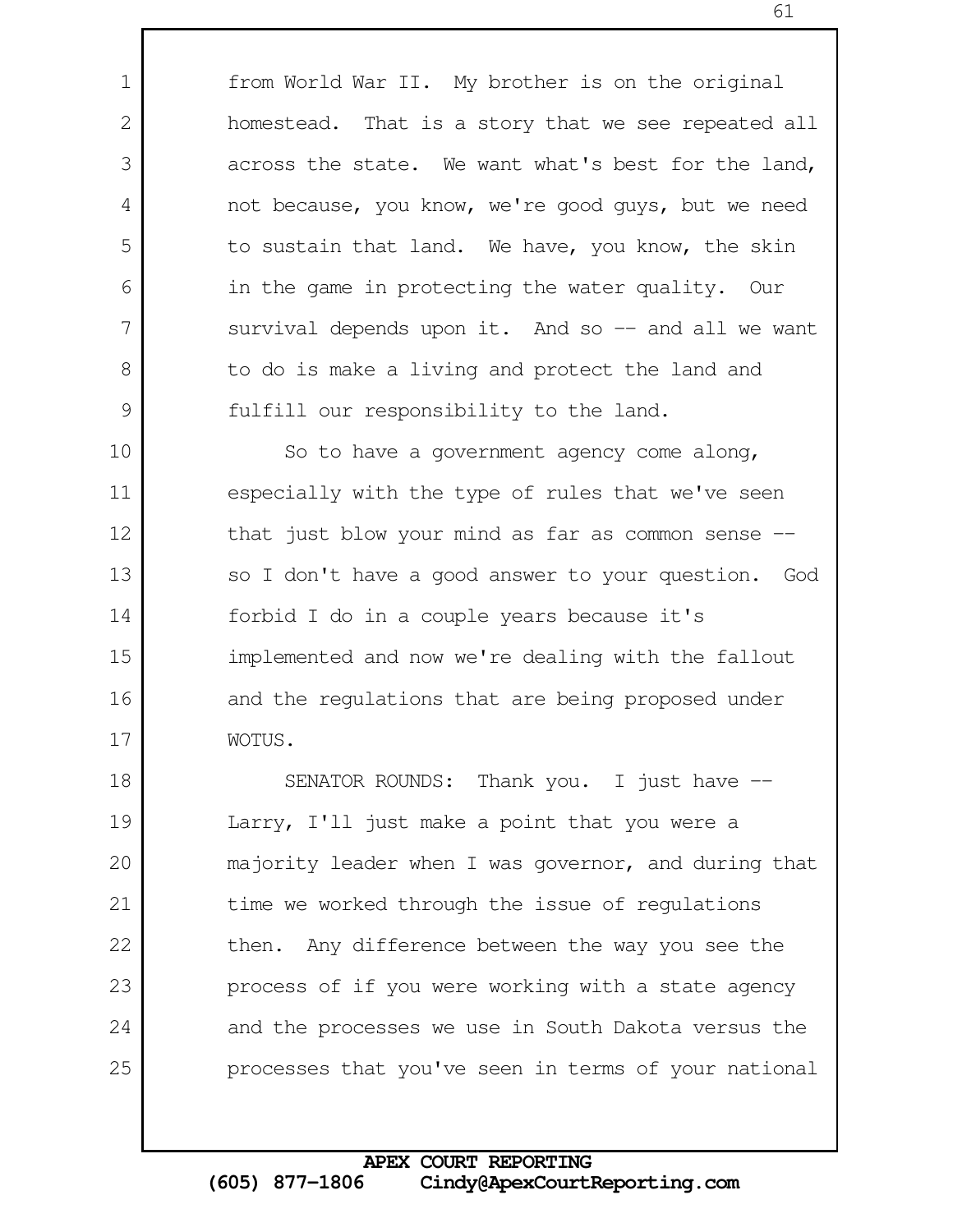affiliations and so forth working with the EPA or the U.S. Fish & Wildlife Service? MR. LARRY RHODEN: Yeah, you know,  $I$  -- yeah, pretty dramatic. You know, we worked together on a prairie dog management plan to help, you know, come up with a solution, you know, to back away from the brink, if you will, as far as the danger of having the prairie dog listed as an endangered species. So Eric Bogue was the majority leader in the Senate; I was majority leader in the House, and we carried the companion bills or the same bill. House and Senate prime sponsors worked with your office to develop that management plan and the Department of Agriculture, and it was a long process but it was a good process. During that time we had committee hearings where we invited all South Dakotans, anybody that 1 2 3 4 5 6 7 8 9 10 11 12 13 14 15 16 17 18

had a stake in the game to come and testify. So that's a good process. That's the way it should work. We should be able to look the people that it's going to affect in the eye, hear a real-world scenario of how that's going to affect them, work through the process and change and tweak it to represent some common sense and sound logic. And, you know, I think it's a good process. I wish we 19 20 21 22 23 24 25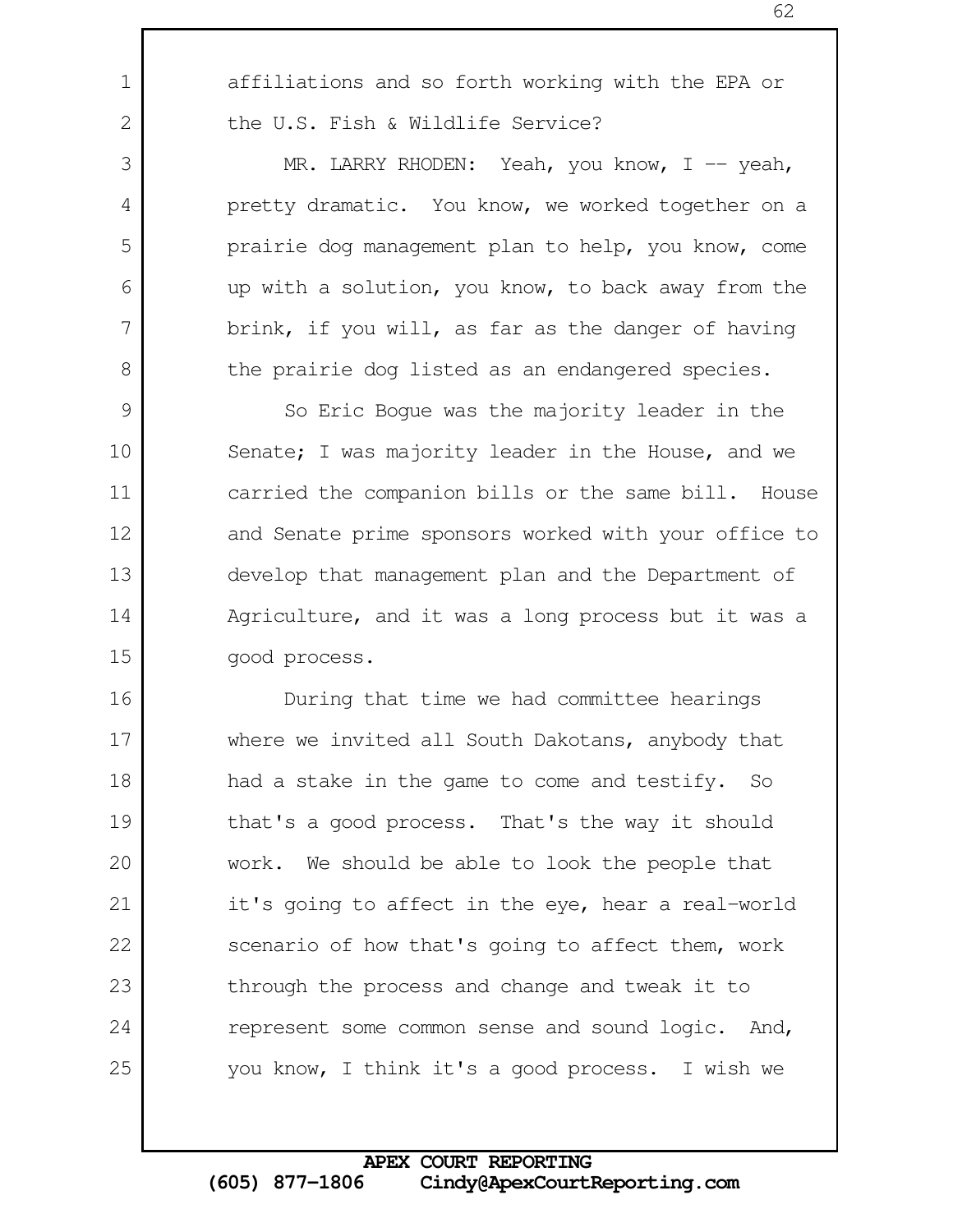had more of that at the federal level.

SENATOR ROUNDS: Thank you.

1

2

3

4

5

6

7

8

9

22

23

24

25

Mr. Lage, you testified about the fact that project proponents do not have a seat at the table during additional statutory reviews triggered by the Clean Water Act and this puts builders at a disadvantage. Could you explain how builders are placed at a disadvantage and the impact this has on the ability to construct new homes in South Dakota?

MR. JEFF LAGE: Well, we have an issue with affordability all over the country. And that's within South Dakota also. You know, when 25 percent of the cost of a home is government regulation, we need to have a bigger seat at the table. 10 11 12 13 14

People want to experience the, you know, American dream of home ownership. We need to be allowed to participate, face on the table, and put out our concerns rather than writing letters and writing reports and writing details. So we need to get -- we need to be involved. We need to be involved up front. 15 16 17 18 19 20 21

There's some numbers out there that are rather scary when it comes to home construction. And one is, you know, it goes back to affordability again, when you raise the price of a house on a median home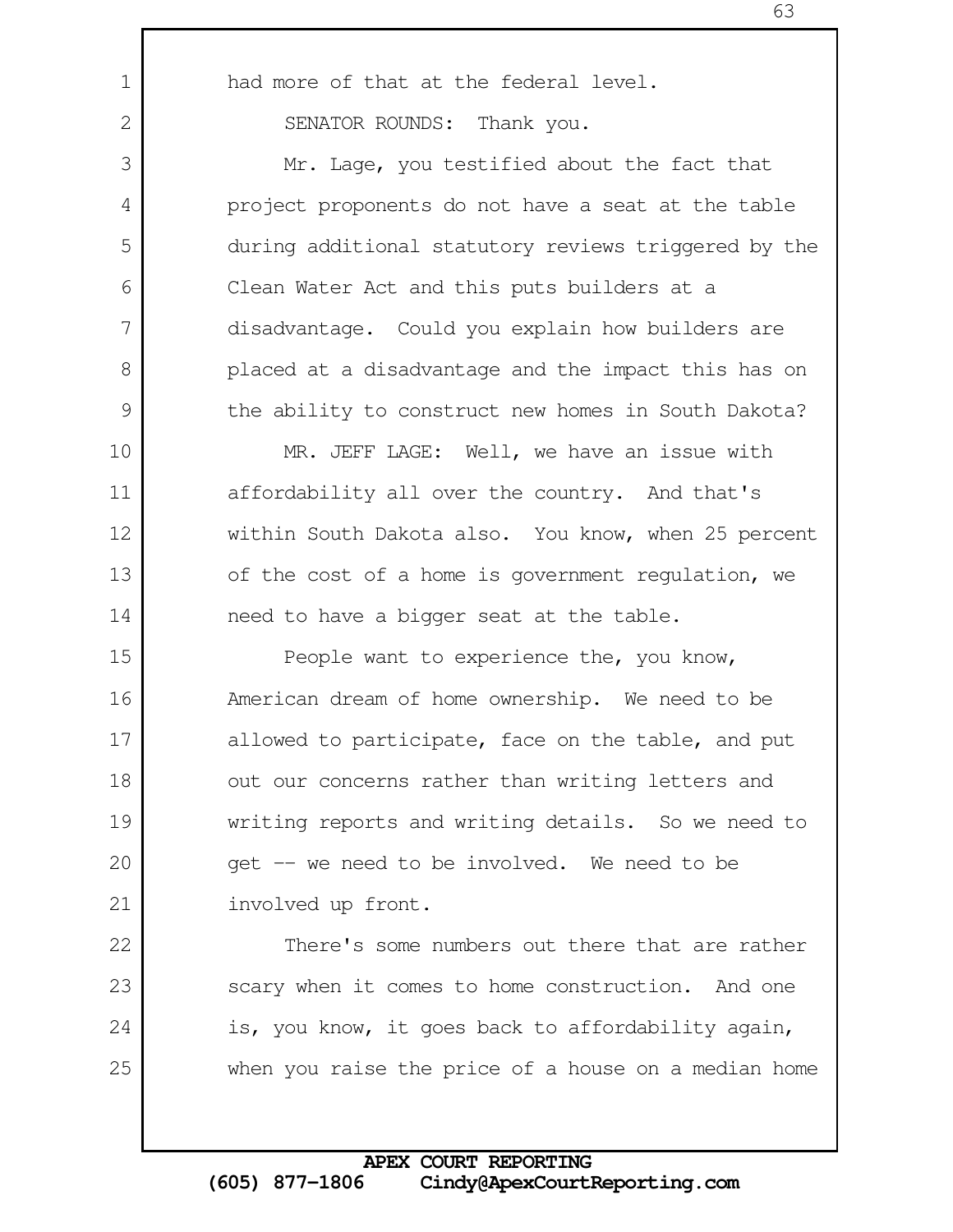a thousand dollars, 234,000 people can no longer qualify to buy that home.

1

2

3

4

5

6

7

8

9

10

24

25

And costs, they get passed on. When there's excessive costs, they get passed on through the process. Just like any business, you're going to add whatever cost is at the bottom product.

So we just need to be able to have a more upfront, face-to-face, accept what's going on. Home building is one of the major factors for the country.

SENATOR ROUNDS: I noticed, if I could, in terms of nationally, in your testimony you talked a little bit about this, but the vague definitions that you referred to in the Waters of the U.S. could result in the Agency interpreting regulatory terms in an overly broad manner that could greatly expand the Agency's regulatory authority. Do your members across the country have concerns that different EPA Regional Offices could interpret in different ways leading to a patchwork of varying Clean Water Act permitting issues and regulations? And I'm just curious if you want to expand on that a little bit. MR. JEFF LAGE: Yeah, that is a major concern 11 12 13 14 15 16 17 18 19 20 21 22 23

across the country. And, like you said, there's too much interpretation in the law.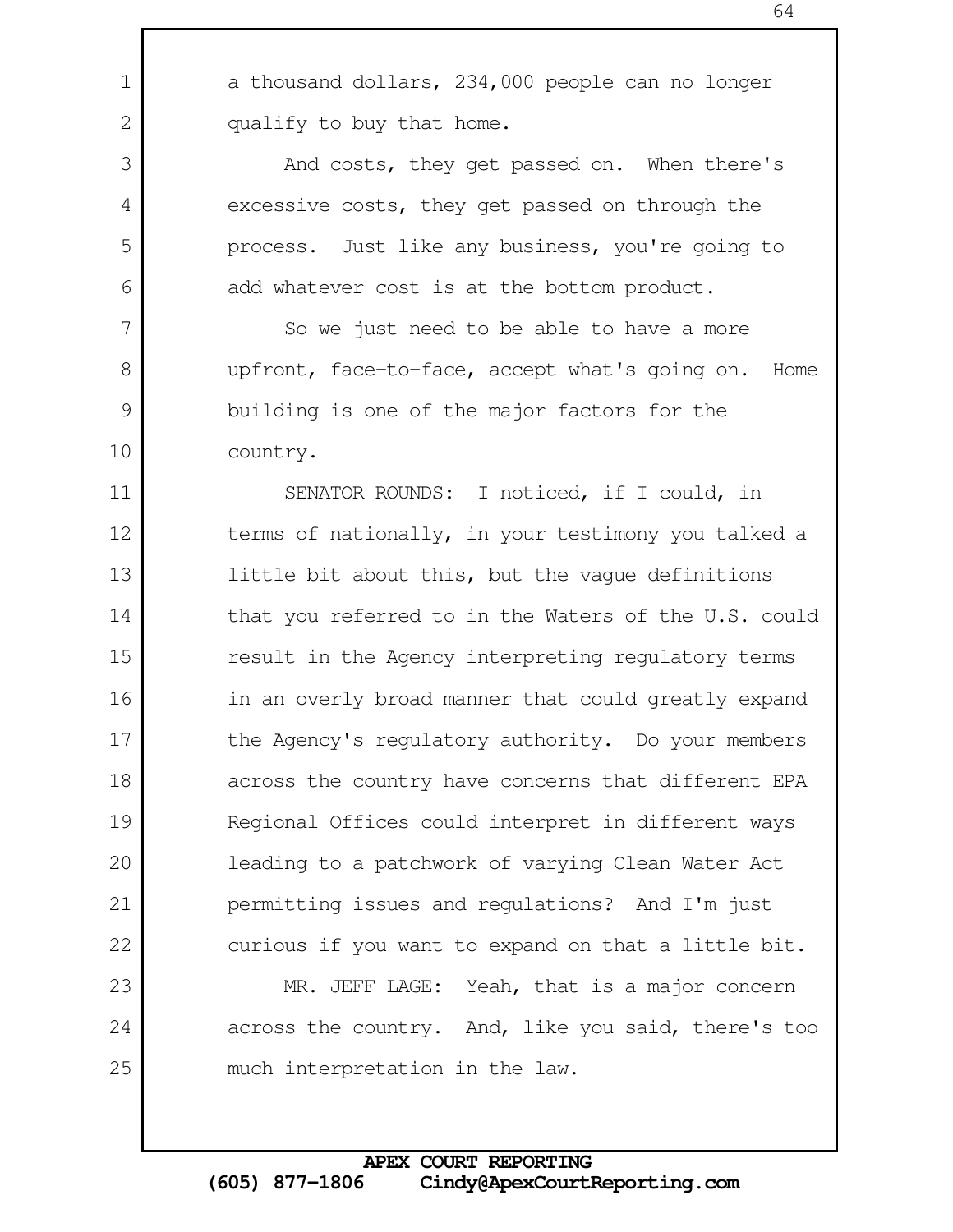I'm going to give you an example. I live in a subdivision south of Rapid City. We use our ditches to move our water. In theory, it could be interpreted anything that could possibly hold water or run water at any time could be impacted. Our utilities are in the ditches. So if we need to do utility work, hook up to a water hydrant, hook up or dig up a water line, we would possibly have to get a permit, depending on the interpretation of those theories. And, you know, it just puts so much burden. You don't know whether you can even mow your own ditch in front of your yard because it could potentially hold water.

I think it should be  $-$  I mean, this is huge to every American that owns property. You are being told what you can do with your property. And you're taking away private property rights, by the government. You're not getting compensated for it. You just have to play by their rules. Like, you own a piece of property, Here's what you can do with it; here's what you can't do with it. You can't touch that because it could have water in it. You know, it's just complete overreach of the Federal Government. 14 15 16 17 18 19 20 21 22 23 24

25

1

2

3

4

5

6

7

8

9

10

11

12

13

SENATOR ROUNDS: Mr. Williams, in your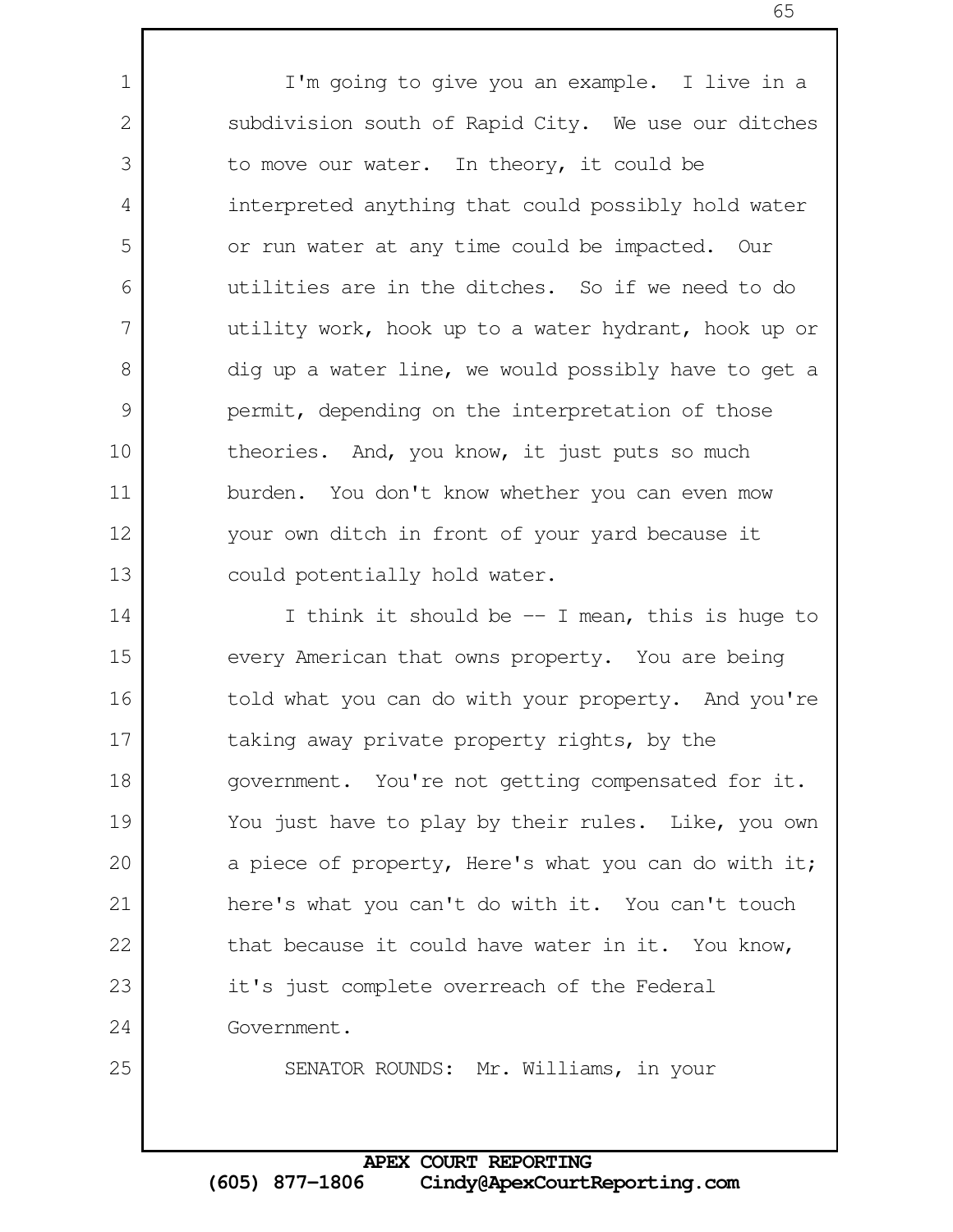testimony you mentioned that under WOTUS rule you may be required to obtain federal permits for normal ag operations. Your concern with the additional costs this could impose on your operation, how would you manage it, and how do you see this actually impacting? Are you thinking of the core permits or getting the core permits, or are there specifics that you found out about already that you're concerned with? Could you expand a little bit about  $--$ 

1

2

3

4

5

6

7

8

9

10

24

25

MR. MYRON WILLIAMS: I guess I haven't found out about it specifically, but what we've been told, going by our major organizations, Farm Bureau and other ones, the Housing Association, that they're going to be there. I haven't experienced it myself, but I know of people personally that have gotten in trouble, thought they had the right permits and all of a sudden they were looking at \$44,000-a-day fine. That's the scary part is the interpretation of what the Agency said is okay, and then if we're going to forget that, I guess I don't trust. I guess I feel that that's an area that's pretty vague. And we need it to be isolated. 11 12 13 14 15 16 17 18 19 20 21 22 23

I think we were a lot better when it was Navigable Waters of the United States, not All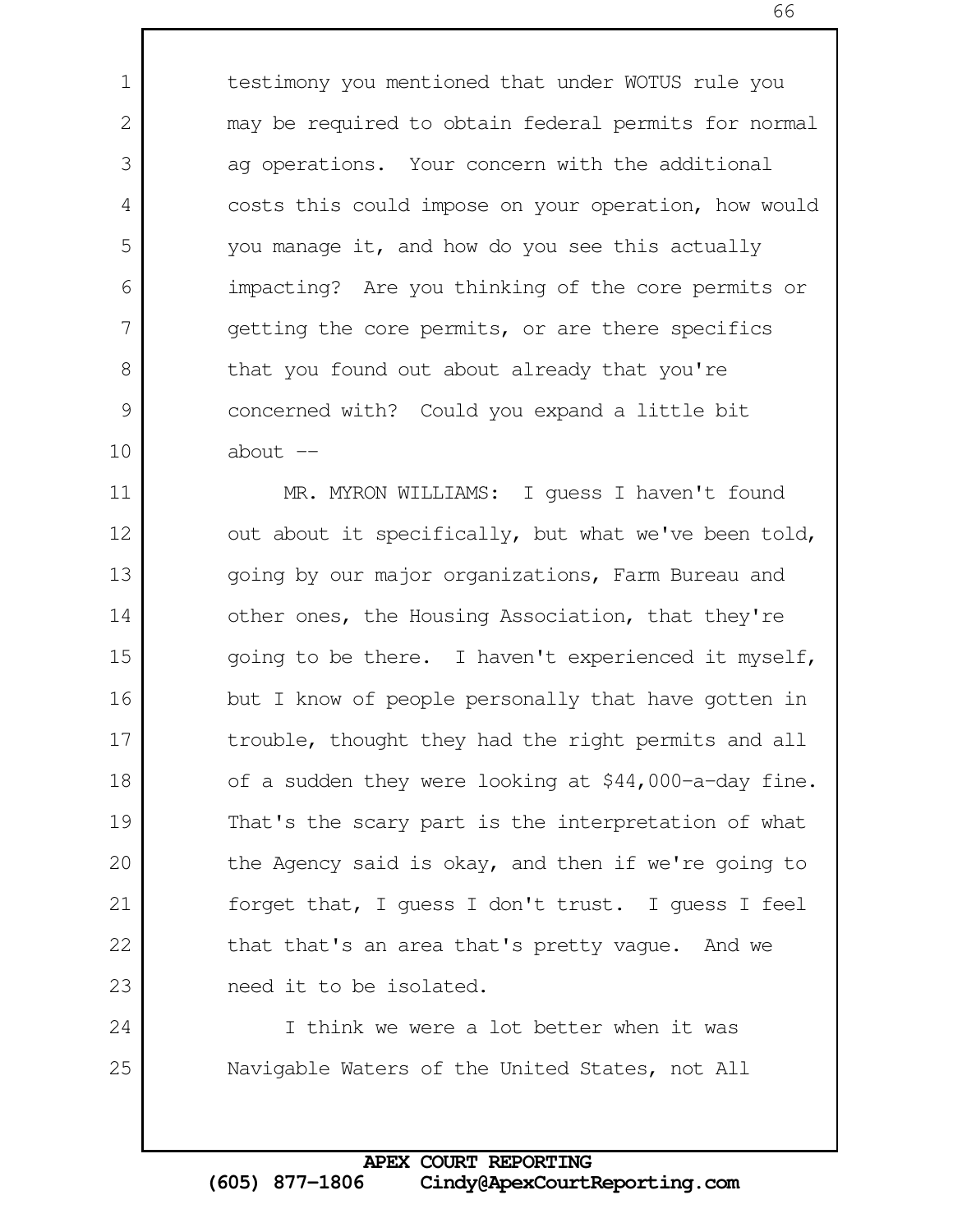**APEX COURT REPORTING (605) 877-1806 Cindy@ApexCourtReporting.com**

Waters of the United States. But I think that's a key word.

SENATOR ROUNDS: You also testified about your concerns with the black footed ferret and the amount of taxpayer dollars that have been spent aimed at the conservation of the species. Can you tell us your experiences with the conservation of this species and the impact that it's had on your land?

MR. MYRON WILLIAMS: Well, it has worked on the federal land user, and that's where the Conata Basin is is on federal lands.

SENATOR ROUNDS: Down in the Badlands?

MR. MYRON WILLIAMS: Badlands, yes, but it's also owned by the Forest Service. And it's in cooperation with it. It joins the Badlands National Park. So those two agencies are trying to grow the ferret population, but they're such a critical species that they think the best way to establish that species is to give it more room and more acres so that limits the amount of control they can do.

And limiting that control, those things are migrating. I live 5 miles from the nearest dog town, and we have them on a private section of our place that I eradicate three or four times a year. They migrate. They're just like hitchhikers, you'll

## 13

14

15

16

17

18

19

20

21

22

23

24

25

1

2

3

4

5

6

7

8

9

10

11

12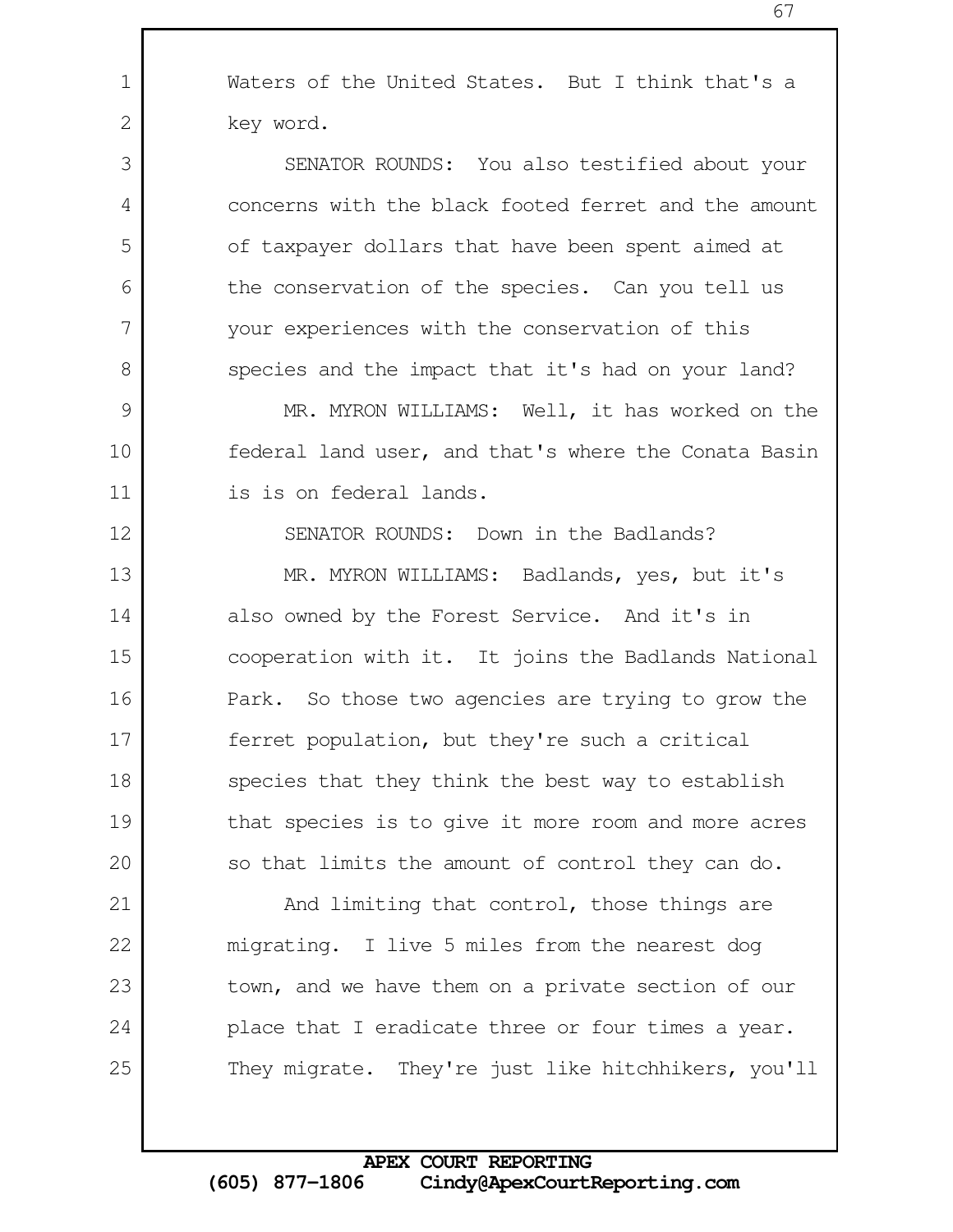see them come up on gravel roads in the spring of the year looking for a place to go. And they find them. They've got GPS. They find places to go. And they're a residual little critter. They devastate a pasture. And there's nothing wrong with having some of them, but I think there's a number. And just, you know, the idea of it  $-$  I've been doing this for 30 years. I mean, shouldn't they in some way draw the line in the sand and say, Well, I guess this didn't work? I mean, I would. If I was in business and failed that long, somebody would put me out of business. SENATOR ROUNDS: I want to thank all of the panel for being here today. I come away with this: I know the landowners here. I've been on their places or I've been around their places, and I know that they're pretty proud of them, the work they do in terms of conservation efforts. I also respect what our association representatives have brought in here in terms of their interests in just seeing that the endangered species be protected and their interest in conservation as well. I was born, as my dad continues to remind me, 1 2 3 4 5 6 7 8 9 10 11 12 13 14 15 16 17 18 19 20 21 22 23 24 25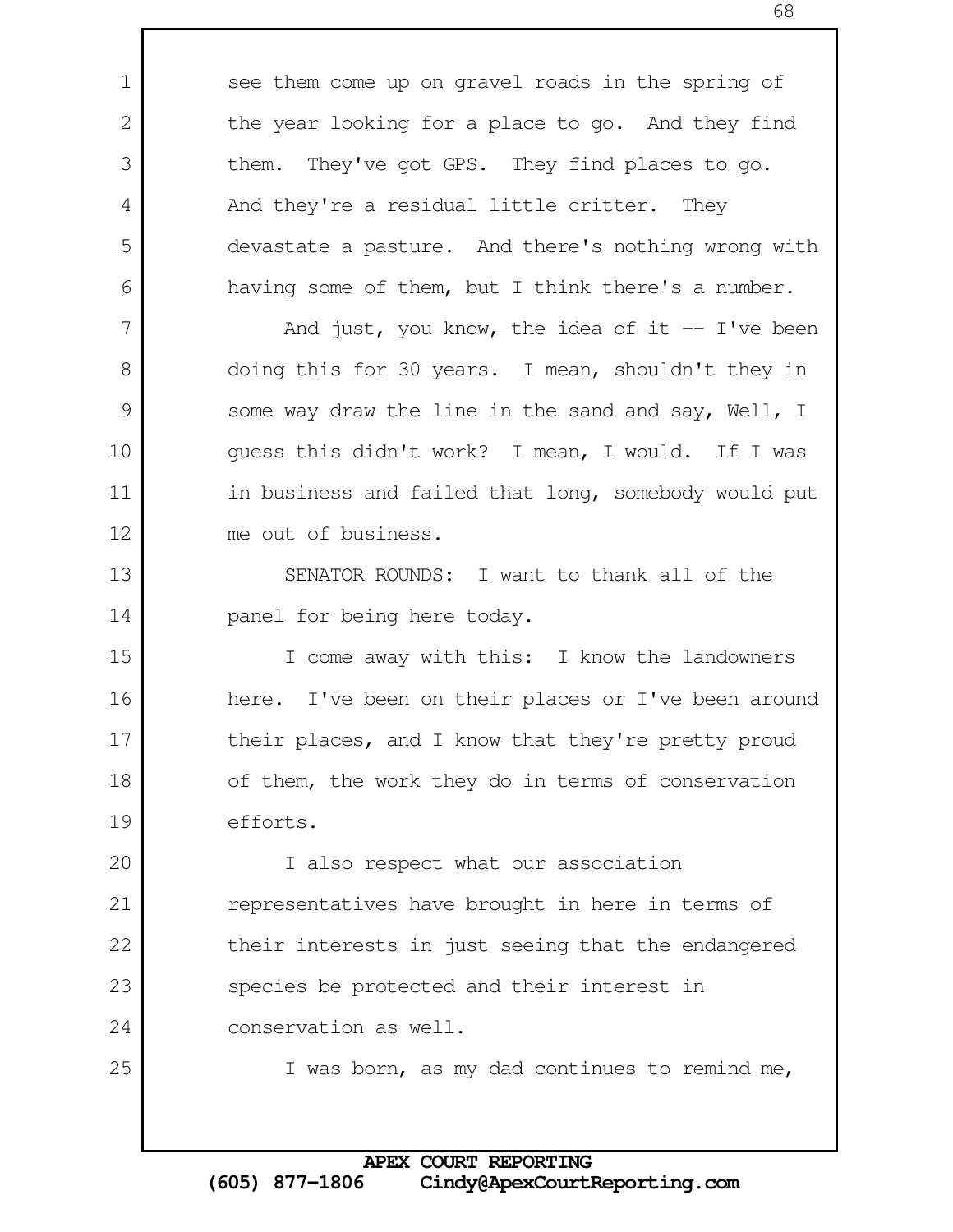on the opening day of pheasant season. And he reminded me the other day that I still owe him a pheasant hunt that I had cost him.

1

2

3

4

5

6

7

8

9

10

11

12

13

14

15

22

23

24

25

And I think when we talk about the economic opportunities of having clean water and clean land, that's critical. The issue I think more than anything else seems to be how we come up with the appropriate national policies that can be implemented at the local level when you have so many differing types of local needs and accepted practices.

We've heard over a period of several different committee meetings or different inquiries that there is a difference between one location and another in terms of how they are interpreted.

The Corps of Engineers, we've had testimony from one farm group in our last meeting that they were actually still implementing WOTUS in terms of ag practices and changing from one ag practice to another ag practice, and that was clearly not the intent of the law when it was created. 16 17 18 19 20 21

So I think as much as anything, when we do these subcommittee meetings and hearings, we're looking not only to try to ferret out those areas that we see specific problems on, but we also are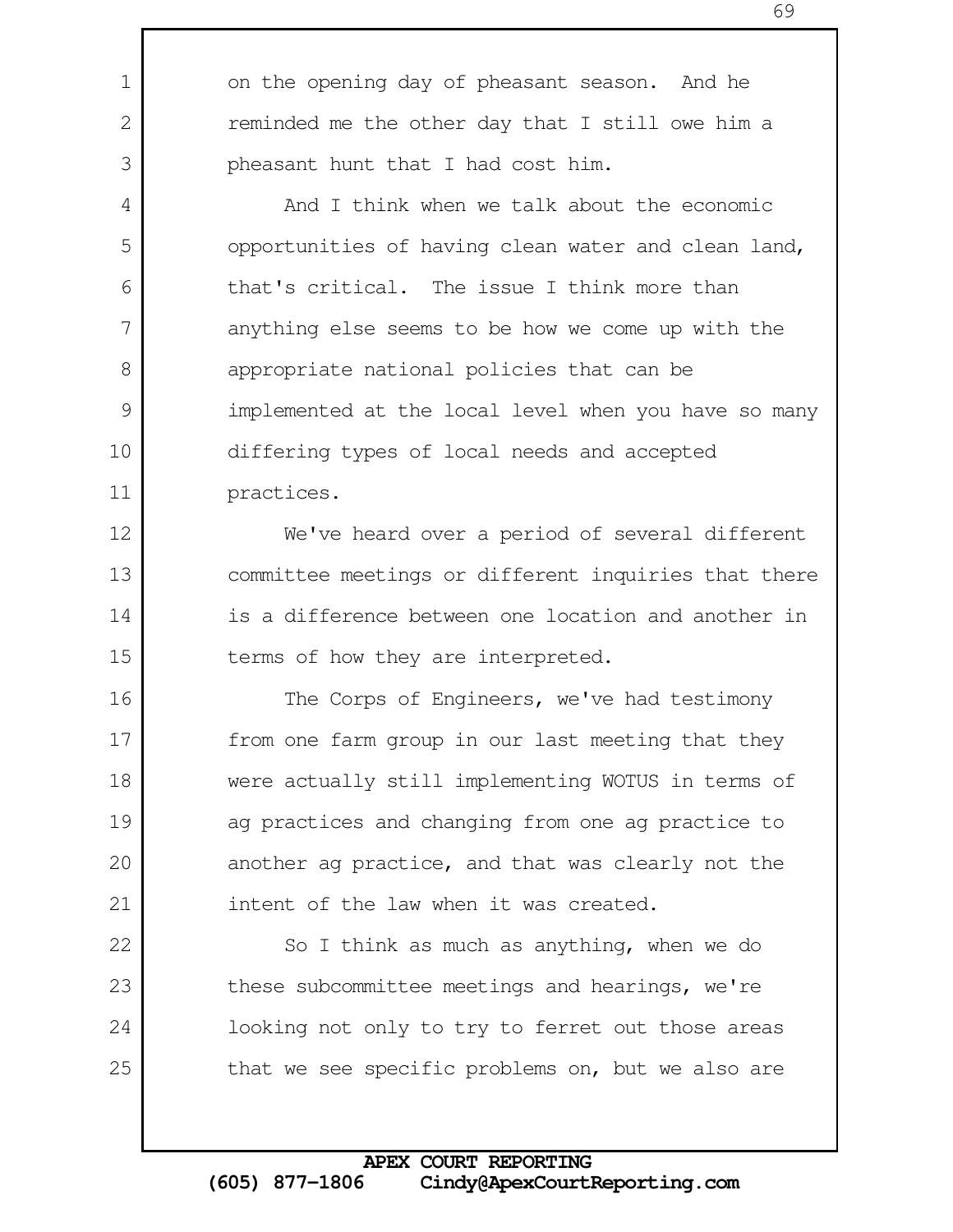trying to determine whether or not the processes that we use can be improved.

1

2

3

4

5

6

7

8

And most certainly for those of us that have had experience at the local level, we've seen where the rule-making process in South Dakota can actually work, and it's one in which the legislative body has the final say as to whether or not that rule actually goes in and becomes effective.

At the federal level we haven't had that. In fact, where 41 states have a rules review process in place similar to South Dakota's, at the federal level one of the most frustrating parts, and I think our folks here from the U.S. Fish & Wildlife and from EPA have probably heard the frustration of not -- although there is testimony provided, the same folks that make up the rule in the first place take the testimony, and then those same folks that wrote the rule in the first place decide whether or not the rule gets changed or whether it doesn't get changed. And to change on the part of Congress, anything happening actually takes an act of Congress to become effective. So what you've got is  $-$  the default position is is that a rule being proposed by an unelected organization, an agency, then becomes effective unless the organized elected body, 9 10 11 12 13 14 15 16 17 18 19 20 21 22 23 24 25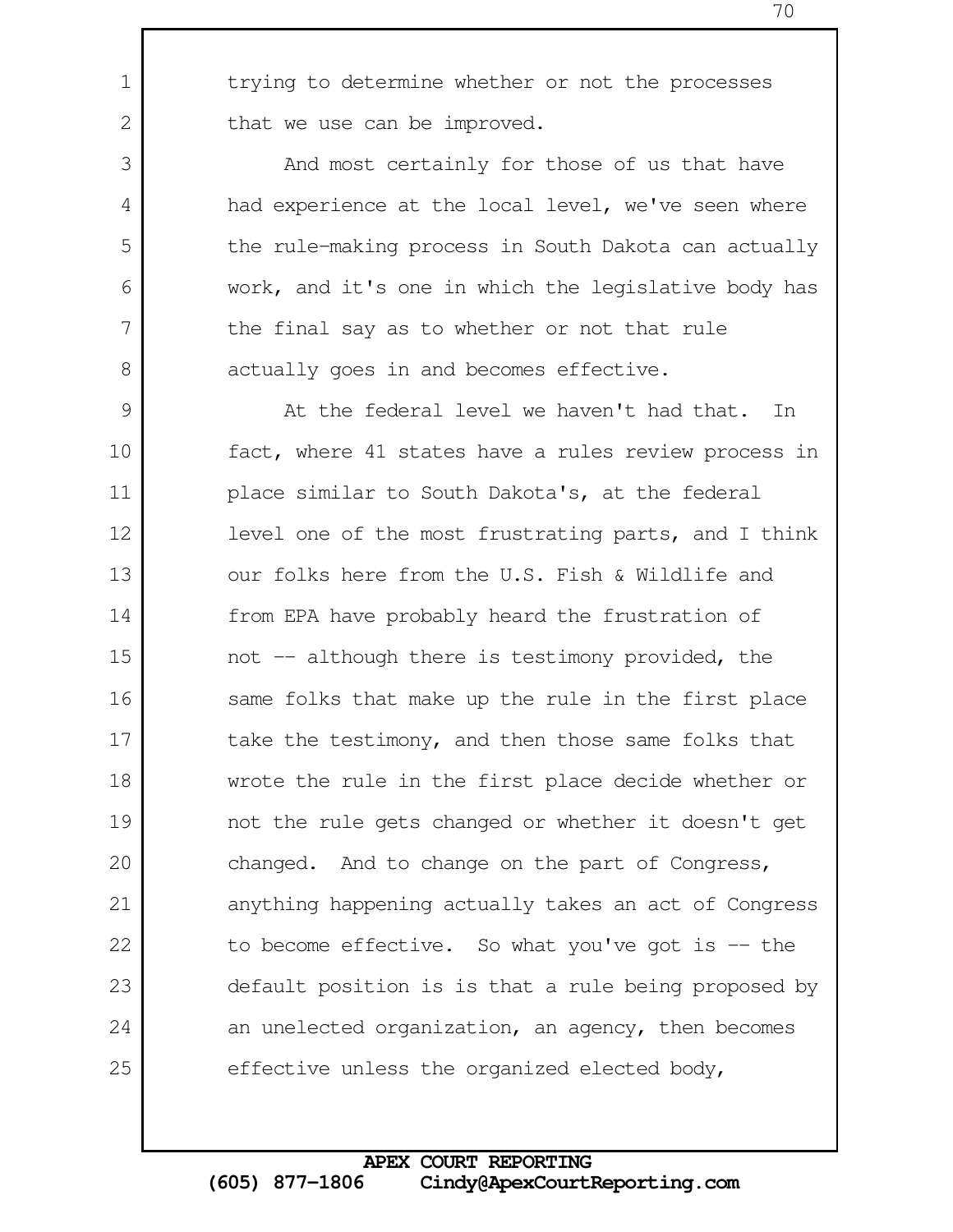Congress, can get 60 votes in the United States Senate, or if the President disagrees, a two-thirds vote of both the House and the Senate in order to stop a rule or modify a rule.

1

2

3

4

That's different than what the states do where there's a rules review process that slows the rule-making process down to the point where you have modifications made. Because in many cases the agencies do want the rule to go into effect, but they do it with the blessing of a congressional committee or a legislative committee. That does not occur at the federal level. And I think that's one of the major changes that we have to look at is the rules-making process and whether or not Congress should have an active role in the rule making before it becomes effective, other than going through the onerous process of actually writing the legislation, passed by both the House and the Senate and passed by or, and also signed by the President. 5 6 7 8 9 10 11 12 13 14 15 16 17 18 19

On only two occasions that I'm aware of has the rule -- or the congressionally directed current process been effective in actually changing a rule since at least the 1990s. And when you think about the fact that we have over a million federal regulations on the books today and we're creating 20 21 22 23 24 25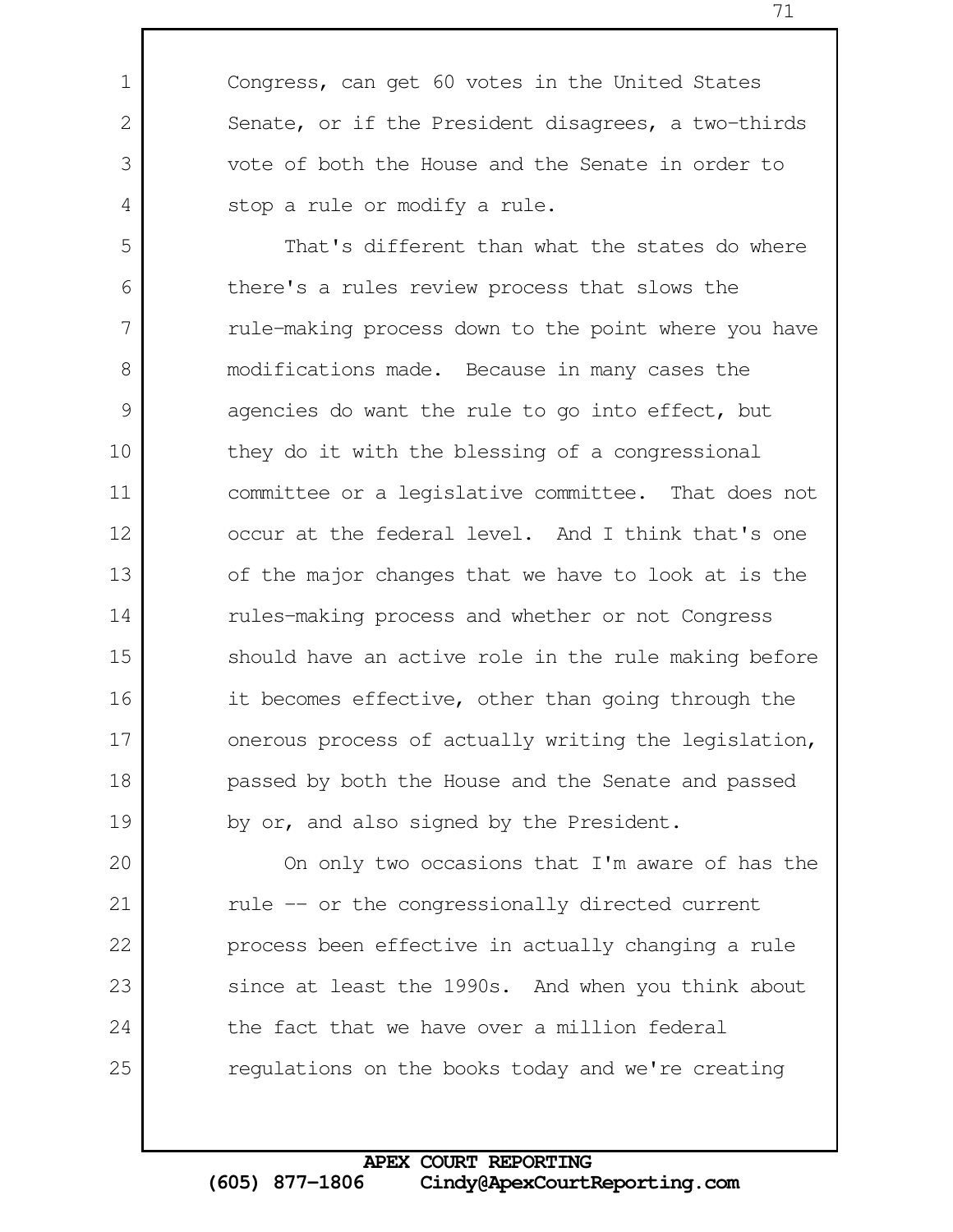them at the rate of over 3,000, close to 3,500 more per year, you suddenly realize that the true legislative body at the federal level today are the agencies and not Congress. And I think what we're hearing today are some of the frustrations but also the desires that these processes put in place actually work. Because when you have over  $-$  you know, the vast majority of the land in the United States is actually operated by private landowners, you start to realize that you've got to have cooperation of landowners and acceptance by landowners if you really want the Endangered Species Act to work and if you really want a Navigable Waterways process to be accepted by folks who actually live and work on the land. So with that, I just want to take this opportunity to thank all of our witnesses for being here today. You all add to this discussion, and it is greatly appreciated. The hearing record will be open for two weeks, which brings us to Tuesday, September 13th. And with this, this hearing is adjourned. Thank you. (The hearing concluded at 12:35 p.m., August 30, 2016.) 1 2 3 4 5 6 7 8 9 10 11 12 13 14 15 16 17 18 19 20 21 22 23 24 25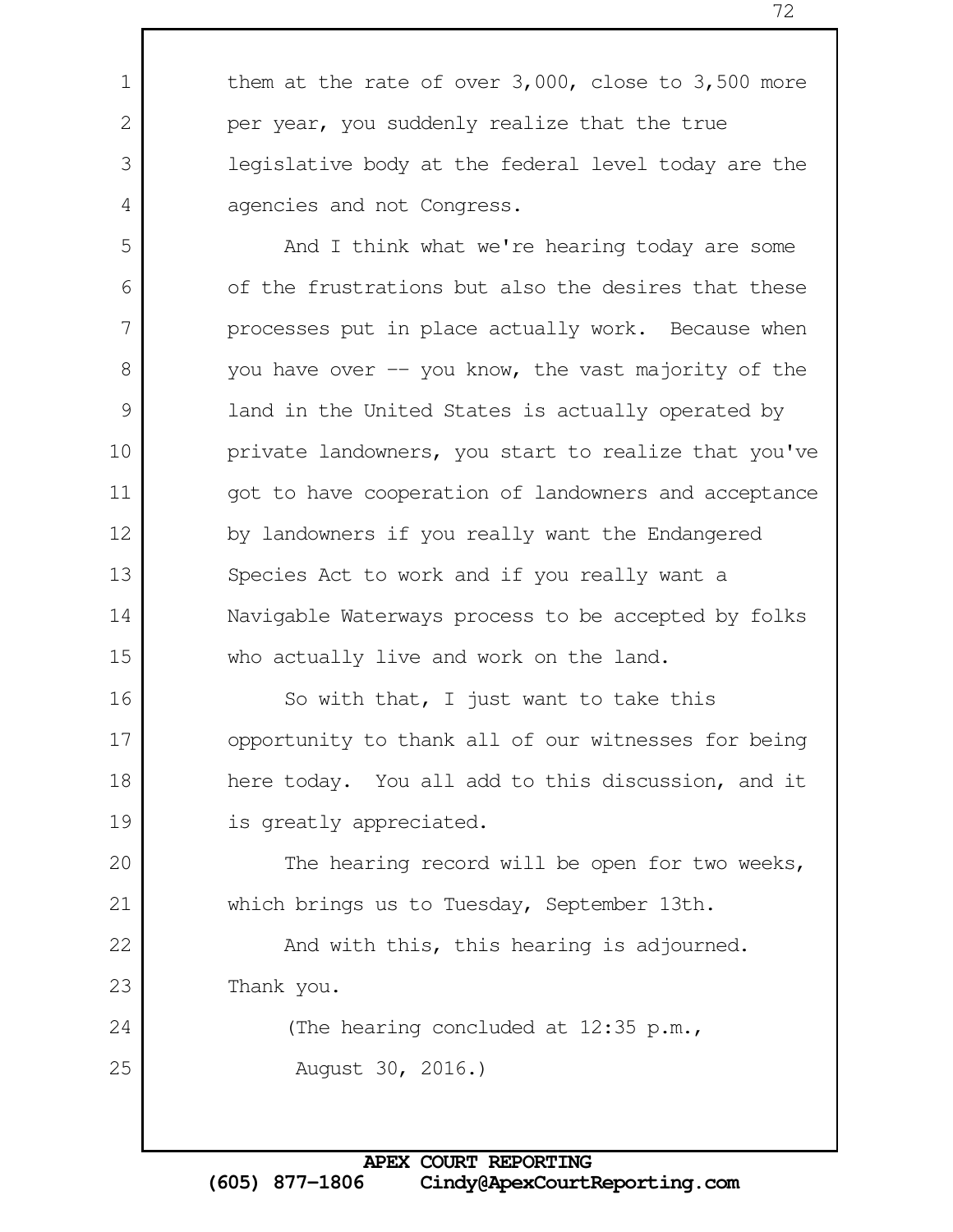| 1             | STATE OF SOUTH DAKOTA<br>$\lambda$                        |
|---------------|-----------------------------------------------------------|
| 2             | $\texttt{SS}$ .<br>COUNTY OF PENNINGTON                   |
| 3             |                                                           |
| 4             |                                                           |
| 5             | I, CINDY K. PFINGSTON, hereby certify that                |
| 6             | the foregoing pages numbered from 1 to 72, inclusive,     |
| 7             | constitute a full, true and accurate record of the        |
| 8             | proceedings had in the above matter, all done to the best |
| $\mathcal{G}$ | of my skill and ability.                                  |
| 10            | DATED this 19th day of September, 2016.                   |
| 11            |                                                           |
| 12            |                                                           |
| 13            |                                                           |
| 14            | CINDY K. PFINGSTON<br>Registered Professional Reporter    |
| 15            |                                                           |
| 16            |                                                           |
| 17            | My commission expires:                                    |
| 18            | February 4, 2022                                          |
| 19            |                                                           |
| 20            |                                                           |
| 21            |                                                           |
| 22            |                                                           |
| 23            |                                                           |
| 24            |                                                           |
| 25            |                                                           |
|               |                                                           |
|               | <b>NOTY COIDT PURCATION</b>                               |

г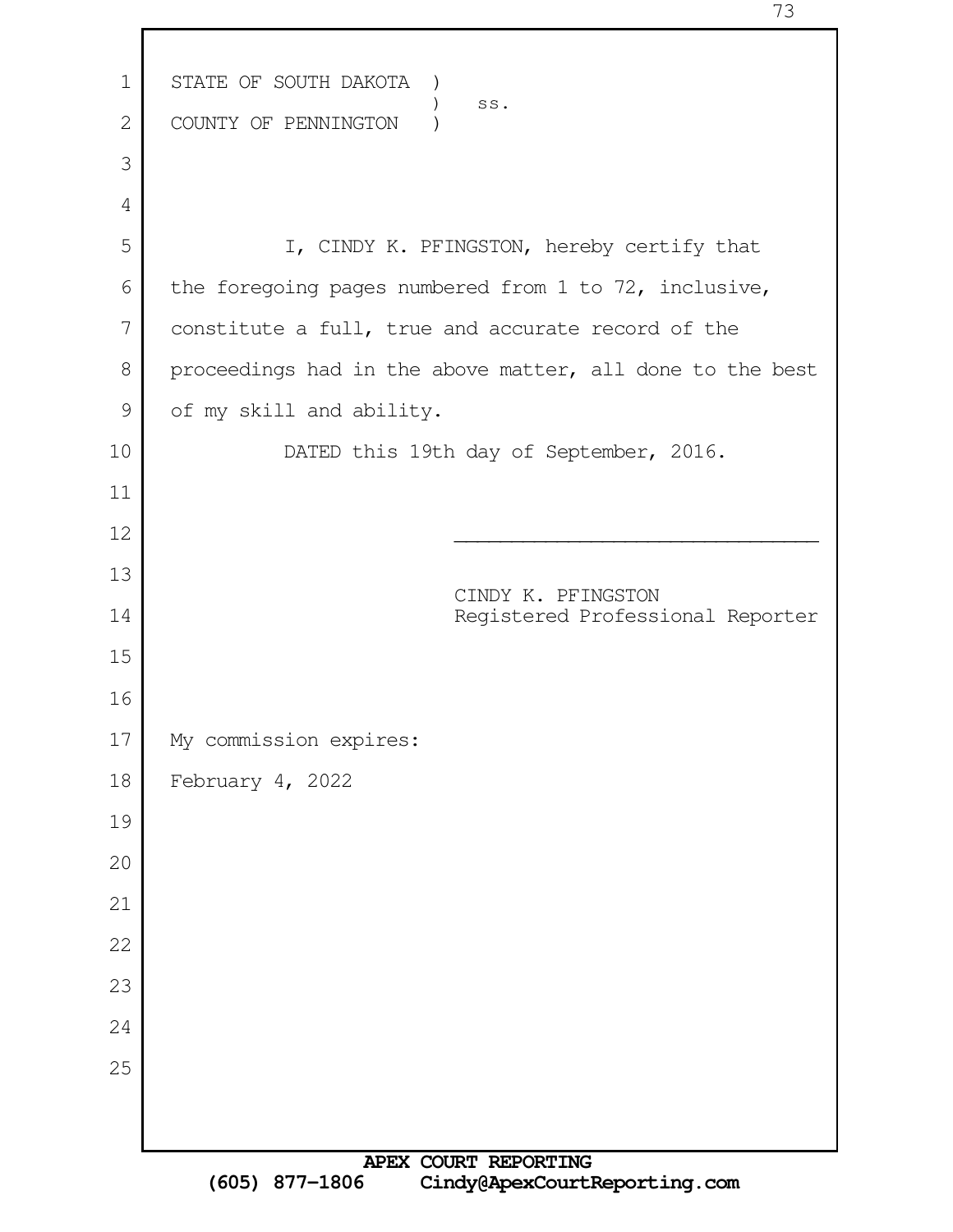| \$                                                                                        | 260,000 [1] 35/13<br>270,000 [1] 35/10                      | accurate [1] 73/7<br>achieve $[1]$ 54/16                    |
|-------------------------------------------------------------------------------------------|-------------------------------------------------------------|-------------------------------------------------------------|
| $$15$ [1] $14/3$                                                                          | 3                                                           | achieving $[1]$ 6/7                                         |
| $$19$ [1] $$3/8$<br>$\binom{2}{35/8}$ 35/21                                               | 3,000 [2] 28/22 72/1                                        | acres [3] 34/25 50/1 67/19<br>across [13] 9/12 10/14 10/20  |
| $\frac{1}{2}$ billion [2] 35/8 35/21<br>$$203$ [1] $35/13$                                | $3,500$ [1] $72/1$<br>30 [7] 1/25 21/22 27/2 37/1           | 11/19 16/18 17/5 26/7 28/9<br>28/22 33/14 61/3 64/18 64/24  |
| $$203$ million [1] $35/13$                                                                | 53/3 68/8 72/25                                             | act [35] 5/11 6/10 6/10 6/16                                |
| $$30,000$ [1] $48/21$                                                                     | 30-year [2] 22/20 36/1                                      | 9/6 9/21 10/8 10/10 15/15                                   |
| $$300,000$ [1] $48/20$<br>$$312$ [1] $5/1$                                                | 309,000 [1] 34/15<br><b>31 [1]</b> $25/25$                  | 26/6 36/11 36/12 36/18 36/20<br>36/24 37/19 38/14 39/12     |
| $$312$ billion $[1]$ $5/1$<br>$$44,000$ [1] 66/18                                         | 313 [1] 48/20<br>367 [1] $6/14$                             | 39/16 39/16 39/21 39/25 40/3<br>49/1 51/19 52/15 57/6 57/14 |
| $$44,000-a-day$ [1] 66/18                                                                 | 4                                                           | 57/16 57/24 59/6 63/6 64/20                                 |
| $$597$ [1] $35/12$<br>\$597 million $[1]$ 35/12                                           | 404 [1] 36/21                                               | 70/21 72/13<br>action [2] $4/20$ $45/2$                     |
| $\frac{1}{2}$ (1) 14/2                                                                    | 41 [1] 70/10                                                | actions [3] 12/12 12/14 24/2                                |
| $$810$ [1] $4/23$<br>$$810 billion [1]$ 4/23                                              | 43 [2] 39/21 42/3<br>47 million [1] 35/4                    | <b>active [4]</b> 10/20 19/14 38/22<br>71/15                |
| $\mathbf{I}$                                                                              | 5                                                           | <b>activities</b> $[5]$ $12/6$ $12/7$                       |
| '13 [1] $14/10$                                                                           | <b>5 miles [1]</b> 67/22                                    | 15/16 36/25 47/22<br>activity [1] 49/3                      |
| $'70s$ [1] $55/3$                                                                         | 50 $[1]$ $9/15$<br>50 percent [1] 33/24                     | actually [15] 29/19 44/8 57/8                               |
| 1                                                                                         | $50,000$ [1] $14/1$                                         | 59/11 59/20 66/5 69/18 70/5<br>70/8 70/21 71/17 71/22 72/7  |
| 1 million $[1]$ $9/13$<br>1 percent [1] 28/24                                             | 57 [1] $60/24$                                              | 72/9 72/15                                                  |
| $1,156$ [1] $53/11$                                                                       | 6                                                           | adaptation $[1]$ $14/9$<br>add [6] $7/4$ 30/25 32/17        |
| $1,226$ [2] $6/14$ 57/16<br>$\begin{bmatrix} 1, 555 \text{ acres} & 1 \end{bmatrix}$ 50/1 | 60 $[1]$ 71/1<br>600,000 [1] 53/7                           | 50/22 64/6 72/18                                            |
| $1,600$ [1] $25/10$                                                                       | 66 [3] $25/11$ 53/12 57/18                                  | added [2] 47/25 48/18<br>Adding [1] 6/25                    |
| $1,900$ [1] $47/19$<br>1.4 percent [1] 53/15                                              | 7                                                           | addition $[1]$ 49/1                                         |
| 1.5 million $[1]$ 35/7                                                                    | 34/1<br>70 [1]                                              | additional [4] 14/16 50/15<br>63/566/3                      |
| $117$ million $[1]$<br>34/11<br>12,640 acres [1] 34/25                                    | 700 $[1]$ $15/11$<br>$72$ [1] $73/6$                        | additionally [2] 11/24 41/1                                 |
| $12:35$ [1] $72/24$                                                                       | 75 [1]<br>53/4                                              | address [2] 16/4 51/20<br>addressed $[1]$ 46/17             |
| 13th [1] 72/21<br>14 [1] 46/11                                                            | 788 [1] 48/19                                               | adequacy $[1]$ 4/1                                          |
| 140 percent [1] 34/21                                                                     | 8                                                           | adequate [2] 3/23 38/14<br>adequately [1] 42/6              |
| 15th $[1]$ 16/9<br>168 [1] $4/24$                                                         | 8.2 billion [1] 36/2<br>80 percent [1] 6/17                 | adjacent [2] 36/15 52/24                                    |
| 1973 [2] 6/11 39/14                                                                       | 80,000 [1] 35/15                                            | adjourned $[1]$ 72/22<br>Administer [1] 31/5                |
| $1977$ [1]<br>36/20<br>1987 [1]<br>13/24                                                  | 9                                                           | administered [1] 27/15<br>administering [1] 15/15           |
| 1990s [1] 71/23                                                                           | 90 percent [1] 40/2                                         | Administration $[3]$ 4/21 5/3                               |
| 1998 [1]<br>34/24<br>19th $[1]$ 73/10                                                     | <b>99 [1]</b> $26/1$<br>A                                   | 5/19<br>Administrator [5] 2/5 8/1 8/7                       |
| 2                                                                                         | 17/3<br>Aberdeen [1]                                        | 8/8 8/15                                                    |
| $2,226$ [1]<br>53/10                                                                      | <b>ability [11]</b> 4/11 6/22 21/20                         | admits [1]<br>50/10<br>adopted [1] 36/9                     |
| 4/22<br>[2, 865 [1]<br><b>200 [1]</b> $14/11$                                             | 25/4 44/18 44/22 48/16 54/19<br>60/21 63/9 73/9             | <b>adult</b> $[1]$ $28/22$                                  |
| 2001 [1]<br>34/7                                                                          | <b>able [11]</b> $14/24$ 19/12 19/15                        | adulthood $[1]$ 34/3<br><b>advance</b> [1] 56/6             |
| 2002 [1]<br>29/12<br>2004 [2]<br>34/21 34/24                                              | 22/1 23/22 26/17 27/23 29/24<br>59/21 62/20 64/7            | adversarial $[1]$ $7/17$                                    |
| 2006 [2]<br>29/12 34/7                                                                    | <b>about [23]</b> $4/7$ $4/10$ $8/20$ $17/7$                | adversity [1] 18/24<br><b>advice</b> $[1]$ $17/7$           |
| 2008 [1]<br>34/24<br>2009 [2]<br>$4/23$ 34/21                                             | 28/10 30/12 33/24 35/17<br>35/18 46/9 53/10 55/3 58/21      | affect [6] 4/9 4/10 9/22 60/6                               |
| 2010 [1]<br>35/15                                                                         | 58/21 59/6 63/3 64/13 66/8                                  | 62/21 62/22<br>affected $[1]$ 52/7                          |
| 2011 [1]<br>35/10<br>2012 [4]<br>14/10 34/25 40/16                                        | 66/10 66/12 67/3 69/4 71/23<br><b>above</b> $[1]$ 73/8      | $affiliations$ [1] $62/1$<br><b>afford</b> [1] 57/8         |
| 40/18                                                                                     | absent [1] 50/8                                             | affordability [3] 47/14 63/11                               |
| $11/23$ $11/24$<br>2014 [2]<br>5/9 23/20 35/3<br>2015 [4]                                 | absolutely $[1]$ 20/9<br>abundant $[1]$ 54/21               | 63/24<br><b>affordable [2]</b> $51/3$ $54/21$               |
| 36/10                                                                                     | <b>accept</b> $[1] 64/8$<br>acceptance [1] 72/11            | after [4] 15/1 16/9 32/13                                   |
| 2016 [3]<br>1/25 72/25 73/10<br>2022 [1] 73/18                                            | accepted [2] 69/10 72/14                                    | 53/3<br><b>ag [11]</b> $20/5$ 20/6 20/19 43/2               |
| <b>222 [1]</b> $1/24$                                                                     | accommodating [1] 18/25<br>accomplish [1] 16/19             | 46/11 46/12 46/13 66/3 69/19                                |
| <b>234,000 [1]</b> $64/1$<br><b>25 [1]</b> $63/12$                                        | according [8] 4/20 34/10 35/2                               | 69/19 69/20<br>again [7] 7/21 17/23 19/18                   |
| 25 percent [1] 47/23                                                                      | 35/9 35/16 35/21 40/1 57/15<br><b>account</b> $[1]$ $47/23$ | 21/4 24/16 47/1 63/24                                       |
| [250 [1]<br>7/9<br>[26 [1]<br>38/21                                                       | accounted [1] 53/5                                          | <b>against</b> [2] 6/1 35/24                                |
|                                                                                           |                                                             |                                                             |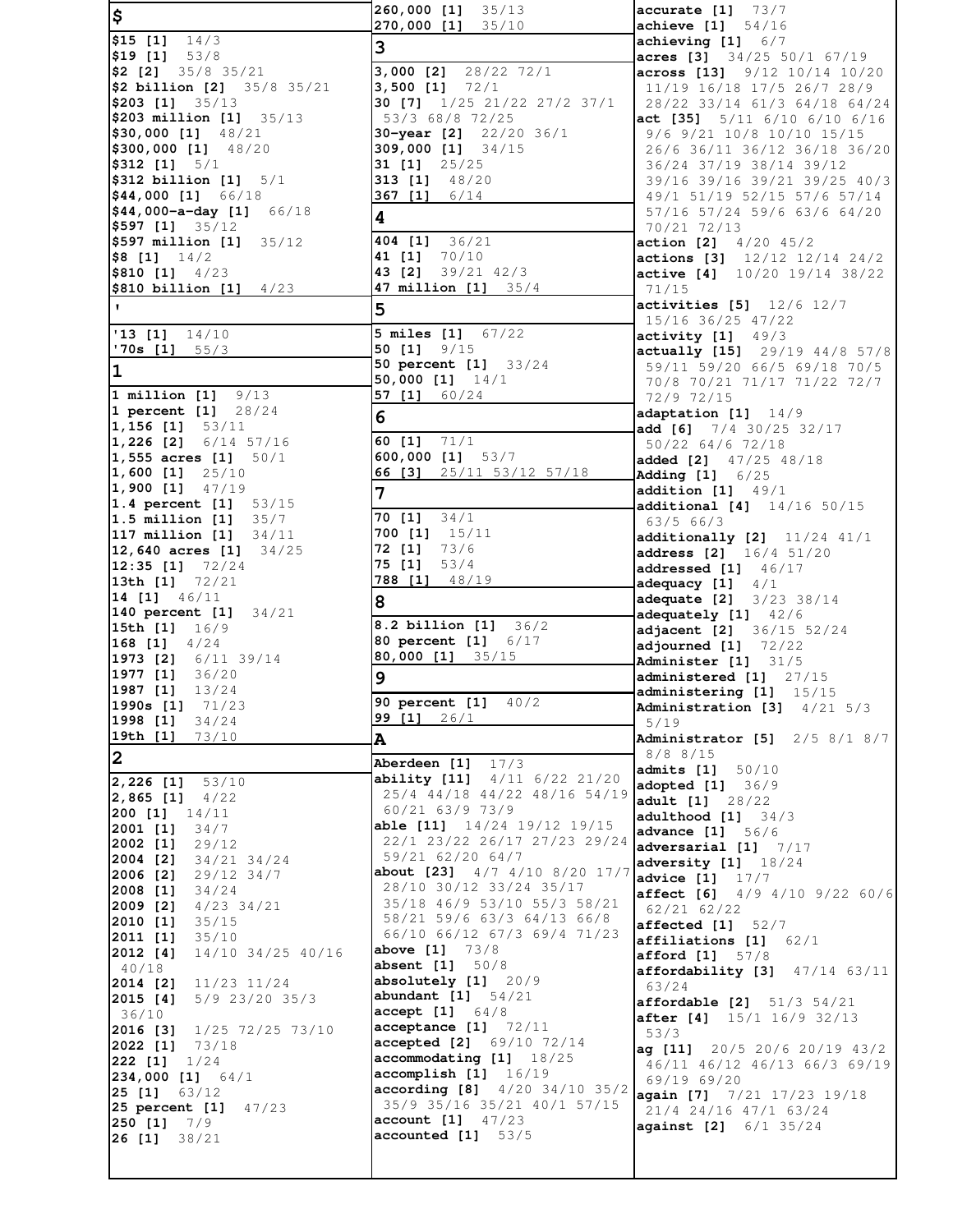**A agencies [14]** 4/1 4/3 4/13 4/16 7/13 7/18 37/3 40/6 54/5 55/18 56/4 67/16 71/9 72/4 **agency [24]** 2/5 3/14 4/8 4/25 **anymore [2]** 24/5 24/13 8/1 8/19 9/18 10/7 12/14 17/8 18/3 18/17 19/16 26/7 34/8 34/11 43/12 44/7 59/20 61/10 61/23 64/15 66/20 70/24 **agency's [4]** 8/23 9/23 51/17 64/17 **ago [3]** 17/3 42/3 54/3 **agree [2]** 21/5 57/13 **agreement [2]** 22/20 23/1 **agreements [2]** 15/21 15/22 **agricultural [9]** 5/15 5/18 6/3 9/16 10/8 11/2 11/6 11/13 35/1 **agriculture [6]** 9/7 11/3 11/7 11/8 11/10 62/14 **aimed [1]** 67/5 **al [1]** 35/2 **alarming [1]** 40/21 **alfalfa [1]** 51/14 **align [1]** 12/17 **all [38]** 3/4 3/6 5/2 5/5 9/14 9/16 12/10 16/9 17/4 17/23 25/6 29/22 31/4 31/23 39/19 40/8 41/17 42/3 45/17 46/22 56/8 57/2 57/6 59/7 59/9 60/9 60/12 60/20 61/2 61/7 62/17 63/11 66/17 66/25 68/13 72/17 72/18 73/8 **allow [2]** 42/4 49/20 **allowed [1]** 63/17 **allowing [2]** 16/5 51/16 **almost [1]** 48/19 **alone [1]** 29/7 **along [3]** 43/20 58/18 61/10 **already [7]** 7/4 16/14 37/1 44/13 48/15 58/10 66/8 **also [25]** 4/12 7/7 10/7 11/12 **as [83]**  15/14 21/23 22/10 32/18 35/12 35/23 40/18 43/1 43/20 45/18 47/17 51/4 55/24 59/9 63/12 67/3 67/14 68/20 69/25 **aspect [1]** 52/1 71/19 72/6 **altered [1]** 50/6 **although [2]** 5/21 70/15 **always [2]** 19/8 43/8 **am [6]** 32/22 33/15 38/19 38/21 47/15 47/17 **ambiguity [1]** 52/4 **amended [1]** 41/1 **America [5]** 2/13 32/12 33/16 39/18 55/23 **America's [1]** 38/25 **American [12]** 4/20 4/23 5/1 6/6 13/20 33/25 35/7 40/2 42/2 48/1 63/16 65/15 **Americans [2]** 34/14 35/4 **among [3]** 23/17 37/8 45/25 **amount [2]** 67/4 67/20 **anglers [1]** 35/13 **angling [2]** 33/19 37/24 **angst [1]** 45/25 **annual [3]** 11/6 11/9 35/20 **annually [1]** 36/2 **another [2]** 69/14 69/20 **answer [2]** 42/9 61/13 **answered [1]** 11/19 **answering [1]** 47/3 **any [12]** 16/14 24/17 29/22 35/1 41/19 42/10 50/22 52/13 55/8 61/22 64/5 65/5 **anybody [1]** 62/17 **anything [7]** 30/24 46/21 56/18 65/4 69/7 69/22 70/21 **anyway [1]** 56/20 **anywhere [1]** 60/20 **APHIS [1]** 30/21 **appealing [1]** 24/15 **Appeals [1]** 10/3 **appear [1]** 38/10 **appears [3]** 26/25 57/15 58/12 **away [3]** 62/6 65/17 68/15 **appreciate [8]** 8/10 13/7 31/17 33/3 33/9 38/10 47/11 54/25 **appreciated [1]** 72/19 **appreciation [1]** 17/9 **approach [2]** 19/15 27/17 **approached [3]** 24/18 24/20 46/15 **approaches [2]** 23/15 46/23 **appropriate [4]** 21/6 47/4 51/2 69/8 **approved [1]** 45/4 **approximately [1]** 6/16 **are [99] area [4]** 49/4 50/17 52/16 66/22 **areas [10]** 16/10 30/14 37/11 44/15 45/13 49/11 49/18 49/23 58/19 69/24 **arguably [1]** 35/23 **Army [5]** 5/23 9/3 9/10 36/9 51/24 **around [5]** 15/6 29/8 30/13 30/18 68/16 **article [1]** 53/16 **articulated [1]** 22/25 **artificial [1]** 37/11 **artificially [1]** 37/10 **ask [6]** 18/15 29/4 32/3 32/6 55/14 56/20 **asked [2]** 9/8 46/15 **aspects [1]** 3/25 **assessment [2]** 20/11 34/24 **assist [1]** 4/14 **associated [1]** 36/25 **association [7]** 2/10 2/11 32/21 33/3 47/18 66/14 68/20 **associations [2]** 11/6 11/13 **assurances [2]** 15/21 42/2 **assure [1]** 19/16 **at [45]** 1/23 13/1 16/9 18/16 19/20 20/10 25/15 25/16 25/16 28/13 29/22 30/1 30/3 34/9 34/13 36/3 42/13 42/19 45/7 47/3 48/15 51/8 52/21 55/12 60/12 60/20 63/1 63/4 63/6 63/8 63/14 64/6 65/5 66/18 67/5 69/9 70/4 70/9 70/11 71/12 71/13 71/23 72/1 72/3 72/24 **at-risk [1]** 34/13 **atmosphere [1]** 51/1 **Atrazine [1]** 19/25 **attach [1]** 59/3 **attempts [1]** 6/19 **attend [1]** 31/16 **attorneys [1]** 5/20 **attracted [1]** 35/15 **attributed [1]** 22/13 **audience [2]** 31/14 47/20 **August [2]** 1/25 72/25 **authority [4]** 5/12 48/12 50/13 64/17 **availability [1]** 44/9 **available [3]** 15/13 21/15 22/2 **average [3]** 36/1 46/20 48/19 **avoid [1]** 19/12 **aware [4]** 3/8 27/8 58/11 71/20 **B back [8]** 12/24 12/24 20/14 28/1 29/12 52/11 62/6 63/24 **background [1]** 51/13 **backlog [1]** 15/11 **backstop [1]** 5/25 **Badlands [3]** 67/12 67/13 67/15 **balance [2]** 51/2 58/7 **balanced [1]** 40/4 **balancing [2]** 57/6 59/6 **bald [2]** 58/14 58/15 **baldies [1]** 59/14 **based [5]** 7/3 14/15 38/1 40/3 47/16 **basement [1]** 36/5 **Basin [4]** 12/1 29/13 52/18 67/10 **bat [1]** 58/22 **battle [1]** 53/2 **battles [1]** 23/14 **be [76] bear [3]** 5/5 25/9 53/17 **beautiful [2]** 38/20 59/16 **became [1]** 29/17 **because [24]** 12/16 12/16 14/14 15/10 16/20 17/12 23/22 28/4 30/15 43/23 44/1 46/3 46/6 48/13 57/5 58/4 58/18 60/3 61/4 61/14 65/12 65/22 71/8 72/7 **become [3]** 39/22 57/25 70/22 **becomes [4]** 15/12 70/8 70/24 71/16 **been [32]** 16/23 18/6 23/5 24/21 25/11 25/20 26/2 26/7 26/8 27/1 29/4 30/21 37/1 37/20 39/2 39/10 40/11 43/8 44/23 46/15 53/1 53/13 53/22 57/18 60/3 60/24 66/12 67/5 68/7 68/16 68/16 71/22 **before [12]** 28/3 28/13 28/19 30/25 38/10 39/15 42/20 47/2 52/13 55/5 60/25 71/15 **begin [10]** 8/8 13/14 17/21 31/23 32/7 33/6 38/7 42/14 55/12 55/16 **beginning [1]** 11/24 **behalf [4]** 2/13 32/11 38/11 59/9 **behavior [1]** 41/8 **behind [2]** 39/18 59/15 **being [17]** 3/16 7/3 7/22 8/4 12/23 17/24 27/23 32/15 34/9 38/5 58/2 59/21 61/16 65/15 68/14 70/23 72/17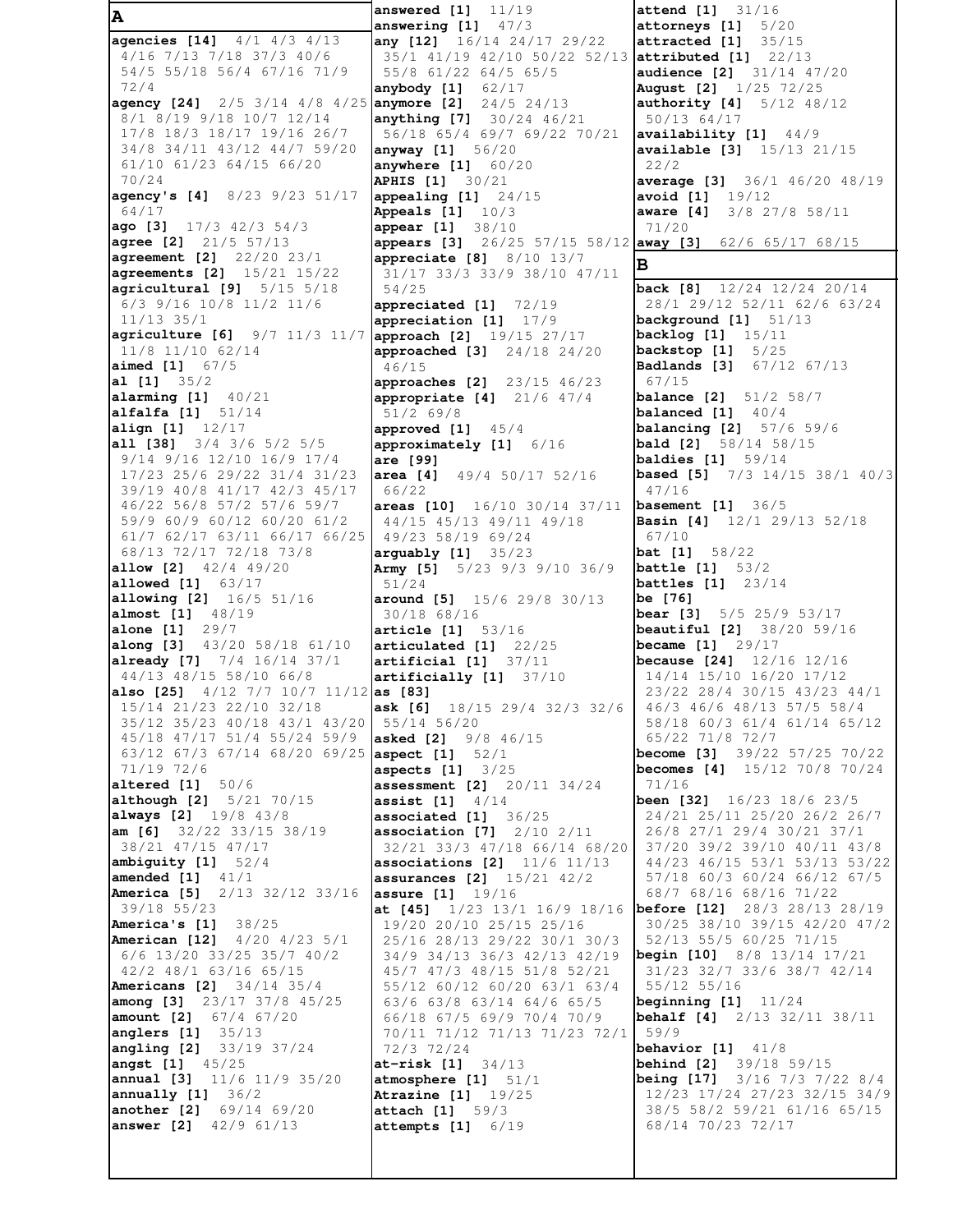**B believe [5]** 7/15 18/20 18/21 31/12 59/25 **believed [1]** 24/10 **Belle [1]** 10/24 **benefit [2]** 13/20 13/25 **best [9]** 7/12 7/15 10/6 22/6 22/9 54/20 61/3 67/18 73/8 **better [6]** 6/4 18/21 44/7 55/18 56/15 66/24 **between [12]** 4/16 13/2 17/7 18/24 22/12 24/18 26/22 52/25 56/2 57/6 61/22 69/14 **bidding [1]** 54/6 **bigger [1]** 63/14 **bill [2]** 56/9 62/11 **billion [5]** 4/23 5/1 35/8 35/21 36/2 **bills [2]** 59/3 62/11 **biological [1]** 50/4 **biologically [1]** 24/12 **biologists [2]** 21/24 38/25 **bird [1]** 59/16 **bit [7]** 3/4 28/7 28/13 56/19 64/13 64/22 66/9 **black [10]** 26/25 27/5 28/21 29/21 30/4 38/21 52/17 53/2 58/21 67/4 **Blair [1]** 31/13 **blast [1]** 39/23 **blessing [1]** 71/10 **blow [1]** 61/12 **board [1]** 52/11 **body [3]** 70/6 70/25 72/3 **Bogue [1]** 62/9 **books [1]** 71/25 **born [1]** 68/25 **both [13]** 8/4 13/25 17/16 17/24 18/7 23/19 24/14 31/5 49/13 55/23 56/3 71/3 71/18 **bottom [1]** 64/6 **Boulder [2]** 13/4 13/5 **bound [1]** 37/3 **boundaries [1]** 36/15 **boundary [3]** 30/13 30/18 30/19 **bright [1]** 36/14 **bring [3]** 26/5 28/1 52/17 **brings [2]** 35/19 72/21 **brink [1]** 62/7 **broad [2]** 36/25 64/16 **broadened [1]** 44/23 **broadly [1]** 5/10 **brother [1]** 61/1 **brought [1]** 68/21 **buffer [2]** 44/5 52/23 **build [2]** 48/16 50/23 **builders [7]** 2/10 32/21 47/18 **certain [3]** 3/21 37/17 59/2 49/2 56/4 63/6 63/7 **building [7]** 14/7 17/7 45/20 47/13 47/21 50/16 64/9 **built [2]** 41/18 55/4 **burden [4]** 5/6 21/12 25/18 65/11 **burdens [1]** 52/16 **burdensome [4]** 6/1 7/14 22/17 **challenge [1]** 19/7 54/16 **Bureau [4]** 11/17 31/12 31/14 66/13 **bureaucracy [1]** 54/15 **bureaucratic [1]** 22/15 **burns [1]** 50/9

**burrows [1]** 27/17 **business [8]** 5/18 36/6 47/16 50/24 57/5 64/5 68/11 68/12 **businesses [4]** 4/5 6/6 51/23 54/12 **but [46]** 5/5 12/16 14/5 19/12 19/25 20/24 21/4 21/23 **CINDY [2]** 73/5 73/13 22/2 23/9 25/12 26/4 26/11 27/6 27/11 28/20 29/9 29/25 30/13 39/20 41/23 44/25 51/23 53/2 53/22 53/25 55/3 55/14 56/19 57/2 57/14 58/23 **City [5]** 1/24 11/1 11/23 59/8 60/9 61/4 62/14 64/13 66/12 66/16 67/1 67/13 67/17 68/6 69/25 71/9 72/6 **butterflies [6]** 16/2 23/19 24/1 24/19 24/23 25/2 **butterfly [4]** 16/5 17/11 23/4 23/10 **buy [1]** 64/2 **buyers [1]** 48/24 **C calf [1]** 51/12 **call [1]** 38/16 **called [2]** 36/8 54/1 **calls [1]** 9/16 **came [2]** 40/17 60/25 **can [41]** 4/16 4/17 6/24 7/2 10/22 18/20 19/13 19/16 20/13 23/16 25/7 26/12 26/24 **close [6]** 12/11 30/6 32/23 28/5 30/22 37/2 39/1 43/13 46/10 47/23 48/23 51/2 52/17 53/4 54/23 55/13 55/17 57/8 57/25 58/22 59/22 64/1 65/11 **closing [1]** 41/20 65/16 65/20 67/6 67/20 69/8 70/2 70/5 71/1 **can't [2]** 65/21 65/21 **Canada [1]** 33/24 **Candidate [1]** 15/20 **cannot [5]** 36/2 37/4 50/11 50/17 50/24 **Canyon [1]** 58/23 **cared [1]** 45/16 **carefully [1]** 16/13 **carried [2]** 46/16 62/11 **case [4]** 15/19 20/23 24/7 58/3 **cases [4]** 24/14 40/11 50/17 71/8 **catastrophic [3]** 27/24 41/22 60/20 **Cattlemen's [2]** 2/11 33/3 **cause [2]** 45/25 50/14 **caused [1]** 7/1 **causes [1]** 56/6 **causing [1]** 53/18 **Center [2]** 10/18 42/25 **certainly [4]** 25/4 41/7 59/2 70/3 **certainty [1]** 48/8 **certify [1]** 73/5 **chaired [1]** 46/12 **Chairman [7]** 8/9 12/21 13/16 33/7 47/1 47/11 51/5 **challenges [1]** 49/1 **challenging [2]** 7/6 18/18 **change [4]** 7/2 37/4 62/23 70/20 **changed [2]** 70/19 70/20 **changes [3]** 25/21 49/7 71/13

**changing [3]** 13/7 69/19 71/22 **charismatic [1]** 24/9 **children [1]** 42/8 **choice [1]** 54/22 **CHUCK [4]** 2/12 31/20 33/5 33/15 **Circuit [2]** 5/21 10/3 **citizen [2]** 38/12 46/20 **citizens [1]** 5/5 **citizens' [3]** 3/15 4/9 4/11 47/16 65/2 **claims [1]** 5/15 **clarified [1]** 11/18 **clarity [2]** 37/25 48/7 **CLAYTON [11]** 2/12 31/20 32/7 32/10 32/13 33/5 33/6 33/15 38/4 55/16 55/17 **clean [29]** 5/11 9/2 9/5 9/9 9/21 10/4 10/7 10/9 18/7 18/7 19/5 36/7 36/8 36/11 36/12 36/18 36/20 36/24 37/19 37/22 43/25 49/1 51/21 51/22 51/25 63/6 64/20 69/5 69/5 **cleaning [1]** 45/20 **clear [3]** 22/22 41/20 51/21 **clearly [4]** 22/25 36/13 37/18 69/20 44/15 48/21 72/1 **closely [5]** 6/2 12/17 16/3 20/22 23/23 **co [1]** 47/15 **co-owner [1]** 47/15 **coffee [1]** 15/6 **collaborate [1]** 55/18 **Collaboration [1]** 13/21 **collaborative [1]** 22/12 **collared [1]** 40/18 **Colorado [1]** 13/4 **come [17]** 4/24 25/23 31/8 31/22 31/24 38/19 39/21 42/8 42/20 52/21 59/13 61/10 62/5 62/18 68/1 68/15 69/7 **comes [7]** 19/4 19/25 25/9 41/10 43/19 43/21 63/23 **coming [3]** 31/10 33/4 43/7 **comment [3]** 18/10 20/12 55/2 **commented [1]** 46/9 **comments [6]** 5/17 9/13 17/18 18/2 18/17 42/16 **commission [1]** 73/17 **commissioners [1]** 11/7 **commitment [1]** 12/9 **committee [10]** 42/21 43/3 46/12 46/12 47/2 51/15 62/16 69/13 71/11 71/11 **common [8]** 16/24 38/1 39/6 40/3 46/23 60/10 61/12 62/24 **common-sense [1]** 46/23 **communicate [1]** 46/9 **communicated [1]** 20/4 **communication [1]** 14/7 **communities [3]** 33/19 35/25 40/5 **community [4]** 10/8 11/2 53/23 55/19 **companion [1]** 62/11 **compared [1]** 34/23 **compensated [1]** 65/18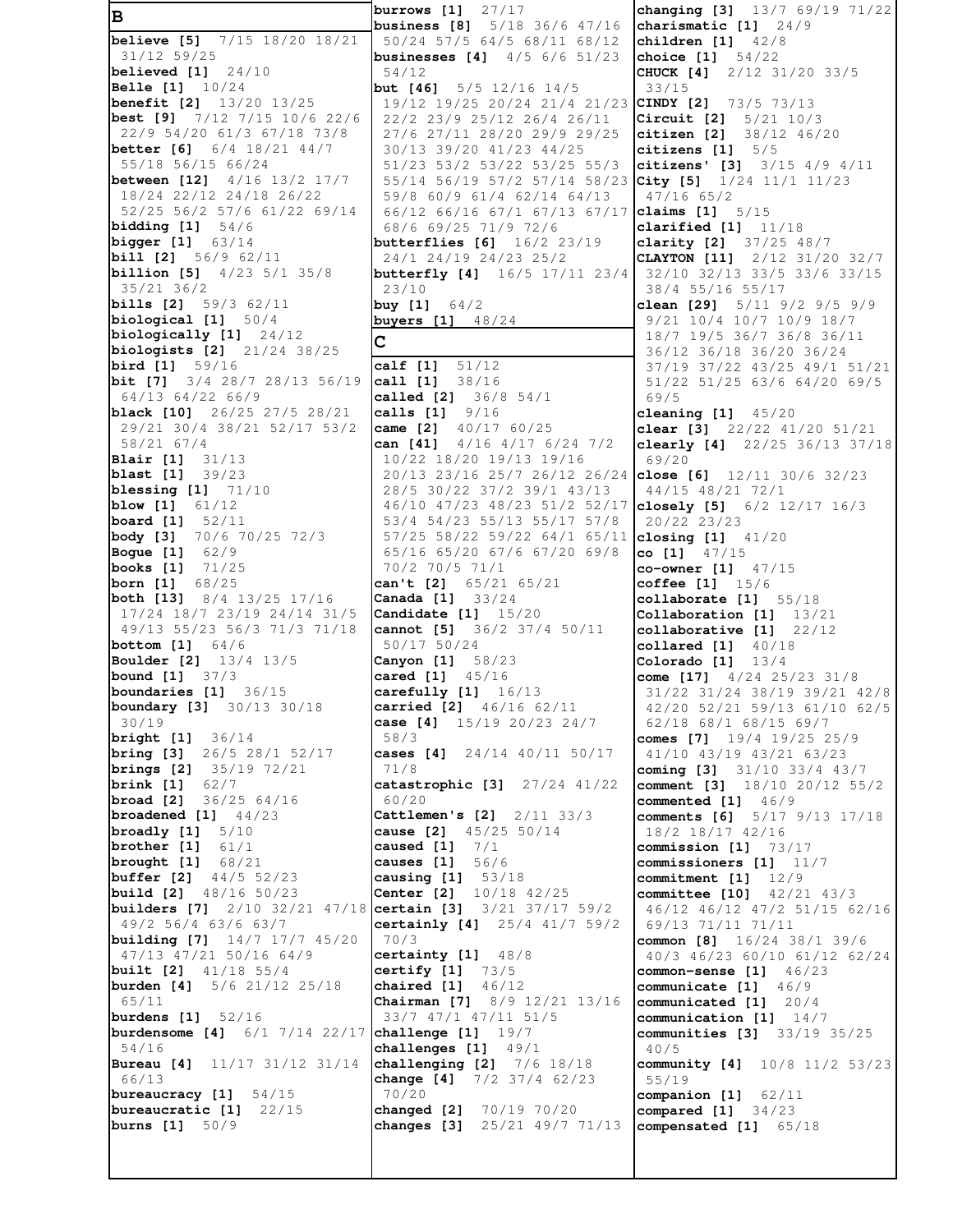**C complete [1]** 65/23 **complex [1]** 7/5 **compliance [1]** 48/3 **complicated [3]** 5/8 7/14 45/24 **comply [2]** 5/7 46/1 **complying [2]** 5/6 10/2 **comport [1]** 8/24 **compromising [1]** 58/25 **Conata [3]** 29/13 52/18 67/10 **conceivably [1]** 52/1 **concept [1]** 49/9 **concern [3]** 17/1 64/23 66/3 **concerned [2]** 57/14 66/9 **concerning [3]** 24/19 33/10 38/13 **concerns [7]** 8/21 16/4 26/15 46/18 63/18 64/18 67/4 **concluded [1]** 72/24 **concludes [1]** 34/20 **conditions [1]** 14/10 **conduct [1]** 3/12 **conducted [5]** 3/20 9/10 11/18 **corn [1]** 51/13 11/21 40/2 **conducting [2]** 3/24 11/6 **conducts [1]** 10/7 **confident [1]** 15/9 **confines [1]** 58/8 **conflicts [2]** 49/9 55/19 **confusing [2]** 34/6 45/10 **confusion [3]** 7/1 7/4 49/16 **Congress [14]** 3/19 6/11 9/6 37/3 40/1 52/10 54/14 54/19 59/3 70/20 70/21 71/1 71/14 72/4 **Congress' [1]** 49/10 **congressional [1]** 71/10 **congressionally [1]** 71/21 **conjunction [1]** 9/10 **connecting [1]** 29/19 **consequences [1]** 45/8 **consequently [1]** 11/5 **Conservancy [1]** 22/5 **conservation [24]** 6/21 7/20 10/22 14/17 14/17 14/22 15/21 16/15 16/20 16/20 17/9 21/9 21/11 22/12 26/14 41/8 54/9 56/20 58/1 59/24 67/6 67/7 68/18 68/24 **conserve [7]** 7/16 13/19 15/22 **Court [5]** 5/25 9/4 10/3 34/7 27/2 41/13 59/8 59/21 **conserving [1]** 33/11 **consider [3]** 26/2 30/7 37/16 **consideration [1]** 7/9 **considered [1]** 18/3 **considering [1]** 25/17 **consistent [3]** 10/5 34/16 48/4 **constitute [1]** 73/7 **constitutes [1]** 60/17 **constrains [1]** 55/13 **constraints [1]** 26/13 **construct [1]** 63/9 **constructed [1]** 37/11 **construction [6]** 16/8 36/21 47/16 48/8 49/3 63/23 **Consulting [2]** 2/12 32/11 **consumers [1]** 54/22 **contacts [1]** 25/1 **contemplates [2]** 28/22 28/23 **contend [2]** 27/11 27/11

**context [2]** 28/20 37/16 **continue [5]** 4/6 17/14 50/25 53/24 54/12 **continued [1]** 49/12 **continues [3]** 6/21 39/18 68/25 **continuing [2]** 13/20 54/18 **contracts [1]** 21/21 **contrary [1]** 5/17 **control [8]** 11/16 16/8 30/13 30/18 45/14 53/20 67/20 67/21 **controlled [2]** 50/9 53/1 **controlling [1]** 20/2 **conversation [2]** 43/5 46/4 **conversations [1]** 25/6 **conversion [1]** 35/1 **converted [1]** 37/9 **convinced [1]** 46/8 **cooperation [4]** 7/19 56/3 67/15 72/11 **cooperatively [1]** 15/17 **coordination [1]** 20/23 **core [3]** 14/6 66/6 66/7 **Corps [6]** 5/23 9/3 9/10 36/9 51/24 69/16 **corral [1]** 16/8 **correct [2]** 20/9 32/22 **corridor [2]** 38/17 40/14 **cost [10]** 4/22 5/1 5/2 35/24 47/24 47/25 50/22 63/13 64/6 69/3 **cost-effective [1]** 35/24 **costly [4]** 5/8 50/15 54/7 54/15 **costs [7]** 5/4 6/5 48/18 48/22 **Dakotas [2]** 14/19 16/3 64/3 64/4 66/4 **could [21]** 18/23 27/15 29/25 39/8 39/10 41/4 49/24 52/1 56/11 63/7 64/11 64/14 64/16 **data [1]** 25/13 64/19 65/3 65/4 65/5 65/13 65/22 66/4 66/9 **countermeasure [1]** 11/16 **country [11]** 9/12 10/1 39/14 44/2 47/22 58/16 58/19 63/11 64/10 64/18 64/24 **country's [1]** 54/23 **County [2]** 40/16 73/2 **couple [3]** 18/8 19/21 61/14 **course [3]** 19/7 20/24 58/14 34/23 **court's [1]** 7/3 **courts [1]** 52/8 **covered [2]** 36/11 37/19 **covering [1]** 36/15 **cow [1]** 51/12 **cow/calf [1]** 51/12 **cows [1]** 14/13 **created [2]** 54/2 69/21 **creates [2]** 5/14 44/20 **creating [4]** 7/17 44/4 49/16 71/25 **creation [1]** 39/18 **creatures [1]** 39/19 **Creek [1]** 10/25 **criteria [1]** 60/17 **critical [19]** 16/10 16/14 16/16 18/17 23/24 41/12 42/3 49/5 49/6 49/8 49/10 49/14 49/23 50/1 50/3 50/12 50/16 67/17 69/6

**critically [1]** 37/22 **critter [1]** 68/4 **crop [1]** 45/4 **cropland [1]** 37/9 **crops [1]** 43/16 **CRP [3]** 56/25 57/4 57/12 **crucial [1]** 46/4 **curious [3]** 20/17 25/19 64/22 **current [6]** 8/17 17/25 27/16 34/18 50/21 71/21 **currently [7]** 5/13 6/14 10/10 20/3 40/8 48/19 57/17 **Custer [1]** 40/16 **customize [1]** 11/14 **cut [1]** 57/5 **D D.C [2]** 55/24 56/8 **dad [1]** 68/25 **Dakota [62]** 1/24 2/10 2/11 9/17 10/11 10/18 11/17 11/20 12/8 13/1 13/2 14/12 15/4 15/11 16/18 16/23 22/4 23/8 24/5 31/12 31/13 32/20 33/2 33/13 33/17 34/13 34/14 34/25 35/12 35/19 35/22 38/12 38/16 38/17 40/8 40/10 40/12 40/13 40/22 41/25 42/23 42/25 43/1 43/24 46/20 47/17 47/18 55/24 56/8 56/16 56/17 58/20 60/4 60/6 60/7 60/9 60/13 61/24 63/9 63/12 70/5 73/1 **Dakota's [1]** 70/11 **Dakotan [1]** 38/20 **Dakotans [3]** 41/9 51/2 62/17 **damage [1]** 36/2 **dams [2]** 45/20 55/7 **danger [1]** 62/7 **DATED [1]** 73/10 **day [5]** 52/20 66/18 69/1 69/2 73/10 **days [3]** 12/25 48/19 48/20 **deaf [1]** 46/22 **deal [4]** 43/25 46/7 56/5 60/15 **dealing [2]** 43/6 61/15 **debt [1]** 53/7 **decades [1]** 54/3 **decide [2]** 57/8 70/18 **decision [1]** 23/24 **decisions [5]** 9/5 23/24 24/14 34/7 34/23 **deeply [1]** 17/1 **default [1]** 70/23 **defender [1]** 43/8 **defines [1]** 36/13 **definition [2]** 37/7 44/22 **definitions [2]** 45/9 64/13 **defund [1]** 59/4 **delays [3]** 48/11 48/18 50/15 **delegated [1]** 20/25 **delegation [1]** 21/3 **delist [2]** 26/4 53/23 **delisted [6]** 23/13 25/11 25/25 41/24 53/13 57/19 **delisting [1]** 41/21 **deliver [1]** 51/9 **delivers [1]** 12/8 **delivery [1]** 14/8 **demonstrate [1]** 12/1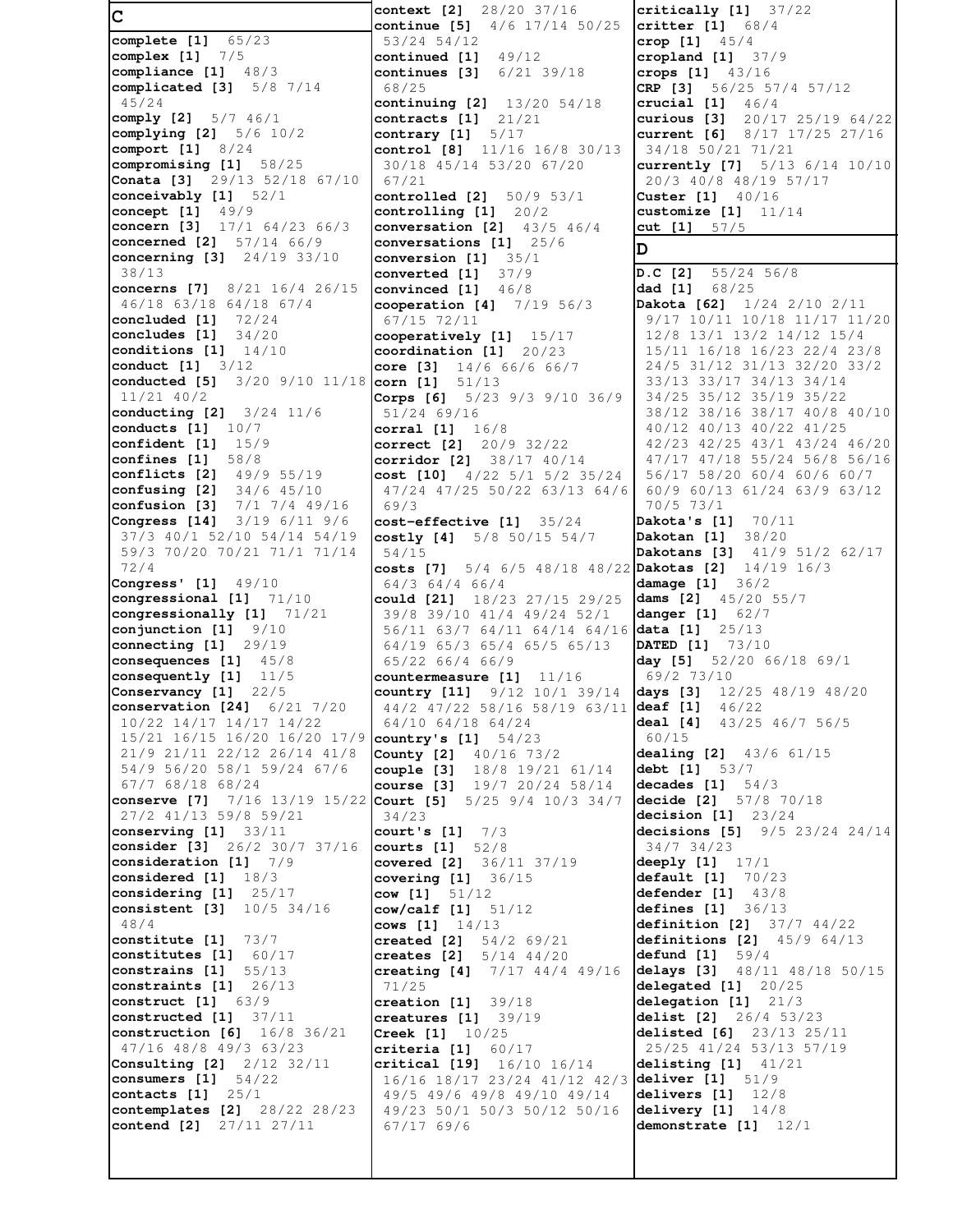**D DENISE [5]** 2/14 31/20 32/13 38/6 38/19 **Denver [1]** 9/15 **Department [6]** 10/11 11/10 35/22 40/22 43/12 62/13 **Departments [2]** 20/6 20/19 **depend [2]** 41/23 44/21 **depending [2]** 44/9 65/9 **depends [4]** 20/23 43/24 54/9 61/7 **describe [2]** 60/16 60/17 **deserve [1]** 54/22 **designated [4]** 16/16 49/5 50/2 50/17 **designation [1]** 16/11 **designations [2]** 49/14 49/21 **desires [1]** 72/6 **desperate [1]** 25/17 **despite [1]** 5/15 **details [1]** 63/19 **determine [2]** 52/6 70/1 **devastate [1]** 68/5 **develop [5]** 4/11 6/22 15/20 53/21 62/13 **developed [3]** 9/3 26/13 41/14 **developing [3]** 9/9 23/21 27/14 **development [2]** 12/3 49/3 **developments [1]** 14/12 **devices [1]** 41/24 **dictate [1]** 7/14 **did [4]** 16/16 29/12 32/2 39/14 **didn't [5]** 12/23 27/10 29/21 57/4 68/10 **die [1]** 27/25 **die-offs [1]** 27/25 **difference [6]** 23/15 24/17 25/7 26/22 61/22 69/14 **different [10]** 24/20 29/19 39/22 60/5 60/8 64/18 64/19 69/12 69/13 71/5 **differing [1]** 69/10 **difficult [5]** 14/14 19/9 45/10 50/20 52/5 **dig [2]** 39/23 65/8 **diligently [1]** 45/16<br>**dipper [1]** 58/22 **dipper [1]** 58/22 **direct [2]** 18/22 46/5 **directed [1]** 71/21 **direction [1]** 22/8 **directive [1]** 18/9 **directly [1]** 35/7 **Director [7]** 2/6 8/2 13/12 13/14 17/20 21/7 31/5 **directors [2]** 11/9 11/11 **disadvantage [2]** 63/7 63/8 **disagrees [1]** 71/2 **disassembly [1]** 42/4 **disastrous [1]** 38/15 **discharges [2]** 36/24 37/18 **Discovery [1]** 10/18 **discuss [2]** 25/3 47/12 **discussing [1]** 15/6 **discussion [2]** 28/10 72/18 **discussions [1]** 9/18 **disdain [1]** 46/7 **disease [2]** 27/10 30/11 **dismal [1]** 25/14 **dismantle [1]** 39/25 **dismiss [2]** 19/12 31/7

**dispute [1]** 19/6 **distracted [1]** 42/16 **disturbingly [1]** 45/6 **ditch [1]** 65/12 **ditches [5]** 36/22 36/23 37/9 65/2 65/6 **Division [1]** 11/21 **DNA [1]** 40/17 **do [54]** 6/24 13/22 15/18 17/25 18/20 18/21 19/14 19/18 21/11 21/14 21/15 21/18 22/6 22/15 24/13 24/17 28/11 29/21 30/14 30/22 31/17 31/25 36/8 40/2 42/4 43/13 43/25 44/13 44/18 46/22 53/24 54/5 54/19 56/15 59/1 59/18 60/4 60/21 60/21 61/8 61/14 63/4 64/17 65/6 65/16 65/20 65/21 66/5 67/20 **effective [8]** 12/17 35/24 68/18 69/22 71/5 71/9 71/10 **doctrine [1]** 41/6 **does [11]** 18/13 20/10 20/11 21/10 41/8 49/20 50/13 51/24 58/5 60/12 71/11 **doesn't [3]** 21/3 26/23 70/19 **dog [8]** 27/17 27/25 28/24 29/1 29/19 62/5 62/8 67/22 **dogs [10]** 27/16 28/9 29/5 29/8 30/2 30/10 30/14 30/18 52/20 53/1 **doing [5]** 21/1 29/16 44/13 59/17 68/8 **dollar [1]** 14/1 **dollars [7]** 14/5 27/1 53/4 53/14 54/8 64/1 67/5 **don't [18]** 14/5 19/6 19/12 26/5 28/6 29/8 29/10 45/25 54/16 55/6 55/25 56/18 58/25 60/2 60/4 61/13 65/11 66/21 **done [6]** 24/21 26/24 27/18 32/4 39/15 73/8 **down [9]** 10/25 21/13 21/25 22/23 28/2 29/13 56/13 67/12 71/7 **drain [1]** 37/15 **drainage [1]** 37/9 **drained [1]** 34/10 **draining [1]** 37/15 **dramatic [1]** 62/4 **draw [1]** 68/9 **drawing [1]** 52/11 **draws [1]** 36/14 **dream [2]** 48/1 63/16 **drinking [2]** 34/12 34/16 **driven [1]** 43/22 **driving [1]** 45/21 **drought [4]** 11/25 12/3 14/10 29/11 **dry [3]** 14/25 28/14 52/3 **duck [2]** 33/22 33/25 **Ducks [1]** 34/3 **due [5]** 25/12 25/12 25/25 57/19 57/20 **during [9]** 14/10 14/13 17/6 34/21 43/3 55/3 61/20 62/16 63/5 **dusky [1]** 49/25 **dusting [1]** 27/17 **duty [1]** 38/22 **E each [3]** 15/3 32/3 35/4 **eagle [2]** 58/14 58/15

**eared [1]** 58/22 **early [2]** 23/20 23/21<br>**ears [1]** 46/22<br>**ease [1]** 22/14 **ears** [1] **ease** [1] **easement [2]** 14/22 21/13 **easements [5]** 14/18 14/21 15/3 21/9 21/17 **eastern [1]** 60/6 **ecological [1]** 20/11 **economic [5]** 5/16 10/23 14/3 35/21 69/4 **economy [6]** 33/12 33/20 35/6 35/8 35/18 37/25 **ecosystems [1]** 41/23 **educate [2]** 8/20 10/14 **education [2]** 8/14 10/19 **effect [4]** 41/22 60/2 60/19 71/9 44/3 70/8 70/22 70/25 71/16 71/22 **effectively [1]** 59/21 **efficiently [1]** 27/16 **effort [4]** 9/11 16/15 18/9 24/25 **efforts [7]** 9/25 10/12 10/19 41/12 48/3 59/2 68/19 **eight [1]** 11/19 **either [4]** 29/11 40/23 54/5 59/4 **elaborated [1]** 41/16 **elected [2]** 41/4 70/25 **elements [1]** 50/7 **eliminate [3]** 22/15 23/16 55/19 **else [1]** 69/7 **embroiled [1]** 23/14 **emphasizing [1]** 12/11 **empower [1]** 49/17 **enacted [1]** 6/11 **encompasses [1]** 48/14 **encounters [1]** 39/3 **encourage [1]** 6/20 **encourages [1]** 41/5 **end [3]** 6/4 16/13 23/1 **endangered [24]** 6/10 6/10 6/12 6/14 6/16 7/10 15/15 38/13 38/16 39/11 39/15 39/22 41/13 49/4 51/19 52/15 53/10 57/14 57/17 57/23 58/8 62/8 68/22 72/12 **enforcement [3]** 20/24 21/2 45/2 **enforcing [1]** 6/9 **engage [5]** 12/9 18/21 19/14 19/17 52/11 **engaged [1]** 58/1 **engagement [6]** 9/11 12/7 18/23 19/14 20/13 20/15 **engages [1]** 8/16 **Engineers [4]** 9/4 36/9 51/24 69/16 **enhanced [1]** 36/19 **enhances [2]** 8/22 36/16 **enjoy [1]** 59/17 **enjoying [1]** 51/4 **enough [2]** 39/17 59/1 **ensure [5]** 8/24 12/13 15/17 17/14 54/19 **ensuring [2]** 15/22 30/22 **entails [1]** 20/16 **enter [1]** 21/21 **enters [1]** 21/9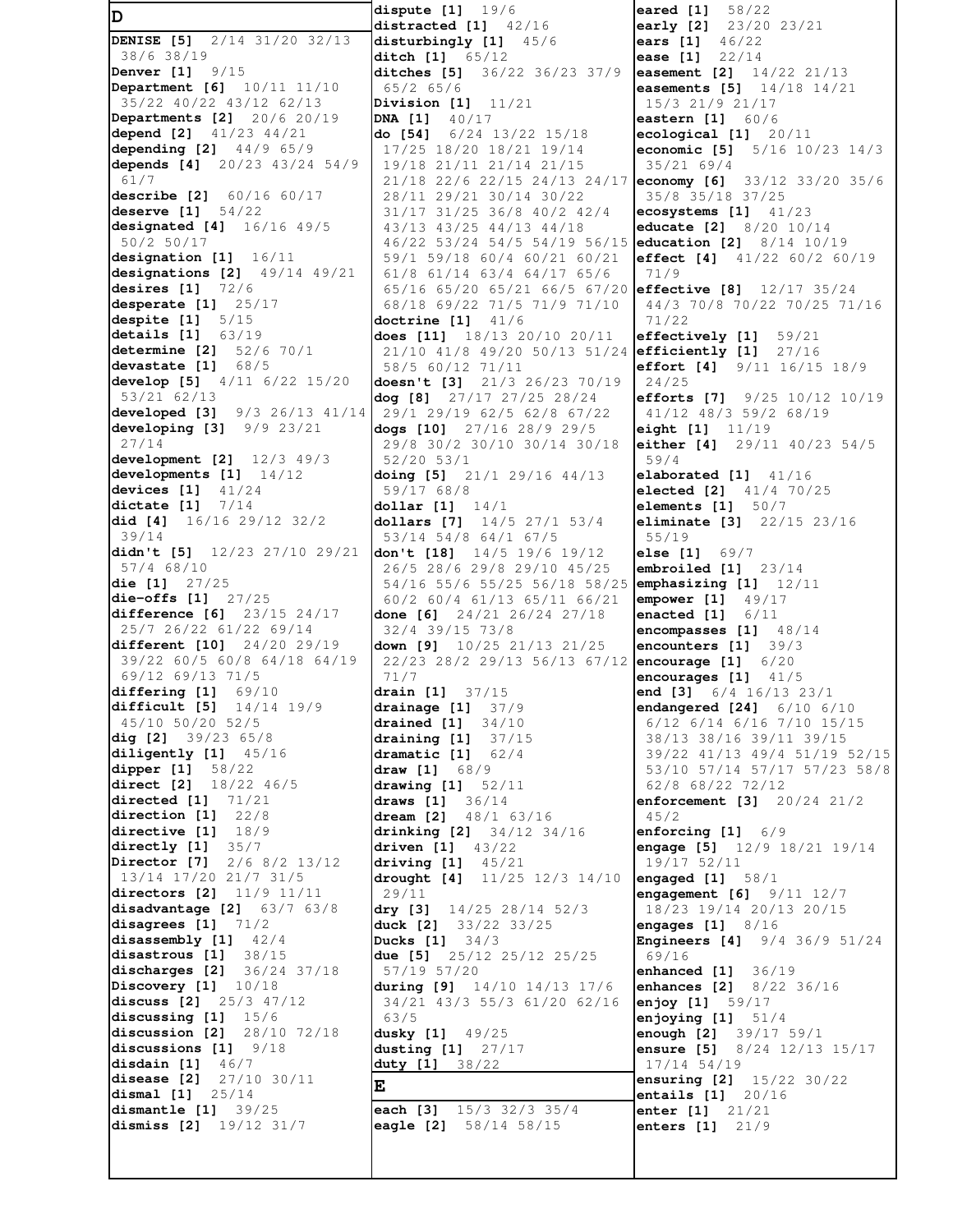**E entire [2]** 28/23 29/21 **entities [2]** 22/4 39/23 **entitled [1]** 3/12 **environment [6]** 3/10 10/12 38/23 42/4 50/21 53/25 **environmental [20]** 2/5 3/13 4/7 4/25 6/7 7/20 8/1 8/12 8/18 8/25 9/7 11/9 19/10 34/11 43/11 51/17 53/22 54/1 59/19 59/23 **environmentalists [2]** 39/1 54/6 **EPA [37]** 5/9 5/12 5/13 6/2 8/11 8/15 8/16 9/3 9/9 10/2 10/10 11/4 11/24 12/7 18/18 18/20 18/24 20/3 21/4 36/10 43/7 44/14 44/15 45/21 45/23 46/8 46/15 46/18 46/19 48/6 51/24 52/10 54/3 59/23 62/1 64/18 70/14 **EPA's [4]** 5/15 11/21 12/11 20/18 **ephemeral [1]** 37/14 **equal [1]** 51/25 **eradicate [1]** 67/24 **Eric [1]** 62/9 **erosional [1]** 37/13 **error [1]** 25/13 **errors [2]** 57/20 57/21 **ESA [23]** 6/11 6/21 15/16 15/18 15/25 16/2 16/6 16/10 25/11 25/15 38/15 40/3 40/7 40/25 41/11 41/15 41/18 42/6 **eye [2]** 44/25 62/21 49/4 49/20 52/15 53/12 57/18 **F especially [4]** 25/17 56/5 60/1 61/11 **essential [4]** 33/12 44/1 49/11 49/19 **establish [3]** 49/23 52/23 67/18 **established [2]** 39/15 40/9 **establishing [1]** 49/7 **estate [1]** 48/17 **estimated [2]** 35/20 53/6 **et [1]** 35/2 **evaluated [2]** 9/13 16/10 **even [12]** 15/24 26/4 30/15 41/6 44/15 44/24 45/20 45/25 **fallout [1]** 61/15 48/23 55/2 58/11 65/11 **event [2]** 15/24 40/24 **events [1]** 11/14 **ever [3]** 39/8 42/7 45/13 **every [6]** 11/4 14/1 34/5 52/1 52/2 65/15 **everybody [3]** 19/11 56/4 58/15 **everyone [2]** 3/3 51/21 **evidence [1]** 5/22 **Exactly [1]** 57/10 **example [5]** 9/2 14/9 33/22 49/25 65/1 **examples [3]** 11/14 12/7 18/8 **excavated [1]** 37/10 **excellence [1]** 54/23 **excellent [1]** 49/25 **excessive [1]** 64/4 **excitement [1]** 17/10 **excluded [1]** 16/13 **excludes [1]** 37/6 **exempt [1]** 37/1 **exempted [1]** 37/16

**exemptions [6]** 36/16 36/18 36/21 37/2 37/17 37/20 **exhibit [1]** 44/2 **exist [3]** 23/17 24/24 49/4 **existed [1]** 44/25 **existence [2]** 39/11 49/12 **existing [4]** 28/24 36/16 37/17 41/2 **exists [1]** 28/25 **expand [4]** 48/17 64/16 64/22 66/9 **expanded [2]** 38/23 50/1 **expanding [2]** 5/11 51/23 **expands [1]** 49/13 **expansion [1]** 48/12 **expansive [1]** 49/20 **expedited [1]** 14/11 **experience [7]** 18/6 26/6 26/7 39/3 39/10 63/15 70/4 **experienced [2]** 39/9 66/15 **experiences [2]** 39/2 67/7 **experimental [3]** 27/23 28/17 28/19 **expires [1]** 73/17 **explain [3]** 26/24 59/22 63/7 **explained [1]** 52/19 **explicitly [1]** 37/5 **exploring [1]** 14/16 **express [1]** 17/10 **extinction [4]** 25/12 26/1 39/13 57/19 **extract [1]** 39/24 **extraordinary [1]** 24/25 **extremely [1]** 50/20 **face [7]** 7/1 45/2 49/2 54/6 63/17 64/8 64/8 **face-to-face [1]** 64/8 **faced [1]** 24/13 **facing [1]** 9/19 **fact [7]** 13/5 40/21 41/4 60/23 63/3 70/10 71/24 **factor [1]** 60/1 **factors [1]** 64/9 **failed [2]** 25/15 68/11 **fair [1]** 30/4 **fall [2]** 34/5 46/21 **falls [1]** 48/7 **familiar [1]** 52/16 **families [2]** 47/25 51/3 **family [4]** 17/1 42/25 47/24 54/10 **far [6]** 58/7 58/12 60/15 60/20 61/12 62/7 **farce [1]** 54/4 **farm [9]** 11/17 14/24 31/12 31/13 36/22 37/12 51/12 66/13 69/17 **farmers [17]** 9/19 16/22 42/23 **focused [1]** 10/21 43/5 43/14 43/22 44/1 44/12 44/21 45/2 45/7 46/6 51/21 52/12 56/14 56/23 59/20 **farming [2]** 36/17 36/21 **farms [1]** 54/10 **father [1]** 60/24 **fathom [1]** 60/15 **features [5]** 37/13 37/14 44/24 48/14 50/5 **February [1]** 73/18 **federal [24]** 3/20 3/21 7/11

 7/13 8/11 12/2 40/24 41/3 42/22 43/10 43/10 45/18 48/9 51/23 63/1 65/23 66/2 67/10 67/11 70/9 70/11 71/12 71/24 72/3 **federally [1]** 45/4 **Federation [1]** 56/17 **feed [1]** 57/3 **feedback [5]** 8/13 12/14 18/12 19/19 20/4 **feeder [1]** 51/13 **feel [7]** 15/9 17/25 46/7 46/7 46/18 46/21 66/21 **feeling [1]** 41/9 **fence [1]** 16/7 **fences [1]** 45/20 **ferret [14]** 26/25 27/5 27/25 28/21 28/25 29/22 30/4 52/18 53/3 53/7 58/21 67/4 67/17 69/24 **ferrets [4]** 27/14 28/22 30/14 53/4 **fertilizer [1]** 57/4 **few [2]** 29/8 39/8 **fewer [1]** 18/23 **field [4]** 1/10 3/12 25/5 35/5 **fields [1]** 35/11 **figure [1]** 26/12 **filled [1]** 34/10 **final [7]** 5/17 9/23 18/14 37/18 37/25 51/25 70/7 **finalized [4]** 4/21 4/24 5/2 48/6 **finalizing [1]** 5/9 **find [7]** 24/8 24/9 24/17 51/1 58/23 68/2 68/3 **finding [1]** 14/15 **fine [1]** 66/18 **finish [1]** 28/18 **fire [1]** 59/7 **firmly [2]** 24/10 27/6 **first [16]** 2/4 7/24 17/23 25/22 26/3 26/10 31/4 31/7 31/23 32/2 32/8 33/5 37/5 51/20 70/16 70/18 **fish [32]** 2/7 3/14 4/8 6/8 6/18 7/8 8/3 13/19 13/23 17/4 21/19 21/24 22/4 28/7 33/21 34/19 35/5 35/10 35/16 40/22 41/13 43/12 49/6 49/22 51/18 54/3 57/16 57/21 58/5 59/5 62/2 70/13 **fit [4]** 22/9 39/24 52/8 60/12 **five [2]** 8/7 13/12 **flaws [1]** 18/19 **flexibilities [1]** 16/6 **flexibility [1]** 40/5 **flood [1]** 36/1 **flooding [1]** 35/24 **focus [1]** 26/17 **focusing [1]** 8/16 **folks [6]** 20/14 59/6 70/13 70/16 70/17 72/14 **followed [1]** 25/20 **following [3]** 34/6 34/22 37/8 **footed [9]** 26/25 27/5 28/21 29/22 30/4 52/18 53/3 58/21 67/4 **forbid [1]** 61/14 **foregoing [1]** 73/6 **foreign [1]** 39/5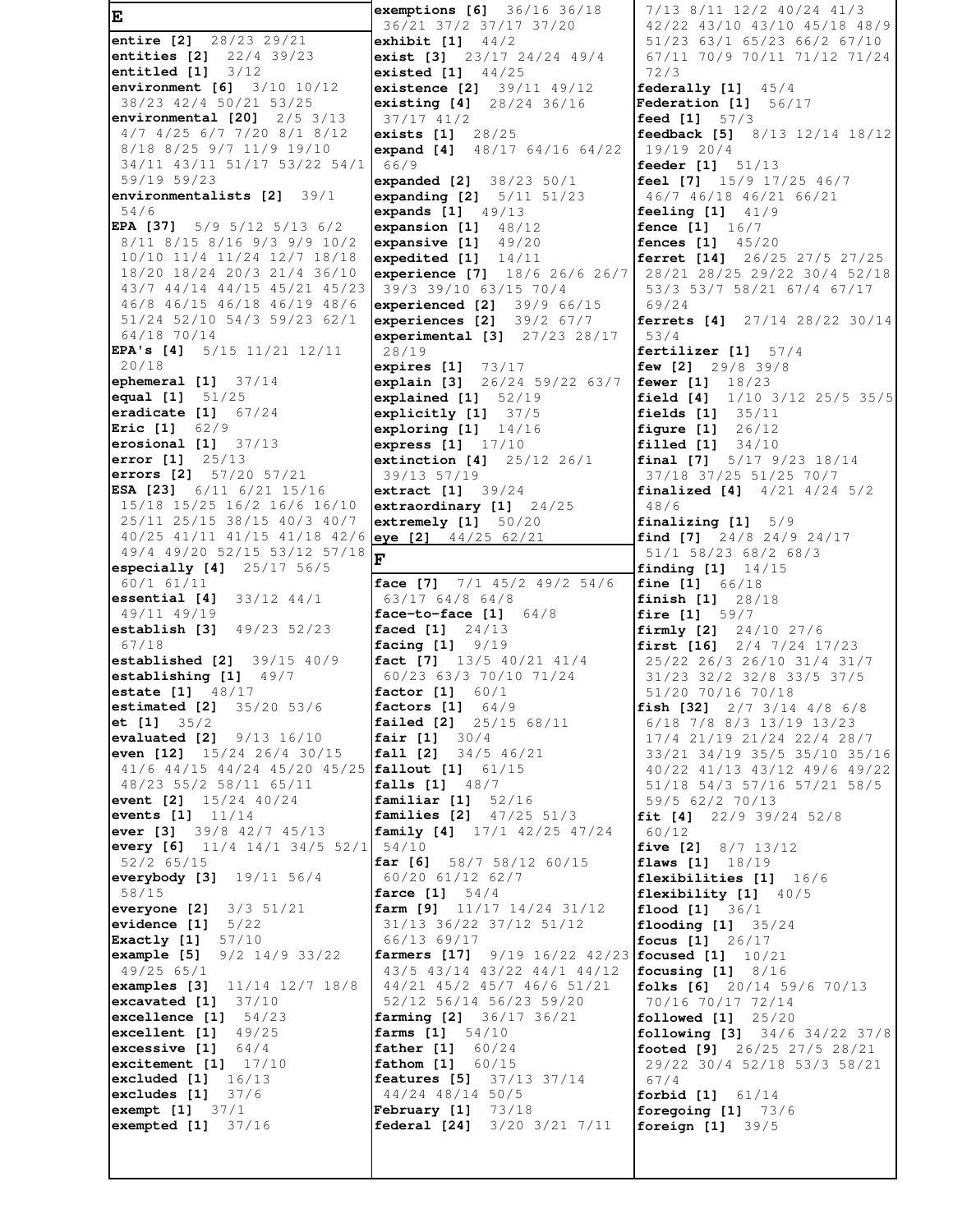**F foremost [1]** 38/25 **Forest [1]** 67/14 **forestry [1]** 36/17 **Forever [1]** 22/5 **forget [1]** 66/21 **former [2]** 2/9 32/16 **formulated [1]** 52/14 **forth [3]** 28/12 60/11 62/1 **fortunate [1]** 16/23 **Forum [1]** 4/20 **forward [8]** 3/17 5/9 5/23 7/22 12/20 26/4 47/3 54/18 **fought [1]** 53/22 **found [8]** 16/2 16/24 17/11 24/4 25/4 40/19 66/8 66/11 **foundation [1]** 23/25 **four [1]** 67/24 **Fourche [1]** 10/24 **free [1]** 39/23 **frequently [1]** 54/5 **friend [1]** 32/17 **friendly [1]** 40/15 **frog [3]** 49/25 50/3 50/8 **frog's [2]** 50/3 50/7 **front [4]** 3/6 43/6 63/21 65/12 **frustrating [1]** 70/12<br>**frustration [1]** 70/14 frustration [1] **frustrations [1]** 72/6 **fulfill [1]** 61/9 **full [1]** 73/7 **fully [3]** 10/2 18/3 51/25 **functioning [2]** 36/4 52/24 **funded [1]** 42/6 **funding [4]** 14/3 14/11 15/12 38/14 **future [8]** 15/23 15/25 17/2 17/16 26/17 39/17 49/14 54/13 **G Gabriel [1]** 52/22 **game [5]** 22/4 35/16 40/22 61/6 62/18 **general [1]** 5/20 **generated [1]** 35/9 **generates [1]** 14/3 **generation [2]** 16/21 39/20 **generational [1]** 54/11 **generations [7]** 17/2 17/16 21/14 39/21 42/8 45/17 54/13 **gentlemen [1]** 3/9 **genuine [1]** 17/8 **get [18]** 19/19 24/3 25/5 26/10 28/11 30/8 33/1 34/12 47/8 55/25 56/3 59/17 63/20 64/3 64/4 65/8 70/19 71/1 **gets [1]** 70/19 **getting [3]** 32/23 65/18 66/7 **give [4]** 5/11 32/3 65/1 67/19 **giving [1]** 54/22 **go [8]** 12/24 26/21 28/3 46/9 52/11 68/2 68/3 71/9 **goal [4]** 6/7 6/12 7/19 49/22 **goals [1]** 57/13 **God [1]** 61/13 **goes [4]** 55/15 60/19 63/24 70/8 **going [22]** 3/5 19/8 19/8 19/11 23/8 28/10 28/11 28/12 **happening [1]** 70/21

 32/1 46/20 46/21 47/8 56/20 62/21 62/22 64/5 64/8 65/1 66/13 66/15 66/20 71/16 **good [19]** 3/3 3/9 13/15 17/6 23/25 29/22 32/17 33/25 51/11 54/2 56/1 56/22 56/23 56/24 61/4 61/13 62/15 62/19 **harvested [1]** 34/4 62/25 **gopher [1]** 49/25 **got [9]** 29/10 29/17 32/5 57/7 57/9 57/9 68/3 70/22 72/11 **gotten [1]** 66/16 **government [11]** 7/11 40/6 44/7 47/22 49/17 50/10 54/4 61/10 63/13 65/18 65/24 **government's [1]** 48/12 **governments [2]** 4/4 4/5 **governor [3]** 12/25 32/18 61/20 **governors [2]** 5/19 13/2 **GPS [1]** 68/3 **grants [1]** 10/17 **grass [2]** 10/16 34/1 **grasses [1]** 20/2 **grasslands [7]** 14/13 14/23 14/25 15/1 16/3 17/12 17/15 **gravel [1]** 68/1 **gray [12]** 23/13 24/7 24/11 38/18 39/3 40/7 40/9 40/16 40/23 41/3 42/1 53/20 **graze [1]** 14/25 **great [7]** 24/12 28/23 31/2 40/17 43/21 43/25 46/7 **greatly [3]** 8/22 64/16 72/19 **grew [1]** 13/3 **grizzly [1]** 53/17 **ground [2]** 27/24 43/14 **grounders [1]** 20/2 **groundwater [2]** 37/14 37/15 **group [2]** 56/24 69/17 **groups [7]** 5/18 6/3 9/7 56/2 56/12 56/13 59/2 **grouse [2]** 15/19 15/22 **grow [3]** 34/3 50/25 67/16 **guarantee [2]** 39/17 39/19 **guess [4]** 66/11 66/21 66/21 68/10 **guidance [1]** 34/8 **gullies [1]** 37/13 **guys [1]** 61/4 **H habitat [28]** 6/17 13/19 13/25 14/20 16/10 16/14 16/17 21/22 23/24 28/25 29/2 33/21 33/22 39/9 44/5 49/5 49/7 49/8 49/10 49/14 49/23 49/24 50/1 50/3 50/4 50/7 50/12 50/16 **habitats [1]** 6/13 **had [23]** 16/15 17/12 23/3 26/20 29/11 29/14 37/20 39/8 **historic [1]** 36/12 39/15 52/21 55/4 57/2 57/21 62/16 62/18 63/1 66/17 67/8 69/3 69/16 70/4 70/9 73/8 **half [3]** 5/1 6/16 53/11 **halt [1]** 54/15 **hand [1]** 42/19 **hands [1]** 59/4 **happened [1]** 29/15

**greatest [3]** 27/8 58/13 59/12 **hearing [12]** 1/10 3/12 3/17 **happens [2]** 20/23 56/7 **happy [1]** 42/9 **hard [5]** 15/8 16/19 22/19 59/5 60/14 **harm [1]** 41/19 **harvest [1]** 43/15 **has [35]** 3/19 4/21 7/7 13/24 18/17 20/3 20/25 23/6 23/7 24/10 26/6 26/8 26/20 26/24 27/3 27/11 27/19 30/21 31/14 34/25 36/20 39/22 40/22 41/14 41/25 42/7 42/16 44/23 53/15 56/24 57/21 63/8 67/9 70/6 71/20 **hatch [1]** 34/3 **hates [1]** 56/10 **have [99] haven't [3]** 66/11 66/15 70/9 **having [9]** 27/22 28/22 29/8 38/21 46/11 53/11 62/7 68/6 69/5 **hay [1]** 15/1 **haying [1]** 16/8 **he [2]** 60/25 69/1 **head [1]** 35/4 **headline [1]** 28/6 **health [2]** 8/25 33/13 **healthy [3]** 14/13 17/12 33/18 **hear [5]** 4/6 4/10 4/12 38/6 62/21 **heard [8]** 5/22 17/6 17/8 17/10 17/13 44/17 69/12 70/14 7/23 7/25 31/15 31/16 43/4 72/5 72/20 72/22 72/24 **hearings [4]** 3/24 18/11 62/16 69/23 **heart [2]** 14/19 19/19 **held [5]** 3/24 9/15 16/11 17/1 50/11 **help [9]** 12/16 14/12 15/17 17/14 24/2 26/9 41/18 58/7 62/5 **helping [2]** 8/23 10/14 **helps [1]** 8/11 **her [4]** 17/11 30/17 31/15 39/4 **here [21]** 7/22 8/5 11/1 12/23 13/3 13/8 13/17 17/24 29/13 31/6 31/18 32/8 32/15 38/5 47/19 55/23 68/14 68/16 68/21 70/13 72/18 **here's [2]** 65/20 65/21 **hereby [1]** 73/5 **high [2]** 14/8 15/10 **highly [1]** 58/4 **Hills [1]** 38/21 **him [2]** 69/2 69/3 **hindering [1]** 44/12 **hinders [1]** 59/20 **his [3]** 30/16 47/8 51/9 **historically [3]** 16/2 27/11 44/25 **history [3]** 22/20 53/12 57/18 **hit [2]** 29/20 40/20 **hitchhikers [1]** 67/25 **hold [2]** 65/4 65/13 **home [17]** 2/10 32/21 38/16 47/13 47/18 47/21 47/24 48/1 48/24 50/22 60/25 63/13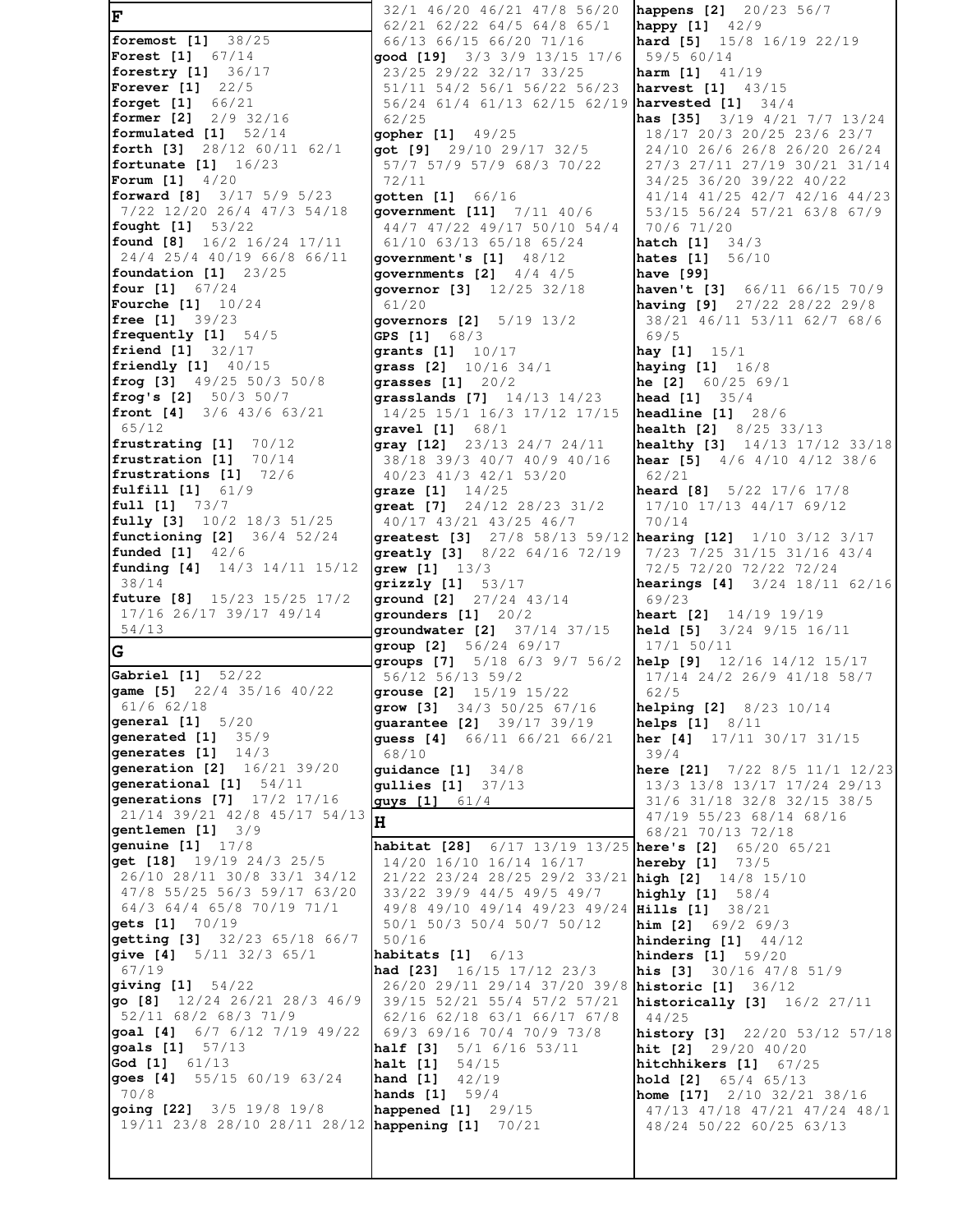| H                                                                         | <b>impacted</b> [2] 16/9 65/5                                              | interaction $[1]$ 58/18                                                   |
|---------------------------------------------------------------------------|----------------------------------------------------------------------------|---------------------------------------------------------------------------|
| home [5] 63/16 63/23 63/25 impacts [2] 4/4 51/17                          | impacting [1] 66/6                                                         | <b>interest</b> [3] 15/10 56/9 68/23<br><b>interested</b> [4] 11/12 12/18 |
| $64/2$ 64/8                                                               | impede [2] 6/21 41/19                                                      | 15/12 22/24                                                               |
| home-building $[1]$ $47/13$                                               | impediments $[1]$ 27/8                                                     | interests [4]<br>$14/15$ $41/10$                                          |
| homebuilder [1] 50/20<br>homebuilding [1] 49/15                           | imperiled $[1]$ $42/7$                                                     | $41/15$ 68/22                                                             |
| homeowners [2] 48/22 59/9                                                 | $implementation$ [4] $10/4$ 12/3<br>51/19 52/9                             | interpret [1]<br>64/19<br>interpretation $[4]$ 45/8 64/25                 |
| homes [2]<br>$51/3$ 63/9                                                  | implemented [5] 7/3 52/1 60/3                                              | 65/9 66/19                                                                |
| homestead [1] 61/2                                                        | 61/1569/9                                                                  | <b>interpreted [2]</b> 65/4 69/15                                         |
| hook [2] 65/7 65/7<br>hope [3] $12/6$ 52/10 54/12                         | implementing $[4]$ 5/24 6/9                                                | interpreting $[1]$ 64/15                                                  |
| hopeful $[2]$ $24/15$ $27/22$                                             | $10/5$ 69/18<br><b>importance [3]</b> 33/10 38/13                          | <b>interstate [2]</b> 55/5 55/6<br>intimidating $[1]$ 45/22               |
| host [2] 30/9 30/16                                                       | 40/21                                                                      | into $[10]$ $12/9$ $21/9$ $21/21$                                         |
| hosted [1] 17/3                                                           | important [15] 12/12 14/21                                                 | 26/16 29/14 35/4 41/18 54/3                                               |
| <b>hot</b> [1] $3/6$<br>house [7] 59/12 59/15 62/10                       | 30/7 30/19 30/21 37/22 39/20<br>42/6 43/4 48/2 48/2 50/24                  | $57/5$ 71/9<br>introduce $[1]$ 32/3                                       |
| 62/11 63/25 71/3 71/18                                                    | 54/4 58/15 60/1                                                            | introduced $[1]$ 27/10                                                    |
| housekeeping $[1]$ 3/4                                                    | $importantly$ [1] $21/23$                                                  | invested $[1]$ $14/1$                                                     |
| housing [2] 47/13 66/14                                                   | <b>impose [4]</b> $4/3$ $7/13$ $52/8$ $66/4$ <b>investment [1]</b> $50/19$ |                                                                           |
| how [36] $4/7$ $4/10$ $4/13$ $4/15$<br>$4/17$ $8/10$ $8/16$ $9/21$ $12/1$ | imposed $[1]$ $25/18$<br>imposing $[1]$ $6/23$                             | invite [2] 31/8 51/8<br><b>invited</b> [2] 46/16 62/17                    |
| 18/20 19/13 22/14 23/16 25/7 impossible [1] 52/5                          |                                                                            | <b>involve</b> $[1]$ $15/16$                                              |
| 26/12 38/14 43/14 43/15 44/7 improperly [1] 48/14                         |                                                                            | <b>involved</b> [2] $63/20$ $63/21$                                       |
| 45/11 46/19 52/6 53/17 55/17 improve [2] 10/23 48/13                      |                                                                            | involves $[1]$ 29/1                                                       |
| 57/23 57/25 58/15 59/22<br>60/15 60/16 62/22 63/7 66/4                    | <b>improved</b> [3] $4/17$ $4/18$ $70/2$                                   | involving $[1]$ $18/1$                                                    |
| 66/5 69/7 69/15                                                           | $improvement$ [1] $21/22$<br>in [254]                                      | irreversible [1] 39/13<br>irrigated $[1]$ 37/11                           |
| however [6] 5/24 7/12 23/12                                               | incentives [2] 30/8 41/15                                                  | <b>irrigation [2]</b> $36/22$ $37/12$                                     |
| 34/6 50/3 50/24                                                           | include [4] $11/15$ $12/12$ $14/7$                                         | is [142]                                                                  |
| huge [3] $18/16$ 25/18 65/14<br>human [2] 44/24 54/7                      | 44/23<br><b>included</b> [2] 9/11 36/20                                    | isn't [2] $24/4$ 45/12<br>isolated $[1]$ $66/23$                          |
| Humane [3] 2/14 32/14 38/11                                               | including [10] 3/25 8/12 9/17 issue [3] 61/21 63/10 69/6                   |                                                                           |
| humans [1] 58/19                                                          | 10/13 14/17 16/21 16/25                                                    | <b>issued</b> [2] $5/21$ $10/2$                                           |
| hundreds [1] 9/11                                                         | 37/12 37/15 48/18                                                          | issues [3] $9/19$ $10/8$ $64/21$                                          |
| hung [1]<br>28/14<br><b>hunt</b> [2] $35/569/3$                           | inclusive $[1]$ 73/6<br><b>income</b> $[1]$ 48/24                          | it [97]<br>it'll [1]<br>36/5                                              |
| hunters [2] 35/11 35/15                                                   | inconsistencies [1]<br>23/17                                               | it's [26] $19/9$ 20/1 22/25                                               |
| hunting [3]<br>hurdles $[1]$ $5/14$                                       | 33/19 35/14 37/23 incorporates [1] 37/20                                   | 23/9 24/21 32/23 34/14 35/19                                              |
| Huron [1] 33/17                                                           | increase $[4]$ 27/3 48/9 50/22<br>57/24                                    | 36/3 44/1 46/4 53/18 59/12<br>59/15 59/16 60/3 60/14 60/18                |
| hydrant [1] 65/7                                                          | increased [3] 28/1 34/20                                                   | 61/14 62/21 62/25 65/23 67/8                                              |
| ΙI                                                                        | 48/10<br>increases $[1]$ 48/23                                             | 67/13 67/14 70/6<br>its [8]<br>20/3 22/19 39/9 42/4                       |
| I'd [6]<br>$7/21$ $12/11$ $31/7$                                          | <b>increasing [2]</b> $4/2$ $4/10$                                         | 49/9 49/12 50/5 53/17                                                     |
| 31/10 31/15 55/16                                                         | $increasingly$ [2] $34/9$ 45/24                                            | <b>itself</b> $[1] 39/22$                                                 |
| $I'11$ [4]<br>$32/3$ $32/6$ $33/1$<br>61/19                               | individual [7] 15/7 16/4<br>16/12 21/25 27/17 30/15                        | <b>Izaak [5]</b> 2/13 32/11 33/16<br>55/23 56/17                          |
| $I'm$ [16]<br>20/17 23/8 25/19                                            | 48/20                                                                      | J                                                                         |
| 28/12 29/24 32/1 32/22 33/15 <i>individually</i> [1]                      | 25/1                                                                       |                                                                           |
| 47/8 51/12 56/20 57/11 57/14 individuals [1] 26/9<br>64/21 65/1 71/20     | industries $[1]$ 57/3                                                      | <b>JEFF [5]</b> 2/10 31/19 32/20<br>$47/7$ $47/15$                        |
| I've [10] $18/6$ 32/5 43/1 43/7 industry [6]                              | $9/7$ 11/4 35/20                                                           | job $[1]$ 22/6                                                            |
| 46/14 46/16 60/24 68/7 68/16                                              |                                                                            |                                                                           |
|                                                                           | 47/13 48/8 49/16                                                           | jobs [2] 35/5 35/7                                                        |
| 68/16                                                                     | inform [2] 19/15 21/5                                                      | joined [1]<br>31/14                                                       |
| idea [1] $68/7$<br>identified [1]<br>36/10                                | <b>information [5]</b> $8/22$ $10/13$<br>10/19 20/15 21/15                 | joining $[2]$ $7/24$ $31/18$<br>67/15<br>joins [1]                        |
| identifies [1] 37/18                                                      | informing $[1]$ 20/18                                                      | joint $[1]$ $11/8$                                                        |
| if [28] $6/2$ 12/23 18/16                                                 | informs $[1]$ 8/22                                                         | jointly [1]<br>9/3                                                        |
| 19/21 25/20 28/6 29/10 30/15<br>36/3 45/13 46/18 51/25 52/5               | infringement $[1]$ 44/17<br>inherent $[1]$ 16/6                            | <b>JOURNEY [1]</b> 1/23<br><b>July [2]</b> 11/23 16/9                     |
| 55/2 56/4 56/11 58/7 59/14                                                | initiated $[1]$ $11/25$                                                    | jurisdiction $[4]$ 5/13 36/12                                             |
| 61/23 62/7 64/11 64/22 65/6                                               | injunction $[1]$ $7/7$                                                     | 45/18 45/21                                                               |
| 66/20 68/10 71/2 72/12 72/13 input [8] 8/13 9/24 12/14<br>II $[1]$ $61/1$ | 18/12 19/18 46/16 57/3 60/10                                               | just [33] $3/7$ 10/25 12/5<br>12/15 17/23 19/20 19/20                     |
| imagination [1] 60/18                                                     | inquiries $[1]$ 69/13                                                      | 19/22 20/17 25/19 26/21 28/4                                              |
| immediate $[1]$ $43/13$                                                   | insecticides $[1]$ 27/18                                                   | 28/12 30/20 31/4 31/23 32/1                                               |
| immediately [1] 34/22<br>$\text{immensely}$ [1] $57/2$                    | $insight$ [1] $12/9$<br>Institute $[1]$ 38/24                              | 39/20 52/6 56/20 61/12 61/18<br>61/19 64/5 64/7 64/21 65/10               |
| <b>impact</b> [17] 3/13 4/18 5/16                                         | integral [1] 13/21                                                         | 65/19 65/23 67/25 68/7 68/22                                              |
| 6/5 18/13 20/7 23/6 35/21                                                 | <b>intent</b> $[1] 69/21$                                                  | 72/16                                                                     |
| 38/15 42/21 43/9 43/14 47/12 intention [1] 49/10<br>49/15 52/1 63/8 67/8  | intentions $[1]$ 54/2                                                      | K                                                                         |
|                                                                           |                                                                            | keep [3] 14/23 22/20 43/25                                                |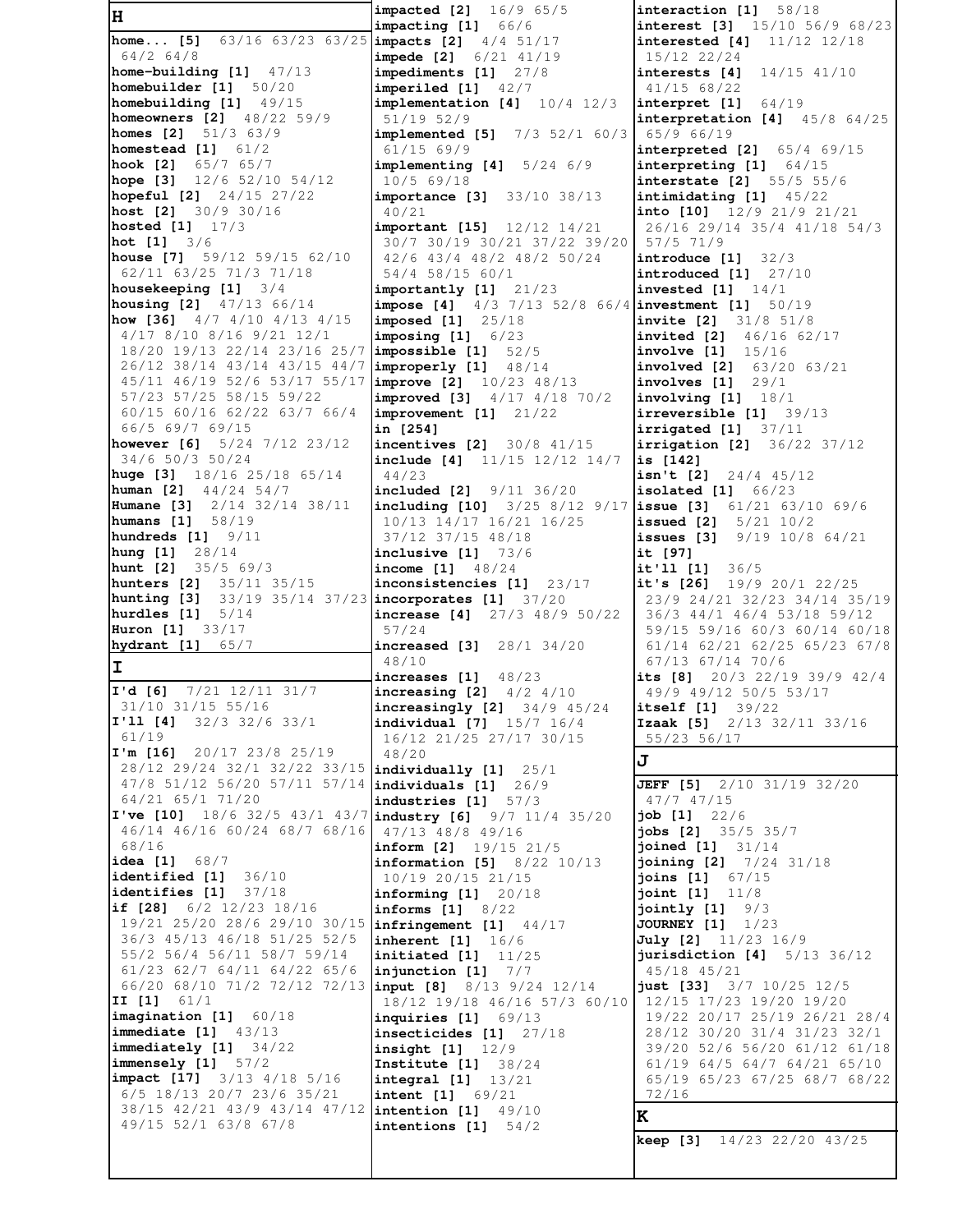K **key** [1]  $67/2$ **kill** [1] 39/23 **killed** [2] 40/11 40/20 **kind** [3]  $15/6$  27/24 28/11 **kinds [1]** 19/10 kitchen  $[1]$  15/6 know [36] 12/25 13/3 27/7  $44/7$   $44/13$   $44/14$   $45/11$   $45/25$  leading [1] 64/20 57/6 57/22 59/5 59/7 60/2 60/2 60/5 60/16 60/18 60/23 61/4 61/5 62/3 62/4 62/5  $62/6$   $62/25$   $63/12$   $63/15$   $63/24$  **leases [1]**  $21/16$ 65/10 65/11 65/22 66/16 68/7 least [3] 25/16 25/16 71/23 68/15 68/17 72/8 **knowing**  $[1]$   $45/14$ **knowledge [1]** 38/23 **known [3]**  $40/8$   $40/10$   $56/1$  $58/15$ knows [1] Τ. Labor [1]  $43/12$ **lack** [1] 22/14 ladies  $[1]$   $3/9$ LAGE [12] 2/10 31/19 32/20 32/24 32/25 33/1 47/8 47/10  $47/15$   $47/15$   $51/6$   $63/3$ 24/12 37/11 40/18 lakes [3] land [41]  $6/23$   $6/24$   $7/12$   $7/16$   $21/12$ 24/24 26/14 35/1 36/17 43/15 let's [1] 51/21 43/22 43/23 44/8 44/22 45/16 letters [1] 63/18 45/21 49/2 49/18 50/2 50/5 50/9 50/11 50/11 52/4 57/9 57/9 58/9 60/21 61/3 61/5 61/8 61/9 67/8 67/10 69/5 72/9 72/15 **landowner** [8] 14/9 15/5 17/10 lifetime [1] 21/12 22/1 22/1 22/24 25/1 30/16  $\texttt{landowner's}$  [1]  $50/18$ **landowners [60]** 5/5 6/2 6/6 6/19 6/24 6/25 7/11 7/15 7/19 10/22 13/21 14/1 14/12 14/23 15/10 15/11 15/14 15/17 16/4 16/12 16/22 16/25 limiting [1] 67/21 17/6 17/8 17/14 21/10 21/11 21/16 21/25 22/13 22/21 23/6 line [6] 32/1 32/8 36/14 23/23 24/1 24/20 25/2 25/8 25/18 30/9 40/5 41/16 41/19 43/19 45/25 53/19 55/18 56/3 list [8] 7/10 23/20 24/3 56/6 56/14 57/7 57/25 58/4 58/6 58/10 58/24 59/10 68/15 listed [16] 6/14 6/15 6/17 72/10 72/11 72/12 **landowners'** [3] 6/22 19/1  $22/7$ lands [4] 16/14 16/16 59/22  $67/11$ **landscape [2]** 17/15 44/23 language [3] 36/24 39/6 45/6 large [3] 28/8 30/2 35/25 **larger**  $[1]$   $27/20$ **largest** [1] 35/20 **Lark [1]** 35/2<br>**LARRY [8]** 2/9 31/19 32/16 42/13 42/24 47/5 52/22 61/19 last [4] 38/22 46/3 53/16 69/17 lastly [1] 17/13 **later** [1] 39/21 **law** [5]  $10/6$   $16/11$   $42/6$ 64/25 69/21 **laws** [3]  $8/12$  41/2 56/2

lawsuit  $[1]$   $7/7$ **lawsuits [9]** 7/2 7/4 7/5 18/18 18/24 19/3 19/9 19/12 54/7 **lead** [4]  $21/1$   $21/4$   $38/20$  $48/10$ leader [3] 61/20 62/9 62/10 **leaders** [2] 9/16 46/14  $\texttt{leadership}$  [1]  $17/4$ League [5] 2/13 32/11 33/16 55/23 56/17 learn [1]  $8/20$  $leaving [1]$  45/7 led [1] 7/7 **left [2]** 29/7 41/24 **legal**  $[1]$   $23/14$ legislation [1] 71/17 **legislative [4]**  $11/13$   $70/6$ 71/11 72/3  $legislator [1] 46/11$ legislators  $[1]$   $41/5$ **legislature [4]**  $32/19$   $41/1$  $43/1$  56/8 lengths  $[1]$  46/9 **lengthy [2]** 23/14 48/11 **less** [2]  $18/24$   $23/1$  $4/12$   $4/19$   $5/12$   $6/18$  **let [4]**  $19/20$  28/12 31/23  $55/25$ **level** [8]  $48/15$  63/1 69/9 70/4 70/9 70/12 71/12 72/3 leverage  $[1]$   $12/2$ leverages  $[1]$   $14/2$ **liaison** [1]  $13/2$ like [21] 3/16 7/21 12/11 22/5 29/11 30/3 31/7 31/11 31/15 32/6 51/8 54/12 55/14 55/16 56/12 57/12 58/20 64/5 64/24 65/19 67/25 **limited [2]** 5/7 49/11 **limits [2]** 36/13 67/20 45/24 65/8 68/9 lines [1] 43/6 24/13 24/16 41/2 53/10 57/23 16/1 16/5 17/11 23/20 24/7 25/10 25/19 26/2 26/10 53/9 57/17 58/2 62/8 listened [1]  $16/13$ **listing [5]** 7/9 15/25 23/6  $23/23$  25/13 listings  $[1]$  23/17 literally [1] 29/13 litigation [3] 24/14 24/15  $48/11$ little [9] 27/3 28/7 28/13 45/14 56/19 64/13 64/22 66/9  $68/4$ live [5]  $13/4$  33/16 65/1 67/22 72/15  $livelihood [1]$   $43/23$ livestock [4] 10/16 14/11 44/10 53/19 **living [2]**  $44/8$   $61/8$ **local** [9]  $4/3$   $4/5$   $8/25$   $9/6$ 

10/18 10/22 69/9 69/10 70/4 **location** [1]  $69/14$ Loge [1] 47/8 **logic [1]** 62/24 **long** [4]  $21/22$  58/22 62/14 68/11 longer [3] 24/8 45/1 64/1 look [13] 3/17 7/22 12/20 18/16 19/20 30/1 47/3 52/21 54/18 58/20 60/12 62/20  $71/13$ **looked** [1] 26/15 looking [5] 20/10 30/3 66/18 68/2 69/24 lose [2]  $41/3$  60/23  $\frac{1}{10}$  10sing [1] 53/2 loss [4] 34/20 38/14 40/24  $50/18$ **losses** [1] 53/19 lost  $[1]$  34/25 lot [9] 24/8 27/19 28/10 56/7 56/15 56/23 58/10 58/25 66/24 loves [1] 56/10  $\frac{1}{10}$  [3] 48/24 57/15 58/12 M made [5] 23/23 24/24 42/2  $42/16$  71/8 Madison [1]  $35/3$ magnitude [1] 49/15 maintain [7] 14/13 15/8 29/24 30/1 38/14 57/9 60/22 maintained [1] 36/19 maintaining  $[1]$  44/4 maintenance [1] 36/23 major [5] 11/3 64/9 64/23 66/13 71/13 majority [4] 61/20 62/9 62/10 72/8 make [12] 3/21 12/17 13/8 25/15 25/21 43/18 46/3 50/9 55/2 61/8 61/19 70/16 makes [2] 25/6 52/5 making [12] 3/25 6/4 8/23 9/8 12/12 18/2 18/7 22/25 70/5 71/7 71/14 71/15 manage [5] 29/10 43/15 44/7 59/21 66/5 managed [2] 29/7 29/9 management [10] 3/11 6/20  $10/15$  30/3 40/23 41/25 44/3 60/7 62/5 62/13 mandate [1] 50/11 mandates [2] 4/3 43/6 manner [1] 64/16 manufacturing [1] 35/6 many [16] 5/6 15/15 16/24 26/13 34/8 37/9 41/14 45/12 47/25 52/16 53/3 53/21 54/11 54/12 69/9 71/8  $$ maps [1] 45/10 market [1] 48/25 Markey [1]  $33/8$ Markey's [1] 38/9  $marvelous$  [1]  $59/15$ masses  $[1]$   $5/13$  $mate [1] 40/14$ matter [3] 13/5 58/23 73/8 mature [1] 39/17 may [17] 5/23 8/8 13/14 15/7 15/7 20/7 24/6 30/17 33/6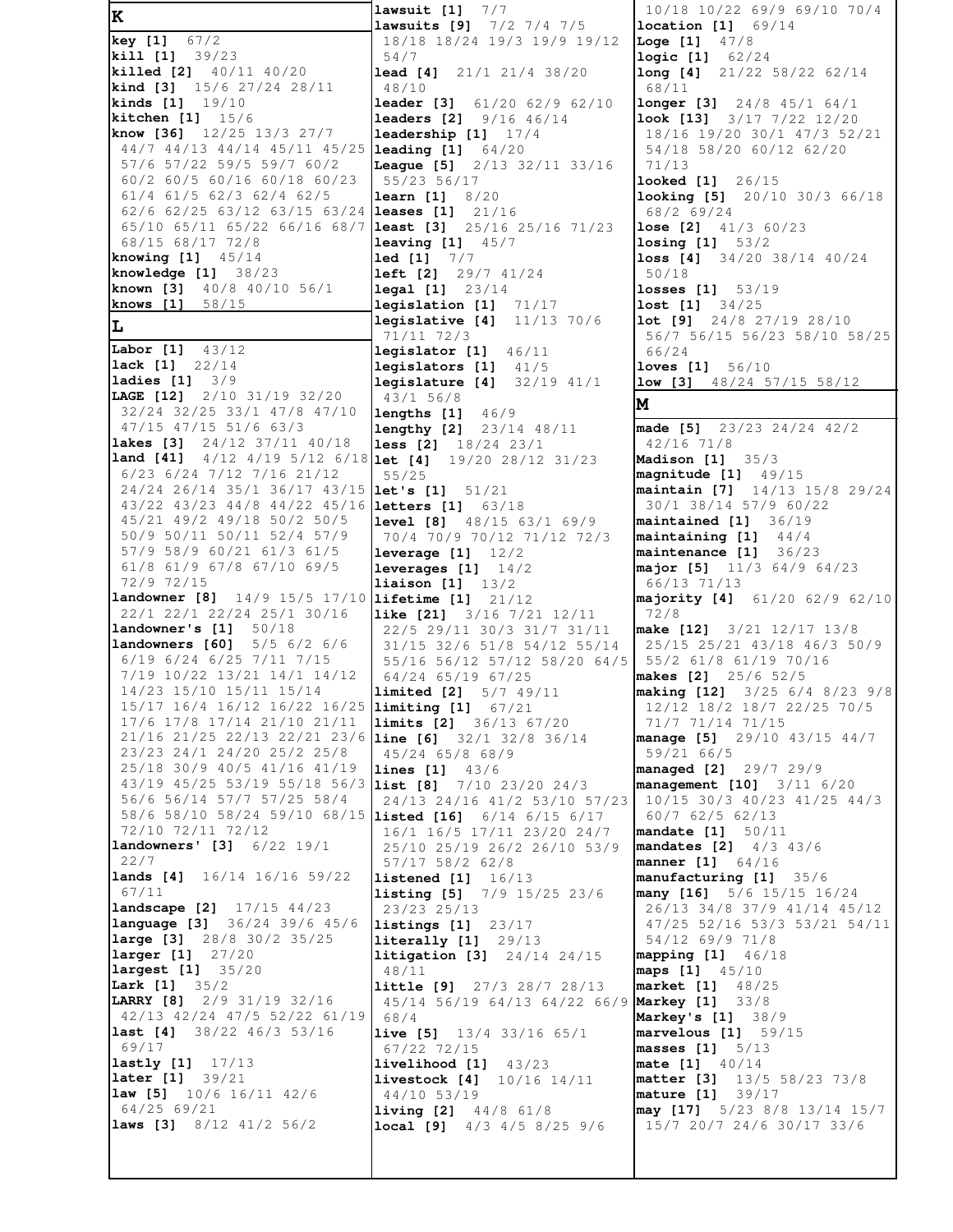**M may... [8]** 38/7 42/14 44/16 44/24 45/17 46/24 46/24 66/2 **mayor [1]** 13/5 **maze [1]** 6/25 **McGRATH [8]** 2/5 7/25 8/7 8/8 17/25 30/24 31/5 46/5 **me [11]** 19/20 19/22 31/23 39/6 42/16 51/16 56/22 60/25 **mouth [1]** 29/25 68/12 68/25 69/2 **mean [7]** 18/22 19/3 59/6 60/19 65/14 68/8 68/10 **meaning [2]** 41/10 49/12 **meaningful [2]** 12/9 12/14 **means [1]** 53/13 **meant [2]** 17/12 41/18 **measurable [2]** 36/14 54/16 **median [1]** 63/25 **meeting [6]** 3/12 13/8 17/3 17/6 46/16 69/17 **meetings [9]** 9/12 9/15 11/7 11/8 11/9 16/12 18/11 69/13 69/23 **member [1]** 43/2 **members [7]** 9/6 33/8 38/9 39/25 47/19 51/16 64/17 **memorable [1]** 39/2 **mention [1]** 30/20 **mentioned [4]** 21/20 23/4 23/19 66/1 **mics [1]** 3/6 **middle [1]** 56/11 **might [4]** 21/16 25/2 30/9 32/17 **migrate [2]** 29/16 67/25 **migrating [3]** 29/18 40/14 67/22 **migratory [1]** 38/17 **MIKE [1]** 1/10 **miles [1]** 67/22 **million [7]** 9/13 34/11 35/4 35/7 35/12 35/13 71/24 **millions [4]** 27/1 53/4 53/13 53/14 **mind [3]** 25/23 29/8 61/12 **minded [1]** 41/9 **mine [1]** 54/12 **minimal [1]** 5/16 **minimize [2]** 4/18 6/5 **minutes [2]** 8/7 13/13 **misconceptions [1]** 11/18 **mispronounce [1]** 23/9 **mission [4]** 13/18 16/20 16/21 **must [2]** 51/1 54/5 59/8 **Missouri [2]** 12/1 55/7 **mistake [1]** 43/18 **model [1]** 22/17 **moderate [1]** 48/24 **modifications [2]** 50/15 71/8 **modified [1]** 37/2 **modify [1]** 71/4 **money [1]** 28/11 **moonscape [1]** 29/14 **more [33]** 6/2 7/4 7/9 7/13 12/17 12/17 18/22 18/22 18/25 19/14 20/14 22/17 26/4 27/16 35/8 35/12 35/13 37/18 37/25 44/6 45/6 46/20 54/10 56/7 56/12 58/1 60/9 63/1 64/7 67/19 67/19 69/6 72/1 **morning [6]** 3/3 3/9 13/15 42/21 51/11 59/13

**most [17]** 14/19 22/11 27/13 27/13 29/7 34/18 35/1 35/24 39/2 42/6 47/21 48/2 48/2 54/20 60/1 70/3 70/12 **mostly [1]** 24/1 **mother [1]** 39/4 **Mountain [2]** 2/6 8/3 **Mountain-Prairie [2]** 2/6 8/3 **Mountains [1]** 24/11 **move [6]** 17/22 19/22 26/4 26/16 32/5 65/3 **moved [2]** 5/9 29/20 **moving [2]** 5/23 27/20 **mow [1]** 65/11 **Mr [8]** 31/19 31/19 31/20 31/20 42/14 47/10 51/6 55/17 **Mr. [24]** 7/25 8/9 12/21 17/25 30/24 32/7 32/10 32/13 **need [18]** 15/18 24/13 25/17 32/16 32/20 33/2 33/5 33/6 38/4 42/13 46/5 47/1 47/7 51/8 55/10 55/16 59/18 63/3 65/25 **Mr. Chairman [3]** 8/9 12/21 47/1 **Mr. Chuck [1]** 33/5 **Mr. Clayton [6]** 32/7 32/10 32/13 33/6 38/4 55/16 **Mr. Jeff [2]** 32/20 47/7 **Mr. Lage [1]** 63/3 **Mr. Larry [2]** 32/16 42/13 **Mr. McGrath [3]** 17/25 30/24 46/5 **Mr. Myron [2]** 33/2 51/8 **Mr. Rhoden [1]** 59/18 **Mr. Shaun [1]** 7/25 **Mr. Williams [2]** 55/10 65/25 **Ms [3]** 8/2 31/20 57/13 **Ms. [5]** 32/13 38/6 38/7 42/11 42/16 **Ms. Denise [2]** 32/13 38/6 **Ms. Parker [3]** 38/7 42/11 42/16 **much [16]** 16/24 19/17 27/15 31/3 31/24 34/1 38/5 44/6 44/6 46/19 48/13 49/18 52/6 64/25 65/10 69/22 **multi [3]** 9/11 11/22 54/11 **multi-generational [1]** 54/11 **multi-stakeholder [1]** 11/22 **multi-year [1]** 9/11 **multiply [1]** 29/10 **MUSEUM [1]** 1/23 **mutual [1]** 14/15 **my [30]** 8/16 12/5 17/21 18/6 20/14 26/6 28/4 32/1 38/23 39/1 41/17 42/16 42/24 42/24 43/3 46/2 47/15 50/24 51/11 52/2 52/3 52/6 52/16 53/5 55/14 60/24 61/1 68/25 73/9 73/17 **myriad [1]** 7/1 **MYRON [5]** 2/11 31/20 33/2 51/8 51/11 **myself [2]** 46/10 66/15 **N name [3]** 42/24 47/15 51/11 **narrows [1]** 36/11 **nation [4]** 16/18 17/5 33/14 42/7 **nation's [2]** 37/23 50/23

**national [9]** 34/17 35/25 40/1 40/19 46/13 53/7 61/25 67/15 69/8 **nationally [1]** 64/12 **nationwide [3]** 5/21 7/6 48/21 **native [1]** 16/2 **natural [8]** 10/12 35/23 39/9 43/2 44/10 50/23 51/4 54/10 **naturalists [1]** 38/25 **naturally [1]** 36/4 **Nature [1]** 22/5 **Navigable [2]** 66/25 72/14 **Navy [1]** 38/21 **near [2]** 42/25 51/12 **nearby [1]** 36/15 **nearest [1]** 67/22 **nearly [5]** 4/23 5/1 25/10 35/4 35/12 26/6 26/8 26/16 42/2 44/19 60/21 61/4 63/14 63/16 63/19 63/20 63/20 64/7 65/6 66/23 **needed [1]** 50/7 **needing [1]** 28/23 **needs [6]** 14/9 22/7 22/9 26/11 48/8 69/10 **neighbors [1]** 30/17 **nesting [1]** 15/1 **never [2]** 39/10 46/15 **new [4]** 1/24 14/11 52/13 63/9 **News [1]** 53/17 **next [4]** 13/11 16/21 17/22 47/7 **no [10]** 15/23 31/1 39/14 40/8 40/22 43/9 43/18 44/25 53/20 64/1 **nobody [3]** 54/9 55/2 56/11 **non [1]** 35/11 **non-resident [1]** 35/11 **none [2]** 41/25 60/20 **nonpoint [2]** 10/10 10/18 **NOREEN [3]** 2/6 8/2 13/12 **normal [3]** 5/14 45/19 66/2 **North [1]** 33/25 **northern [2]** 24/11 33/23 **not [63]** 5/4 5/13 5/25 7/11 7/13 9/22 12/15 15/7 15/18 16/9 16/16 19/22 21/11 22/2 24/13 25/12 26/9 27/6 29/7 29/24 30/17 32/22 36/3 36/8 36/10 37/10 37/19 37/20 39/11 39/20 41/8 41/18 41/22 42/4 44/15 44/24 46/24 48/12 49/18 49/19 49/20 51/25 52/5 53/23 55/7 58/11 59/8 59/14 60/3 60/12 61/4 63/4 65/18 66/25 69/20 69/24 70/1 70/7 70/15 70/19 71/11 71/14 72/4 **notable [1]** 48/17 **noted [1]** 21/8 **nothing [1]** 68/5 **notice [1]** 23/3 **noticed [1]** 64/11 **notion [1]** 44/6 **now [13]** 8/6 13/11 27/11 28/3 28/5 28/18 28/25 31/7 38/6 39/21 40/23 47/7 61/15 **noxious [1]** 16/8 **NRCS [1]** 22/3 **number [8]** 4/2 18/16 18/18 19/3 21/8 53/9 55/13 68/6 **numbered [1]** 73/6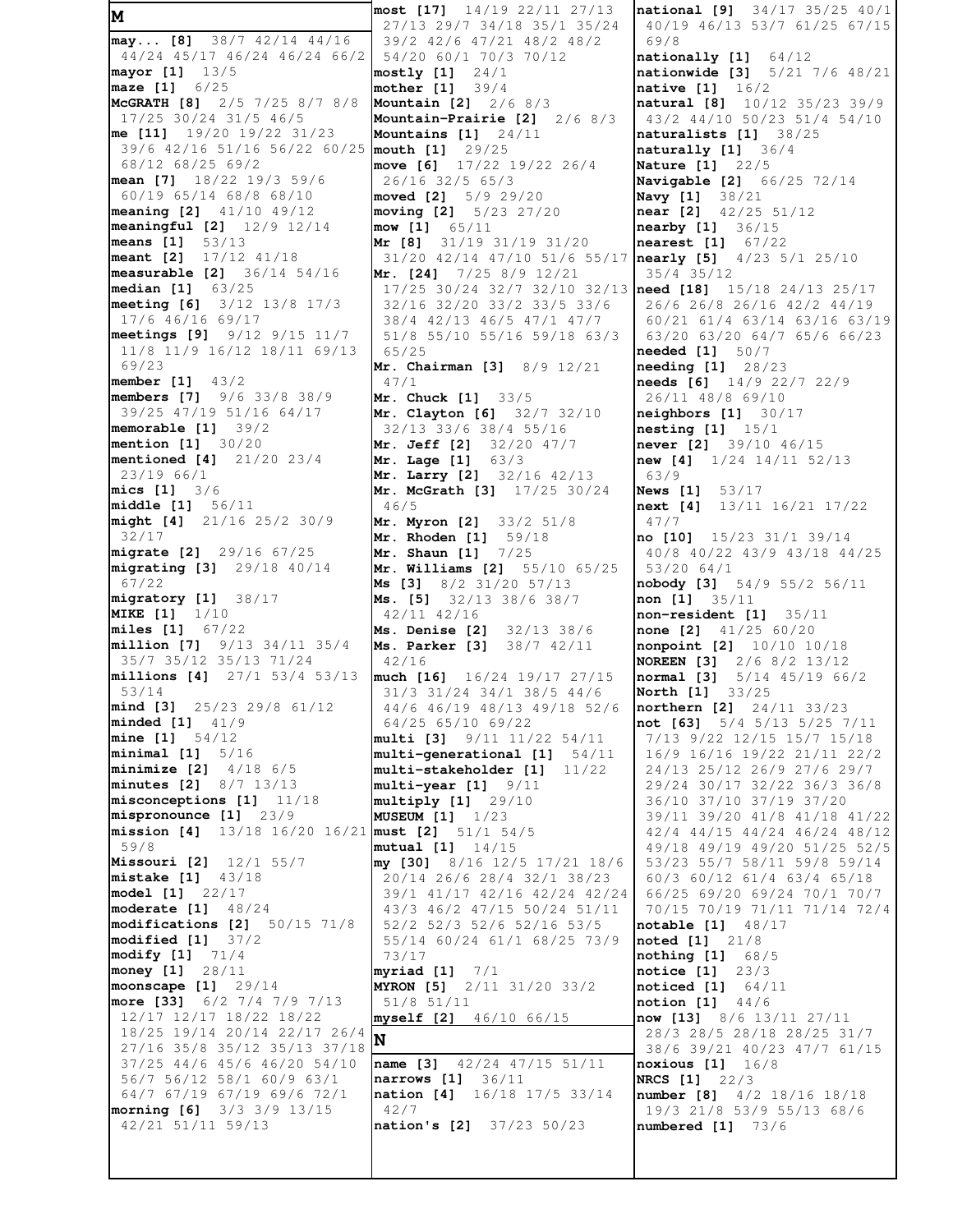**N numbers [3]** 14/5 28/8 63/22 **numerous [1]** 5/19 **nutritious [1]** 54/21 **O Obama [1]** 4/21 **objectives [1]** 22/7 **obscurity [1]** 45/9 **obstacle [1]** 59/23 **obtain [2]** 48/20 66/2 **occasions [1]** 71/20 **occupied [1]** 49/18 **occur [1]** 71/12 **occurred [1]** 55/20 **occurs [2]** 20/19 49/3 **off [4]** 24/3 24/6 24/16 56/19 **offer [1]** 40/4 **offered [1]** 13/24 **offering [1]** 4/15 **offers [1]** 49/25 **office [4]** 4/21 9/15 20/4 62/12 **Offices [1]** 64/19 **officials [2]** 9/6 11/13 **offs [1]**  $\frac{27}{25}$ <br>**often [5]** 7/13 **often [5]** 7/13 14/15 20/24 55/20 59/23 **oftentimes [2]** 56/7 58/22 **Oh [1]** 57/1 **okay [3]** 28/14 31/2 66/20 **on [127] on-the-ground [1]** 43/14 **once [2]** 17/23 46/15 **one [46]** 3/3 11/15 15/5 15/5 16/5 22/11 22/23 22/23 25/3 25/3 25/6 25/6 25/22 26/18 26/19 26/21 26/23 27/8 27/12 28/24 30/8 30/11 30/13 34/13 34/14 35/23 36/3 39/3 41/4 46/3 47/21 52/20 55/2 56/10 59/12 59/14 59/14 60/12 63/23 64/9 69/14 69/17 69/19 70/6 70/12 71/12 **one-tenth [1]** 28/24 **one-week [1]** 11/15 **onerous [1]** 71/17 **ones [3]** 55/25 56/5 66/14 **ongoing [1]** 16/15 **only [16]** 5/4 22/2 25/11 26/9 **out-of-state [1]** 35/15 28/24 37/2 39/6 41/22 44/12 50/8 53/10 53/12 57/18 59/8 69/24 71/20 **onslaught [1]** 54/15 **onto [1]** 23/20 **open [3]** 3/22 14/7 72/20 **opening [3]** 32/4 52/19 69/1 **openly [1]** 41/5 **operated [1]** 72/9 **operation [3]** 52/2 60/22 66/4 **operations [9]** 5/15 9/22 10/17 15/23 16/7 43/17 44/19 52/6 66/3 **opinion [1]** 55/17 **opportunities [5]** 8/13 14/17 18/11 19/18 69/5 **opportunity [12]** 8/10 13/16 17/17 20/13 33/9 38/10 42/20 47/2 47/12 54/25 59/16 72/17 **overwhelming [1]** 38/1 **oppressive [1]** 45/22 **option [1]** 56/23

**options [3]** 15/7 21/11 21/14 **or [59]** 5/10 6/11 7/2 15/7 20/4 21/16 21/21 22/4 22/5 23/7 25/12 25/16 25/22 28/6 29/5 30/1 30/17 34/10 36/3 36/5 38/16 40/14 40/23 41/19 43/12 44/25 45/12 45/20 45/20 46/16 48/4 48/16 49/3 49/4 50/4 50/25 54/6 59/4 59/9 59/14 62/1 62/11 65/5 65/7 66/6 66/7 67/24 68/16 69/13 70/1 70/7 70/18 70/19 71/2 71/4 71/11 71/14 71/19 71/21 **oral [2]** 27/15 27/21 **order [7]** 10/2 44/13 50/6 54/13 57/24 58/1 71/3 **ordered [1]** 57/23 **organization [1]** 70/24 **organizations [4]** 20/5 54/1 57/20 66/13 **organized [2]** 11/17 70/25 **original [1]** 61/1 **other [21]** 21/10 21/14 22/17 23/12 24/9 24/22 30/11 33/11 **participate [1]** 63/17 35/2 36/17 37/14 39/14 40/14 **participating [1]** 15/12 51/15 52/12 53/21 56/10 56/12 66/14 69/2 71/16 **others [4]** 13/18 27/7 44/21 57/19 **our [72]** 3/16 4/6 7/16 7/16 7/21 7/24 8/6 9/14 10/9 12/6 **partners [13]** 11/5 13/22 12/9 12/10 13/11 13/22 14/6 14/22 15/16 16/20 16/20 17/9 20/22 21/23 24/25 26/7 28/6 31/8 31/16 31/18 32/2 33/5 35/19 37/23 41/1 41/4 41/9 42/3 42/7 42/8 43/23 44/1 44/10 44/14 44/18 44/19 46/18 47/7 50/23 51/4 51/23 53/24 54/9 54/23 56/6 56/12 58/13 58/16 58/19 58/22 60/21 60/22 61/6 61/9 63/18 65/2 65/3 65/5 66/13 67/23 68/20 69/17 70/13 72/17 **out [26]** 13/3 13/8 21/14 22/10 25/1 26/12 28/14 29/4 29/18 31/25 33/4 35/15 45/20 **penalties [2]** 45/3 45/19 45/23 46/8 46/18 46/19 48/24 **PENNINGTON [1]** 73/2 56/23 59/13 63/18 63/22 66/8 **people [16]** 4/23 13/20 16/19 66/12 68/12 69/24 **outcomes [1]** 8/23 **outdoor [4]** 33/13 33/19 35/17 **per [2]** 53/7 72/2 37/24 **outrageous [1]** 44/11 **outreach [9]** 8/19 10/7 10/13 10/21 11/2 11/15 12/6 12/10 18/9 **over [21]** 5/12 9/13 9/15 14/1 **perhaps [1]** 19/21 25/4 27/2 32/8 35/21 48/9 53/20 55/20 63/11 69/12 71/24 72/1 72/8 **overall [1]** 35/6 **overly [2]** 6/1 64/16 **overreach [1]** 65/23 **overreaching [1]** 43/7 **oversight [6]** 3/11 3/13 3/20 3/24 4/6 21/1 **owe [1]** 69/2 **own [5]** 6/24 56/6 56/12

 14/2 14/11 15/11 22/19 24/14 **period [5]** 20/12 34/21 34/24 65/12 65/19 **owned [1]** 67/14 **owner [1]** 47/15 **owners [2]** 16/15 45/23 **ownership [3]** 43/18 48/1 63/16 **owns [1]** 65/15 **P p.m [1]** 72/24 **page [1]** 23/1 **pages [1]** 73/6 **paid [1]** 14/23 **panel [11]** 2/4 2/8 7/24 17/21 17/22 31/7 31/8 31/10 31/19 32/2 68/14 **paperwork [2]** 22/21 22/21 **Park [2]** 40/19 67/16 **PARKER [9]** 2/14 31/21 32/13 38/6 38/7 38/19 42/11 42/16 57/13 **Parks [3]** 22/4 35/16 40/22 **part [4]** 46/2 53/24 66/19 70/20 **participation [2]** 3/23 12/13 **particular [2]** 19/4 38/18 **parties [1]** 14/16 **partly [1]** 22/13 **partner [1]** 30/21 13/24 14/6 14/14 15/14 20/22 21/19 21/23 22/11 22/16 22/19 26/18 **partnerships [2]** 10/9 41/12 **parts [2]** 40/13 70/12 **pass [1]** 56/2 **passed [10]** 5/5 21/13 27/22 42/7 46/17 48/22 64/3 64/4 71/18 71/18 **passing [1]** 56/2 **past [3]** 27/2 33/15 46/13 **pasture [2]** 44/4 68/5 **patchwork [1]** 64/20 **pawns [1]** 54/5 **pay [1]** 57/8 16/21 17/16 24/8 24/9 25/5 34/11 42/2 44/8 46/10 62/20 63/15 64/1 66/16 **perceive [1]** 46/24 **percent [10]** 6/17 26/1 28/24 33/24 34/2 34/21 40/2 47/23 53/15 63/12 **perfect [1]** 55/25 46/14 69/12 **periodic [2]** 11/8 11/11 **permanent [1]** 21/8 **permit [4]** 48/10 48/20 48/22 65/9 **permits [4]** 66/2 66/6 66/7 66/17 **permitting [4]** 12/12 48/3 48/4 64/21 **personally [2]** 57/11 66/16 **perspectives [1]** 9/14 **pest [1]** 29/17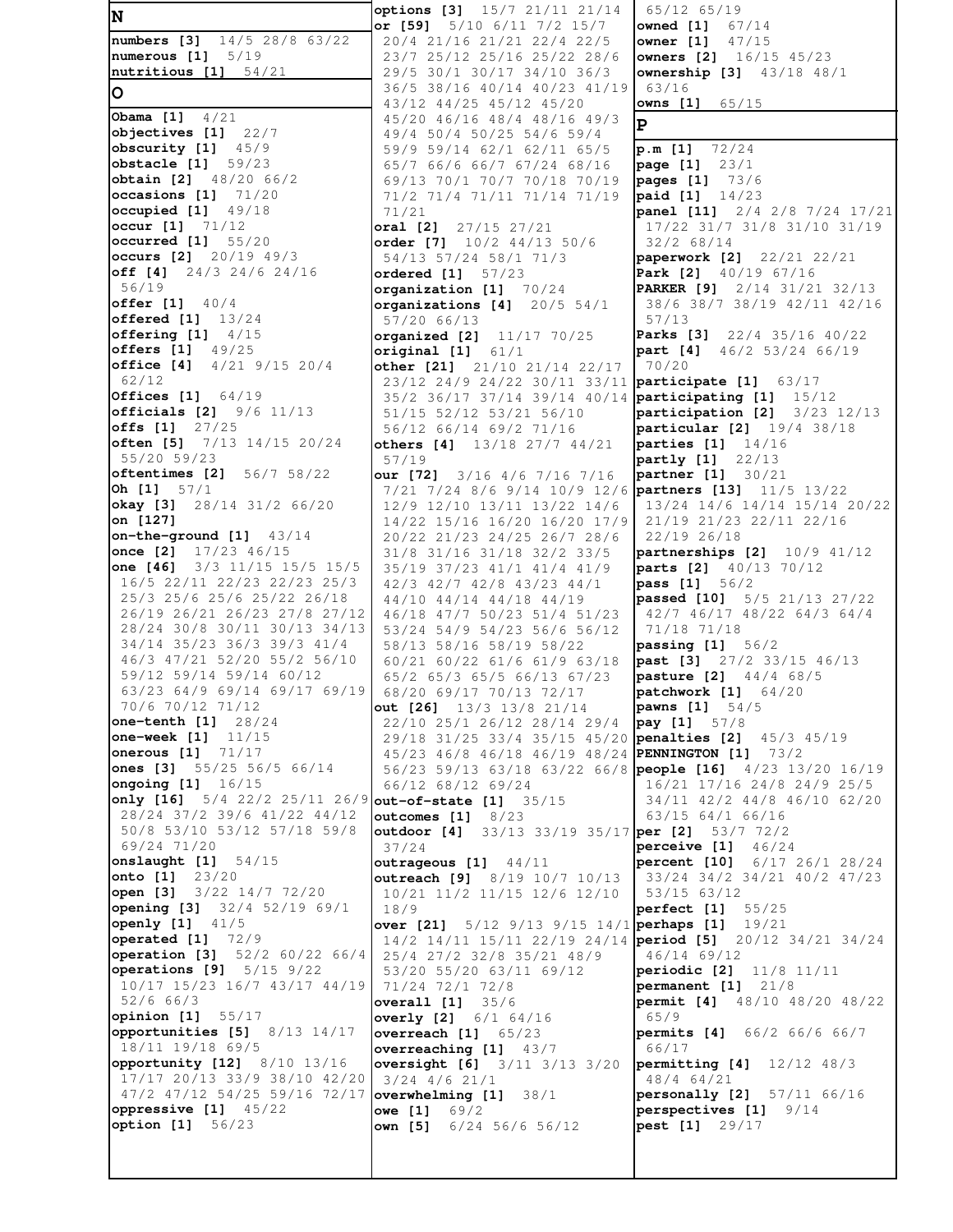**P pesticide [2]** 11/10 20/19 **PFINGSTON [2]** 73/5 73/13 **phase [3]** 27/23 28/18 28/19 **pheasant [3]** 35/14 69/1 69/3 **Pheasants [1]** 22/5 **physical [2]** 36/14 50/4 **piece [1]** 65/20 **Pierre [1]** 11/23 **Pine [1]** 40/20 **pipelines [1]** 55/8 **place [13]** 14/8 26/11 53/12 55/4 58/10 60/24 60/25 67/24 **prime [1]** 62/12 68/2 70/11 70/16 70/18 72/7 **placed [1]** 63/8 **places [5]** 29/5 36/3 68/3 68/16 68/17 **placing [1]** 21/12 **plague [5]** 27/9 27/15 27/21 29/20 52/25 **plains [2]** 28/23 33/23 **plan [6]** 18/8 19/5 28/21 40/23 62/5 62/13 **planning [1]** 28/8 **plans [4]** 12/4 13/8 41/25 53/11 **play [1]** 65/19 **please [1]** 19/11 **pleased [1]** 52/8 **plus [1]** 53/3 **pockets [1]** 30/2 **point [8]** 22/8 22/10 25/16 26/5 29/18 46/3 61/19 71/7 **policies [2]** 43/7 69/8 **poll [1]** 40/1 **pollute [1]** 39/24 **polluted [1]** 34/9 **pond [1]** 52/3 **ponds [4]** 36/22 37/12 37/12 37/13 **pops [1]** 56/9 **population [5]** 27/3 29/21 33/25 40/9 67/17 **populations [3]** 28/1 30/1 41/24 **position [2]** 29/6 70/23 **positive [1]** 35/20 **possible [2]** 39/10 54/14 **possibly [2]** 65/4 65/8 **potential [1]** 7/8 **potentially [5]** 49/24 49/24 50/6 52/2 65/13 **pothole [4]** 2/12 32/10 33/23 35/14 **power [3]** 18/8 19/5 48/9 **poweshiek [2]** 23/9 24/4 **practice [2]** 69/19 69/20 **practices [7]** 10/16 10/22 44/3 45/19 60/7 69/11 69/19 **prairie [22]** 2/6 2/12 8/3 17/14 27/16 27/17 27/25 28/9 28/24 29/1 29/5 30/2 30/9 30/14 30/18 32/10 33/23 35/14 52/20 52/25 62/5 62/8 **precarious [1]** 24/5 **predictable [1]** 48/5 **prematurely [1]** 41/21 **premium [1]** 14/8 **preparedness [1]** 11/22 **present [1]** 45/1 **preserves [1]** 36/16 **president [11]** 2/10 2/12

 31/13 32/10 32/20 33/15 46/13 47/17 56/16 71/2 71/19 **pretty [6]** 24/5 25/14 29/11 62/4 66/22 68/17 **prevent [2]** 27/24 58/1 **prevented [1]** 26/1 **prevention [1]** 11/16 **prevents [1]** 47/25 **previous [2]** 34/23 42/18 **previously [2]** 24/21 37/20 **price [3]** 48/23 48/23 63/25 **primarily [1]** 24/24 **primary [3]** 5/25 13/22 59/8 **prior [2]** 10/5 37/8 **priorities [2]** 8/25 12/18 **priority [1]** 11/3 **private [29]** 3/15 4/9 4/19 6/5 6/18 13/21 15/14 16/14 19/1 22/4 24/1 24/24 25/8 26/14 40/5 41/16 41/19 42/22 43/8 43/18 45/23 48/10 50/2 52/24 56/6 57/25 65/17 67/23 **protections [4]** 26/6 35/24 72/10 **privately [1]** 50/11 **probably [3]** 58/13 59/25 70/14 **problem [4]** 29/9 53/18 53/18 57/2 **problematic [1]** 24/9 **problems [2]** 46/24 69/25 **proceed [1]** 50/18 **proceedings [1]** 73/8 **process [31]** 3/21 3/23 3/25 4/17 6/4 7/5 8/23 18/1 18/2 18/13 18/20 20/10 20/18 25/22 55/21 56/18 61/23 62/14 62/15 62/19 62/23 62/25 64/5 70/5 70/10 71/6 71/7 71/14 71/17 71/22 72/14 **processes [4]** 61/24 61/25 70/1 72/7 **produce [1]** 54/20 **producer [2]** 11/19 51/12 **producer's [1]** 20/1 **producers [3]** 9/16 9/20 20/5 **product [1]** 64/6 **productive [1]** 14/20 **professes [1]** 41/5 **Professional [1]** 73/14 **profitability [1]** 43/16 **program [31]** 10/10 10/17 11/10 13/23 13/24 14/2 14/6 14/14 15/9 21/2 21/20 21/24 22/8 22/11 22/14 22/16 22/16 **question [7]** 18/16 19/13 22/19 23/21 25/15 25/16 26/18 26/21 28/11 42/5 53/14 53/21 53/22 56/21 56/21 56/25 **programs [10]** 17/10 22/2 22/3 22/12 26/13 26/17 41/16 41/18 58/5 58/9 **project [8]** 10/14 11/25 14/3 50/14 50/15 50/17 53/6 63/4 **projects [6]** 10/20 10/24 10/25 13/25 21/22 48/17 **promulgated [1]** 3/22 **promulgating [2]** 4/2 18/3 **prong [1]** 30/19 **prongs [1]** 30/7 **properly [1]** 42/5 **properties [1]** 30/19 **property [18]** 3/15 4/9 14/24

 17/11 22/7 25/3 30/10 42/22 43/8 43/18 44/18 45/23 48/10 52/25 65/15 65/16 65/17 65/20 **proponent [1]** 57/11 **proponents [1]** 63/4 **proportion [1]** 29/1 **proposal [1]** 19/8 **propose [2]** 18/10 19/10 **proposed [6]** 8/18 18/14 49/2 60/13 61/16 70/23 **prosecution [1]** 45/19 **prosper [1]** 4/11 **prosperity [1]** 54/24 **protect [6]** 29/5 41/15 42/7 43/23 44/14 61/8 **protected [3]** 40/7 41/7 68/23 **protecting [4]** 6/12 50/23 52/24 61/6 **protection [13]** 2/5 3/14 4/7 4/25 6/7 8/1 15/18 34/11 43/11 44/6 45/5 51/17 59/19 40/24 41/3 **protein [1]** 54/21 **proud [2]** 38/19 68/17 **proven [1]** 40/4 **provide [14]** 10/13 12/8 13/17 17/17 18/10 19/17 20/14 21/10 21/15 21/19 30/8 33/21 41/8 46/22 **provided [3]** 9/18 37/9 70/15 **provides [2]** 12/5 37/25 **providing [3]** 9/20 30/17 48/7 **public [26]** 3/10 3/23 4/13 4/14 4/16 8/13 8/20 8/24 9/8 9/13 12/6 12/13 12/18 16/11 18/1 18/2 18/10 18/11 18/21 18/23 18/25 19/14 20/12 33/13 34/16 60/10 **puddles [1]** 37/14 **pups [1]** 39/4 **purpose [1]** 49/7 **push [1]** 57/2 **put [6]** 28/20 29/24 60/25 63/17 68/11 72/7 **puts [2]** 63/6 65/10 **Q qualifications [1]** 45/9 **qualify [2]** 28/12 64/2 **qualifying [1]** 44/16 **quality [5]** 10/23 44/5 44/9 48/13 61/6 20/14 43/9 53/5 59/18 61/13 **questioning [1]** 55/12 **questions [8]** 8/21 11/19 12/21 17/21 32/6 42/10 47/3 55/13 **quick [2]** 14/9 28/14 **quite [1]** 12/24 **R radical [1]** 54/6 **radio [1]** 40/18 **raise [3]** 51/2 51/13 63/25 **ranch [2]** 42/24 51/12 **rancher [4]** 2/9 32/16 43/24 45/11 **ranchers [19]** 10/14 15/20 16/22 29/7 42/23 43/5 43/14 43/22 44/2 44/12 44/21 45/7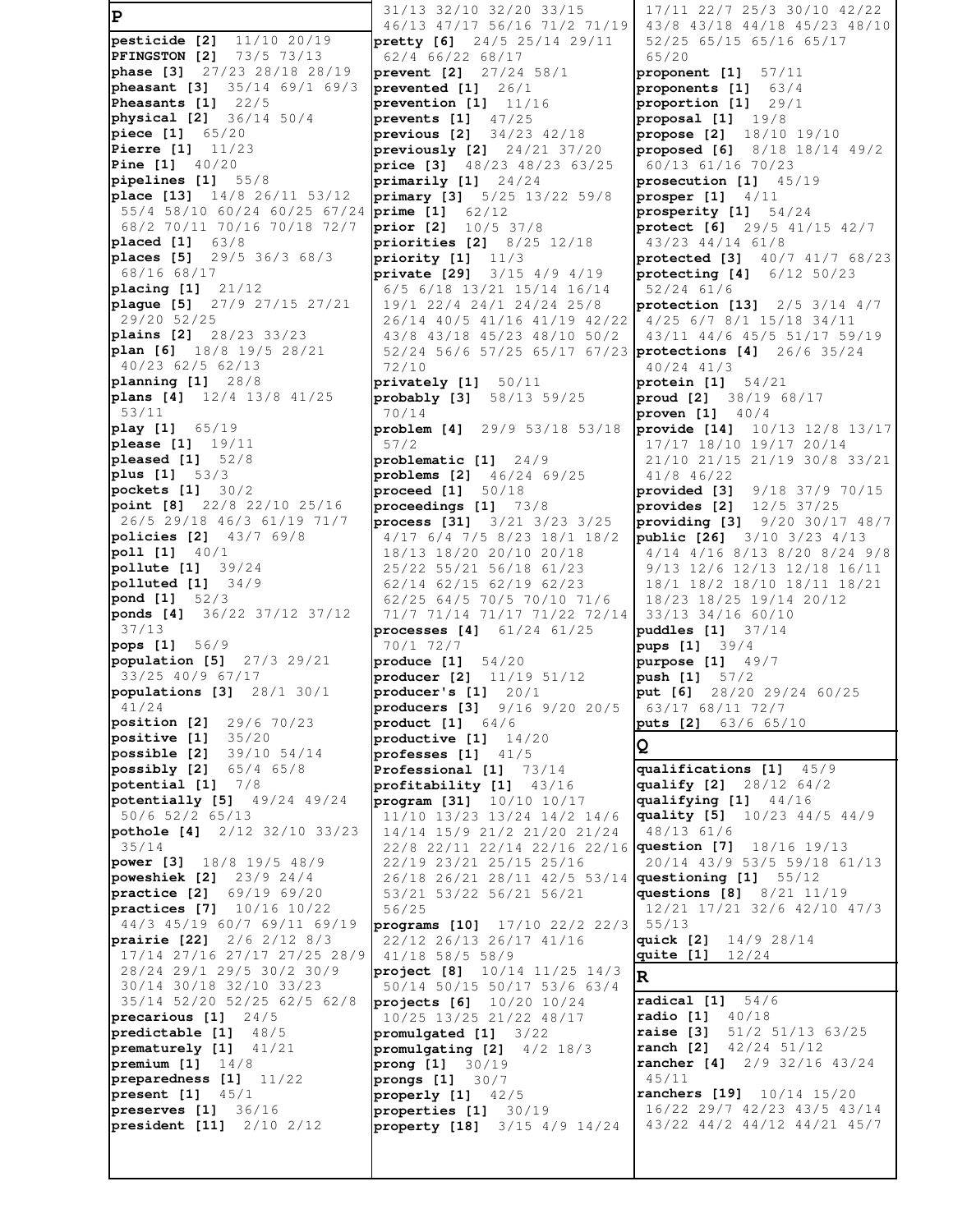**R ranchers... [7]** 45/23 46/6 51/22 52/12 56/14 56/23 59/20 **ranches [1]** 54/11 **ranching [2]** 15/23 36/17 **range [1]** 36/25 **Rapanos [1]** 34/7 **Rapid [4]** 1/24 11/1 47/16 65/2 **rate [6]** 25/14 57/15 57/25 58/12 58/13 72/1 **rather [5]** 7/17 25/15 30/2 63/18 63/22 **reach [2]** 25/1 51/24 **read [1]** 19/8 **real [6]** 28/14 29/17 43/10 46/24 48/17 62/21 **real-world [1]** 62/21 **realization [1]** 39/7 **realize [2]** 72/2 72/10 **realizing [1]** 48/1 **really [7]** 18/9 18/13 26/17 31/17 32/23 72/12 72/13 **reason [3]** 18/15 29/4 60/9 **reasonable [1]** 19/15 **receive [1]** 18/12 **received [2]** 9/24 18/17 **recent [2]** 11/14 16/1 **recently [2]** 23/19 40/1 **recognize [1]** 30/15 **Recognizing [1]** 39/13 **recommend [1]** 58/4 **record [3]** 31/11 72/20 73/7 **recovered [1]** 24/12 **recovering [1]** 6/12 **recovery [16]** 23/21 24/2 24/6 **required [6]** 12/16 16/11 25/12 25/25 26/3 26/11 27/6 27/9 27/14 28/21 28/25 30/8 30/20 49/9 53/11 **recreation [4]** 33/13 33/20 35/18 37/24 **recreational [1]** 55/19 **red [2]** 22/14 22/15 **reducing [1]** 23/5 **referenced [1]** 52/19 **referred [1]** 64/14 **reflected [2]** 9/23 39/16 **reform [1]** 25/17 **reformed [1]** 57/24 **regard [2]** 23/4 25/19 **regarding [5]** 8/17 9/5 20/6 26/25 52/15 **regardless [1]** 19/7 **regards [1]** 23/7 **region [14]** 2/5 2/6 7/25 8/3 8/15 8/17 9/17 9/25 11/3 11/4 11/5 11/24 35/14 40/18 **regional [6]** 2/6 8/2 8/15 9/15 13/12 64/19 **regionally [1]** 12/8 **Registered [1]** 73/14 **registration [2]** 20/3 20/9 **regulate [1]** 49/17 **regulated [4]** 47/21 48/15 50/12 56/5 **regulating [1]** 52/2 **regulation [8]** 7/2 37/5 37/21 47/12 47/23 47/25 54/14 63/13 **regulations [34]** 3/15 3/22 4/2 4/4 4/8 4/10 4/14 4/18

 4/22 4/22 4/24 5/2 5/4 5/7 5/8 7/14 8/12 8/18 8/24 10/5 **resulting [1]** 50/18 18/4 18/18 18/25 19/10 22/17 42/22 43/10 45/24 50/21 55/4 returns [1] 61/16 61/21 64/21 71/25 **regulatory [14]** 3/11 3/21 4/17 6/25 7/5 15/24 18/20 48/9 50/13 50/21 51/23 55/20 64/15 64/17 **rein [1]** 39/23 **reintroduction [1]** 52/17 **relationship [3]** 4/16 7/18 15/4 **relationships [2]** 15/8 17/7 **relatively [1]** 48/23 **relocation [1]** 53/17 **rely [2]** 4/1 51/22 **remain [2]** 17/15 23/13 **remains [1]** 42/6 **remarks [1]** 8/16 **remind [2]** 3/4 68/25 **reminded [1]** 69/2 **remiss [1]** 12/23 **removal [3]** 57/21 57/22 58/14 44/20 45/7 **repeated [1]** 61/2 **repercussions [1]** 49/2 **replace [1]** 22/17 **replicable [1]** 11/25 **report [1]** 34/19 **Reporter [1]** 73/14 **reports [1]** 63/19 **represent [3]** 22/1 47/18 62/24 **representatives [1]** 68/21 **representing [1]** 9/14 **represents [1]** 15/3 25/13 57/20 57/22 66/2 **requirements [6]** 11/16 12/13 12/15 43/10 48/11 50/16 **requires [1]** 50/4 **Reservation [1]** 40/20 **Reserve [1]** 56/21 **reside [1]** 24/2 **resident [3]** 35/10 35/11 38/20 **residents [1]** 34/15 **residual [1]** 68/4 **resilience [1]** 11/25 **resiliency [2]** 11/22 12/4 **resist [1]** 42/17 **resolutions [1]** 46/17 **resolve [1]** 39/16 **resource [1]** 44/10 **resources [14]** 5/7 7/16 10/12 10/16 12/2 26/9 33/12 37/23 43/2 44/14 51/4 54/8 54/10 59/22 **respect [1]** 68/20 **respectful [1]** 26/14 **respond [1]** 42/18 **response [1]** 9/4 **responsibilities [1]** 20/25 **responsibility [2]** 43/21 61/9 **responsible [1]** 6/9 **rest [2]** 39/18 46/2 **restoration [1]** 10/21 **restoring [1]** 33/11 **restriction [1]** 15/1 **restrictions [2]** 6/23 15/24 **result [6]** 6/4 9/23 10/15 18/13 18/23 64/15

**require [3]** 20/10 20/11 52/10 **rule [55]** 3/25 5/10 5/14 5/16 **resulted [1]** 7/6 **results [2]** 14/16 54/17 **returns [1]** 14/4 **revegetation [1]** 50/10 **Revenue [1]** 35/22 **review [5]** 7/8 20/6 20/9 70/10 71/6 **reviewing [1]** 20/3 **reviews [1]** 63/5 **revision [1]** 25/13 **RHODEN [7]** 2/9 31/19 32/16 42/13 42/14 42/24 59/18 **riders [1]** 59/3 **Ridge [1]** 40/20 **right [7]** 28/5 28/18 29/20 32/5 33/1 47/8 66/17 **rights [9]** 3/15 4/9 19/1 42/22 43/9 43/19 43/21 44/18 65/17 **rills [1]** 37/13 **ripples [1]** 35/8 **risk [5]** 20/11 34/9 34/13 **river [3]** 12/1 55/7 59/12 **road [4]** 10/25 26/3 27/6 27/13 **roads [2]** 36/23 68/1 **Rocky [1]** 24/11 **role [1]** 71/15 **room [1]** 67/19 **rotation [1]** 44/4 **roughly [1]** 53/15 **ROUNDS [7]** 1/10 2/2 33/7 38/8 47/11 51/5 51/15 **routine [1]** 16/7 5/17 5/22 5/24 6/4 7/6 8/23 9/2 9/8 9/9 9/23 10/4 12/12 18/2 18/6 18/7 18/10 18/14 36/7 36/9 37/18 37/22 37/25 38/1 44/20 46/13 48/6 48/9 48/13 48/16 49/7 49/13 50/14 51/18 51/20 51/25 52/4 52/9 66/1 70/5 70/7 70/16 70/18 70/19 70/23 71/4 71/4 71/7 71/9 71/15 71/21 71/22 **rule-making [8]** 3/25 6/4 8/23 9/8 12/12 18/2 70/5 71/7 **rules [13]** 6/1 6/5 12/17 45/22 52/13 54/16 60/11 60/13 61/11 65/19 70/10 71/6 71/14 **rules-making [1]** 71/14 **ruling [1]** 7/3 **run [3]** 44/19 45/13 65/5 **S safe [3]** 43/25 45/3 51/3 **safeguarding [1]** 37/23 **safest [1]** 54/20 **sage [2]** 15/19 15/22 **said [3]** 36/1 64/24 66/20 **same [6]** 45/3 53/20 60/24 62/11 70/16 70/17 **sand [1]** 68/9 **saw [2]** 29/12 52/8 **say [6]** 24/25 31/4 39/8 46/21 68/9 70/7 **saying [3]** 29/3 31/23 32/22 **says [1]** 39/19 **scale [2]** 27/18 27/20 **scary [2]** 63/23 66/19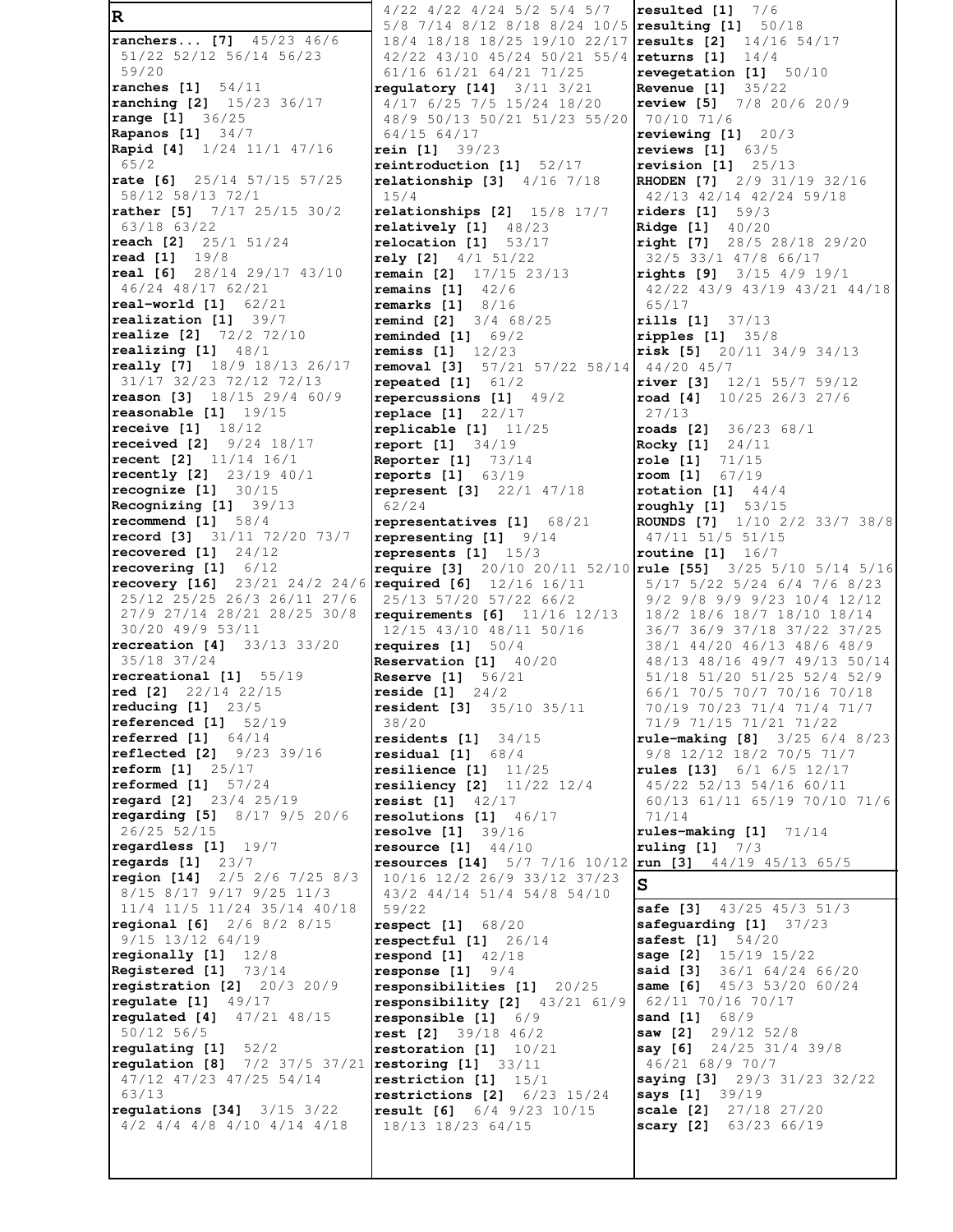**S scenario [1]** 62/22 **science [5]** 4/1 10/6 38/1 40/4 41/20 **scientifically [1]** 45/4 **scope [5]** 9/5 9/21 36/12 39/5 50/1 **search [1]** 40/14 **season [3]** 15/2 27/20 69/1 **seasonal [1]** 36/3 **seat [2]** 63/4 63/14 **second [5]** 2/8 31/8 31/10 31/19 35/19 **Secretary [1]** 52/22 **section [1]** 67/23 **Security [1]** 11/21 **see [10]** 39/24 55/15 56/18 59/13 59/16 61/2 61/22 66/5 68/1 69/25 **seed [1]** 57/3 **seeded [1]** 20/2 **seeing [1]** 68/22 **seek [1]** 52/12 **seeking [1]** 59/4 **seem [1]** 26/23 **seemed [1]** 56/21 **seems [4]** 18/19 25/14 55/24 69/7 **seen [4]** 56/24 61/11 61/25 70/4 **seldom [1]** 45/13 **self [1]** 43/22 **self-driven [1]** 43/22 **sell [2]** 48/16 57/3 **senate [6]** 46/12 62/10 62/12 71/2 71/3 71/18 **senator [24]** 1/10 2/2 2/9 18/5 19/2 20/8 20/21 21/18 22/18 23/18 25/24 27/4 32/17 33/8 36/8 38/3 38/8 38/8 42/15 51/10 51/15 52/10 55/5 **skipper [1]** 23/8 55/22 **send [1]** 22/21 **sense [6]** 38/2 40/3 46/23 60/10 61/12 62/24 **sensitive [1]** 3/7 **sent [2]** 46/17 52/22 **September [2]** 72/21 73/10 **September 13th [1]** 72/21 **series [2]** 32/5 55/15 **seriously [1]** 12/15 **seriousness [2]** 41/11 52/20 **serve [1]** 49/24 **served [4]** 34/15 38/21 43/1 46/11 **service [29]** 2/7 3/14 4/8 6/8 6/19 7/8 8/3 16/1 16/19 17/4 17/13 21/9 21/10 22/2 22/13 23/7 23/16 24/10 26/24 28/8 34/20 35/10 36/1 41/14 43/13 **society [4]** 2/14 32/14 38/11 57/21 58/5 62/2 67/14 **Service's [3]** 13/18 49/6 49/22 **set [2]** 29/6 60/10 **setbacks [1]** 48/18 **settle [1]** 53/25 **several [7]** 9/4 10/12 17/5 40/11 47/19 58/5 69/12 **severe [1]** 45/2 **shared [1]** 7/19 **sharing [1]** 39/4 **SHAUN [4]** 2/5 7/25 8/7 12/24

**she [1]** 17/12 **shoot [1]** 41/6 **short [2]** 21/21 48/7 **shorter [2]** 21/16 21/17 **shot [2]** 40/16 41/4 **should [9]** 5/25 7/18 22/16 23/13 57/23 62/19 62/20 65/14 71/15 **shouldn't [1]** 68/8 **shovel [1]** 41/6 **showed [1]** 40/17 **shown [2]** 27/3 27/19 **shows [1]** 40/2 **shut [1]** 41/6 **side [3]** 32/9 56/10 56/10 **sides [2]** 9/14 57/6 **sight [1]** 41/4 **sighted [1]** 40/11 **sighting [1]** 39/4 **signed [1]** 71/19 **significance [1]** 27/13 **significant [5]** 5/12 5/14 6/23 19/4 50/14 **significantly [2]** 49/13 60/8 **signing [1]** 23/2 **similar [3]** 9/25 32/2 70/11 **simply [2]** 7/4 44/10 **since [5]** 4/20 4/23 13/24 36/20 71/23 **single [2]** 40/10 47/24 **single-family [1]** 47/24 **sir [4]** 12/22 13/6 41/20 42/9 **sit [2]** 21/25 56/13 **sitting [2]** 22/23 59/14 **situation [1]** 52/22 **six [1]** 10/19 **Sixth [2]** 5/21 10/3 **size [2]** 49/13 60/12 **skill [1]** 73/9<br>**skin [1]** 61/5 **skin** [1] **skipperling [2]** 23/9 24/4 **slightly [1]** 42/17 **slows [1]** 71/6 **small [9]** 4/5 5/18 10/17 20/2 **spirit [1]** 19/13 27/18 29/1 35/25 47/16 48/23 **spite [1]** 44/16 **smaller [1]** 30/1 **snapshot [1]** 12/5 **so [49]** 3/7 13/3 19/12 20/8 20/12 20/21 20/22 22/6 22/22 **spotting [1]** 39/5 23/20 23/22 24/10 26/2 26/13 **spring [2]** 10/25 68/1 27/7 27/12 28/12 28/12 28/17 **ss [1]** 73/1 28/25 29/3 29/16 29/23 30/17 **staff [3]** 25/5 33/8 38/9 31/18 42/17 46/20 47/1 51/2 54/1 56/11 57/5 60/18 61/7 61/10 61/13 62/1 62/9 62/18 63/19 64/7 65/6 65/10 67/16 67/20 69/9 69/22 70/22 72/16 **so-called [1]** 54/1 39/17 **solicited [1]** 20/4 **solution [1]** 62/6 **solutions [4]** 26/16 40/4 46/23 52/13 **some [17]** 23/5 24/8 25/11 26/20 27/18 38/24 39/1 46/23 47/19 50/17 57/19 58/17 62/24 63/22 68/6 68/9 72/5 **somebody [1]** 68/11 **something [3]** 19/11 39/7 59/17

**soon [1]** 29/11 **sound [2]** 45/4 62/24 **source [2]** 10/10 10/19 **south [67]** 1/24 2/10 2/11 9/17 10/11 10/17 11/17 11/20 12/8 13/1 13/2 14/12 15/4 15/11 16/18 16/23 22/4 24/4 31/12 31/13 32/20 33/2 33/13 33/17 34/13 34/14 34/25 35/11 35/19 35/22 38/12 38/16 38/17 38/20 40/8 40/9 40/12 40/13 40/21 41/9 41/25 42/23 42/25 43/1 43/24 46/20 47/17 47/18 51/2 55/24 56/7 56/16 56/17 58/20 60/4 60/6 60/7 60/8 60/13 61/24 62/17 63/9 63/12 65/2 70/5 70/11 73/1 **southern [1]** 33/24 **speak [1]** 46/10 **Spearfish [1]** 58/23 **special [1]** 56/9 **specie's [3]** 49/8 49/12 49/19 **species [58]** 6/10 6/10 6/13 6/14 6/16 6/17 6/20 7/9 7/10 15/15 15/18 15/25 23/5 23/12 23/16 23/22 24/7 24/22 25/10 25/18 25/25 26/2 26/5 26/10 27/2 27/5 27/9 27/10 30/16 38/13 38/16 39/11 39/16 41/13 41/23 42/3 42/8 49/4 49/19 51/19 52/15 53/9 53/10 53/12 57/14 57/17 57/18 57/24 58/2 58/8 58/17 62/8 67/6 67/8 67/18 67/19 68/23 72/13 **specific [7]** 8/20 11/14 20/15 26/21 37/6 50/4 69/25 **specifically [2]** 46/17 66/12 **specifics [2]** 19/21 66/7 **speed** [1] **spend [1]** 53/13 **spent [4]** 27/1 35/12 35/13 67/5 **spill [1]** 11/15 **sponsors [1]** 62/12 **sportsmen [1]** 56/3 **sportsmen's [1]** 56/12 **stake [1]** 62/18 **stakeholder [1]** 11/22 **stakeholders [10]** 8/11 8/17 8/21 9/1 9/12 12/10 12/19 52/12 58/24 59/10 **stand [1]** 39/18 **start [1]** 72/10 **starts [2]** 15/5 22/23 **state [37]** 2/9 4/3 4/5 5/19 8/25 9/6 10/15 10/20 11/4 11/7 11/8 11/9 12/2 13/1 20/5 20/18 20/20 20/22 20/25 21/2 21/3 21/5 24/5 32/16 35/2 35/15 38/12 41/1 41/5 41/25 46/12 46/13 48/15 56/4 61/3 61/23 73/1 **state's [1]** 51/4 **statement [4]** 30/5 31/11 32/4 47/9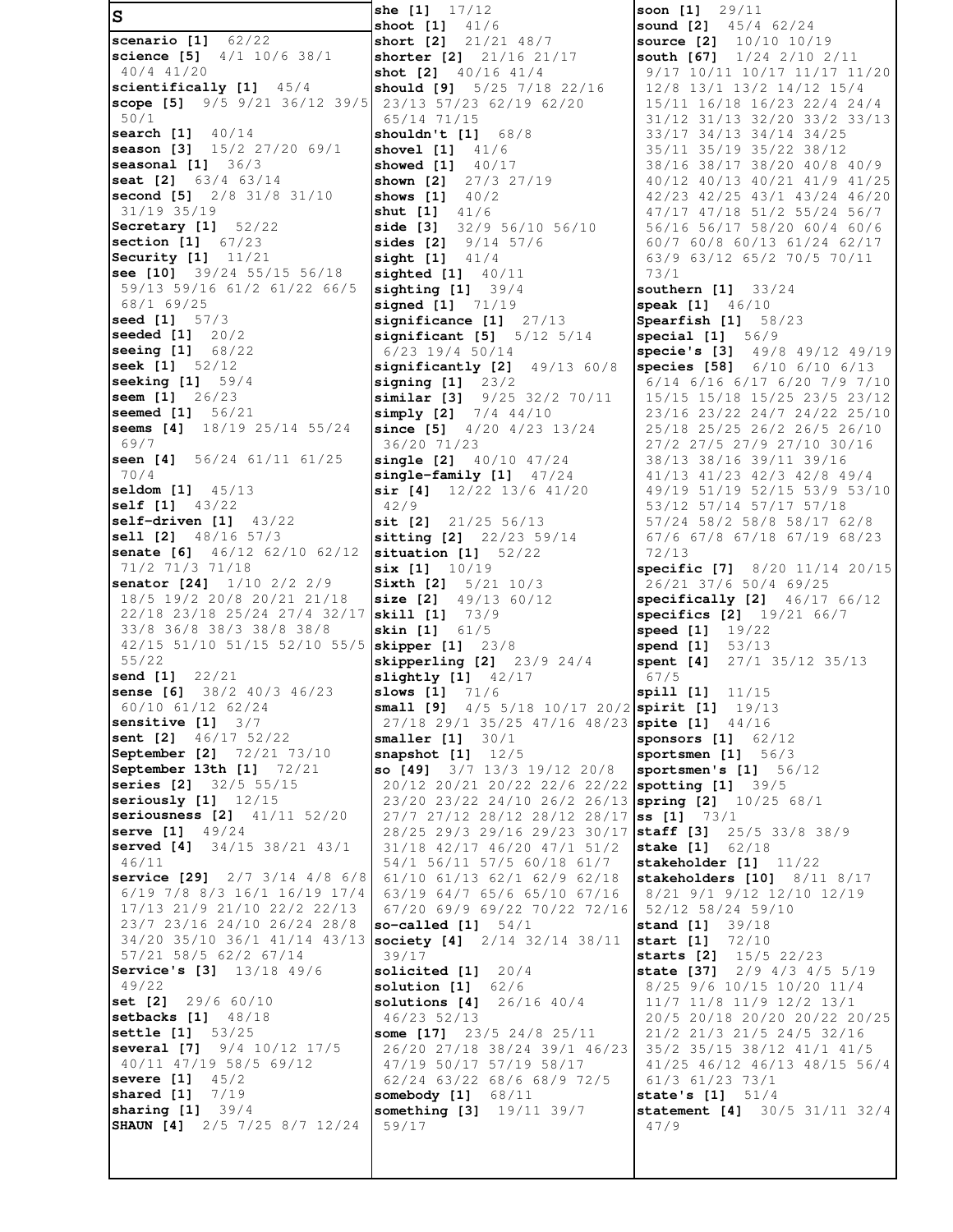**S states [24]** 2/14 6/3 6/15 9/17 10/9 11/5 11/12 14/21 15/20 28/9 32/15 34/4 34/12 37/7 38/11 39/14 53/21 60/14 **sustainable [1]** 10/15 66/25 67/1 70/10 71/1 71/5 72/9 **status [2]** 34/18 41/7 **statutory [3]** 37/2 37/17 63/5 **staunch [1]** 43/8 **stay [2]** 5/22 52/9 **staying [1]** 10/4 **step [1]** 26/3 **steps [1]** 23/7 **stewards [1]** 7/12 **stewardship [2]** 43/21 44/3 **stick [1]** 42/18 **still [6]** 6/6 50/12 52/23 58/17 69/2 69/18 **stock [2]** 36/22 37/12 **stop [4]** 7/2 50/13 54/14 71/4 **story [2]** 14/6 61/2 **stream [1]** 52/3 **streambed [1]** 52/3 **streamline [1]** 14/8 **streamlined [2]** 22/22 48/21 **streams [7]** 33/11 33/18 33/21 **taxpayer [4]** 27/1 53/14 54/8 34/8 34/13 34/15 36/4 **Street [1]** 1/24 **strips [1]** 44/5 **strive [1]** 7/18 **strong [1]** 38/15 **struggling [2]** 58/17 58/18 **study [1]** 35/3 **subcommittee [5]** 3/10 3/19 33/9 38/9 69/23 **subdivision [1]** 65/2 **subject [3]** 5/13 42/19 45/17 **submit [1]** 31/11 **submitted [1]** 41/17 **subsequent [1]** 34/8 **substantially [1]** 50/6 **substantive [1]** 18/22 **success [9]** 23/5 25/14 26/20 27/19 53/15 57/15 57/25 58/12 58/13 **successful [2]** 22/11 51/22 **such [10]** 16/7 23/6 23/13 23/15 37/13 39/3 44/4 45/19 49/20 67/17 **sudden [3]** 45/17 56/9 66/18 **suddenly [1]** 72/2 **sue [1]** 53/25 **suffer [1]** 48/17 **sufficient [1]** 18/1 **suggesting [2]** 29/23 29/25 **suggestions [1]** 4/15 **suggests [1]** 40/12 **suitable [1]** 50/9 **Superfund [1]** 3/11 **support [9]** 10/18 33/24 35/5 35/7 40/3 50/7 50/8 56/24 57/1 **supporting [4]** 10/11 17/15 49/8 49/9 **supposed [2]** 29/6 45/11 **Supreme [3]** 9/4 34/6 34/22 **sure [4]** 13/10 19/24 22/25 57/7 **Surprisingly [1]** 47/22 **survival [7]** 41/22 44/1 49/8 49/12 49/20 50/5 61/7 **surviving [1]** 53/7 **sustain [2]** 54/23 61/5 **sustainability [2]** 10/23 43/17 **SWANCC [1]** 34/7 **Sylvatic [1]** 27/9 **system [5]** 5/25 48/3 48/4 55/5 55/6 **systematic [1]** 3/20 **T table [4]** 15/6 63/4 63/14 63/17 **tactics [1]** 54/1 **tailor [1]** 26/12 **take [7]** 12/15 18/16 19/18 20/14 27/25 70/17 72/16 **taken [2]** 1/23 23/7 **takes [3]** 48/19 50/23 70/21 **taking [6]** 4/21 23/7 31/6 31/15 31/24 65/17 **talk [4]** 46/6 56/14 59/6 69/4 **talked [2]** 30/11 64/12 **tape [2]** 22/14 22/15 **targeting [1]** 44/15 67/5 **taxpayers [1]** 5/1 **tell [7]** 14/5 19/22 28/5 28/20 29/8 39/1 67/6 **temporary [1]** 36/4 **temptation [1]** 42/17 **ten [4]** 21/21 23/1 38/22 56/21 **ten-page [1]** 23/1 **ten-year [1]** 56/21 **tend [1]** 43/15 **tenth [1]** 28/24 **tenure [1]** 43/3 **term [2]** 21/16 21/17 **terms [8]** 14/22 61/25 64/12 64/15 68/18 68/21 69/15 69/18 **testament [1]** 18/19 **testified [3]** 59/19 63/3 67/3 **testify [6]** 8/10 33/10 42/21 47/2 51/16 62/18 **testifying [1]** 3/5 **testimony [22]** 3/18 4/7 7/23 12/5 13/17 17/19 21/8 38/5 41/17 42/12 42/18 46/2 47/6 51/7 51/9 52/19 55/11 64/12 66/1 69/16 70/15 70/17 **testing [3]** 27/19 27/21 40/17 **than [18]** 7/9 7/13 7/17 23/1 24/21 27/16 30/2 35/8 35/13 35/13 44/8 54/7 54/10 60/8 63/18 69/6 71/5 71/16 **thank [47]** 3/16 7/21 8/4 8/9 12/22 12/23 13/9 13/15 13/16 17/17 17/19 17/23 18/5 21/18 22/18 23/18 25/24 27/4 28/15 30/23 31/1 31/2 31/4 31/15 31/17 31/23 32/15 38/3 38/4 42/9 42/11 42/15 47/5 51/5 51/6 51/10 51/15 55/1 55/9 55/10 55/22 59/11 61/18 63/2 68/13 72/17 72/23 **thanks [3]** 42/20 47/1 52/17 **that [277] that's [15]** 26/19 34/16 58/8 62/19 62/19 62/22 63/11 66/19 66/22 66/22 67/1 67/10 69/6 71/5 71/12 **their [36]** 4/12 6/13 6/17 6/22 6/24 7/12 9/22 13/19 14/13 14/24 16/4 16/16 21/12 22/6 22/7 25/2 26/11 26/12 30/10 34/12 34/16 43/15 43/16 43/17 44/21 51/3 57/5 57/22 58/9 59/7 59/22 65/19 68/16 68/17 68/22 68/23 **them [29]** 3/6 4/24 19/22 20/7 21/5 22/8 24/3 24/16 25/3 26/5 26/10 28/1 29/6 29/9 29/10 30/8 37/3 37/4 41/23 55/15 57/19 58/7 62/22 67/23 68/1 68/3 68/6 68/18 72/1 **then [11]** 17/22 20/25 21/4 29/16 29/17 32/3 32/5 61/22 66/20 70/17 70/24 **theories [1]** 65/10 **theory [1]** 65/3 **there [25]** 3/6 6/13 15/10 18/8 20/12 20/12 20/22 21/14 23/14 25/21 27/7 30/7 30/24 40/8 43/3 53/4 53/16 55/6 56/24 57/16 63/22 66/7 66/15 69/13 70/15 **there's [12]** 19/8 23/5 28/9 43/9 45/18 56/11 63/22 64/3 64/24 68/5 68/6 71/6 **therefore [1]** 16/7 **these [35]** 4/4 4/22 4/24 5/4 5/6 5/8 7/3 9/18 12/6 12/15 15/3 15/21 17/17 19/10 23/15 24/1 25/11 30/16 34/3 34/13 34/15 35/6 37/1 40/12 41/16 41/17 48/2 48/2 48/22 50/7 52/23 54/4 59/6 69/23 72/6 **they [54]** 3/7 4/13 7/15 12/16 14/24 14/25 20/25 21/25 22/6 22/24 23/1 25/23 26/5 29/6 29/8 29/9 29/10 29/16 29/17 29/17 29/18 35/5 37/3 37/10 39/8 39/24 39/24 43/15 44/13 46/6 46/7 46/21 53/19 54/22 57/4 57/8 58/7 60/15 60/17 64/3 64/4 66/17 66/18 67/18 67/20 67/25 68/2 68/3 68/4 68/8 68/18 69/15 69/17 71/10 **they're [7]** 12/16 23/20 66/14 67/17 67/25 68/4 68/17 **they've [4]** 45/5 57/9 57/9 68/3 **thing [1]** 44/12 **things [5]** 27/12 56/5 59/13 60/6 67/21 **think [32]** 13/4 23/24 24/8 25/9 26/7 26/19 27/5 30/6 32/6 32/22 35/17 35/18 46/4 55/6 56/4 56/14 58/9 58/25 60/23 62/25 65/14 66/24 67/1 67/18 68/6 69/4 69/6 69/22 70/12 71/12 71/23 72/5 **thinking [1]** 66/6 **third [1]** 30/13 **thirds [1]** 71/2 **this [73]** 3/19 3/19 4/15 5/2 5/14 8/21 13/8 13/17 14/2 15/9 15/25 17/21 20/6 22/16 23/9 25/14 25/15 25/22 27/9 27/13 27/20 27/21 27/22 28/4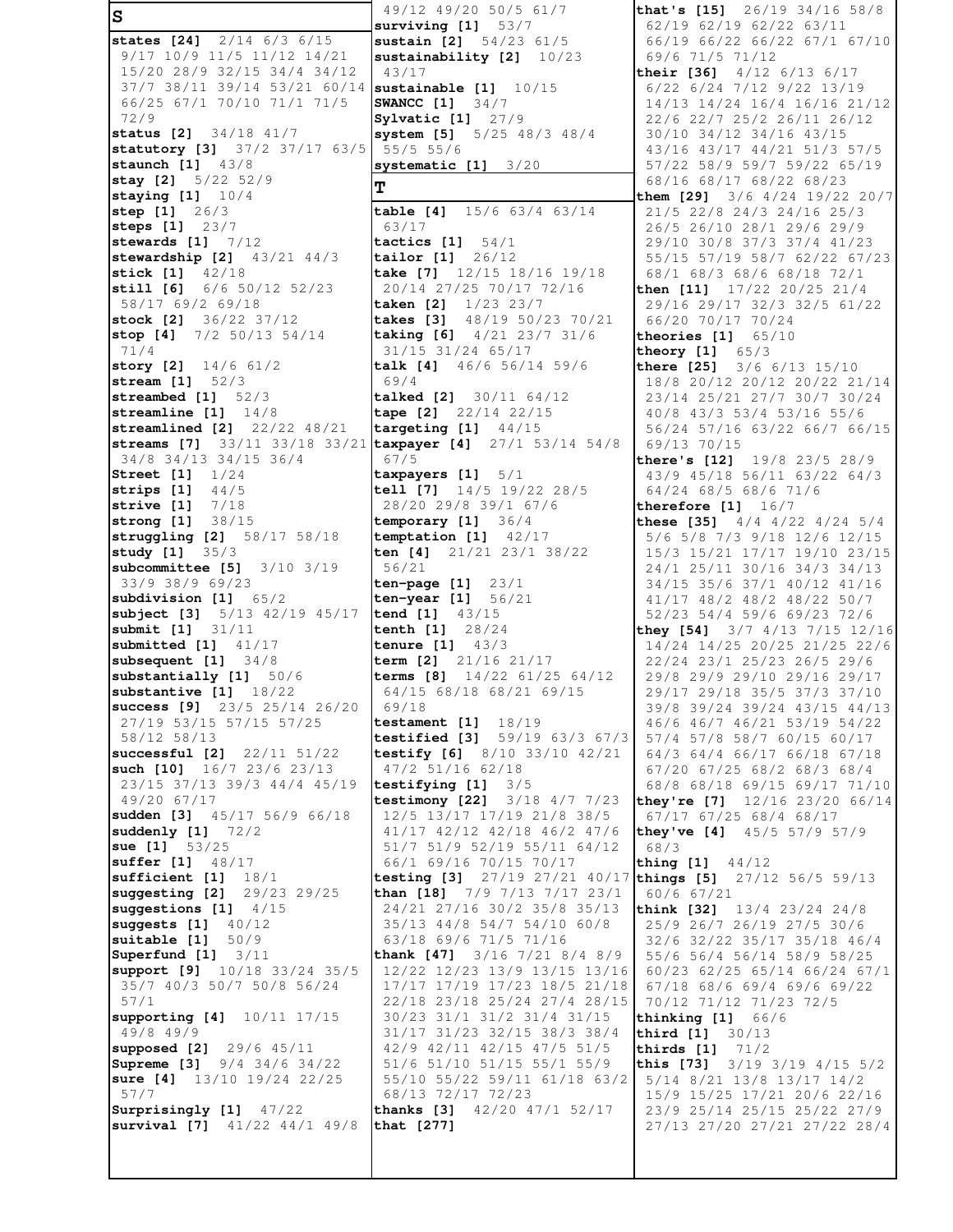T this... [49] 28/7 28/13 28/13 toward [1] 58/20 29/4 31/25 32/8 35/9 35/18 39/10 39/20 40/12 41/8 42/13 town [1] 67/23 42/20 42/21 46/4 47/2 48/8 48/16 49/9 50/5 50/14 50/21 50/25 51/8 51/25 52/16 53/6 53/13 55/12 56/9 56/19 57/6 59/10 63/6 63/8 64/13 65/14 66/4 66/5 67/7 68/8 68/10 68/15 72/16 72/18 72/22 72/22 73/10 thorough  $[1]$   $18/23$ those [30]  $10/24$  15/8 19/17 22/3 22/9 23/22 23/23 24/14 25/2 25/5 25/6 26/12 26/15 26/15 26/17 26/18 30/19 34/22 37/8 43/20 46/14 53/11 55/3 58/9 65/9 67/16 67/21 69/24 70/3 70/17 though [1] 20/13 thought [2]  $55/366/17$ thoughts  $[1]$   $25/19$ thousand  $[1]$   $64/1$ threat [2] 19/9 45/18 threatened [3]  $6/13$   $6/15$   $16/5$  trouble [1]  $66/17$ three [4] 17/3 30/7 34/14  $67/24$ thrive [2]  $50/25$   $50/25$ through [30] 9/25 10/9 10/17 14/2 18/6 21/13 21/19 22/3 22/3 22/3 24/25 27/22 28/4 28/6 29/20 32/1 32/5 33/23 35/8 38/23 39/5 39/25 40/12 44/3 50/9 55/14 61/21 62/23 64/4 71/16 throughout [6] 3/19 6/3 9/24  $9/25$  34/4 44/2 tie  $[1]$  59/4 tile [1] 37/15 time [25]  $3/7$  13/1 14/14 25/4 26/8 31/6 31/16 31/24 34/21 36/3 37/5 42/13 46/14 47/4 50/22 51/8 54/7 55/1 55/9 55/12 55/12 59/7 61/21 62/16 IJ  $65/5$ timely  $[1]$   $48/5$ times [4]  $16/24$  58/10 58/25 67/24 today [31]  $3/5$   $3/12$   $3/17$   $4/6$ 7/22 8/10 13/17 17/18 17/24 30/3 31/6 31/18 31/24 32/15 33/4 33/10 38/5 40/7 42/12 51/16 52/24 53/9 54/4 55/1 55/5 55/11 68/14 71/25 72/3 72/5 72/18 today's [3] 7/25 31/14 43/4 together [5] 32/18 51/1 54/22  $60/2562/4$ told [2] 65/16 66/12 too  $[1]$   $64/24$ **took**  $[1]$   $35/11$ tool [5] 13/22 14/22 20/1 27/22 28/20 toolbox [1]  $20/1$ tools [3] 8/19 41/14 45/5  $top [1]$  $11/2$ topic  $[1]$  43/4 topography [1] 60/9 **total** [4]  $5/2$   $14/2$   $28/22$  $55/13$ touch [3]  $46/8$   $46/19$   $65/21$ 

tour  $[1]$   $11/15$ tourism [1] 35/19 towards  $[1]$   $7/19$ towns [4] 11/19 27/25 29/19  $30/2$ track [1] 60/23 tractors  $[1]$  57/4 traditions  $[1]$  37/24 training  $[1]$   $11/18$ transparent [1] 3/22 travel [1]  $13/8$ traversing  $[1]$   $40/11$ treasures  $[1]$  50/24 trees  $[1] 59/15$ Trends [1] 34/18 tribal [2] 9/1 11/10 tribes  $[1]$   $11/5$ tributaries [1] 36/13 tributary [3] 37/10 44/23  $52/3$ tried [1] 53/21 triggered [1] 63/5 trillion  $[1]$  53/8 Tristate  $[1]$  53/16 true [3] 14/5 72/2 73/7 trust [2] 14/7 66/21 try [1]  $69/24$ trying [4] 29/24 56/2 67/16  $70/1$ Tuesday [1] 72/21 turn [5] 8/6 13/11 33/5  $42/13$   $47/7$ turned [2] 29/13 54/2 tutelage [1] 38/24 tweak [1] 62/23 two [16]  $10/24$  16/2 23/4 23/15 23/18 25/22 30/16 34/6 34/22 36/3 54/4 60/5 67/16 71/2 71/20 72/20 two-thirds  $[1]$   $71/2$ type [2] 41/8 61/11 types [3] 37/6 37/8 69/10 **U.S [23]** 2/5 3/13 5/10 5/23 5/24 6/8 8/1 10/3 28/7 34/6 34/10 34/19 41/13 43/11 44/17 45/12 51/18 51/20 57/16 59/5 62/2 64/14 70/13 ultimate  $[1]$  45/8 ultimately [2] 18/14 43/16 unapproachable [1] 46/19 unbelievable  $[1]$  29/14 uncertainty [2] 44/20 49/16 under  $[21]$  6/15 14/22 15/16 16/1 20/9 25/10 36/23 37/19 45/3 45/14 45/21 48/16 59/7 60/14 61/16 66/1 understand [7] 8/11 22/6 26/10 43/19 43/20 45/11 60/5 understanding [4] 4/14 9/19 9/20 22/24 unelected  $[1]$  70/24 Unfortunately [2] 47/24 48/6 unfunded  $[1]$   $4/3$ **Union [1]** 42/25 **unique [2]** 9/19 15/4 **United [15]** 2/14 6/15 14/20 28/9 32/14 34/4 34/12 37/7

38/11 39/14 60/14 66/25 67/1 71/1 72/9 University  $[1]$  35/2 unless [1] 70/25 unoccupied [2] 49/23 50/2 unprecedented [1] 5/12 unrelated [1] 59/3 up [19] 13/3 19/22 23/2 31/9 31/10 31/22 41/6 47/23 56/9 59/17 60/18 62/6 63/21 65/7 65/7 65/8 68/1 69/7 70/16 upfront [1] 64/8 upon [1] 61/7 upper [1] 12/1  $$  $urging [1] 17/13$ us [15] 3/17 7/22 7/24 11/1 12/16 16/5 17/24 30/21 31/6 31/14 31/18 42/3 67/6 70/3  $72/21$ **USDA [2]** 22/3 30/20 use [10]  $4/11$  16/6 27/23 28/19 35/1 38/17 60/17 61/24  $65/2$  70/2 used [2] 45/5 56/15 user  $[1]$   $67/10$ uses [2] 8/19 36/17 **using [1]**  $45/3$ usual [1] 22/15 usually [1] 15/5 utilities [1] 65/6 utility [1] 65/7 **utilize**  $[1]$   $6/22$ utilizing  $[1]$  40/13  $\mathbf{v}$ vaccinating [1] 28/8 **vaccine [3]** 27/14 27/15 27/21 vague [3] 45/7 64/13 66/22 valuable [2] 9/24 54/7 **value** [1] 35/17 valued  $[11 \t15/4]$ values [2] 14/6 17/1 variety  $[1]$  8/19 various [3] 3/24 58/6 58/19 varmint [1]  $41/2$ varying [1] 64/20 vast [2] 49/17 72/8 verify  $[1]$  28/6 **versus**  $[1]$   $61/24$ very [31] 3/7 16/13 18/9 19/9 19/16 21/23 22/19 22/22 22/22 23/20 23/21 23/25 24/8 24/9 24/24 25/16 27/21 29/1 30/2 30/6 30/7 30/21 31/2 31/24 32/2 38/4 45/13 46/7 56/22 57/15 59/5 veteran [1] 38/21  $v$ iability [1]  $52/21$ 38/24 39/22 40/7 40/24 41/15 viable [3] 15/23 52/13 53/6  $vice [1] 31/13$  $violation [1] 20/19$ **visible [1]**  $44/24$ **visit [3]**  $16/23$   $21/24$   $54/25$ **visited** [2] 16/25 17/5  $39/5$ visitor [1] vital [4] 15/14 20/1 33/18  $33/21$ voluntary [6] 6/20 13/25 14/16 14/21 15/3 17/9 **volunteer** [2] 2/14 32/14 vote [1] 71/3 voters  $[11 40/2]$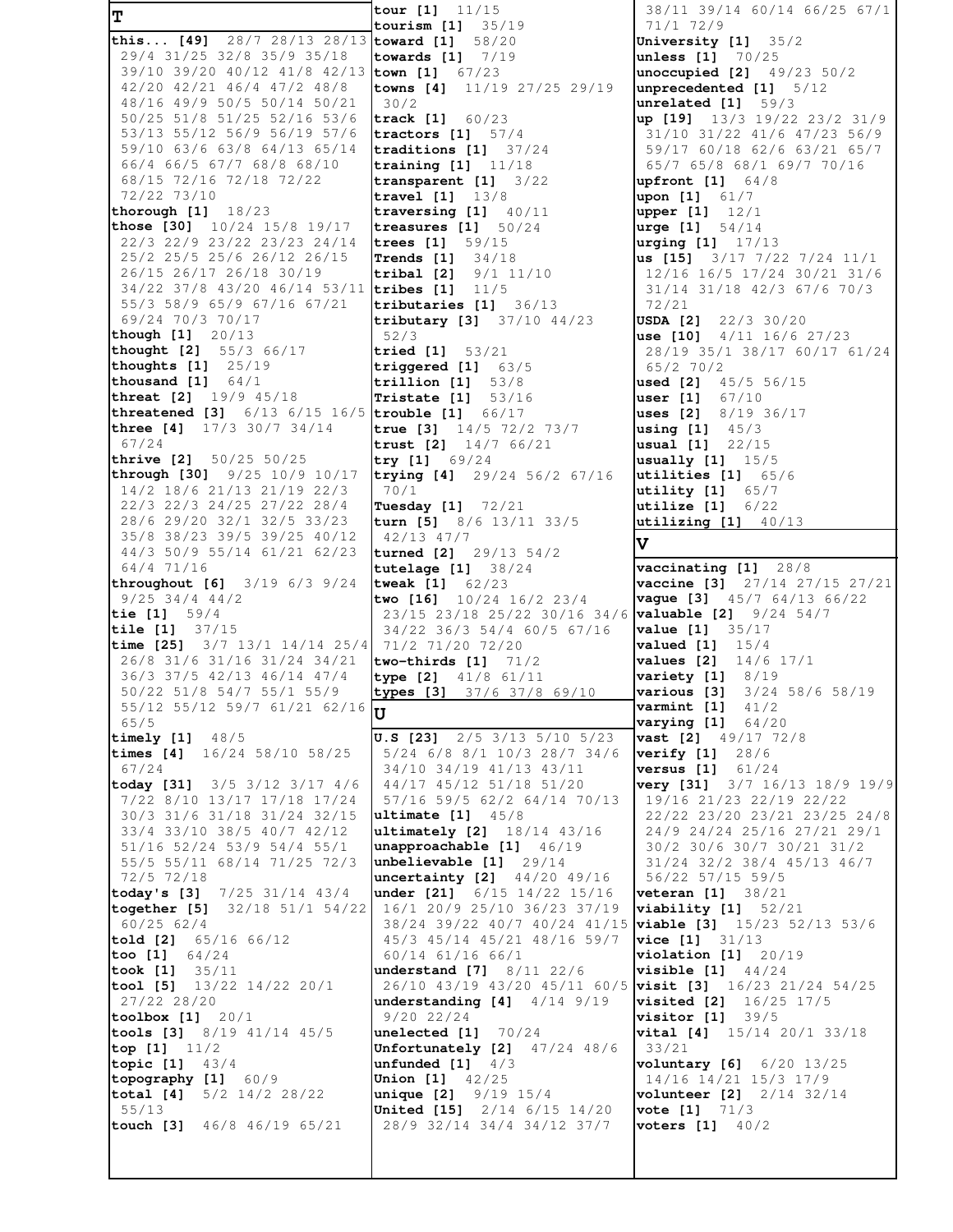**weeks [2]** 17/3 72/20 V Welcome  $[1]$   $8/4$ votes [1]  $71/1$ well  $[14]$   $4/15$   $13/9$   $31/16$ 33/4 33/7 42/15 48/7 55/22 58/3 59/25 63/10 67/9 68/9 **Wall** [2] 51/12 52/21 68/24 **WALSH** [7] 2/6 8/2 13/12 13/14 were [16] 12/25 13/4 23/19 17/20 21/7 31/5 23/22 25/21 29/18 29/19 39/7 Walton [5] 2/13 32/11 33/16 39/10 41/2 55/4 61/19 61/23 55/23 56/17 66/18 66/24 69/18 Wanda [1]  $31/12$ West [1] 13/3 want [22] 16/16 17/23 21/11 western [9] 12/24 13/2 15/20 21/16 26/21 28/4 29/9 31/4 24/12 42/25 43/24 60/4 60/8 39/23 39/25 46/22 53/24 57/4  $60/13$ 61/3 61/7 63/15 64/22 68/13 wetland  $[1]$   $34/20$ 71/9 72/12 72/13 72/16 wetlands [13] 14/23 14/25 wanted [4] 30/24 46/2 46/3 33/11 33/18 33/21 33/23 34/4  $46/5$ 34/9 34/19 34/25 35/23 36/4 **wants** [1]  $51/21$  $36/5$ what [49]  $6/23$  7/15 13/22 **War** [1]  $61/1$ was [36] 6/11 7/7 9/2 16/5 15/6 18/14 19/7 20/6 20/15 17/11 21/6 23/7 24/20 29/14 20/17 22/24 23/1 25/23 26/11 32/18 32/19 39/4 39/6 39/7 26/16 29/3 29/12 29/14 29/23 40/16 40/19 40/20 43/2 46/13 29/25 30/3 32/2 36/7 39/7 50/2 53/16 54/2 56/16 56/21 39/14 40/10 44/13 44/16 56/22 56/22 61/20 62/9 62/10 44/18 45/11 45/14 46/1 56/7 62/14 62/14 66/24 68/10 57/14 58/12 60/2 60/3 60/15 68/25 69/20 69/21 60/17 60/19 60/21 65/16 Washington [2] 55/24 56/8 65/20 65/21 66/12 66/19 waste [2] 3/11 54/7 68/20 70/22 71/5 72/5 water [52] 5/11 9/2 9/5 9/9 what's  $[5]$ 45/6 52/4 54/20 9/21 10/4 10/8 10/10 10/23  $61/3$  64/8 11/21 11/22 14/11 18/7 33/12 whatever [1] 64/6 34/1 34/12 34/16 36/2 36/7 wheat  $[1] 51/13$ 36/9 36/11 36/12 36/18 36/20 when [37] 4/1 14/25 15/12 36/24 37/19 37/22 37/23 18/3 19/4 19/25 20/19 25/18 43/23 44/5 44/8 44/9 44/14 29/5 29/20 32/4 32/18 32/18 45/12 45/13 48/13 48/14 49/1 34/1 35/17 37/16 41/10 45/24 51/21 51/22 51/25 61/6 63/6 49/2 50/16 53/7 55/3 56/15 64/20 65/3 65/4 65/5 65/7 60/12 60/25 61/20 63/12 65/8 65/13 65/22 69/5 63/23 63/25 64/3 66/24 69/4 waterfowl  $[1]$   $14/20$ 69/9 69/21 69/22 71/23 72/7 waters [14] 5/10 36/10 36/15 where [22] 18/8 20/24 21/3 37/6 37/7 37/8 37/19 43/25 24/1 26/5 28/10 28/13 29/5 44/17 51/20 60/14 64/14 29/6 29/18 29/18 30/14 49/3 66/25 67/1 50/12 55/15 57/8 62/17 67/10 watershed [2] 10/21 12/3 70/4 70/10 71/5 71/7 watersheds [1] 10/20 wherever [1] 39/24 waterway [1] 60/18 whether [8] 43/11 59/13 65/11 **waterways** [3] 44/16 60/16 70/1 70/7 70/18 70/19 71/14 72/14 which [13] 5/11 11/17 19/13 **way [19]** 7/15 24/18 24/19 49/18 50/10 52/18 52/23 24/21 25/21 26/22 28/4 28/6 53/19 54/11 57/22 58/22 70/6 32/1 41/19 45/14 50/8 55/14 72/21 56/1 60/10 61/22 62/19 67/18 while  $[12]$   $4/11$   $6/6$   $6/18$   $7/5$ 68/9 9/20 12/5 15/22 24/10 31/10 ways [4] 12/24 24/6 58/6 49/16 51/3 54/21  $64/19$ who [13] 5/5 7/12 15/11 21/11 21/16 21/24 25/2 30/9 **we** [147] we'd [3] 32/6 51/8 55/6 44/21 45/25 47/19 59/5 72/15 we'll [4] 17/22 19/22 28/18 whole  $[1]$   $42/4$  $32/4$ whose [2] 16/15 39/6 we're [13]  $19/15$  20/10 24/15 why [5] 18/15 23/14 26/10 27/21 28/17 30/3 32/4 61/4  $26/25$  29/4 61/15 66/20 69/23 71/25 72/5 widespread [1]  $28/19$ wild  $[2]$   $39/2$   $39/9$ we've [9]  $22/18$  27/18 29/4 32/17 61/11 66/12 69/12 wildlife [34] 2/7 3/14 4/8 69/16 70/4 6/8 6/18 7/8 8/3 13/19 13/23 **Weather [1]** 35/25 13/25 17/4 17/16 21/20 21/24 Webinars  $[1]$   $11/11$ weed [1] 16/8 43/13 44/5 49/6 49/22 53/24 week [1] 11/15 54/3 56/16 56/22 57/16 57/21 **week's [1]**  $53/16$ 58/5 59/5 59/8 62/2 70/13

Wildlife's  $[1]$   $51/18$ will [36]  $4/6$   $4/9$   $4/12$   $5/16$ 8/6 8/16 13/11 17/21 20/12 24/2 24/16 27/24 28/5 29/7 36/8 36/8 38/6 41/21 42/13 42/17 47/7 48/9 48/10 48/12 48/17 49/17 50/12 50/14 52/6 52/10 55/12 58/6 60/2 60/19  $62/7$  72/20 **WILLIAMS** [7] 2/11 31/20 33/2 51/9 51/11 55/10 65/25 willing [4] 19/17 30/9 30/16  $56/13$ win [2] 26/15 26/15  $win/win$  [1]  $26/15$ Wisconsin  $[1]$  35/3 **wish [1]**  $62/25$ **within [4]** 16/1 20/20 58/8 63/12 without  $[1]$   $14/25$ witness [3] 13/12 33/5 47/7 **witnesses [8]**  $3/5$   $3/16$   $7/21$ 7/24 8/6 31/8 31/18 72/17 witnessing [1] 39/7 wolf [15] 23/13 24/7 24/11 38/18 39/4 39/9 40/7 40/16 40/17 40/18 40/23 41/2 41/3 42/1 53/20 wolves [8] 39/3 40/9 40/10 40/13 40/15 41/3 41/7 41/21 **word [1]** 67/2 words [1] 29/24 work [34] 4/13 6/19 7/18 11/12 15/7 15/8 20/21 21/5 23/4 23/22 24/2 24/18 24/25 25/7 26/9 26/24 28/4 28/6 32/1 44/22 51/1 54/18 55/14 58/6 59/9 62/20 62/22 65/7 68/10 68/18 70/6 72/7 72/13  $72/15$ worked [10] 6/2 15/19 16/3 22/19 26/22 32/18 61/21 62/4 62/12 67/9 working [16] 4/12 12/25 13/18 15/16 16/19 20/18 23/25 26/23 27/12 42/5 53/18 56/1 58/9 58/24 61/23 62/1 works [4] 3/10 15/9 25/22  $59/5$ **workshop**  $[1]$   $11/23$ world [4] 25/7 39/8 61/1 62/21 world's  $[1] 54/20$ worlds  $[1]$  60/5 worry [2] 58/20 58/21 worse [1]  $52/4$ worth [1]  $53/6$ WOTUS [17] 5/10 5/24 7/6 19/5 36/7 44/20 45/3 45/6 45/10 45/15 45/22 51/18 52/9 60/1  $61/17$  66/1 69/18 would [36] 3/4 3/16 5/11 6/4 9/21 9/21 12/22 21/1 21/1 21/4 21/5 22/9 24/25 25/21 25/23 25/23 28/20 29/16 29/23 30/1 30/20 38/15 42/9 44/7 50/5 55/2 55/7 55/14 56/6 56/13 56/15 60/15 65/8 66/4 68/10 68/11 28/7 33/22 34/19 35/10 41/14 wouldn't [1] 55/8 writing [4] 63/18 63/19 63/19 71/17 written  $[1]$   $41/17$